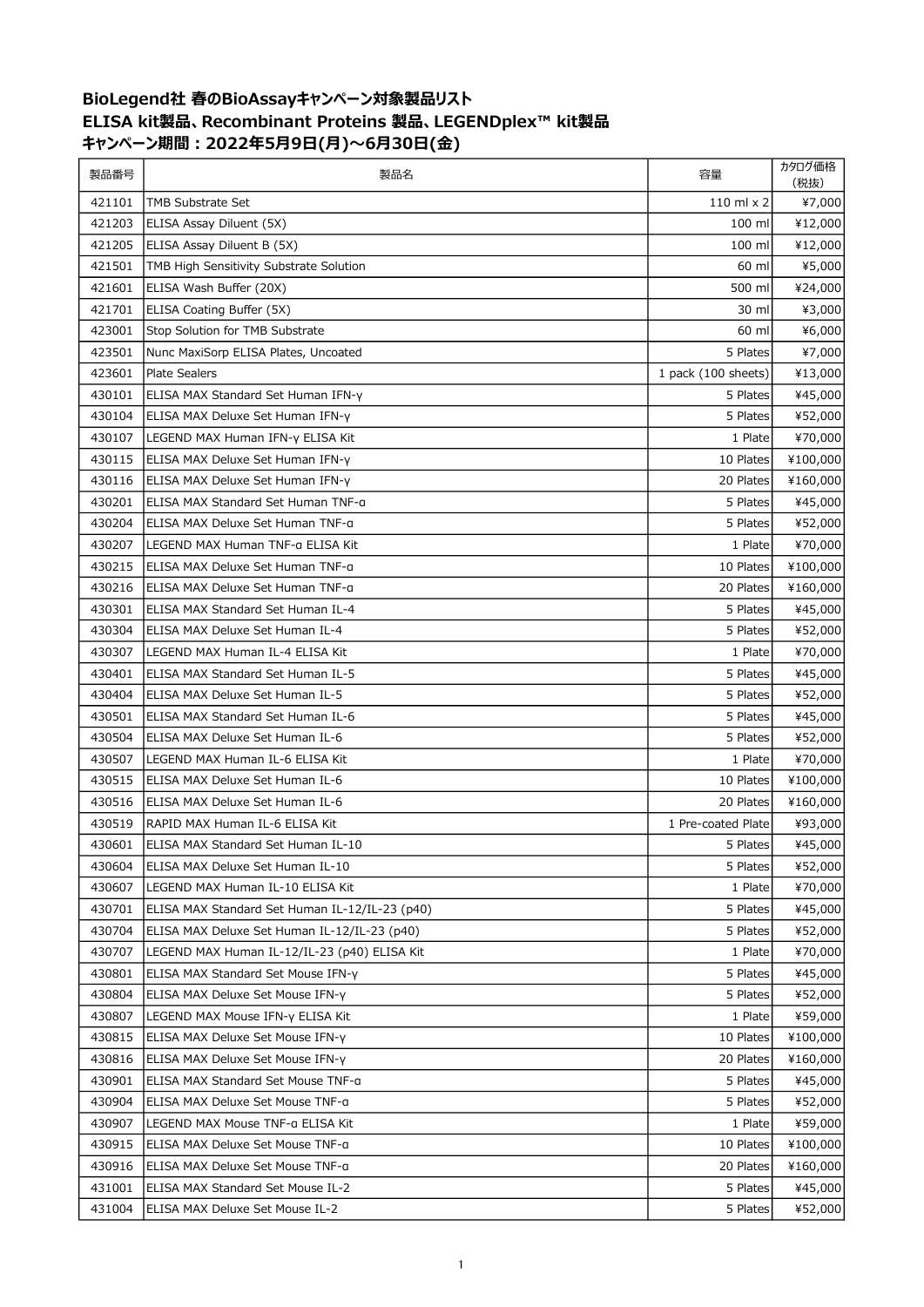| 431007 | LEGEND MAX Mouse IL-2 ELISA Kit                | 1 Plate   | ¥59,000  |
|--------|------------------------------------------------|-----------|----------|
| 431101 | ELISA MAX Standard Set Mouse IL-4              | 5 Plates  | ¥45,000  |
| 431104 | ELISA MAX Deluxe Set Mouse IL-4                | 5 Plates  | ¥52,000  |
| 431107 | LEGEND MAX Mouse IL-4 ELISA Kit                | 1 Plate   | ¥59,000  |
| 431201 | ELISA MAX Standard Set Mouse IL-5              | 5 Plates  | ¥45,000  |
| 431204 | ELISA MAX Deluxe Set Mouse IL-5                | 5 Plates  | ¥52,000  |
| 431301 | ELISA MAX Standard Set Mouse IL-6              | 5 Plates  | ¥45,000  |
| 431304 | ELISA MAX Deluxe Set Mouse IL-6                | 5 Plates  | ¥52,000  |
| 431307 | LEGEND MAX Mouse IL-6 ELISA Kit                | 1 Plate   | ¥59,000  |
| 431315 | ELISA MAX Deluxe Set Mouse IL-6                | 10 Plates | ¥100,000 |
| 431316 | ELISA MAX Deluxe Set Mouse IL-6                | 20 Plates | ¥160,000 |
| 431411 | ELISA MAX Standard Set Mouse IL-10             | 5 Plates  | ¥45,000  |
| 431414 | ELISA MAX Deluxe Set Mouse IL-10               | 5 Plates  | ¥52,000  |
| 431417 | LEGEND MAX Mouse IL-10 ELISA Kit               | 1 Plate   | ¥59,000  |
| 431425 | ELISA MAX Deluxe Set Mouse IL-10               | 10 Plates | ¥100,000 |
| 431426 | ELISA MAX Deluxe Set Mouse IL-10               | 20 Plates | ¥160,000 |
| 431501 | ELISA MAX Standard Set Human IL-8              | 5 Plates  | ¥45,000  |
| 431504 | ELISA MAX Deluxe Set Human IL-8                | 5 Plates  | ¥52,000  |
| 431507 | LEGEND MAX Human IL-8 ELISA Kit                | 1 Plate   | ¥70,000  |
| 431601 | ELISA MAX Standard Set Mouse IL-12/IL-23 (p40) | 5 Plates  | ¥45,000  |
| 431604 | ELISA MAX Deluxe Set Mouse IL-12/IL-23 (p40)   | 5 Plates  | ¥52,000  |
| 431701 | ELISA MAX Standard Set Human IL-12 (p70)       | 5 Plates  | ¥45,000  |
| 431704 | ELISA MAX Deluxe Set Human IL-12 (p70)         | 5 Plates  | ¥52,000  |
| 431707 | LEGEND MAX Human IL-12 (p70) ELISA Kit         | 1 Plate   | ¥70,000  |
| 431801 | ELISA MAX Standard Set Human IL-2              | 5 Plates  | ¥45,000  |
| 431804 | ELISA MAX Deluxe Set Human IL-2                | 5 Plates  | ¥52,000  |
| 431807 | LEGEND MAX Human IL-2 ELISA Kit                | 1 Plate   | ¥70,000  |
| 431815 | ELISA MAX Deluxe Set Human IL-2                | 10 Plates | ¥100,000 |
| 431816 | ELISA MAX Deluxe Set Human IL-2                | 20 Plates | ¥160,000 |
| 432001 | ELISA MAX Standard Set Human GM-CSF            | 5 Plates  | ¥45,000  |
| 432004 | ELISA MAX Deluxe Set Human GM-CSF              | 5 Plates  | ¥52,000  |
| 432007 | LEGEND MAX Human GM-CSF ELISA Kit              | 1 Plate   | ¥70,000  |
| 432201 | <b>ELISA MAX Standard Set Mouse GM-CSF</b>     | 5 Plates  | ¥45,000  |
| 432204 | ELISA MAX Deluxe Set Mouse GM-CSF              | 5 Plates  | ¥52,000  |
| 432207 | LEGEND MAX Mouse GM-CSF ELISA Kit              | 1 Plate   | ¥59,000  |
| 432401 | ELISA MAX Standard Set Mouse IgE               | 5 Plates  | ¥45,000  |
| 432404 | ELISA MAX Deluxe Set Mouse IgE                 | 5 Plates  | ¥52,000  |
| 432501 | ELISA MAX Standard Set Mouse IL-17A            | 5 Plates  | ¥45,000  |
| 432504 | ELISA MAX Deluxe Set Mouse IL-17A              | 5 Plates  | ¥52,000  |
| 432507 | LEGEND MAX Mouse IL-17A ELISA Kit              | 1 Plate   | ¥59,000  |
| 432601 | ELISA MAX Standard Set Mouse IL-1 $\beta$      | 5 Plates  | ¥56,000  |
| 432604 | ELISA MAX Deluxe Set Mouse IL-1β               | 5 Plates  | ¥63,000  |
| 432615 | ELISA MAX Deluxe Set Mouse IL-1β               | 10 Plates | ¥100,000 |
| 432616 | ELISA MAX Deluxe Set Mouse IL-1β               | 20 Plates | ¥160,000 |
| 432701 | ELISA MAX Standard Set Mouse MCP-1             | 5 Plates  | ¥45,000  |
| 432704 | ELISA MAX Deluxe Set Mouse MCP-1               | 5 Plates  | ¥52,000  |
| 432907 | LEGEND MAX Human Latent TGF-β ELISA Kit        | 1 Plate   | ¥85,000  |
| 433007 | LEGEND MAX Mouse Latent TGF-β ELISA Kit        | 1 Plate   | ¥79,000  |
| 433401 | ELISA MAX Standard Set Mouse IL-1a             | 5 Plates  | ¥45,000  |
| 433404 | ELISA MAX Deluxe Set Mouse IL-1a               | 5 Plates  | ¥52,000  |
| 433504 | ELISA MAX Deluxe Set Human IL-32a              | 5 Plates  | ¥73,000  |
| 433604 | ELISA MAX Deluxe Set Mouse IL-12 (p70)         | 5 Plates  | ¥53,000  |
| 433607 | LEGEND MAX Mouse IL-12 (p70) ELISA Kit         |           | ¥59,000  |
|        |                                                | 1 Plate   |          |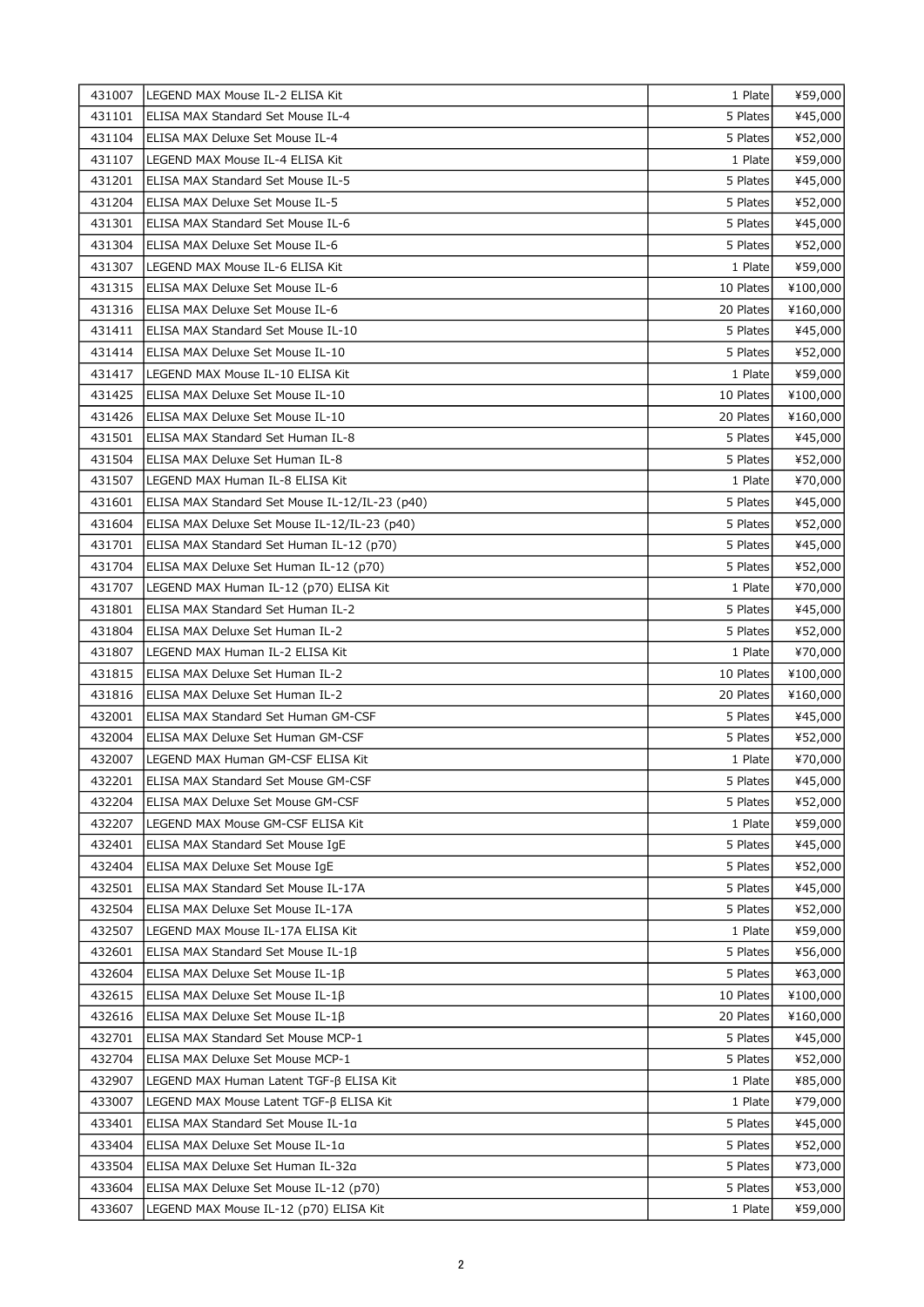| 433704 | ELISA MAX Deluxe Set Mouse IL-23                | 5 Plates           | ¥59,000  |
|--------|-------------------------------------------------|--------------------|----------|
| 433707 | LEGEND MAX Mouse IL-23 (p19/p40) ELISA Kit      | 1 Plate            | ¥59,000  |
| 433804 | ELISA MAX Deluxe Set Human IL-21                | 5 Plates           | ¥59,000  |
| 433807 | LEGEND MAX Human IL-21 ELISA Kit                | 1 Plate            | ¥79,000  |
| 433914 | ELISA MAX Deluxe Set Human IL-17A               | 5 Plates           | ¥59,000  |
| 433917 | LEGEND MAX Human IL-17A ELISA Kit               | 1 Plate            | ¥70,000  |
| 434104 | ELISA MAX Deluxe Set Mouse TSLP                 | 5 Plates           | ¥59,000  |
| 434107 | LEGEND MAX Mouse TSLP ELISA Kit                 | 1 Plate            | ¥59,000  |
| 434204 | ELISA MAX Deluxe Set Human TSLP                 | 5 Plates           | ¥59,000  |
| 434207 | LEGEND MAX Human TSLP ELISA Kit                 | 1 Plate            | ¥79,000  |
| 434309 | LEGEND MAX Human FGF-basic ELISA Kit            | 1 Plate            | ¥70,000  |
| 434311 | ELISA MAX Deluxe Set Human FGF-basic            | 5 Plates           | ¥63,000  |
| 434504 | ELISA MAX Deluxe Set Human IL-22                | 5 Plates           | ¥59,000  |
| 434507 | LEGEND MAX Human IL-22 ELISA Kit                | 1 Plate            | ¥79,000  |
| 434607 | LEGEND MAX Human IL-27 ELISA Kit                | 1 Plate            | ¥79,000  |
| 434704 | ELISA MAX Deluxe Set Human IL-9                 | 5 Plates           | ¥59,000  |
| 434707 | LEGEND MAX Human IL-9 ELISA Kit                 | 1 Plate            | ¥70,000  |
| 435104 | ELISA MAX Deluxe Set Human IL-15                | 5 Plates           | ¥52,000  |
| 435107 | LEGEND MAX Human IL-15 ELISA Kit                | 1 Plate            | ¥70,000  |
| 435207 | LEGEND MAX Human IL-13 ELISA Kit                | 1 Plate            | ¥79,000  |
| 435707 | LEGEND MAX Human IL-17F ELISA Kit               | 1 Plate            | ¥70,000  |
| 435807 | LEGEND MAX Human IL-17A/F ELISA Kit             | 1 Plate            | ¥70,000  |
| 435907 | LEGEND MAX Human IL-33 ELISA Kit                | 1 Plate            | ¥70,000  |
| 436107 | LEGEND MAX Mouse IL-17F ELISA Kit               | 1 Plate            | ¥70,000  |
| 436204 | ELISA MAX Deluxe Set Mouse IL-17A/F             | 5 Plates           | ¥59,000  |
| 436207 | LEGEND MAX Mouse IL-17A/F ELISA Kit             | 1 Plate            | ¥70,000  |
| 436304 | ELISA MAX Deluxe Set Mouse IL-22                | 5 Plates           | ¥48,000  |
| 436307 | LEGEND MAX Mouse IL-22 ELISA Kit                | 1 Plate            | ¥70,000  |
| 436407 | LEGEND MAX Mouse IL-33 ELISA Kit                | 1 Plate            | ¥70,000  |
| 436707 | LEGEND MAX Total TGF-B1 ELISA Kit               | 1 Plate            | ¥85,000  |
| 436907 | LEGEND MAX Human FGL2 ELISA Kit                 | 1 Plate            | ¥79,000  |
| 437004 | ELISA MAX Deluxe Set Human IL-1β                | 5 Plates           | ¥59,000  |
| 437007 | LEGEND MAX Human IL-1β ELISA Kit                | 1 Plate            | ¥70,000  |
| 437015 | ELISA MAX Deluxe Set Human IL-1β                | 10 Plates          | ¥100,000 |
| 437016 | ELISA MAX Deluxe Set Human IL-1 $\beta$         | 20 Plates          | ¥160,000 |
| 437107 | LEGEND MAX Rat IL-6 ELISA Kit                   | 1 Plate            | ¥70,000  |
| 437407 | LEGEND MAX Human Soluble CTLA-4 ELISA Kit       | 1 Plate            | ¥79,000  |
| 437607 | LEGEND MAX Human IL-23 ELISA Kit                | 1 Pre-coated Plate | ¥79,000  |
| 437707 | LEGEND MAX Free Active TGF-β1 ELISA Kit         | 1 Plate            | ¥85,000  |
| 437904 | ELISA MAX Deluxe Set Rat IL-17A                 | 5 Plates           | ¥59,000  |
| 437907 | LEGEND MAX Rat IL-17A ELISA Kit                 | 1 Plate            | ¥70,000  |
| 438204 | ELISA MAX Deluxe Set Rat TNF-a                  | 5 Plates           | ¥59,000  |
| 438207 | LEGEND MAX Rat TNF-a ELISA Kit                  | 1 Plate            | ¥59,000  |
| 438307 | LEGEND MAX Human anti-mouse Ig (HAMA) ELISA Kit | 1 Plate            | ¥70,000  |
| 438407 | LEGEND MAX Human Active MIF ELISA Kit           | 1 Plate            | ¥79,000  |
| 438604 | ELISA MAX Deluxe Set Human Mesothelin           | 5 Plates           | ¥59,000  |
| 438607 | LEGEND MAX Human Mesothelin ELISA Kit           | 1 Plate            | ¥83,000  |
| 438707 | LEGEND MAX Mouse IL-27 Heterodimer ELISA Kit    | 1 Plate            | ¥70,000  |
| 438804 | ELISA MAX Deluxe Set Human MCP-1/CCL2           | 5 Plates           | ¥52,000  |
| 438807 | LEGEND MAX Human MCP-1/CCL2 ELISA Kit           | 1 Plate            | ¥70,000  |
| 438907 | LEGEND MAX Mouse Isthmin ELISA Kit              | 1 Plate            | ¥99,000  |
| 439007 | LEGEND MAX Rat IFN-γ ELISA Kit                  | 1 Plate            | ¥59,000  |
| 439107 | LEGEND MAX Mouse IL-34 ELISA Kit                | 1 Plate            | ¥79,000  |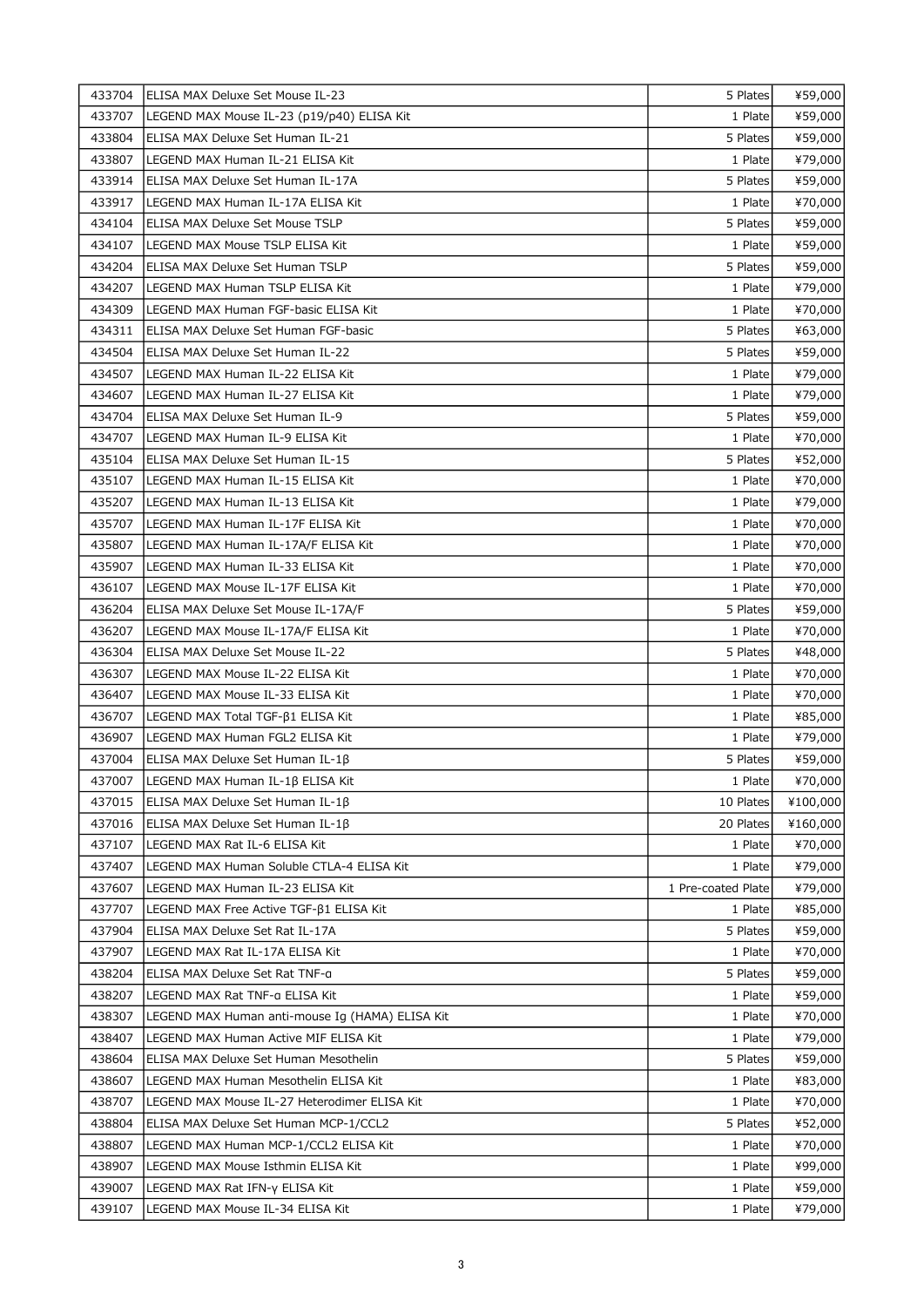| 439207 | LEGEND MAX Human Granzyme B ELISA Kit             | 1 Plate            | ¥79,000 |
|--------|---------------------------------------------------|--------------------|---------|
| 439307 | LEGEND MAX Human APRIL/TNFSF13 ELISA Kit          | 1 Plate            | ¥79,000 |
| 439407 | LEGEND MAX Mouse IFN-β ELISA Kit                  | 1 Plate            | ¥99,000 |
| 439604 | ELISA MAX Deluxe Set Human IL-34                  | 5 Plates           | ¥59,000 |
| 439607 | LEGEND MAX Human IL-34 ELISA Kit                  | 1 Plate            | ¥85,000 |
| 439707 | LEGEND MAX Human MRP8/14 (Calprotectin) ELISA Kit | 1 Plate            | ¥83,000 |
| 439807 | LEGEND MAX Mouse OVA Specific IgE ELISA Kit       | 1 Plate            | ¥79,000 |
| 439904 | ELISA MAX Deluxe Set Human CXCL10 (IP-10)         | 5 Plates           | ¥59,000 |
| 439907 | LEGEND MAX Human CXCL10 (IP-10) ELISA Kit         | 1 Plate            | ¥79,000 |
| 440007 | LEGEND MAX Human Myeloperoxidase ELISA Kit        | 1 Plate            | ¥79,000 |
| 440507 | LEGEND MAX Mouse IL-35 Heterodimer ELISA Kit      | 1 Plate            | ¥85,000 |
| 440804 | ELISA MAX Deluxe Set Human CCL5 (RANTES)          | 5 Plates           | ¥59,000 |
| 440807 | LEGEND MAX Human CCL5 (RANTES) ELISA Kit          | 1 Plate            | ¥70,000 |
| 440904 | ELISA MAX Deluxe Set Human CXCL5                  | 5 Plates           | ¥59,000 |
| 441104 | ELISA MAX Deluxe Set Human CCL17 (TARC)           | 5 Plates           | ¥63,000 |
| 441107 | LEGEND MAX Human CCL17 (TARC) ELISA Kit           | 1 Plate            | ¥79,000 |
| 441204 | ELISA MAX Deluxe Set Human CCL28                  | 5 Plates           | ¥59,000 |
| 441404 | ELISA MAX Deluxe Set Human CCL20 (MIP-3a)         | 5 Plates           | ¥59,000 |
| 441407 | LEGEND MAX Human CCL20 ELISA Kit                  | 1 Plate            | ¥79,000 |
| 441907 | LEGEND MAX Mouse CXCL13 (BLC) ELISA Kit           | 1 Pre-coated Plate | ¥79,000 |
| 442107 | LEGEND MAX Human C5a ELISA Kit                    | 1 Pre-coated Plate | ¥83,000 |
| 442204 | ELISA MAX Deluxe Set Human CCL8 (MCP-2)           | 5 Plates           | ¥59,000 |
| 442304 | ELISA MAX Deluxe Set Human Adiponectin (Acrp30)   | 5 Plates           | ¥59,000 |
| 442307 | LEGEND MAX Human Adiponectin (Acrp30) ELISA Kit   | 1 Plate            | ¥85,000 |
| 442704 | ELISA MAX Deluxe Set Mouse IL-9                   | 5 Plates           | ¥59,000 |
| 442707 | LEGEND MAX Mouse Erythropoietin (EPO) ELISA Kit   | 1 Plate            | ¥85,000 |
| 442807 | LEGEND MAX Rat Erythropoietin (EPO) ELISA Kit     | 1 Plate            | ¥85,000 |
| 442907 | LEGEND MAX Human Erythropoietin (EPO) ELISA Kit   | 1 Plate            | ¥85,000 |
| 443107 | LEGEND MAX Human PCSK9 ELISA Kit                  | 1 Pre-coated Plate | ¥85,000 |
| 443207 | LEGEND MAX Mouse PCSK9 ELISA Kit                  | 1 Pre-coated Plate | ¥85,000 |
| 443407 | LEGEND MAX Human NGAL (Lipocalin-2) ELISA Kit     | 1 Pre-coated Plate | ¥79,000 |
| 443707 | LEGEND MAX Mouse NGAL (Lipocalin-2) ELISA Kit     | 1 Pre-coated Plate | ¥85,000 |
| 443907 | LEGEND MAX Mouse CCL11 ELISA Kit                  | 1 Pre-coated Plate | ¥79,000 |
| 444107 | LEGEND MAX Mouse MIF ELISA Kit                    | 1 Pre-coated Plate | ¥85,000 |
| 444207 | LEGEND MAX Mouse CXCL12 (SDF-1β) ELISA Kit        | 1 Pre-coated Plate | ¥79,000 |
| 444607 | LEGEND MAX Human Total MMP-2 ELISA Kit            | 1 Pre-coated Plate | ¥85,000 |
| 444807 | LEGEND MAX Human Total MMP-3 ELISA Kit            | 1 Pre-coated Plate | ¥85,000 |
| 444907 | LEGEND MAX Human MMP-9 ELISA Kit                  | 1 Pre-coated Plate | ¥79,000 |
| 445104 | ELISA MAX Deluxe Set Mouse LIF                    | 5 Plates           | ¥59,000 |
| 445107 | LEGEND MAX Mouse LIF ELISA Kit                    | 1 Pre-coated Plate | ¥85,000 |
| 445307 | LEGEND MAX Human MRP14 ELISA Kit                  | 1 Pre-coated Plate | ¥85,000 |
| 445704 | ELISA MAX Deluxe Set Human IL-31                  | 5 Plates           | ¥52,000 |
| 445707 | LEGEND MAX Human IL-31 ELISA Kit                  | 1 Pre-coated Plate | ¥79,000 |
| 445804 | ELISA MAX Deluxe Set Human IL-1a                  | 5 Plates           | ¥52,000 |
| 445807 | LEGEND MAX Human IL-1a ELISA Kit                  | 1 Pre-coated Plate | ¥70,000 |
| 445904 | ELISA MAX Deluxe Set Human IGFALS                 | 5 Plates           | ¥59,000 |
| 445907 | LEGEND MAX Human IGFALS ELISA Kit                 | 1 Plate            | ¥99,000 |
| 446004 | ELISA MAX Deluxe Set Human PIGF                   | 5 Plates           | ¥52,000 |
| 446007 | LEGEND MAX Human PIGF ELISA Kit                   | 1 Pre-coated Plate | ¥85,000 |
| 446107 | LEGEND MAX Mouse IL-21 ELISA Kit                  | 1 Pre-coated Plate | ¥85,000 |
| 446207 | LEGEND MAX Mouse MCP-1 ELISA Kit                  | 1 Pre-coated Plate | ¥79,000 |
| 446307 | LEGEND MAX Human IL-29 (IFN-λ1) ELISA Kit         | 1 Pre-coated Plate | ¥79,000 |
| 446404 | ELISA MAX Deluxe Set Human IFN-a2                 | 5 Plates           | ¥46,000 |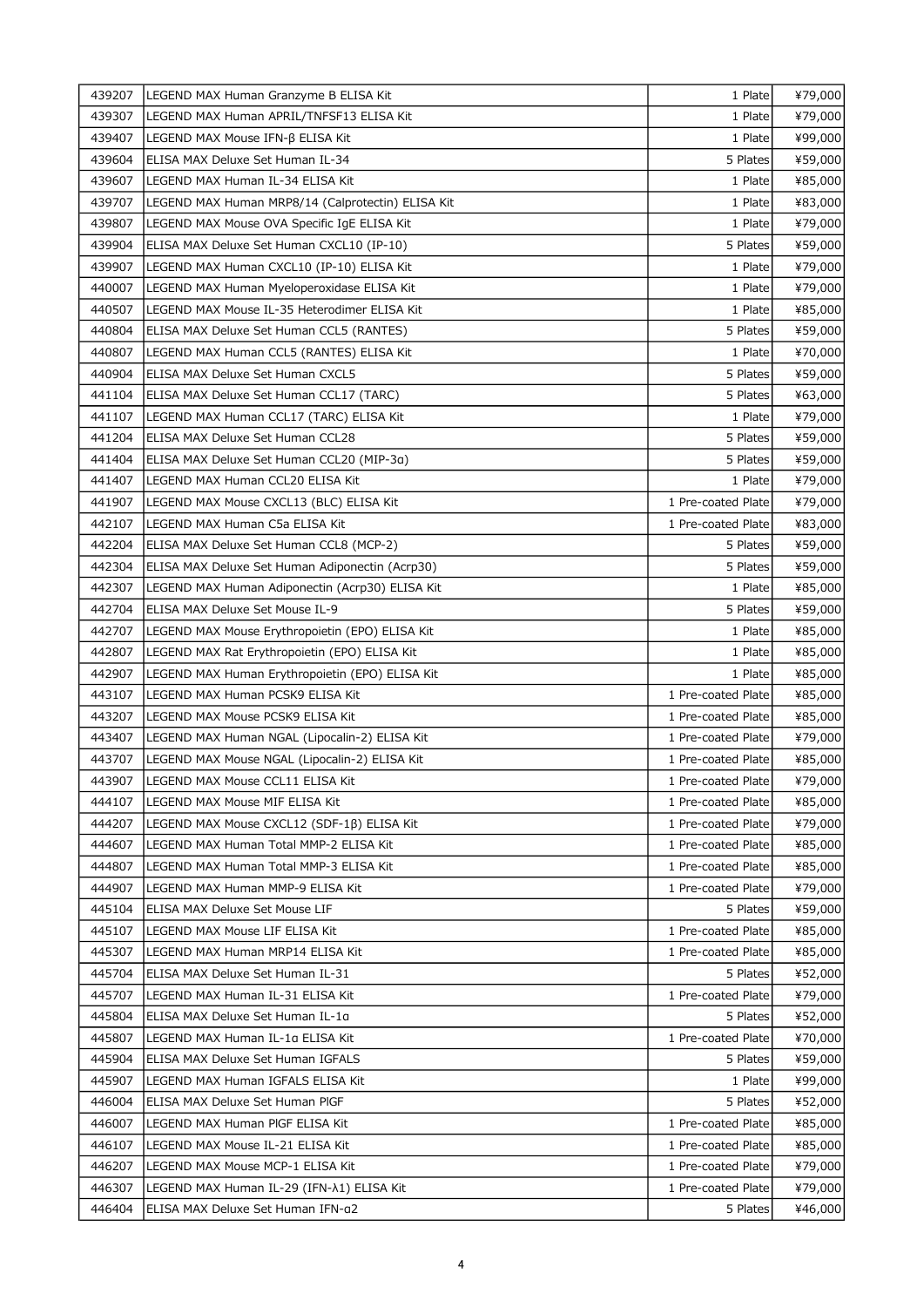| 446504<br>5 Plates<br>¥46,000<br>ELISA MAX Deluxe Set Human VEGF<br>1 Pre-coated Plate<br>¥79,000<br>446507<br>LEGEND MAX Human VEGF ELISA Kit<br>5 Plates<br>446604<br>ELISA MAX Deluxe Set Human BDNF<br>¥52,000<br>446607<br>LEGEND MAX Human BDNF ELISA Kit<br>1 Plate<br>¥90,000<br>446707<br>LEGEND MAX Human Uncarboxylated Osteocalcin ELISA Kit<br>1 Plate<br>¥99,000<br>446709<br>Recombinant Human Uncarboxylated Osteocalcin (ELISA Std.)<br>4 pack<br>¥14,400<br>446804<br>ELISA MAX Deluxe Set Human PTX3<br>5 Plates<br>¥52,000<br>1 Pre-coated Plate<br>¥79,000<br>446807<br>LEGEND MAX Human PTX3 ELISA Kit<br>446904<br>ELISA MAX Deluxe Set Mouse CCL8 (MCP-2)<br>5 Plates<br>¥52,000<br>5 Plates<br>¥63,000<br>447104<br>ELISA MAX Deluxe Set Mouse IL-25 (IL-17E)<br>1 Pre-coated Plate<br>447107<br>LEGEND MAX Mouse IL-25 (IL-17E) ELISA Kit<br>¥79,000<br>1 Pre-coated Plate<br>447207<br>LEGEND MAX Flex-T Human Class I Peptide Exchange ELISA Kit<br>¥79,000<br>447507<br>LEGEND MAX Mouse CXCL1 ELISA Kit<br>1 Pre-coated Plate<br>¥65,000<br>447604<br>ELISA MAX Deluxe Set Human PD-L2<br>5 Plates<br>¥63,000<br>1 Pre-coated Plate<br>447607<br>LEGEND MAX Human PD-L2 ELISA Kit<br>¥90,000<br>1 Pre-coated Plate<br>447707<br>LEGEND MAX SARS-CoV-2 Spike RBD Human IgG ELISA Kit<br>¥99,000<br>447709<br>RAPID MAX SARS-CoV-2 Spike RBD Human IgG ELISA Kit<br>1 Pre-coated Plate<br>¥113,000<br>447807<br>1 Pre-coated Plate<br>LEGEND MAX SARS-CoV-2 Spike S1 Human IgG ELISA Kit<br>¥99,000<br>447809<br>RAPID MAX SARS-CoV-2 Spike S1 Human IgG ELISA Kit<br>1 Pre-coated Plate<br>¥113,000<br>447904<br>ELISA MAX Deluxe Set Mouse IFN-a1<br>5 Plates<br>¥59,000<br>1 Pre-coated Plate<br>448007<br>LEGEND MAX SARS-CoV-2 Nucleocapsid Protein ELISA Kit<br>¥99,000<br>448107<br>LEGEND MAX SARS-CoV-2 Nucleocapsid Human IgG ELISA Kit<br>1 Pre-coated Plate<br>¥85,000<br>448207<br>1 Pre-coated Plate<br>¥85,000<br>LEGEND MAX SARS-CoV-2 Spike S1 IgM ELISA Kit<br>448307<br>1 Pre-coated Plate<br>¥85,000<br>LEGEND MAX SARS-CoV-2 Spike RBD IgM ELISA Kit<br>448407<br>LEGEND MAX Human PLAUR (uPAR) ELISA Kit<br>1 Pre-coated Plate<br>¥90,000<br>448504<br>ELISA MAX Deluxe Set Mouse M-CSF<br>5 Plates<br>¥52,000<br>1 Pre-coated Plate<br>448607<br>LEGEND MAX Human a-Synuclein (Colorimetric) ELISA Kit<br>¥102,000<br>448707<br>1 Pre-coated Plate<br>LEGEND MAX Human Amyloid Beta (1-42) ELISA Kit<br>¥102,000<br>448807<br>LEGEND MAX Human a-Synuclein Aggregate ELISA Kit<br>1 Pre-coated Plate<br>¥99,000<br>550006<br>Recombinant Mouse IL-2Ra (carrier-free)<br>¥97,200<br>100 uq<br>550204<br>¥34,200<br>Recombinant Human Epiregulin (carrier-free)<br>25 ug<br>550404<br>Recombinant Mouse CD27L (carrier-free)<br>$25 \text{ ug}$<br>550406<br>Recombinant Mouse CD27L (carrier-free)<br>100 ug<br>¥97,200<br>550502<br>Recombinant Human MMP-9 (carrier-free)<br>¥34,200<br>10 <sub>uq</sub><br>550504<br>Recombinant Human MMP-9 (carrier-free)<br>25 <sub>uq</sub><br>¥67,500<br>550506<br>Recombinant Human MMP-9 (carrier-free)<br>100 ug<br>¥179,100<br>550602<br>Recombinant Human FLT3L (carrier-free)<br>¥33,300<br>10 <sub>uq</sub><br>550604<br>Recombinant Human FLT3L (carrier-free)<br>25 <sub>uq</sub><br>¥53,100<br>550606<br>Recombinant Human FLT3L (carrier-free)<br>100 ug<br>¥136,800<br>550608<br>Recombinant Human FLT3L (carrier-free)<br>500 ug<br>¥360,000<br>550702<br>¥33,300<br>Recombinant Mouse FLT3L (carrier-free)<br>10 <sub>uq</sub><br>550704<br>Recombinant Mouse FLT3L (carrier-free)<br>25 <sub>uq</sub><br>¥53,100<br>550706<br>Recombinant Mouse FLT3L (carrier-free)<br>100 ug<br>¥136,800<br>550802<br>Recombinant Human Granzyme A (carrier-free)<br>¥33,300<br>10 <sub>uq</sub><br>550804<br>¥66,600<br>Recombinant Human Granzyme A (carrier-free)<br>25 <sub>uq</sub><br>550904<br>Recombinant Human CXCL4 (PF-4) (carrier-free)<br>25 <sub>uq</sub><br>¥38,700<br>550906<br>Recombinant Human CXCL4 (PF-4) (carrier-free)<br>100 ug<br>¥105,300<br>551002<br>¥18,900<br>Recombinant Human IL-32a (carrier-free)<br>10 <sub>uq</sub><br>551004<br>Recombinant Human IL-32a (carrier-free)<br>25 <sub>uq</sub><br>¥31,500<br>551102<br>Recombinant Human MMP-9 (dimer, carrier-free)<br>¥34,200<br>10 <sub>uq</sub><br>551104<br>Recombinant Human MMP-9 (dimer, carrier-free)<br>25 <sub>uq</sub><br>¥67,500<br>551106<br>¥179,100<br>Recombinant Human MMP-9 (dimer, carrier-free)<br>100 <sub>uq</sub> | 446407 | LEGEND MAX Human IFN-a2 ELISA Kit | 1 Pre-coated Plate | ¥99,000 |
|------------------------------------------------------------------------------------------------------------------------------------------------------------------------------------------------------------------------------------------------------------------------------------------------------------------------------------------------------------------------------------------------------------------------------------------------------------------------------------------------------------------------------------------------------------------------------------------------------------------------------------------------------------------------------------------------------------------------------------------------------------------------------------------------------------------------------------------------------------------------------------------------------------------------------------------------------------------------------------------------------------------------------------------------------------------------------------------------------------------------------------------------------------------------------------------------------------------------------------------------------------------------------------------------------------------------------------------------------------------------------------------------------------------------------------------------------------------------------------------------------------------------------------------------------------------------------------------------------------------------------------------------------------------------------------------------------------------------------------------------------------------------------------------------------------------------------------------------------------------------------------------------------------------------------------------------------------------------------------------------------------------------------------------------------------------------------------------------------------------------------------------------------------------------------------------------------------------------------------------------------------------------------------------------------------------------------------------------------------------------------------------------------------------------------------------------------------------------------------------------------------------------------------------------------------------------------------------------------------------------------------------------------------------------------------------------------------------------------------------------------------------------------------------------------------------------------------------------------------------------------------------------------------------------------------------------------------------------------------------------------------------------------------------------------------------------------------------------------------------------------------------------------------------------------------------------------------------------------------------------------------------------------------------------------------------------------------------------------------------------------------------------------------------------------------------------------------------------------------------------------------------------------------------------------------------------------------------------------------------------------------------------------------------------------------------------------------------------------------------------------------------------------------------------------------------------------------------------------------------------------------------------------------------------------------------------------------------------------------------------------------------------------------------------------------------------------------------------------------------------------------------------------------------------------------------------------------------------------------------------------------------------------------------------------------------------------------------------------------------------------------------------------------------------------------------------------------------------------------------------------------------------|--------|-----------------------------------|--------------------|---------|
|                                                                                                                                                                                                                                                                                                                                                                                                                                                                                                                                                                                                                                                                                                                                                                                                                                                                                                                                                                                                                                                                                                                                                                                                                                                                                                                                                                                                                                                                                                                                                                                                                                                                                                                                                                                                                                                                                                                                                                                                                                                                                                                                                                                                                                                                                                                                                                                                                                                                                                                                                                                                                                                                                                                                                                                                                                                                                                                                                                                                                                                                                                                                                                                                                                                                                                                                                                                                                                                                                                                                                                                                                                                                                                                                                                                                                                                                                                                                                                                                                                                                                                                                                                                                                                                                                                                                                                                                                                                                                                                        |        |                                   |                    |         |
|                                                                                                                                                                                                                                                                                                                                                                                                                                                                                                                                                                                                                                                                                                                                                                                                                                                                                                                                                                                                                                                                                                                                                                                                                                                                                                                                                                                                                                                                                                                                                                                                                                                                                                                                                                                                                                                                                                                                                                                                                                                                                                                                                                                                                                                                                                                                                                                                                                                                                                                                                                                                                                                                                                                                                                                                                                                                                                                                                                                                                                                                                                                                                                                                                                                                                                                                                                                                                                                                                                                                                                                                                                                                                                                                                                                                                                                                                                                                                                                                                                                                                                                                                                                                                                                                                                                                                                                                                                                                                                                        |        |                                   |                    |         |
|                                                                                                                                                                                                                                                                                                                                                                                                                                                                                                                                                                                                                                                                                                                                                                                                                                                                                                                                                                                                                                                                                                                                                                                                                                                                                                                                                                                                                                                                                                                                                                                                                                                                                                                                                                                                                                                                                                                                                                                                                                                                                                                                                                                                                                                                                                                                                                                                                                                                                                                                                                                                                                                                                                                                                                                                                                                                                                                                                                                                                                                                                                                                                                                                                                                                                                                                                                                                                                                                                                                                                                                                                                                                                                                                                                                                                                                                                                                                                                                                                                                                                                                                                                                                                                                                                                                                                                                                                                                                                                                        |        |                                   |                    |         |
|                                                                                                                                                                                                                                                                                                                                                                                                                                                                                                                                                                                                                                                                                                                                                                                                                                                                                                                                                                                                                                                                                                                                                                                                                                                                                                                                                                                                                                                                                                                                                                                                                                                                                                                                                                                                                                                                                                                                                                                                                                                                                                                                                                                                                                                                                                                                                                                                                                                                                                                                                                                                                                                                                                                                                                                                                                                                                                                                                                                                                                                                                                                                                                                                                                                                                                                                                                                                                                                                                                                                                                                                                                                                                                                                                                                                                                                                                                                                                                                                                                                                                                                                                                                                                                                                                                                                                                                                                                                                                                                        |        |                                   |                    |         |
|                                                                                                                                                                                                                                                                                                                                                                                                                                                                                                                                                                                                                                                                                                                                                                                                                                                                                                                                                                                                                                                                                                                                                                                                                                                                                                                                                                                                                                                                                                                                                                                                                                                                                                                                                                                                                                                                                                                                                                                                                                                                                                                                                                                                                                                                                                                                                                                                                                                                                                                                                                                                                                                                                                                                                                                                                                                                                                                                                                                                                                                                                                                                                                                                                                                                                                                                                                                                                                                                                                                                                                                                                                                                                                                                                                                                                                                                                                                                                                                                                                                                                                                                                                                                                                                                                                                                                                                                                                                                                                                        |        |                                   |                    |         |
|                                                                                                                                                                                                                                                                                                                                                                                                                                                                                                                                                                                                                                                                                                                                                                                                                                                                                                                                                                                                                                                                                                                                                                                                                                                                                                                                                                                                                                                                                                                                                                                                                                                                                                                                                                                                                                                                                                                                                                                                                                                                                                                                                                                                                                                                                                                                                                                                                                                                                                                                                                                                                                                                                                                                                                                                                                                                                                                                                                                                                                                                                                                                                                                                                                                                                                                                                                                                                                                                                                                                                                                                                                                                                                                                                                                                                                                                                                                                                                                                                                                                                                                                                                                                                                                                                                                                                                                                                                                                                                                        |        |                                   |                    |         |
|                                                                                                                                                                                                                                                                                                                                                                                                                                                                                                                                                                                                                                                                                                                                                                                                                                                                                                                                                                                                                                                                                                                                                                                                                                                                                                                                                                                                                                                                                                                                                                                                                                                                                                                                                                                                                                                                                                                                                                                                                                                                                                                                                                                                                                                                                                                                                                                                                                                                                                                                                                                                                                                                                                                                                                                                                                                                                                                                                                                                                                                                                                                                                                                                                                                                                                                                                                                                                                                                                                                                                                                                                                                                                                                                                                                                                                                                                                                                                                                                                                                                                                                                                                                                                                                                                                                                                                                                                                                                                                                        |        |                                   |                    |         |
|                                                                                                                                                                                                                                                                                                                                                                                                                                                                                                                                                                                                                                                                                                                                                                                                                                                                                                                                                                                                                                                                                                                                                                                                                                                                                                                                                                                                                                                                                                                                                                                                                                                                                                                                                                                                                                                                                                                                                                                                                                                                                                                                                                                                                                                                                                                                                                                                                                                                                                                                                                                                                                                                                                                                                                                                                                                                                                                                                                                                                                                                                                                                                                                                                                                                                                                                                                                                                                                                                                                                                                                                                                                                                                                                                                                                                                                                                                                                                                                                                                                                                                                                                                                                                                                                                                                                                                                                                                                                                                                        |        |                                   |                    |         |
|                                                                                                                                                                                                                                                                                                                                                                                                                                                                                                                                                                                                                                                                                                                                                                                                                                                                                                                                                                                                                                                                                                                                                                                                                                                                                                                                                                                                                                                                                                                                                                                                                                                                                                                                                                                                                                                                                                                                                                                                                                                                                                                                                                                                                                                                                                                                                                                                                                                                                                                                                                                                                                                                                                                                                                                                                                                                                                                                                                                                                                                                                                                                                                                                                                                                                                                                                                                                                                                                                                                                                                                                                                                                                                                                                                                                                                                                                                                                                                                                                                                                                                                                                                                                                                                                                                                                                                                                                                                                                                                        |        |                                   |                    |         |
|                                                                                                                                                                                                                                                                                                                                                                                                                                                                                                                                                                                                                                                                                                                                                                                                                                                                                                                                                                                                                                                                                                                                                                                                                                                                                                                                                                                                                                                                                                                                                                                                                                                                                                                                                                                                                                                                                                                                                                                                                                                                                                                                                                                                                                                                                                                                                                                                                                                                                                                                                                                                                                                                                                                                                                                                                                                                                                                                                                                                                                                                                                                                                                                                                                                                                                                                                                                                                                                                                                                                                                                                                                                                                                                                                                                                                                                                                                                                                                                                                                                                                                                                                                                                                                                                                                                                                                                                                                                                                                                        |        |                                   |                    |         |
|                                                                                                                                                                                                                                                                                                                                                                                                                                                                                                                                                                                                                                                                                                                                                                                                                                                                                                                                                                                                                                                                                                                                                                                                                                                                                                                                                                                                                                                                                                                                                                                                                                                                                                                                                                                                                                                                                                                                                                                                                                                                                                                                                                                                                                                                                                                                                                                                                                                                                                                                                                                                                                                                                                                                                                                                                                                                                                                                                                                                                                                                                                                                                                                                                                                                                                                                                                                                                                                                                                                                                                                                                                                                                                                                                                                                                                                                                                                                                                                                                                                                                                                                                                                                                                                                                                                                                                                                                                                                                                                        |        |                                   |                    |         |
|                                                                                                                                                                                                                                                                                                                                                                                                                                                                                                                                                                                                                                                                                                                                                                                                                                                                                                                                                                                                                                                                                                                                                                                                                                                                                                                                                                                                                                                                                                                                                                                                                                                                                                                                                                                                                                                                                                                                                                                                                                                                                                                                                                                                                                                                                                                                                                                                                                                                                                                                                                                                                                                                                                                                                                                                                                                                                                                                                                                                                                                                                                                                                                                                                                                                                                                                                                                                                                                                                                                                                                                                                                                                                                                                                                                                                                                                                                                                                                                                                                                                                                                                                                                                                                                                                                                                                                                                                                                                                                                        |        |                                   |                    |         |
|                                                                                                                                                                                                                                                                                                                                                                                                                                                                                                                                                                                                                                                                                                                                                                                                                                                                                                                                                                                                                                                                                                                                                                                                                                                                                                                                                                                                                                                                                                                                                                                                                                                                                                                                                                                                                                                                                                                                                                                                                                                                                                                                                                                                                                                                                                                                                                                                                                                                                                                                                                                                                                                                                                                                                                                                                                                                                                                                                                                                                                                                                                                                                                                                                                                                                                                                                                                                                                                                                                                                                                                                                                                                                                                                                                                                                                                                                                                                                                                                                                                                                                                                                                                                                                                                                                                                                                                                                                                                                                                        |        |                                   |                    |         |
|                                                                                                                                                                                                                                                                                                                                                                                                                                                                                                                                                                                                                                                                                                                                                                                                                                                                                                                                                                                                                                                                                                                                                                                                                                                                                                                                                                                                                                                                                                                                                                                                                                                                                                                                                                                                                                                                                                                                                                                                                                                                                                                                                                                                                                                                                                                                                                                                                                                                                                                                                                                                                                                                                                                                                                                                                                                                                                                                                                                                                                                                                                                                                                                                                                                                                                                                                                                                                                                                                                                                                                                                                                                                                                                                                                                                                                                                                                                                                                                                                                                                                                                                                                                                                                                                                                                                                                                                                                                                                                                        |        |                                   |                    |         |
|                                                                                                                                                                                                                                                                                                                                                                                                                                                                                                                                                                                                                                                                                                                                                                                                                                                                                                                                                                                                                                                                                                                                                                                                                                                                                                                                                                                                                                                                                                                                                                                                                                                                                                                                                                                                                                                                                                                                                                                                                                                                                                                                                                                                                                                                                                                                                                                                                                                                                                                                                                                                                                                                                                                                                                                                                                                                                                                                                                                                                                                                                                                                                                                                                                                                                                                                                                                                                                                                                                                                                                                                                                                                                                                                                                                                                                                                                                                                                                                                                                                                                                                                                                                                                                                                                                                                                                                                                                                                                                                        |        |                                   |                    |         |
|                                                                                                                                                                                                                                                                                                                                                                                                                                                                                                                                                                                                                                                                                                                                                                                                                                                                                                                                                                                                                                                                                                                                                                                                                                                                                                                                                                                                                                                                                                                                                                                                                                                                                                                                                                                                                                                                                                                                                                                                                                                                                                                                                                                                                                                                                                                                                                                                                                                                                                                                                                                                                                                                                                                                                                                                                                                                                                                                                                                                                                                                                                                                                                                                                                                                                                                                                                                                                                                                                                                                                                                                                                                                                                                                                                                                                                                                                                                                                                                                                                                                                                                                                                                                                                                                                                                                                                                                                                                                                                                        |        |                                   |                    |         |
|                                                                                                                                                                                                                                                                                                                                                                                                                                                                                                                                                                                                                                                                                                                                                                                                                                                                                                                                                                                                                                                                                                                                                                                                                                                                                                                                                                                                                                                                                                                                                                                                                                                                                                                                                                                                                                                                                                                                                                                                                                                                                                                                                                                                                                                                                                                                                                                                                                                                                                                                                                                                                                                                                                                                                                                                                                                                                                                                                                                                                                                                                                                                                                                                                                                                                                                                                                                                                                                                                                                                                                                                                                                                                                                                                                                                                                                                                                                                                                                                                                                                                                                                                                                                                                                                                                                                                                                                                                                                                                                        |        |                                   |                    |         |
|                                                                                                                                                                                                                                                                                                                                                                                                                                                                                                                                                                                                                                                                                                                                                                                                                                                                                                                                                                                                                                                                                                                                                                                                                                                                                                                                                                                                                                                                                                                                                                                                                                                                                                                                                                                                                                                                                                                                                                                                                                                                                                                                                                                                                                                                                                                                                                                                                                                                                                                                                                                                                                                                                                                                                                                                                                                                                                                                                                                                                                                                                                                                                                                                                                                                                                                                                                                                                                                                                                                                                                                                                                                                                                                                                                                                                                                                                                                                                                                                                                                                                                                                                                                                                                                                                                                                                                                                                                                                                                                        |        |                                   |                    |         |
|                                                                                                                                                                                                                                                                                                                                                                                                                                                                                                                                                                                                                                                                                                                                                                                                                                                                                                                                                                                                                                                                                                                                                                                                                                                                                                                                                                                                                                                                                                                                                                                                                                                                                                                                                                                                                                                                                                                                                                                                                                                                                                                                                                                                                                                                                                                                                                                                                                                                                                                                                                                                                                                                                                                                                                                                                                                                                                                                                                                                                                                                                                                                                                                                                                                                                                                                                                                                                                                                                                                                                                                                                                                                                                                                                                                                                                                                                                                                                                                                                                                                                                                                                                                                                                                                                                                                                                                                                                                                                                                        |        |                                   |                    |         |
|                                                                                                                                                                                                                                                                                                                                                                                                                                                                                                                                                                                                                                                                                                                                                                                                                                                                                                                                                                                                                                                                                                                                                                                                                                                                                                                                                                                                                                                                                                                                                                                                                                                                                                                                                                                                                                                                                                                                                                                                                                                                                                                                                                                                                                                                                                                                                                                                                                                                                                                                                                                                                                                                                                                                                                                                                                                                                                                                                                                                                                                                                                                                                                                                                                                                                                                                                                                                                                                                                                                                                                                                                                                                                                                                                                                                                                                                                                                                                                                                                                                                                                                                                                                                                                                                                                                                                                                                                                                                                                                        |        |                                   |                    |         |
|                                                                                                                                                                                                                                                                                                                                                                                                                                                                                                                                                                                                                                                                                                                                                                                                                                                                                                                                                                                                                                                                                                                                                                                                                                                                                                                                                                                                                                                                                                                                                                                                                                                                                                                                                                                                                                                                                                                                                                                                                                                                                                                                                                                                                                                                                                                                                                                                                                                                                                                                                                                                                                                                                                                                                                                                                                                                                                                                                                                                                                                                                                                                                                                                                                                                                                                                                                                                                                                                                                                                                                                                                                                                                                                                                                                                                                                                                                                                                                                                                                                                                                                                                                                                                                                                                                                                                                                                                                                                                                                        |        |                                   |                    |         |
|                                                                                                                                                                                                                                                                                                                                                                                                                                                                                                                                                                                                                                                                                                                                                                                                                                                                                                                                                                                                                                                                                                                                                                                                                                                                                                                                                                                                                                                                                                                                                                                                                                                                                                                                                                                                                                                                                                                                                                                                                                                                                                                                                                                                                                                                                                                                                                                                                                                                                                                                                                                                                                                                                                                                                                                                                                                                                                                                                                                                                                                                                                                                                                                                                                                                                                                                                                                                                                                                                                                                                                                                                                                                                                                                                                                                                                                                                                                                                                                                                                                                                                                                                                                                                                                                                                                                                                                                                                                                                                                        |        |                                   |                    |         |
|                                                                                                                                                                                                                                                                                                                                                                                                                                                                                                                                                                                                                                                                                                                                                                                                                                                                                                                                                                                                                                                                                                                                                                                                                                                                                                                                                                                                                                                                                                                                                                                                                                                                                                                                                                                                                                                                                                                                                                                                                                                                                                                                                                                                                                                                                                                                                                                                                                                                                                                                                                                                                                                                                                                                                                                                                                                                                                                                                                                                                                                                                                                                                                                                                                                                                                                                                                                                                                                                                                                                                                                                                                                                                                                                                                                                                                                                                                                                                                                                                                                                                                                                                                                                                                                                                                                                                                                                                                                                                                                        |        |                                   |                    |         |
|                                                                                                                                                                                                                                                                                                                                                                                                                                                                                                                                                                                                                                                                                                                                                                                                                                                                                                                                                                                                                                                                                                                                                                                                                                                                                                                                                                                                                                                                                                                                                                                                                                                                                                                                                                                                                                                                                                                                                                                                                                                                                                                                                                                                                                                                                                                                                                                                                                                                                                                                                                                                                                                                                                                                                                                                                                                                                                                                                                                                                                                                                                                                                                                                                                                                                                                                                                                                                                                                                                                                                                                                                                                                                                                                                                                                                                                                                                                                                                                                                                                                                                                                                                                                                                                                                                                                                                                                                                                                                                                        |        |                                   |                    |         |
|                                                                                                                                                                                                                                                                                                                                                                                                                                                                                                                                                                                                                                                                                                                                                                                                                                                                                                                                                                                                                                                                                                                                                                                                                                                                                                                                                                                                                                                                                                                                                                                                                                                                                                                                                                                                                                                                                                                                                                                                                                                                                                                                                                                                                                                                                                                                                                                                                                                                                                                                                                                                                                                                                                                                                                                                                                                                                                                                                                                                                                                                                                                                                                                                                                                                                                                                                                                                                                                                                                                                                                                                                                                                                                                                                                                                                                                                                                                                                                                                                                                                                                                                                                                                                                                                                                                                                                                                                                                                                                                        |        |                                   |                    |         |
|                                                                                                                                                                                                                                                                                                                                                                                                                                                                                                                                                                                                                                                                                                                                                                                                                                                                                                                                                                                                                                                                                                                                                                                                                                                                                                                                                                                                                                                                                                                                                                                                                                                                                                                                                                                                                                                                                                                                                                                                                                                                                                                                                                                                                                                                                                                                                                                                                                                                                                                                                                                                                                                                                                                                                                                                                                                                                                                                                                                                                                                                                                                                                                                                                                                                                                                                                                                                                                                                                                                                                                                                                                                                                                                                                                                                                                                                                                                                                                                                                                                                                                                                                                                                                                                                                                                                                                                                                                                                                                                        |        |                                   |                    |         |
|                                                                                                                                                                                                                                                                                                                                                                                                                                                                                                                                                                                                                                                                                                                                                                                                                                                                                                                                                                                                                                                                                                                                                                                                                                                                                                                                                                                                                                                                                                                                                                                                                                                                                                                                                                                                                                                                                                                                                                                                                                                                                                                                                                                                                                                                                                                                                                                                                                                                                                                                                                                                                                                                                                                                                                                                                                                                                                                                                                                                                                                                                                                                                                                                                                                                                                                                                                                                                                                                                                                                                                                                                                                                                                                                                                                                                                                                                                                                                                                                                                                                                                                                                                                                                                                                                                                                                                                                                                                                                                                        |        |                                   |                    |         |
|                                                                                                                                                                                                                                                                                                                                                                                                                                                                                                                                                                                                                                                                                                                                                                                                                                                                                                                                                                                                                                                                                                                                                                                                                                                                                                                                                                                                                                                                                                                                                                                                                                                                                                                                                                                                                                                                                                                                                                                                                                                                                                                                                                                                                                                                                                                                                                                                                                                                                                                                                                                                                                                                                                                                                                                                                                                                                                                                                                                                                                                                                                                                                                                                                                                                                                                                                                                                                                                                                                                                                                                                                                                                                                                                                                                                                                                                                                                                                                                                                                                                                                                                                                                                                                                                                                                                                                                                                                                                                                                        |        |                                   |                    |         |
|                                                                                                                                                                                                                                                                                                                                                                                                                                                                                                                                                                                                                                                                                                                                                                                                                                                                                                                                                                                                                                                                                                                                                                                                                                                                                                                                                                                                                                                                                                                                                                                                                                                                                                                                                                                                                                                                                                                                                                                                                                                                                                                                                                                                                                                                                                                                                                                                                                                                                                                                                                                                                                                                                                                                                                                                                                                                                                                                                                                                                                                                                                                                                                                                                                                                                                                                                                                                                                                                                                                                                                                                                                                                                                                                                                                                                                                                                                                                                                                                                                                                                                                                                                                                                                                                                                                                                                                                                                                                                                                        |        |                                   |                    |         |
|                                                                                                                                                                                                                                                                                                                                                                                                                                                                                                                                                                                                                                                                                                                                                                                                                                                                                                                                                                                                                                                                                                                                                                                                                                                                                                                                                                                                                                                                                                                                                                                                                                                                                                                                                                                                                                                                                                                                                                                                                                                                                                                                                                                                                                                                                                                                                                                                                                                                                                                                                                                                                                                                                                                                                                                                                                                                                                                                                                                                                                                                                                                                                                                                                                                                                                                                                                                                                                                                                                                                                                                                                                                                                                                                                                                                                                                                                                                                                                                                                                                                                                                                                                                                                                                                                                                                                                                                                                                                                                                        |        |                                   |                    |         |
|                                                                                                                                                                                                                                                                                                                                                                                                                                                                                                                                                                                                                                                                                                                                                                                                                                                                                                                                                                                                                                                                                                                                                                                                                                                                                                                                                                                                                                                                                                                                                                                                                                                                                                                                                                                                                                                                                                                                                                                                                                                                                                                                                                                                                                                                                                                                                                                                                                                                                                                                                                                                                                                                                                                                                                                                                                                                                                                                                                                                                                                                                                                                                                                                                                                                                                                                                                                                                                                                                                                                                                                                                                                                                                                                                                                                                                                                                                                                                                                                                                                                                                                                                                                                                                                                                                                                                                                                                                                                                                                        |        |                                   |                    |         |
|                                                                                                                                                                                                                                                                                                                                                                                                                                                                                                                                                                                                                                                                                                                                                                                                                                                                                                                                                                                                                                                                                                                                                                                                                                                                                                                                                                                                                                                                                                                                                                                                                                                                                                                                                                                                                                                                                                                                                                                                                                                                                                                                                                                                                                                                                                                                                                                                                                                                                                                                                                                                                                                                                                                                                                                                                                                                                                                                                                                                                                                                                                                                                                                                                                                                                                                                                                                                                                                                                                                                                                                                                                                                                                                                                                                                                                                                                                                                                                                                                                                                                                                                                                                                                                                                                                                                                                                                                                                                                                                        |        |                                   |                    | ¥33,300 |
|                                                                                                                                                                                                                                                                                                                                                                                                                                                                                                                                                                                                                                                                                                                                                                                                                                                                                                                                                                                                                                                                                                                                                                                                                                                                                                                                                                                                                                                                                                                                                                                                                                                                                                                                                                                                                                                                                                                                                                                                                                                                                                                                                                                                                                                                                                                                                                                                                                                                                                                                                                                                                                                                                                                                                                                                                                                                                                                                                                                                                                                                                                                                                                                                                                                                                                                                                                                                                                                                                                                                                                                                                                                                                                                                                                                                                                                                                                                                                                                                                                                                                                                                                                                                                                                                                                                                                                                                                                                                                                                        |        |                                   |                    |         |
|                                                                                                                                                                                                                                                                                                                                                                                                                                                                                                                                                                                                                                                                                                                                                                                                                                                                                                                                                                                                                                                                                                                                                                                                                                                                                                                                                                                                                                                                                                                                                                                                                                                                                                                                                                                                                                                                                                                                                                                                                                                                                                                                                                                                                                                                                                                                                                                                                                                                                                                                                                                                                                                                                                                                                                                                                                                                                                                                                                                                                                                                                                                                                                                                                                                                                                                                                                                                                                                                                                                                                                                                                                                                                                                                                                                                                                                                                                                                                                                                                                                                                                                                                                                                                                                                                                                                                                                                                                                                                                                        |        |                                   |                    |         |
|                                                                                                                                                                                                                                                                                                                                                                                                                                                                                                                                                                                                                                                                                                                                                                                                                                                                                                                                                                                                                                                                                                                                                                                                                                                                                                                                                                                                                                                                                                                                                                                                                                                                                                                                                                                                                                                                                                                                                                                                                                                                                                                                                                                                                                                                                                                                                                                                                                                                                                                                                                                                                                                                                                                                                                                                                                                                                                                                                                                                                                                                                                                                                                                                                                                                                                                                                                                                                                                                                                                                                                                                                                                                                                                                                                                                                                                                                                                                                                                                                                                                                                                                                                                                                                                                                                                                                                                                                                                                                                                        |        |                                   |                    |         |
|                                                                                                                                                                                                                                                                                                                                                                                                                                                                                                                                                                                                                                                                                                                                                                                                                                                                                                                                                                                                                                                                                                                                                                                                                                                                                                                                                                                                                                                                                                                                                                                                                                                                                                                                                                                                                                                                                                                                                                                                                                                                                                                                                                                                                                                                                                                                                                                                                                                                                                                                                                                                                                                                                                                                                                                                                                                                                                                                                                                                                                                                                                                                                                                                                                                                                                                                                                                                                                                                                                                                                                                                                                                                                                                                                                                                                                                                                                                                                                                                                                                                                                                                                                                                                                                                                                                                                                                                                                                                                                                        |        |                                   |                    |         |
|                                                                                                                                                                                                                                                                                                                                                                                                                                                                                                                                                                                                                                                                                                                                                                                                                                                                                                                                                                                                                                                                                                                                                                                                                                                                                                                                                                                                                                                                                                                                                                                                                                                                                                                                                                                                                                                                                                                                                                                                                                                                                                                                                                                                                                                                                                                                                                                                                                                                                                                                                                                                                                                                                                                                                                                                                                                                                                                                                                                                                                                                                                                                                                                                                                                                                                                                                                                                                                                                                                                                                                                                                                                                                                                                                                                                                                                                                                                                                                                                                                                                                                                                                                                                                                                                                                                                                                                                                                                                                                                        |        |                                   |                    |         |
|                                                                                                                                                                                                                                                                                                                                                                                                                                                                                                                                                                                                                                                                                                                                                                                                                                                                                                                                                                                                                                                                                                                                                                                                                                                                                                                                                                                                                                                                                                                                                                                                                                                                                                                                                                                                                                                                                                                                                                                                                                                                                                                                                                                                                                                                                                                                                                                                                                                                                                                                                                                                                                                                                                                                                                                                                                                                                                                                                                                                                                                                                                                                                                                                                                                                                                                                                                                                                                                                                                                                                                                                                                                                                                                                                                                                                                                                                                                                                                                                                                                                                                                                                                                                                                                                                                                                                                                                                                                                                                                        |        |                                   |                    |         |
|                                                                                                                                                                                                                                                                                                                                                                                                                                                                                                                                                                                                                                                                                                                                                                                                                                                                                                                                                                                                                                                                                                                                                                                                                                                                                                                                                                                                                                                                                                                                                                                                                                                                                                                                                                                                                                                                                                                                                                                                                                                                                                                                                                                                                                                                                                                                                                                                                                                                                                                                                                                                                                                                                                                                                                                                                                                                                                                                                                                                                                                                                                                                                                                                                                                                                                                                                                                                                                                                                                                                                                                                                                                                                                                                                                                                                                                                                                                                                                                                                                                                                                                                                                                                                                                                                                                                                                                                                                                                                                                        |        |                                   |                    |         |
|                                                                                                                                                                                                                                                                                                                                                                                                                                                                                                                                                                                                                                                                                                                                                                                                                                                                                                                                                                                                                                                                                                                                                                                                                                                                                                                                                                                                                                                                                                                                                                                                                                                                                                                                                                                                                                                                                                                                                                                                                                                                                                                                                                                                                                                                                                                                                                                                                                                                                                                                                                                                                                                                                                                                                                                                                                                                                                                                                                                                                                                                                                                                                                                                                                                                                                                                                                                                                                                                                                                                                                                                                                                                                                                                                                                                                                                                                                                                                                                                                                                                                                                                                                                                                                                                                                                                                                                                                                                                                                                        |        |                                   |                    |         |
|                                                                                                                                                                                                                                                                                                                                                                                                                                                                                                                                                                                                                                                                                                                                                                                                                                                                                                                                                                                                                                                                                                                                                                                                                                                                                                                                                                                                                                                                                                                                                                                                                                                                                                                                                                                                                                                                                                                                                                                                                                                                                                                                                                                                                                                                                                                                                                                                                                                                                                                                                                                                                                                                                                                                                                                                                                                                                                                                                                                                                                                                                                                                                                                                                                                                                                                                                                                                                                                                                                                                                                                                                                                                                                                                                                                                                                                                                                                                                                                                                                                                                                                                                                                                                                                                                                                                                                                                                                                                                                                        |        |                                   |                    |         |
|                                                                                                                                                                                                                                                                                                                                                                                                                                                                                                                                                                                                                                                                                                                                                                                                                                                                                                                                                                                                                                                                                                                                                                                                                                                                                                                                                                                                                                                                                                                                                                                                                                                                                                                                                                                                                                                                                                                                                                                                                                                                                                                                                                                                                                                                                                                                                                                                                                                                                                                                                                                                                                                                                                                                                                                                                                                                                                                                                                                                                                                                                                                                                                                                                                                                                                                                                                                                                                                                                                                                                                                                                                                                                                                                                                                                                                                                                                                                                                                                                                                                                                                                                                                                                                                                                                                                                                                                                                                                                                                        |        |                                   |                    |         |
|                                                                                                                                                                                                                                                                                                                                                                                                                                                                                                                                                                                                                                                                                                                                                                                                                                                                                                                                                                                                                                                                                                                                                                                                                                                                                                                                                                                                                                                                                                                                                                                                                                                                                                                                                                                                                                                                                                                                                                                                                                                                                                                                                                                                                                                                                                                                                                                                                                                                                                                                                                                                                                                                                                                                                                                                                                                                                                                                                                                                                                                                                                                                                                                                                                                                                                                                                                                                                                                                                                                                                                                                                                                                                                                                                                                                                                                                                                                                                                                                                                                                                                                                                                                                                                                                                                                                                                                                                                                                                                                        |        |                                   |                    |         |
|                                                                                                                                                                                                                                                                                                                                                                                                                                                                                                                                                                                                                                                                                                                                                                                                                                                                                                                                                                                                                                                                                                                                                                                                                                                                                                                                                                                                                                                                                                                                                                                                                                                                                                                                                                                                                                                                                                                                                                                                                                                                                                                                                                                                                                                                                                                                                                                                                                                                                                                                                                                                                                                                                                                                                                                                                                                                                                                                                                                                                                                                                                                                                                                                                                                                                                                                                                                                                                                                                                                                                                                                                                                                                                                                                                                                                                                                                                                                                                                                                                                                                                                                                                                                                                                                                                                                                                                                                                                                                                                        |        |                                   |                    |         |
|                                                                                                                                                                                                                                                                                                                                                                                                                                                                                                                                                                                                                                                                                                                                                                                                                                                                                                                                                                                                                                                                                                                                                                                                                                                                                                                                                                                                                                                                                                                                                                                                                                                                                                                                                                                                                                                                                                                                                                                                                                                                                                                                                                                                                                                                                                                                                                                                                                                                                                                                                                                                                                                                                                                                                                                                                                                                                                                                                                                                                                                                                                                                                                                                                                                                                                                                                                                                                                                                                                                                                                                                                                                                                                                                                                                                                                                                                                                                                                                                                                                                                                                                                                                                                                                                                                                                                                                                                                                                                                                        |        |                                   |                    |         |
|                                                                                                                                                                                                                                                                                                                                                                                                                                                                                                                                                                                                                                                                                                                                                                                                                                                                                                                                                                                                                                                                                                                                                                                                                                                                                                                                                                                                                                                                                                                                                                                                                                                                                                                                                                                                                                                                                                                                                                                                                                                                                                                                                                                                                                                                                                                                                                                                                                                                                                                                                                                                                                                                                                                                                                                                                                                                                                                                                                                                                                                                                                                                                                                                                                                                                                                                                                                                                                                                                                                                                                                                                                                                                                                                                                                                                                                                                                                                                                                                                                                                                                                                                                                                                                                                                                                                                                                                                                                                                                                        |        |                                   |                    |         |
|                                                                                                                                                                                                                                                                                                                                                                                                                                                                                                                                                                                                                                                                                                                                                                                                                                                                                                                                                                                                                                                                                                                                                                                                                                                                                                                                                                                                                                                                                                                                                                                                                                                                                                                                                                                                                                                                                                                                                                                                                                                                                                                                                                                                                                                                                                                                                                                                                                                                                                                                                                                                                                                                                                                                                                                                                                                                                                                                                                                                                                                                                                                                                                                                                                                                                                                                                                                                                                                                                                                                                                                                                                                                                                                                                                                                                                                                                                                                                                                                                                                                                                                                                                                                                                                                                                                                                                                                                                                                                                                        |        |                                   |                    |         |
|                                                                                                                                                                                                                                                                                                                                                                                                                                                                                                                                                                                                                                                                                                                                                                                                                                                                                                                                                                                                                                                                                                                                                                                                                                                                                                                                                                                                                                                                                                                                                                                                                                                                                                                                                                                                                                                                                                                                                                                                                                                                                                                                                                                                                                                                                                                                                                                                                                                                                                                                                                                                                                                                                                                                                                                                                                                                                                                                                                                                                                                                                                                                                                                                                                                                                                                                                                                                                                                                                                                                                                                                                                                                                                                                                                                                                                                                                                                                                                                                                                                                                                                                                                                                                                                                                                                                                                                                                                                                                                                        |        |                                   |                    |         |
|                                                                                                                                                                                                                                                                                                                                                                                                                                                                                                                                                                                                                                                                                                                                                                                                                                                                                                                                                                                                                                                                                                                                                                                                                                                                                                                                                                                                                                                                                                                                                                                                                                                                                                                                                                                                                                                                                                                                                                                                                                                                                                                                                                                                                                                                                                                                                                                                                                                                                                                                                                                                                                                                                                                                                                                                                                                                                                                                                                                                                                                                                                                                                                                                                                                                                                                                                                                                                                                                                                                                                                                                                                                                                                                                                                                                                                                                                                                                                                                                                                                                                                                                                                                                                                                                                                                                                                                                                                                                                                                        |        |                                   |                    |         |
|                                                                                                                                                                                                                                                                                                                                                                                                                                                                                                                                                                                                                                                                                                                                                                                                                                                                                                                                                                                                                                                                                                                                                                                                                                                                                                                                                                                                                                                                                                                                                                                                                                                                                                                                                                                                                                                                                                                                                                                                                                                                                                                                                                                                                                                                                                                                                                                                                                                                                                                                                                                                                                                                                                                                                                                                                                                                                                                                                                                                                                                                                                                                                                                                                                                                                                                                                                                                                                                                                                                                                                                                                                                                                                                                                                                                                                                                                                                                                                                                                                                                                                                                                                                                                                                                                                                                                                                                                                                                                                                        |        |                                   |                    |         |
|                                                                                                                                                                                                                                                                                                                                                                                                                                                                                                                                                                                                                                                                                                                                                                                                                                                                                                                                                                                                                                                                                                                                                                                                                                                                                                                                                                                                                                                                                                                                                                                                                                                                                                                                                                                                                                                                                                                                                                                                                                                                                                                                                                                                                                                                                                                                                                                                                                                                                                                                                                                                                                                                                                                                                                                                                                                                                                                                                                                                                                                                                                                                                                                                                                                                                                                                                                                                                                                                                                                                                                                                                                                                                                                                                                                                                                                                                                                                                                                                                                                                                                                                                                                                                                                                                                                                                                                                                                                                                                                        |        |                                   |                    |         |
|                                                                                                                                                                                                                                                                                                                                                                                                                                                                                                                                                                                                                                                                                                                                                                                                                                                                                                                                                                                                                                                                                                                                                                                                                                                                                                                                                                                                                                                                                                                                                                                                                                                                                                                                                                                                                                                                                                                                                                                                                                                                                                                                                                                                                                                                                                                                                                                                                                                                                                                                                                                                                                                                                                                                                                                                                                                                                                                                                                                                                                                                                                                                                                                                                                                                                                                                                                                                                                                                                                                                                                                                                                                                                                                                                                                                                                                                                                                                                                                                                                                                                                                                                                                                                                                                                                                                                                                                                                                                                                                        |        |                                   |                    |         |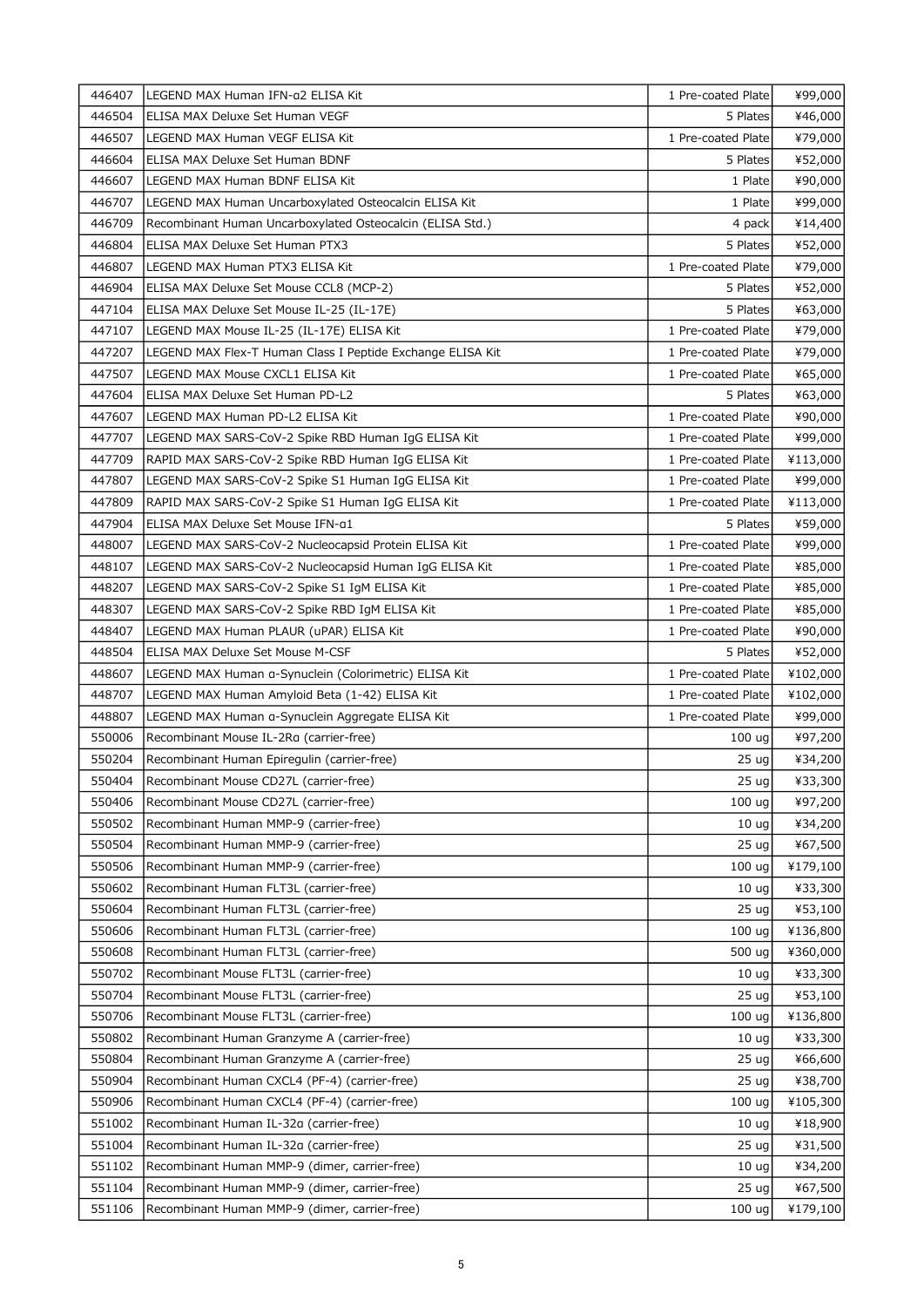| 551202 | Recombinant Human Betacellulin (carrier-free)                | 10 <sub>uq</sub>  | ¥22,500  |
|--------|--------------------------------------------------------------|-------------------|----------|
| 551204 | Recombinant Human Betacellulin (carrier-free)                | 25 <sub>uq</sub>  | ¥38,700  |
| 551404 | Recombinant Human Aggrecan (G1-IGD-G2) (carrier-free)        | 25 <sub>uq</sub>  | ¥38,700  |
| 551406 | Recombinant Human Aggrecan (G1-IGD-G2) (carrier-free)        | 100 ug            | ¥105,300 |
| 551504 | Recombinant Mouse Siglec E-Fc Chimera (carrier-free)         | 25 ug             | ¥38,700  |
| 551506 | Recombinant Mouse Siglec E-Fc Chimera (carrier-free)         | 100 <sub>uq</sub> | ¥105,300 |
| 551602 | Recombinant Human IL-36a (carrier-free)                      | 10 <sub>uq</sub>  | ¥33,300  |
| 551604 | Recombinant Human IL-36a (carrier-free)                      | 25 <sub>uq</sub>  | ¥53,100  |
| 551606 | Recombinant Human IL-36a (carrier-free)                      | 100 ug            | ¥136,800 |
| 551704 | Recombinant Mouse Podoplanin-Fc Chimera (carrier-free)       | 25 <sub>uq</sub>  | ¥33,300  |
| 551804 | Recombinant Mouse CLEC2-Fc Chimera (carrier-free)            | 25 <sub>uq</sub>  | ¥33,300  |
| 551806 | Recombinant Mouse CLEC2-Fc Chimera (carrier-free)            | 100 ug            | ¥97,200  |
| 551904 | Recombinant Human NRG1 (Heregulin) EGF Domain (carrier-free) | 25 ug             | ¥22,500  |
| 551906 | Recombinant Human NRG1 (Heregulin) EGF Domain (carrier-free) | 100 ug            | ¥53,100  |
| 552002 | Recombinant Human HB-EGF (carrier-free)                      | 10 <sub>uq</sub>  | ¥13,500  |
| 552004 | Recombinant Human HB-EGF (carrier-free)                      | 25 <sub>uq</sub>  | ¥22,500  |
| 552202 | Recombinant Mouse VEGFR2-Fc Chimera (carrier-free)           | 10 <sub>uq</sub>  | ¥18,900  |
| 552204 | Recombinant Mouse VEGFR2-Fc Chimera (carrier-free)           | 25 <sub>uq</sub>  | ¥31,500  |
| 552206 | Recombinant Mouse VEGFR2-Fc Chimera (carrier-free)           | 100 ug            | ¥89,100  |
| 552502 | Recombinant Human Arginase I (carrier-free)                  | 10 <sub>uq</sub>  | ¥34,200  |
| 552504 | Recombinant Human Arginase I (carrier-free)                  | 25 <sub>uq</sub>  | ¥67,500  |
| 552506 | Recombinant Human Arginase I (carrier-free)                  | 100 ug            | ¥179,100 |
| 552508 | Recombinant Human Arginase I (carrier-free)                  | 500 ug            | ¥539,100 |
| 552602 | Recombinant Mouse TNFRSF11B (OPG)-Fc Chimera (carrier-free)  | 10 <sub>uq</sub>  | ¥13,500  |
| 552604 | Recombinant Mouse TNFRSF11B (OPG)-Fc Chimera (carrier-free)  | 25 <sub>uq</sub>  | ¥22,500  |
| 552702 | Recombinant Mouse MMP-3 (carrier-free)                       | 10 <sub>uq</sub>  | ¥34,200  |
| 552704 | Recombinant Mouse MMP-3 (carrier-free)                       | 25 <sub>uq</sub>  | ¥67,500  |
| 552802 | Recombinant Mouse IL-36y (carrier-free)                      | 10 <sub>uq</sub>  | ¥34,200  |
| 552804 | Recombinant Mouse IL-36y (carrier-free)                      | 25 ug             | ¥67,500  |
| 552806 | Recombinant Mouse IL-36y (carrier-free)                      | 100 ug            | ¥179,100 |
| 552808 | Recombinant Mouse IL-36y (carrier-free)                      | 500 ug            | ¥539,100 |
| 552904 | Recombinant Human ICAM-1-Fc Chimera (carrier-free)           | 25 ug             | ¥22,500  |
| 552906 | Recombinant Human ICAM-1-Fc Chimera (carrier-free)           | 100 ug            | ¥53,100  |
| 553004 | Recombinant Mouse ICAM-1-Fc Chimera (carrier-free)           | 25 <sub>uq</sub>  | ¥22,500  |
| 553006 | Recombinant Mouse ICAM-1-Fc Chimera (carrier-free)           | 100 ug            | ¥53,100  |
| 553102 | Recombinant Human BMP-9 (carrier-free)                       | 10 <sub>ug</sub>  | ¥33,300  |
| 553104 | Recombinant Human BMP-9 (carrier-free)                       | 25 <sub>uq</sub>  | ¥53,100  |
| 553202 | Recombinant Mouse BMP-9 (carrier-free)                       | 10 <sub>uq</sub>  | ¥33,300  |
| 553204 | Recombinant Mouse BMP-9 (carrier-free)                       | 25 <sub>uq</sub>  | ¥53,100  |
| 553404 | Recombinant Human CD27L (carrier-free)                       | 25 <sub>uq</sub>  | ¥22,500  |
| 553504 | Recombinant Human Galectin-1 (carrier-free)                  | 25 <sub>uq</sub>  | ¥22,500  |
| 553506 | Recombinant Human Galectin-1 (carrier-free)                  | 100 ug            | ¥53,100  |
| 553602 | Recombinant Mouse CD30L (carrier-free)                       | 10 <sub>uq</sub>  | ¥13,500  |
| 553604 | Recombinant Mouse CD30L (carrier-free)                       | 25 <sub>uq</sub>  | ¥22,500  |
| 553704 | Recombinant Human VCAM-1-Fc Chimera (carrier-free)           | 25 <sub>uq</sub>  | ¥22,500  |
| 553706 | Recombinant Human VCAM-1-Fc Chimera (carrier-free)           | 100 ug            | ¥53,100  |
| 553804 | Recombinant Human FGF-21 (carrier-free)                      | 25 <sub>uq</sub>  | ¥34,200  |
| 553902 | Recombinant Human IL-1RA (IL-1RN) (carrier-free)             | 10 <sub>uq</sub>  | ¥9,000   |
| 553904 | Recombinant Human IL-1RA (IL-1RN)<br>(carrier-free)          | 25 <sub>uq</sub>  | ¥17,100  |
| 553906 | Recombinant Human IL-1RA (IL-1RN) (carrier-free)             | 100 ug            | ¥34,200  |
| 553908 | Recombinant Human IL-1RA (IL-1RN)<br>(carrier-free)          | 500 ug            | ¥117,000 |
| 554002 | Recombinant Mouse LIF (carrier-free)                         | 10 <sub>uq</sub>  | ¥21,600  |
| 554004 | Recombinant Mouse LIF (carrier-free)                         | 25 <sub>uq</sub>  | ¥34,200  |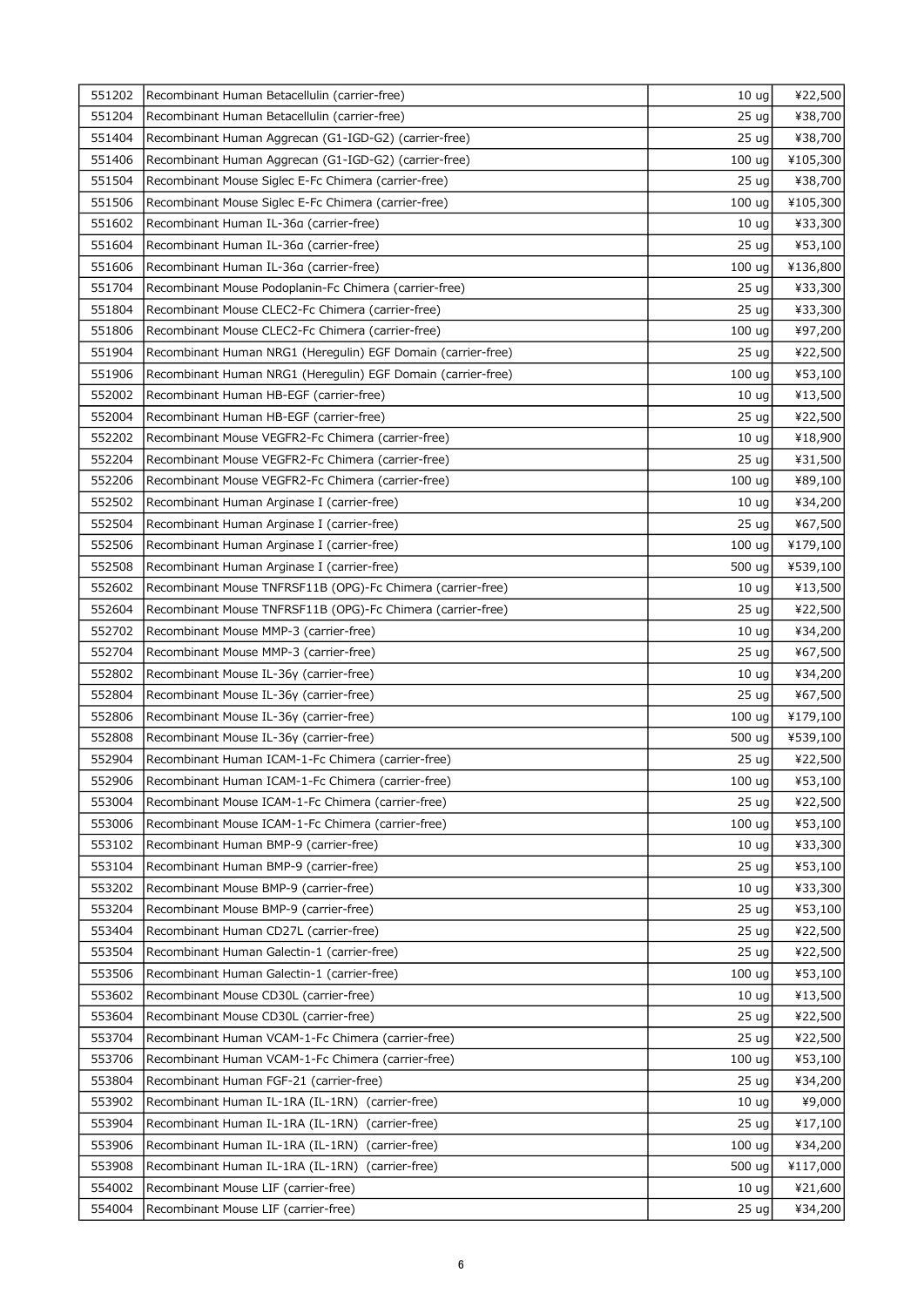| 554006 | Recombinant Mouse LIF (carrier-free)                      | 100 <sub>uq</sub> | ¥117,900 |
|--------|-----------------------------------------------------------|-------------------|----------|
| 554008 | Recombinant Mouse LIF (carrier-free)                      | 500 ug            | ¥287,100 |
| 554009 | Recombinant Mouse LIF (ELISA Std.)                        | 4 pack            | ¥14,400  |
| 554102 | Recombinant Mouse Amphiregulin (carrier-free)             | 10 <sub>ug</sub>  | ¥13,500  |
| 554104 | Recombinant Mouse Amphiregulin (carrier-free)             | 25 <sub>uq</sub>  | ¥25,200  |
| 554202 | Recombinant Human FGF-6 (carrier-free)                    | 10 <sub>uq</sub>  | ¥18,900  |
| 554204 | Recombinant Human FGF-6 (carrier-free)                    | 25 <sub>uq</sub>  | ¥34,200  |
| 554302 | Recombinant Human MMP-2 (carrier-free)                    | 10 <sub>uq</sub>  | ¥34,200  |
| 554304 | Recombinant Human MMP-2 (carrier-free)                    | 25 <sub>uq</sub>  | ¥67,500  |
| 554306 | Recombinant Human MMP-2 (carrier-free)                    | 100 ug            | ¥179,100 |
| 554308 | Recombinant Human MMP-2 (carrier-free)                    | 500 ug            | ¥539,100 |
| 554402 | Recombinant Mouse MMP-2 (carrier-free)                    | 10 <sub>uq</sub>  | ¥34,200  |
| 554404 | Recombinant Mouse MMP-2 (carrier-free)                    | 25 ug             | ¥67,500  |
| 554502 | Recombinant Mouse IL-36β (carrier-free)                   | 10 <sub>uq</sub>  | ¥33,300  |
| 554506 | Recombinant Mouse IL-36β (carrier-free)                   | 100 ug            | ¥136,800 |
| 554508 | Recombinant Mouse IL-36β (carrier-free)                   | 500 ug            | ¥360,000 |
| 554602 | Recombinant Mouse CCL4 (MIP-1B) (carrier-free)            | 10 <sub>uq</sub>  | ¥33,300  |
| 554604 | Recombinant Mouse CCL4 (MIP-1ß) (carrier-free)            | 25 <sub>uq</sub>  | ¥53,100  |
| 554606 | Recombinant Mouse CCL4 (MIP-1ß) (carrier-free)            | 100 ug            | ¥107,100 |
| 554702 | Recombinant Human CCL4 (MIP-1B) (carrier-free)            | 10 <sub>uq</sub>  | ¥33,300  |
| 554704 | Recombinant Human CCL4 (MIP-1B) (carrier-free)            | 25 <sub>uq</sub>  | ¥53,100  |
| 554706 | Recombinant Human CCL4 (MIP-1ß) (carrier-free)            | 100 ug            | ¥107,100 |
| 554802 | Recombinant Mouse Granzyme B (carrier-free)               | 10 <sub>uq</sub>  | ¥34,200  |
| 554804 | Recombinant Mouse Granzyme B (carrier-free)               | 25 <sub>uq</sub>  | ¥67,500  |
| 554902 | Recombinant Human Granzyme B (carrier-free)               | 10 <sub>uq</sub>  | ¥34,200  |
| 554904 | Recombinant Human Granzyme B (carrier-free)               | 25 <sub>uq</sub>  | ¥67,500  |
| 555004 | Recombinant Human FAS (TNFRSF6)-Fc Chimera (carrier-free) | 25 <sub>uq</sub>  | ¥35,100  |
| 555006 | Recombinant Human FAS (TNFRSF6)-Fc Chimera (carrier-free) | 100 ug            | ¥89,100  |
| 555202 | Recombinant Human Oncostatin M (carrier-free)             | 10 <sub>ug</sub>  | ¥34,200  |
| 555204 | Recombinant Human Oncostatin M (carrier-free)             | 25 <sub>uq</sub>  | ¥67,500  |
| 555206 | Recombinant Human Oncostatin M (carrier-free)             | 100 ug            | ¥179,100 |
| 555304 | Recombinant Human LDLR (carrier-free)                     | 25 ug             | ¥34,200  |
| 555306 | Recombinant Human LDLR (carrier-free)                     | $100 \text{ ug}$  | ¥106,200 |
| 555404 | Recombinant Mouse B7.1 (CD80)-Fc Chimera (carrier-free)   | 25 <sub>uq</sub>  | ¥22,500  |
| 555406 | Recombinant Mouse B7.1 (CD80)-Fc Chimera (carrier-free)   | 100 ug            | ¥53,100  |
| 555704 | Recombinant Human OX40L (carrier-free)                    | 25 <sub>uq</sub>  | ¥67,500  |
| 555706 | Recombinant Human OX40L (carrier-free)                    | 100 ug            | ¥179,100 |
| 555802 | Recombinant Human VEGFR1 (carrier-free)                   | 10 <sub>uq</sub>  | ¥34,200  |
| 555804 | Recombinant Human VEGFR1 (carrier-free)                   | 25 <sub>uq</sub>  | ¥67,500  |
| 555902 | Recombinant Mouse IL-36a (carrier-free)                   | 10 <sub>uq</sub>  | ¥34,200  |
| 555904 | Recombinant Mouse IL-36a (carrier-free)                   | 25 <sub>uq</sub>  | ¥67,500  |
| 555906 | Recombinant Mouse IL-36a (carrier-free)                   | 100 ug            | ¥179,100 |
| 555908 | Recombinant Mouse IL-36a (carrier-free)                   | 500 ug            | ¥539,100 |
| 556002 | Recombinant Mouse IL-9 (carrier-free)                     | 10 <sub>uq</sub>  | ¥34,200  |
| 556004 | Recombinant Mouse IL-9 (carrier-free)                     | 25 <sub>uq</sub>  | ¥67,500  |
| 556102 | Recombinant Human MMP-8 (carrier-free)                    | 10 <sub>uq</sub>  | ¥34,200  |
| 556104 | Recombinant Human MMP-8 (carrier-free)                    | 25 <sub>uq</sub>  | ¥67,500  |
| 556404 | Recombinant Human Epigen (carrier-free)                   | 25 <sub>uq</sub>  | ¥33,300  |
| 556504 | Recombinant Human Endostatin (carrier-free)               | 25 <sub>uq</sub>  | ¥17,100  |
| 556506 | Recombinant Human Endostatin (carrier-free)               | 100 uq            | ¥34,200  |
| 556602 | Recombinant Human APCS (PTX2) (carrier-free)              | 10 <sub>uq</sub>  | ¥17,100  |
| 556604 | Recombinant Human APCS (PTX2) (carrier-free)              | 25 <sub>uq</sub>  | ¥33,300  |
| 556606 | Recombinant Human APCS (PTX2) (carrier-free)              | 100 <sub>uq</sub> | ¥98,100  |
|        |                                                           |                   |          |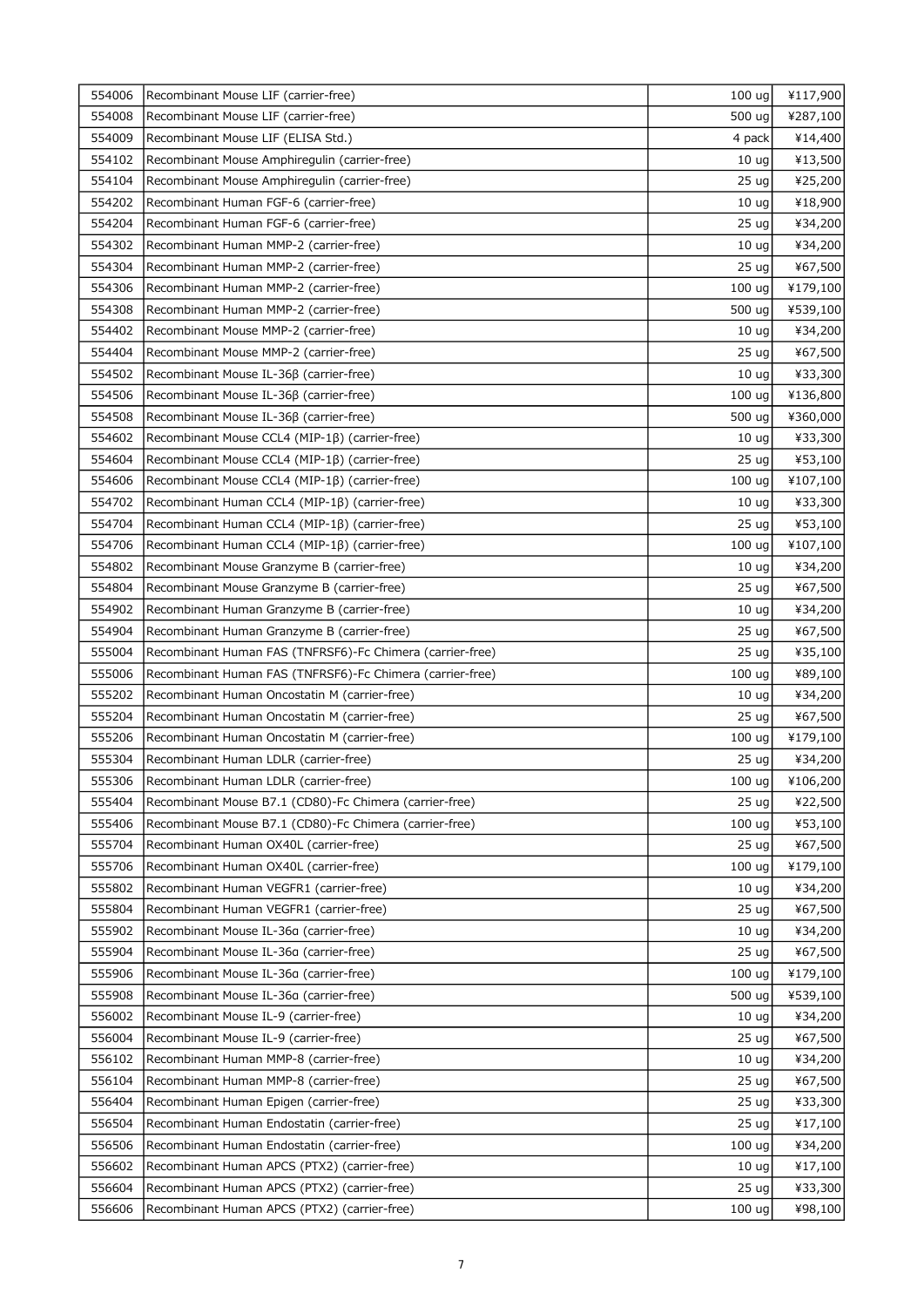| 556702 | Recombinant Human Cathepsin D (carrier-free)              | 10 <sub>uq</sub>  | ¥34,200  |
|--------|-----------------------------------------------------------|-------------------|----------|
| 556704 | Recombinant Human Cathepsin D (carrier-free)              | 25 <sub>uq</sub>  | ¥67,500  |
| 556706 | Recombinant Human Cathepsin D (carrier-free)              | 100 ug            | ¥179,100 |
| 556804 | Recombinant Rat VEGF-164 (carrier-free)                   | 25 <sub>uq</sub>  | ¥63,000  |
| 556806 | Recombinant Rat VEGF-164 (carrier-free)                   | 100 ug            | ¥135,000 |
| 556808 | Recombinant Rat VEGF-164 (carrier-free)                   | 500 ug            | ¥358,200 |
| 556902 | Recombinant Rat M-CSF (carrier-free)                      | 10 <sub>uq</sub>  | ¥34,200  |
| 556904 | Recombinant Rat M-CSF (carrier-free)                      | 25 <sub>uq</sub>  | ¥64,800  |
| 556906 | Recombinant Rat M-CSF (carrier-free)                      | 100 ug            | ¥178,200 |
| 557004 | Recombinant Human CRP (carrier-free)                      | 25 <sub>uq</sub>  | ¥17,100  |
| 557006 | Recombinant Human CRP (carrier-free)                      | 100 ug            | ¥33,300  |
| 557102 | Recombinant Human Osteopontin (carrier-free)              | 10 <sub>ug</sub>  | ¥13,500  |
| 557104 | Recombinant Human Osteopontin (carrier-free)              | 25 <sub>uq</sub>  | ¥22,500  |
| 557106 | Recombinant Human Osteopontin (carrier-free)              | 100 ug            | ¥53,100  |
| 557204 | Recombinant Human Siglec 5-Fc Chimera (carrier-free)      | 25 <sub>uq</sub>  | ¥33,300  |
| 557206 | Recombinant Human Siglec 5-Fc Chimera (carrier-free)      | 100 ug            | ¥83,700  |
| 557302 | Recombinant Human Galectin-9 (carrier-free)               | 10 <sub>ug</sub>  | ¥17,100  |
| 557304 | Recombinant Human Galectin-9 (carrier-free)               | 25 <sub>uq</sub>  | ¥33,300  |
| 557306 | Recombinant Human Galectin-9 (carrier-free)               | 100 ug            | ¥83,700  |
| 557404 | Recombinant Mouse Endostatin (carrier-free)               | 25 <sub>uq</sub>  | ¥17,100  |
| 557406 | Recombinant Mouse Endostatin (carrier-free)               | 100 ug            | ¥33,300  |
| 557408 | Recombinant Mouse Endostatin (carrier-free)               | 500 ug            | ¥83,700  |
| 557502 | Recombinant Human NTRK2 (TrkB) (carrier-free)             | 10 <sub>uq</sub>  | ¥17,100  |
| 557506 | Recombinant Human NTRK2 (TrkB) (carrier-free)             | 100 uq            | ¥89,100  |
| 557604 | Recombinant Mouse LIGHT (TNFSF14) (carrier-free)          | 25 <sub>uq</sub>  | ¥38,700  |
| 557702 | Recombinant Human Cathepsin B (carrier-free)              | 10 <sub>uq</sub>  | ¥34,200  |
| 557704 | Recombinant Human Cathepsin B (carrier-free)              | 25 <sub>uq</sub>  | ¥67,500  |
| 557708 | Recombinant Human Cathepsin B (carrier-free)              | 500 ug            | ¥539,100 |
| 557804 | Recombinant Human HMGB1 (carrier-free)                    | 25 ug             | ¥31,500  |
| 557904 | Recombinant Human IL-1RL1 (ST2)-Fc Chimera (carrier-free) | 25 <sub>uq</sub>  | ¥27,000  |
| 557906 | Recombinant Human IL-1RL1 (ST2)-Fc Chimera (carrier-free) | 100 ug            | ¥58,500  |
| 557908 | Recombinant Human IL-1RL1 (ST2)-Fc Chimera (carrier-free) | 500 ug            | ¥166,500 |
| 558002 | Recombinant Human FGF-3 (carrier-free)                    | $10 \text{ ug}$   | ¥33,300  |
| 558004 | Recombinant Human FGF-3 (carrier-free)                    | 25 <sub>uq</sub>  | ¥53,100  |
| 558006 | Recombinant Human FGF-3 (carrier-free)                    | 100 <sub>uq</sub> | ¥143,100 |
| 558409 | Human Adiponectin Protein (Acrp30) (ELISA Std.)           | 4 pack            | ¥14,400  |
| 558702 | Recombinant Human FGF-9 (carrier-free)                    | 10 <sub>uq</sub>  | ¥22,500  |
| 558704 | Recombinant Human FGF-9 (carrier-free)                    | 25 <sub>uq</sub>  | ¥38,700  |
| 558802 | Recombinant Mouse PDGF-BB (carrier-free)                  | 10 <sub>uq</sub>  | ¥22,500  |
| 558804 | Recombinant Mouse PDGF-BB (carrier-free)                  | 25 <sub>uq</sub>  | ¥40,500  |
| 558806 | Recombinant Mouse PDGF-BB (carrier-free)                  | 100 <sub>uq</sub> | ¥129,600 |
| 558906 | Recombinant Rat EGF (carrier-free)                        | 100 ug            | ¥33,300  |
| 559004 | Recombinant Human Prolactin (carrier-free)                | 25 <sub>uq</sub>  | ¥22,500  |
| 559006 | Recombinant Human Prolactin (carrier-free)                | 100 ug            | ¥51,300  |
| 559202 | Recombinant Human TNFSF18 (GITRL) (carrier-free)          | 10 <sub>uq</sub>  | ¥22,500  |
| 559204 | Recombinant Human TNFSF18 (GITRL) (carrier-free)          | 25 <sub>uq</sub>  | ¥42,300  |
| 559206 | Recombinant Human TNFSF18 (GITRL) (carrier-free)          | 100 <sub>uq</sub> | ¥135,000 |
| 559302 | Recombinant Human FGF-10 (carrier-free)                   | 10 <sub>uq</sub>  | ¥18,900  |
| 559304 | Recombinant Human FGF-10 (carrier-free)                   | 25 <sub>uq</sub>  | ¥34,200  |
| 559306 | Recombinant Human FGF-10 (carrier-free)                   | 100 ug            | ¥105,300 |
| 559308 | Recombinant Human FGF-10 (carrier-free)                   | 500 ug            | ¥305,100 |
| 559404 | Recombinant Human RANK (TNFRSF11A) (carrier-free)         | 25 <sub>uq</sub>  | ¥22,500  |
| 559406 | Recombinant Human RANK (TNFRSF11A) (carrier-free)         | 100 <sub>uq</sub> | ¥38,700  |
|        |                                                           |                   |          |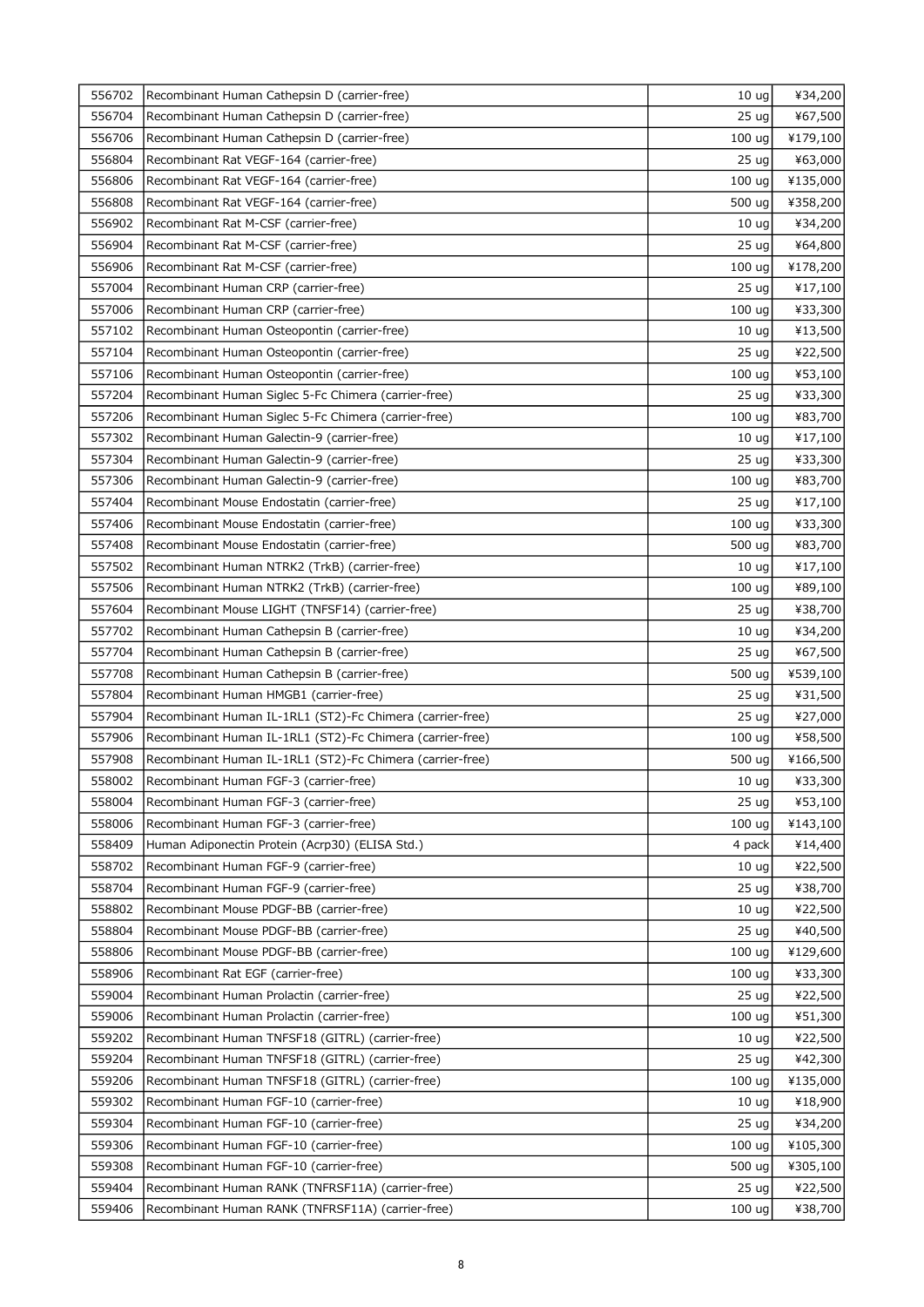| 559602 | Recombinant Human BAFF (carrier-free)             | 10 <sub>uq</sub>  | ¥22,500  |
|--------|---------------------------------------------------|-------------------|----------|
| 559604 | Recombinant Human BAFF (carrier-free)             | 25 <sub>uq</sub>  | ¥40,500  |
| 559606 | Recombinant Human BAFF (carrier-free)             | 100 ug            | ¥125,100 |
| 559608 | Recombinant Human BAFF (carrier-free)             | 500 ug            | ¥485,100 |
| 559702 | Recombinant Human PLAUR (uPAR) (carrier-free)     | 10 <sub>uq</sub>  | ¥18,900  |
| 559704 | Recombinant Human PLAUR (uPAR) (carrier-free)     | 25 <sub>uq</sub>  | ¥29,700  |
| 559706 | Recombinant Human PLAUR (uPAR) (carrier-free)     | 100 ug            | ¥58,500  |
| 559802 | Recombinant Human CNTF (carrier-free)             | 10 <sub>uq</sub>  | ¥22,500  |
| 559804 | Recombinant Human CNTF (carrier-free)             | 25 <sub>uq</sub>  | ¥38,700  |
| 560309 | Recombinant Human VEGF (ELISA Std.)               | 4 pack            | ¥14,400  |
| 560701 | Recombinant Human IL-5                            | 2 ug              | ¥22,500  |
| 561901 | Recombinant Human IL-31 (ELISA Std.)              | 4 pack            | ¥14,400  |
| 562401 | Recombinant Human NGAL (Lipocalin-2) (ELISA Std.) | 4 pack            | ¥14,400  |
| 562603 | Recombinant Human LT-α (TNF-β)                    | 5 <sub>uq</sub>   | ¥22,500  |
| 562604 | Recombinant Human LT-a (TNF-B)                    | 20 <sub>uq</sub>  | ¥35,100  |
| 563601 | Recombinant Mouse NGAL (Lipocalin-2) (ELISA Std.) | 4 pack            | ¥14,400  |
| 564501 | Recombinant Mouse CCL11 (ELISA Std.)              | 4 pack            | ¥14,400  |
| 564801 | Recombinant Mouse PCSK9 (ELISA Std.)              | 4 pack            | ¥14,400  |
| 565001 | Recombinant Human MCP-1/CCL2 (ELISA Std.)         | 4 pack            | ¥14,400  |
| 566301 | Recombinant Mouse IL-15 (carrier-free)            | 2 ug              | ¥13,500  |
| 566302 | Recombinant Mouse IL-15 (carrier-free)            | 10 <sub>uq</sub>  | ¥33,300  |
| 566304 | Recombinant Mouse IL-15 (carrier-free)            | 100 ug            | ¥139,500 |
| 566402 | Recombinant Human TWEAK (CD255) (carrier-free)    | 5 ug              | ¥14,400  |
| 566404 | Recombinant Human TWEAK (CD255) (carrier-free)    | 25 <sub>uq</sub>  | ¥35,100  |
| 566901 | Recombinant Mouse IL-9 (ELISA Std.)               | 4 pack            | ¥14,400  |
| 567101 | Recombinant Rat TNF-a (ELISA Std.)                | 4 pack            | ¥14,400  |
| 570002 | Recombinant Human IL-1a (carrier-free)            | 10 <sub>uq</sub>  | ¥35,100  |
| 570004 | Recombinant Human IL-1a (carrier-free)            | 25 <sub>uq</sub>  | ¥71,100  |
| 570006 | Recombinant Human IL-1a (carrier-free)            | 100 ug            | ¥162,000 |
| 570008 | Recombinant Human IL-1a (carrier-free)            | 500 ug            | ¥378,000 |
| 570009 | Recombinant Human IL-1a (ELISA Std.)              | 4 pack            | ¥14,400  |
| 570102 | Recombinant Human TNF-a (carrier-free)            | 10 <sub>ug</sub>  | ¥22,500  |
| 570104 | Recombinant Human TNF-a (carrier-free)            | 50 ug             | ¥36,000  |
| 570106 | Recombinant Human TNF-a (carrier-free)            | 100 ug            | ¥64,800  |
| 570108 | Recombinant Human TNF-a (carrier-free)            | 500 ug            | ¥144,000 |
| 570109 | Recombinant Human TNF-a (ELISA Std.)              | 4 pack            | ¥14,400  |
| 570202 | Recombinant Human IFN-y (carrier-free)            | 10 <sub>uq</sub>  | ¥12,600  |
| 570204 | Recombinant Human IFN-y (carrier-free)            | 25 <sub>uq</sub>  | ¥22,500  |
| 570206 | Recombinant Human IFN-y (carrier-free)            | 100 ug            | ¥35,100  |
| 570208 | Recombinant Human IFN-y (carrier-free)            | 500 ug            | ¥108,000 |
| 570209 | Recombinant Human IFN-y (ELISA Std.)              | 4 pack            | ¥14,400  |
| 570302 | Recombinant Human IL-15 (carrier-free)            | 10 <sub>uq</sub>  | ¥35,100  |
| 570304 | Recombinant Human IL-15 (carrier-free)            | 25 <sub>uq</sub>  | ¥53,100  |
| 570306 | Recombinant Human IL-15 (carrier-free)            | 100 <sub>uq</sub> | ¥136,800 |
| 570308 | Recombinant Human IL-15 (carrier-free)            | 500 ug            | ¥378,000 |
| 570309 | Recombinant Human IL-15 (ELISA Std.)              | 4 pack            | ¥14,400  |
| 570409 | Recombinant Human IL-2 (ELISA Std.)               | 4 pack            | ¥14,400  |
| 570502 | Recombinant Human IL-17A (carrier-free)           | 10 <sub>uq</sub>  | ¥22,500  |
| 570504 | Recombinant Human IL-17A (carrier-free)           | 25 <sub>uq</sub>  | ¥35,100  |
| 570506 | Recombinant Human IL-17A (carrier-free)           | 100 ug            | ¥99,000  |
| 570509 | Recombinant Human IL-17A (ELISA Std.)             | 4 pack            | ¥14,400  |
| 570606 | Recombinant Human IL-17F (carrier-free)           | 100 ug            | ¥107,100 |
| 570802 | Recombinant Human IL-6 (carrier-free)             | 10 <sub>uq</sub>  | ¥22,500  |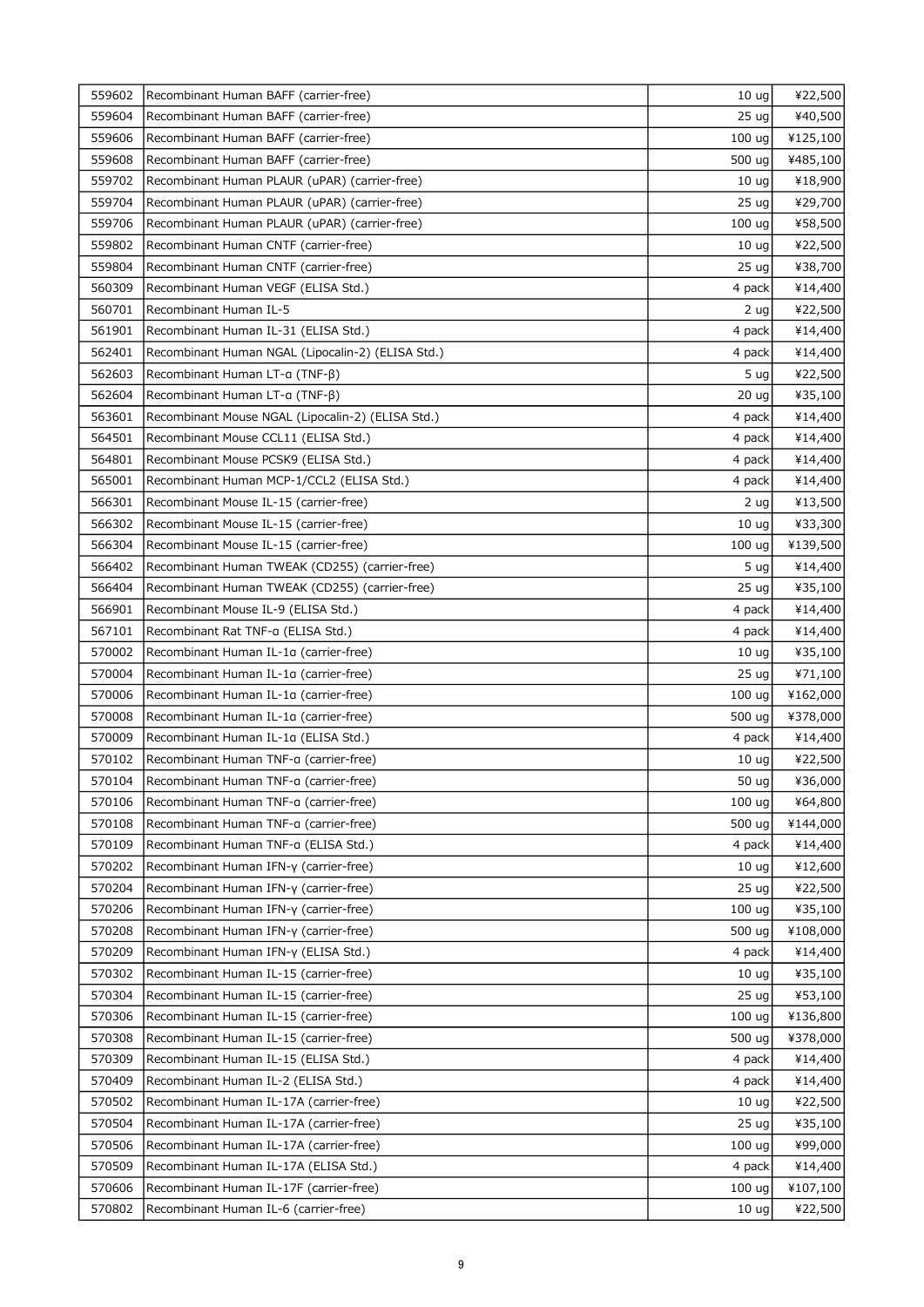| 570804 | Recombinant Human IL-6 (carrier-free)                       | 25 ug             | ¥38,700  |
|--------|-------------------------------------------------------------|-------------------|----------|
| 570806 | Recombinant Human IL-6 (carrier-free)                       | 100 ug            | ¥107,100 |
| 570808 | Recombinant Human IL-6 (carrier-free)                       | 500 ug            | ¥270,000 |
| 570809 | Recombinant Human IL-6 (ELISA Std.)                         | 4 pack            | ¥14,400  |
| 570909 | Recombinant Human IL-8 (ELISA Std.)                         | 4 pack            | ¥14,400  |
| 571002 | Recombinant Human IL-10 (carrier-free)                      | 10 <sub>uq</sub>  | ¥31,500  |
| 571004 | Recombinant Human IL-10 (carrier-free)                      | 25 <sub>uq</sub>  | ¥63,000  |
| 571006 | Recombinant Human IL-10 (carrier-free)                      | 100 <sub>uq</sub> | ¥198,000 |
| 571008 | Recombinant Human IL-10 (carrier-free)                      | 500 ug            | ¥450,000 |
| 571009 | Recombinant Human IL-10 (ELISA Std.)                        | 4 pack            | ¥14,400  |
| 571102 | Recombinant Human IL-13 (carrier-free)                      | 10 <sub>uq</sub>  | ¥35,100  |
| 571104 | Recombinant Human IL-13 (carrier-free)                      | 25 <sub>uq</sub>  | ¥71,100  |
| 571106 | Recombinant Human IL-13 (carrier-free)                      | 100 <sub>uq</sub> | ¥180,000 |
| 571109 | Recombinant Human IL-13 (ELISA Std.)                        | 4 pack            | ¥14,400  |
| 571202 | Recombinant Human IL-21 (carrier-free)                      | 10 <sub>uq</sub>  | ¥33,300  |
| 571204 | Recombinant Human IL-21 (carrier-free)                      | 25 ug             | ¥62,100  |
| 571206 | Recombinant Human IL-21 (carrier-free)                      | 100 <sub>uq</sub> | ¥177,300 |
| 571208 | Recombinant Human IL-21 (carrier-free)                      | 500 ug            | ¥459,900 |
| 571209 | Recombinant Human IL-21 (ELISA Std.)                        | 4 pack            | ¥14,400  |
| 571302 | Recombinant Human IL-22 (carrier-free)                      | 10 <sub>uq</sub>  | ¥35,100  |
| 571304 | Recombinant Human IL-22 (carrier-free)                      | 25 <sub>uq</sub>  | ¥71,100  |
| 571306 | Recombinant Human IL-22 (carrier-free)                      | 100 <sub>uq</sub> | ¥162,000 |
| 571308 | Recombinant Human IL-22 (carrier-free)                      | 500 ug            | ¥450,000 |
| 571309 | Recombinant Human IL-22 (ELISA Std.)                        | 4 pack            | ¥14,400  |
| 571402 | Recombinant Human CCL2 (MCP-1) (carrier-free)               | 10 <sub>uq</sub>  | ¥22,500  |
| 571404 | Recombinant Human CCL2 (MCP-1) (carrier-free)               | 25 <sub>uq</sub>  | ¥36,900  |
| 571406 | Recombinant Human CCL2 (MCP-1) (carrier-free)               | 100 <sub>uq</sub> | ¥107,100 |
| 571408 | Recombinant Human CCL2 (MCP-1) (carrier-free)               | 500 ug            | ¥270,000 |
| 571502 | Recombinant Human FGF-basic/145aa (carrier-free)            | 10 <sub>uq</sub>  | ¥11,700  |
| 571504 | Recombinant Human FGF-basic/145aa (carrier-free)            | 25 <sub>uq</sub>  | ¥18,900  |
| 571506 | Recombinant Human FGF-basic/145aa (carrier-free)            | 100 <sub>uq</sub> | ¥41,400  |
| 571508 | Recombinant Human FGF-basic/145aa (carrier-free)            | 500 ug            | ¥125,100 |
| 571809 | Recombinant Human IL-4 (ELISA Std.)                         | 4 pack            | ¥14,400  |
| 571909 | Recombinant Human IL-5 (ELISA Std.)                         | 4 pack            | ¥14,400  |
| 572109 | Recombinant Human IL-12/IL-23 (p40) (ELISA Std.)            | 4 pack            | ¥14,400  |
| 572409 | Recombinant Human GM-CSF (ELISA Std.)                       | 4 pack            | ¥14,400  |
| 572902 | Recombinant Human GM-CSF (carrier-free)                     | 10 <sub>uq</sub>  | ¥22,500  |
| 572903 | Recombinant Human GM-CSF (carrier-free)                     | 25 <sub>uq</sub>  | ¥38,700  |
| 572904 | Recombinant Human GM-CSF (carrier-free)                     | 100 ug            | ¥117,000 |
| 572905 | Recombinant Human GM-CSF (carrier-free)                     | 500 ug            | ¥288,000 |
| 573002 | Recombinant Human IL-12 (p70) (carrier-free)                | 10 <sub>uq</sub>  | ¥35,100  |
| 573004 | Recombinant Human IL-12 (p70) (carrier-free)                | 25 <sub>uq</sub>  | ¥71,100  |
| 573006 | Recombinant Human IL-12 (p70) (carrier-free)                | 100 <sub>uq</sub> | ¥216,000 |
| 573008 | Recombinant Human IL-12 (p70) (carrier-free)                | 500 ug            | ¥468,000 |
| 573009 | Recombinant Human IL-12 (p70) (ELISA Std.)                  | 4 pack            | ¥14,400  |
| 573102 | Recombinant Mouse IL-12 p40 Homodimer (carrier-free)        | 10 <sub>uq</sub>  | ¥31,500  |
| 573104 | Recombinant Mouse IL-12 p40 Homodimer (carrier-free)        | 25 <sub>uq</sub>  | ¥58,500  |
| 573202 | Recombinant Human IL-10 (mammalian expressed, carrier-free) | 10 <sub>uq</sub>  | ¥35,100  |
| 573204 | Recombinant Human IL-10 (mammalian expressed, carrier-free) | 25 <sub>uq</sub>  | ¥71,100  |
| 573206 | Recombinant Human IL-10 (mammalian expressed, carrier-free) | 100 <sub>uq</sub> | ¥216,000 |
| 573302 | Recombinant Mouse CXCL5 (LIX) (carrier-free)                | 10 <sub>uq</sub>  | ¥22,500  |
| 573304 | Recombinant Mouse CXCL5 (LIX) (carrier-free)                | 25 <sub>uq</sub>  | ¥40,500  |
| 573406 | Recombinant Human CXCL5 (ENA-78) (carrier-free)             | 100 <sub>uq</sub> | ¥44,100  |
|        |                                                             |                   |          |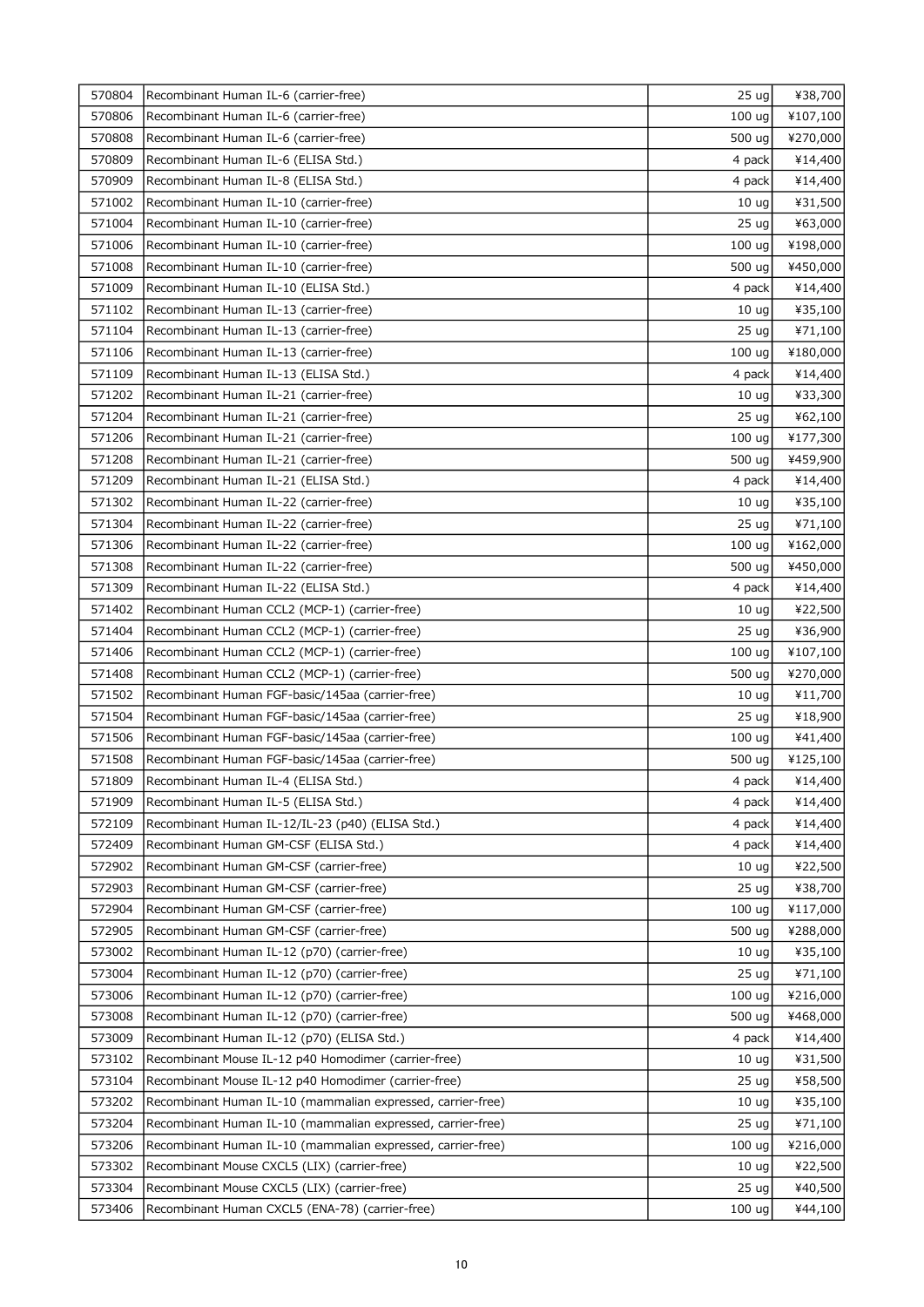| 573409 | Recombinant Human CXCL5 (ENA-78) (ELISA Std.)   | 4 pack            | ¥14,400  |
|--------|-------------------------------------------------|-------------------|----------|
| 573502 | Recombinant Human CXCL10 (IP-10) (carrier-free) | 10 <sub>uq</sub>  | ¥17,100  |
| 573504 | Recombinant Human CXCL10 (IP-10) (carrier-free) | 25 <sub>uq</sub>  | ¥34,200  |
| 573506 | Recombinant Human CXCL10 (IP-10) (carrier-free) | 100 <sub>uq</sub> | ¥87,300  |
| 573508 | Recombinant Human CXCL10 (IP-10) (carrier-free) | 500 ug            | ¥261,000 |
| 573602 | Recombinant Mouse CXCL10 (IP-10) (carrier-free) | 10 <sub>uq</sub>  | ¥17,100  |
| 573604 | Recombinant Mouse CXCL10 (IP-10) (carrier-free) | 25 ug             | ¥34,200  |
| 573702 | Recombinant Mouse CXCL1 (KC) (carrier-free)     | 10 <sub>uq</sub>  | ¥27,000  |
| 573704 | Recombinant Mouse CXCL1 (KC) (carrier-free)     | 25 <sub>uq</sub>  | ¥58,500  |
| 573706 | Recombinant Mouse CXCL1 (KC) (carrier-free)     | 100 <sub>uq</sub> | ¥180,000 |
| 573708 | Recombinant Mouse CXCL1 (KC) (carrier-free)     | 500 ug            | ¥468,000 |
| 573802 | Recombinant Human CCL17 (TARC) (carrier-free)   | 10 <sub>ug</sub>  | ¥17,100  |
| 573804 | Recombinant Human CCL17 (TARC) (carrier-free)   | 25 <sub>uq</sub>  | ¥35,100  |
| 573806 | Recombinant Human CCL17 (TARC) (carrier-free)   | 100 <sub>uq</sub> | ¥107,100 |
| 573809 | Recombinant Human CCL17 (TARC) (ELISA Std.)     | 4 pack            | ¥14,400  |
| 573902 | Recombinant Human SCF (carrier-free)            | 10 <sub>ug</sub>  | ¥33,300  |
| 573904 | Recombinant Human SCF (carrier-free)            | 25 <sub>uq</sub>  | ¥67,500  |
| 573906 | Recombinant Human SCF (carrier-free)            | 100 <sub>uq</sub> | ¥130,500 |
| 573908 | Recombinant Human SCF (carrier-free)            | 500 ug            | ¥261,000 |
| 574002 | Recombinant Human IL-4 (carrier-free)           | 10 <sub>uq</sub>  | ¥22,500  |
| 574004 | Recombinant Human IL-4 (carrier-free)           | 25 <sub>uq</sub>  | ¥38,700  |
| 574006 | Recombinant Human IL-4 (carrier-free)           | 100 <sub>uq</sub> | ¥117,000 |
| 574008 | Recombinant Human IL-4 (carrier-free)           | 500 ug            | ¥324,000 |
| 574102 | Recombinant Human IL-23 (carrier-free)          | 10 <sub>uq</sub>  | ¥33,300  |
| 574104 | Recombinant Human IL-23 (carrier-free)          | 25 <sub>uq</sub>  | ¥76,500  |
| 574106 | Recombinant Human IL-23 (carrier-free)          | 100 <sub>uq</sub> | ¥267,300 |
| 574202 | Recombinant Human IL-8 (carrier-free)           | 10 <sub>uq</sub>  | ¥22,500  |
| 574204 | Recombinant Human IL-8 (carrier-free)           | 25 <sub>uq</sub>  | ¥35,100  |
| 574206 | Recombinant Human IL-8 (carrier-free)           | 100 <sub>uq</sub> | ¥104,400 |
| 574302 | Recombinant Mouse IL-4 (carrier-free)           | 10 <sub>uq</sub>  | ¥22,500  |
| 574304 | Recombinant Mouse IL-4 (carrier-free)           | 25 <sub>uq</sub>  | ¥38,700  |
| 574306 | Recombinant Mouse IL-4 (carrier-free)           | 100 ug            | ¥117,000 |
| 574308 | Recombinant Mouse IL-4 (carrier-free)           | 500 ug            | ¥333,000 |
| 574402 | Recombinant Human CXCL1 (GRO-a) (carrier-free)  | 10 <sub>uq</sub>  | ¥17,100  |
| 574404 | Recombinant Human CXCL1 (GRO-a) (carrier-free)  | 25 <sub>uq</sub>  | ¥34,200  |
| 574406 | Recombinant Human CXCL1 (GRO-a) (carrier-free)  | 100 ug            | ¥108,000 |
| 574408 | Recombinant Human CXCL1 (GRO-a) (carrier-free)  | 500 ug            | ¥324,000 |
| 574502 | Recombinant Mouse IL-21 (carrier-free)          | 10 <sub>uq</sub>  | ¥33,300  |
| 574504 | Recombinant Mouse IL-21 (carrier-free)          | 25 <sub>uq</sub>  | ¥63,000  |
| 574506 | Recombinant Mouse IL-21 (carrier-free)          | 100 <sub>uq</sub> | ¥158,400 |
| 574508 | Recombinant Mouse IL-21 (carrier-free)          | 500 ug            | ¥503,100 |
| 574602 | Recombinant Mouse G-CSF                         | 10 <sub>uq</sub>  | ¥33,300  |
| 574604 | Recombinant Mouse G-CSF                         | 25 <sub>uq</sub>  | ¥53,100  |
| 574606 | Recombinant Mouse G-CSF                         | 100 <sub>uq</sub> | ¥137,700 |
| 574608 | Recombinant Mouse G-CSF                         | 500 ug            | ¥359,100 |
| 574702 | Recombinant Human CXCL13 (carrier-free)         | 10 <sub>uq</sub>  | ¥18,900  |
| 574704 | Recombinant Human CXCL13 (carrier-free)         | 25 <sub>uq</sub>  | ¥35,100  |
| 574706 | Recombinant Human CXCL13 (carrier-free)         | 100 ug            | ¥107,100 |
| 574708 | Recombinant Human CXCL13 (carrier-free)         | 500 ug            | ¥315,000 |
| 574802 | Recombinant Human M-CSF (carrier-free)          | 10 <sub>uq</sub>  | ¥17,100  |
| 574804 | Recombinant Human M-CSF (carrier-free)          | 25 <sub>uq</sub>  | ¥31,500  |
| 574806 | Recombinant Human M-CSF (carrier-free)          | 100 <sub>uq</sub> | ¥99,000  |
| 574808 | Recombinant Human M-CSF (carrier-free)          | 500 ug            | ¥270,000 |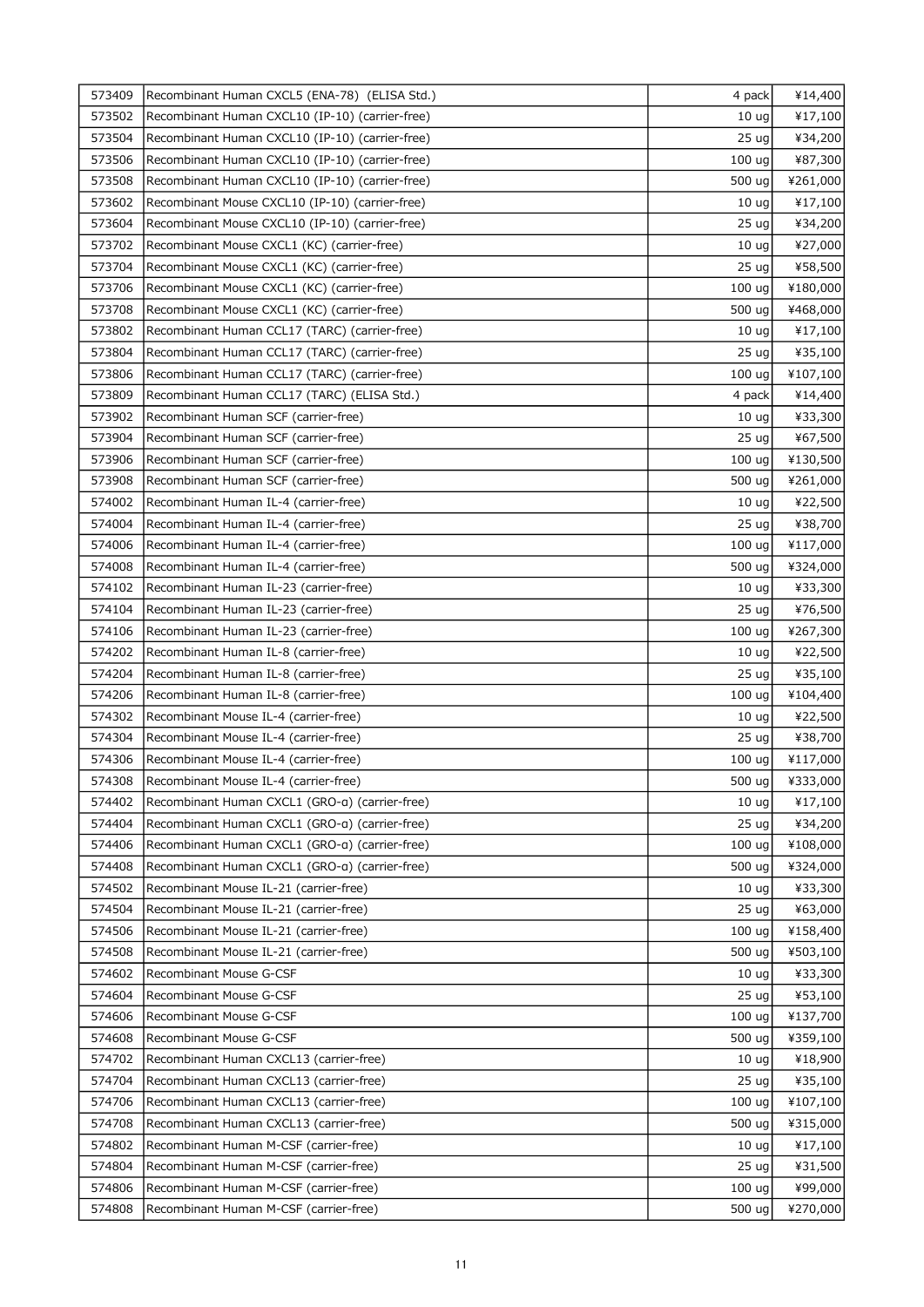| 574902 | Recombinant Human CXCL11 (ITAC) (carrier-free) | 10 <sub>uq</sub>  | ¥19,800  |
|--------|------------------------------------------------|-------------------|----------|
| 574904 | Recombinant Human CXCL11 (ITAC) (carrier-free) | 25 <sub>uq</sub>  | ¥35,100  |
| 574906 | Recombinant Human CXCL11 (ITAC) (carrier-free) | 100 ug            | ¥103,500 |
| 574908 | Recombinant Human CXCL11 (ITAC) (carrier-free) | 500 ug            | ¥315,000 |
| 575002 | Recombinant Mouse IL-1a (carrier-free)         | 10 <sub>uq</sub>  | ¥31,500  |
| 575004 | Recombinant Mouse IL-1a (carrier-free)         | 25 <sub>uq</sub>  | ¥53,100  |
| 575006 | Recombinant Mouse IL-1a (carrier-free)         | 100 <sub>uq</sub> | ¥139,500 |
| 575008 | Recombinant Mouse IL-1a (carrier-free)         | 500 ug            | ¥378,000 |
| 575102 | Recombinant Mouse IL-1β (carrier-free)         | 10 <sub>uq</sub>  | ¥31,500  |
| 575104 | Recombinant Mouse IL-1β (carrier-free)         | 25 <sub>uq</sub>  | ¥53,100  |
| 575106 | Recombinant Mouse IL-1ß (carrier-free)         | 100 <sub>uq</sub> | ¥139,500 |
| 575108 | Recombinant Mouse IL-1ß (carrier-free)         | 500 ug            | ¥378,000 |
| 575109 | Recombinant Mouse IL-1β (ELISA Std.)           | 4 pack            | ¥14,400  |
| 575202 | Recombinant Mouse TNF-a (carrier-free)         | 10 <sub>uq</sub>  | ¥22,500  |
| 575204 | Recombinant Mouse TNF-a (carrier-free)         | 25 <sub>uq</sub>  | ¥36,900  |
| 575206 | Recombinant Mouse TNF-a (carrier-free)         | 100 <sub>uq</sub> | ¥99,000  |
| 575208 | Recombinant Mouse TNF-a (carrier-free)         | 500 ug            | ¥265,500 |
| 575209 | Recombinant Mouse TNF-a (ELISA Std.)           | 4 pack            | ¥14,400  |
| 575302 | Recombinant Mouse IFN-y (carrier-free)         | 10 <sub>uq</sub>  | ¥8,100   |
| 575304 | Recombinant Mouse IFN-y (carrier-free)         | 25 <sub>uq</sub>  | ¥17,100  |
| 575306 | Recombinant Mouse IFN-y (carrier-free)         | 100 ug            | ¥35,100  |
| 575308 | Recombinant Mouse IFN-y (carrier-free)         | 500 ug            | ¥108,000 |
| 575309 | Recombinant Mouse IFN-y (ELISA Std.)           | 4 pack            | ¥14,400  |
| 575402 | Recombinant Mouse IL-2 (carrier-free)          | 10 <sub>uq</sub>  | ¥14,400  |
| 575404 | Recombinant Mouse IL-2 (carrier-free)          | 25 <sub>uq</sub>  | ¥32,400  |
| 575406 | Recombinant Mouse IL-2 (carrier-free)          | 100 ug            | ¥72,000  |
| 575408 | Recombinant Mouse IL-2 (carrier-free)          | 500 ug            | ¥225,000 |
| 575409 | Recombinant Mouse IL-2 (ELISA Std.)            | 4 pack            | ¥14,400  |
| 575502 | Recombinant Mouse IL-3 (carrier-free)          | 10 <sub>uq</sub>  | ¥31,500  |
| 575504 | Recombinant Mouse IL-3 (carrier-free)          | 25 <sub>uq</sub>  | ¥53,100  |
| 575506 | Recombinant Mouse IL-3 (carrier-free)          | 100 <sub>uq</sub> | ¥106,200 |
| 575508 | Recombinant Mouse IL-3 (carrier-free)          | 500 ug            | ¥322,200 |
| 575609 | Recombinant Mouse IL-4 (ELISA Std.)            | 4 pack            | ¥14,400  |
| 575702 | Recombinant Mouse IL-6 (carrier-free)          | 10 <sub>uq</sub>  | ¥22,500  |
| 575704 | Recombinant Mouse IL-6 (carrier-free)          | 25 <sub>uq</sub>  | ¥40,500  |
| 575706 | Recombinant Mouse IL-6 (carrier-free)          | 100 ug            | ¥99,000  |
| 575708 | Recombinant Mouse IL-6 (carrier-free)          | 500 ug            | ¥288,000 |
| 575709 | Recombinant Mouse IL-6 (ELISA Std.)            | 4 pack            | ¥14,400  |
| 575802 | Recombinant Mouse IL-10 (carrier-free)         | 10 <sub>uq</sub>  | ¥31,500  |
| 575804 | Recombinant Mouse IL-10 (carrier-free)         | 25 <sub>uq</sub>  | ¥53,100  |
| 575806 | Recombinant Mouse IL-10 (carrier-free)         | 100 <sub>uq</sub> | ¥107,100 |
| 575808 | Recombinant Mouse IL-10 (carrier-free)         | 500 ug            | ¥378,000 |
| 575809 | Recombinant Mouse IL-10 (ELISA Std.)           | 4 pack            | ¥14,400  |
| 575902 | Recombinant Mouse IL-13 (carrier-free)         | 10 <sub>uq</sub>  | ¥31,500  |
|        |                                                |                   |          |
| 575904 | Recombinant Mouse IL-13 (carrier-free)         | 25 <sub>uq</sub>  | ¥63,000  |
| 575906 | Recombinant Mouse IL-13 (carrier-free)         | 100 ug            | ¥184,500 |
| 575908 | Recombinant Mouse IL-13 (carrier-free)         | 500 ug            | ¥450,000 |
| 576002 | Recombinant Mouse IL-17A (carrier-free)        | 10 <sub>uq</sub>  | ¥22,500  |
| 576004 | Recombinant Mouse IL-17A (carrier-free)        | 25 <sub>uq</sub>  | ¥40,500  |
| 576006 | Recombinant Mouse IL-17A (carrier-free)        | 100 <sub>uq</sub> | ¥90,000  |
| 576008 | Recombinant Mouse IL-17A (carrier-free)        | 500 ug            | ¥270,000 |
| 576009 | Recombinant Mouse IL-17A (ELISA Std.)          | 4 pack            | ¥14,400  |
| 576108 | Recombinant Mouse IL-17F (carrier-free)        | 500 ug            | ¥279,000 |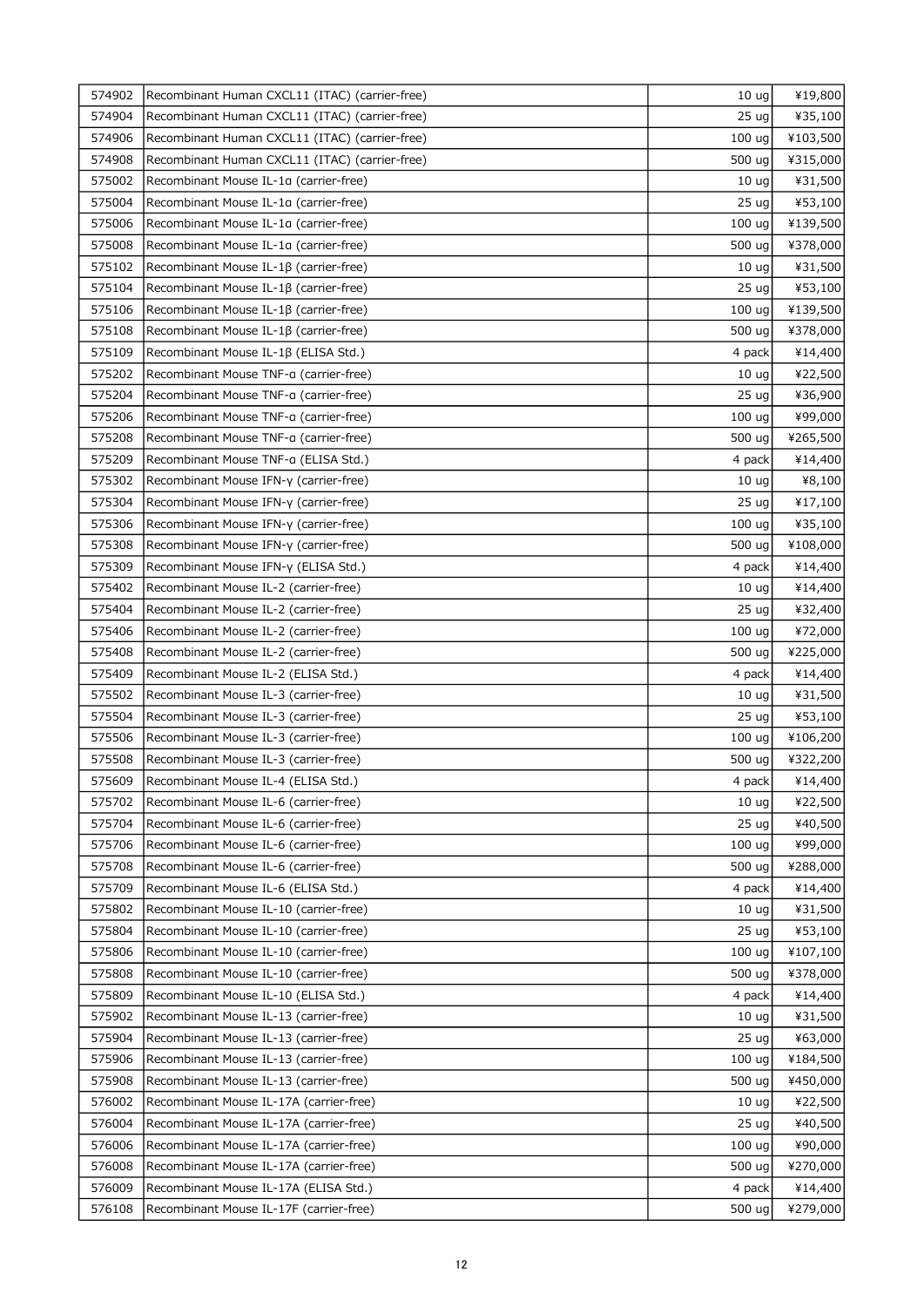| 576202 | Recombinant Mouse IL-22 (carrier-free)                                         | 10 <sub>uq</sub>           | ¥35,100            |
|--------|--------------------------------------------------------------------------------|----------------------------|--------------------|
| 576204 | Recombinant Mouse IL-22 (carrier-free)                                         | 25 <sub>uq</sub>           | ¥69,300            |
| 576206 | Recombinant Mouse IL-22 (carrier-free)                                         | 100 ug                     | ¥187,200           |
| 576208 | Recombinant Mouse IL-22 (carrier-free)                                         | 500 ug                     | ¥531,000           |
| 576209 | Recombinant Mouse IL-22 (ELISA Std.)                                           | 4 pack                     | ¥14,400            |
| 576302 | Recombinant Mouse GM-CSF (carrier-free)                                        | 10 <sub>uq</sub>           | ¥22,500            |
| 576304 | Recombinant Mouse GM-CSF (carrier-free)                                        | 25 <sub>uq</sub>           | ¥38,700            |
| 576306 | Recombinant Mouse GM-CSF (carrier-free)                                        | 100 ug                     | ¥117,000           |
| 576308 | Recombinant Mouse GM-CSF (carrier-free)                                        | 500 ug                     | ¥306,000           |
| 576309 | Recombinant Mouse GM-CSF (ELISA Std.)                                          | 4 pack                     | ¥14,400            |
| 576402 | Recombinant Mouse M-CSF (carrier-free)                                         | 10 <sub>uq</sub>           | ¥15,300            |
| 576404 | Recombinant Mouse M-CSF (carrier-free)                                         | 25 <sub>uq</sub>           | ¥23,400            |
| 576406 | Recombinant Mouse M-CSF (carrier-free)                                         | 100 <sub>uq</sub>          | ¥76,500            |
| 576408 | Recombinant Mouse M-CSF (carrier-free)                                         | 500 ug                     | ¥324,000           |
| 576509 | Recombinant Mouse MCP-1 (ELISA Std.)                                           | 4 pack                     | ¥14,400            |
| 576909 | Recombinant Mouse IL-12/IL-23 (p40) (ELISA Std.)                               | 4 pack                     | ¥14,400            |
| 577002 | Recombinant Mouse IL-12 (p70) (carrier-free)                                   | 10 <sub>uq</sub>           | ¥35,100            |
| 577004 | Recombinant Mouse IL-12 (p70) (carrier-free)                                   | 25 <sub>uq</sub>           | ¥63,000            |
| 577006 | Recombinant Mouse IL-12 (p70) (carrier-free)                                   | 100 ug                     | ¥216,000           |
| 577008 | Recombinant Mouse IL-12 (p70) (carrier-free)                                   | 500 ug                     | ¥468,000           |
| 577009 | Recombinant Mouse IL-12 (p70) (ELISA Std.)                                     | 4 pack                     | ¥14,400            |
| 577102 | Recombinant Mouse TRANCE (RANKL) (carrier-free)                                | 10 <sub>uq</sub>           | ¥36,000            |
| 577302 | Recombinant Human PDGF-BB                                                      | 10 <sub>uq</sub>           | ¥22,500            |
| 577304 | Recombinant Human PDGF-BB                                                      | 25 <sub>uq</sub>           | ¥40,500            |
| 577306 | Recombinant Human PDGF-BB                                                      | 100 ug                     | ¥129,600           |
| 577308 | Recombinant Human PDGF-BB                                                      | 500 ug                     | ¥324,000           |
| 577402 | Recombinant mouse IL-27 (carrier-free)                                         | 10 <sub>uq</sub>           | ¥44,100            |
| 577404 | Recombinant Mouse IL-27 (carrier-free)                                         | 25 <sub>uq</sub>           | ¥71,100            |
| 577406 | Recombinant Mouse IL-27 (carrier-free)                                         | 100 ug                     | ¥216,000           |
| 577408 | Recombinant Mouse IL-27 (carrier-free)                                         | 500 ug                     | ¥720,000           |
| 577409 | Recombinant Mouse IL-27 (ELISA Std.)                                           | 4 pack                     | ¥14,400            |
| 577602 | Recombinant Mouse IL-34 (carrier-free)                                         | 10 <sub>ug</sub>           | ¥49,500            |
| 577604 | Recombinant Mouse IL-34 (carrier-free)                                         | $25 \text{ ug}$            | ¥107,100           |
| 577606 | Recombinant Mouse IL-34 (carrier-free)                                         | 100 ug                     | ¥175,500           |
| 577608 | Recombinant Mouse IL-34 (carrier-free)                                         | 500 ug                     | ¥468,000           |
| 577609 | Recombinant Mouse IL-34 (ELISA Std.)                                           | 4 pack                     | ¥14,400            |
| 577706 | Recombinant Mouse TACI-Fc Chimera (carrier-free)                               | 100 ug                     | ¥112,500           |
| 577708 | Recombinant Mouse TACI-Fc Chimera (carrier-free)                               | 500 ug                     | ¥288,000           |
| 577802 | Recombinant Mouse IL-7 (carrier-free)                                          | 10 <sub>uq</sub>           | ¥33,300            |
| 577804 | Recombinant Mouse IL-7 (carrier-free)                                          | 25 <sub>uq</sub>           | ¥58,500            |
| 577806 | Recombinant Mouse IL-7 (carrier-free)                                          | 100 ug                     | ¥164,700           |
| 577808 | Recombinant Mouse IL-7 (carrier-free)                                          | 500 ug                     | ¥470,700           |
| 577902 | Recombinant Human IL-34 (carrier-free)                                         | 10 <sub>uq</sub>           | ¥34,200            |
| 577904 | Recombinant Human IL-34 (carrier-free)                                         | 25 <sub>uq</sub>           | ¥63,000            |
| 577906 | Recombinant Human IL-34 (carrier-free)                                         | 100 ug                     | ¥157,500           |
| 577909 |                                                                                |                            | ¥14,400            |
| 578002 | Recombinant Human IL-34 (ELISA Std.)                                           | 4 pack                     |                    |
| 578004 | Recombinant Human IL-3 (carrier-free)                                          | 10 <sub>uq</sub>           | ¥27,000            |
| 578006 | Recombinant Human IL-3 (carrier-free)<br>Recombinant Human IL-3 (carrier-free) | 25 <sub>uq</sub><br>100 ug | ¥53,100<br>¥89,100 |
| 578008 | Recombinant Human IL-3 (carrier-free)                                          | 500 ug                     | ¥211,500           |
| 578102 | Recombinant Human CXCL9 (MIG) (carrier-free)                                   | 10 <sub>uq</sub>           | ¥22,500            |
| 578104 | Recombinant Human CXCL9 (MIG) (carrier-free)                                   | 25 <sub>uq</sub>           | ¥40,500            |
| 578106 | Recombinant Human CXCL9 (MIG) (carrier-free)                                   | 100 <sub>uq</sub>          | ¥107,100           |
|        |                                                                                |                            |                    |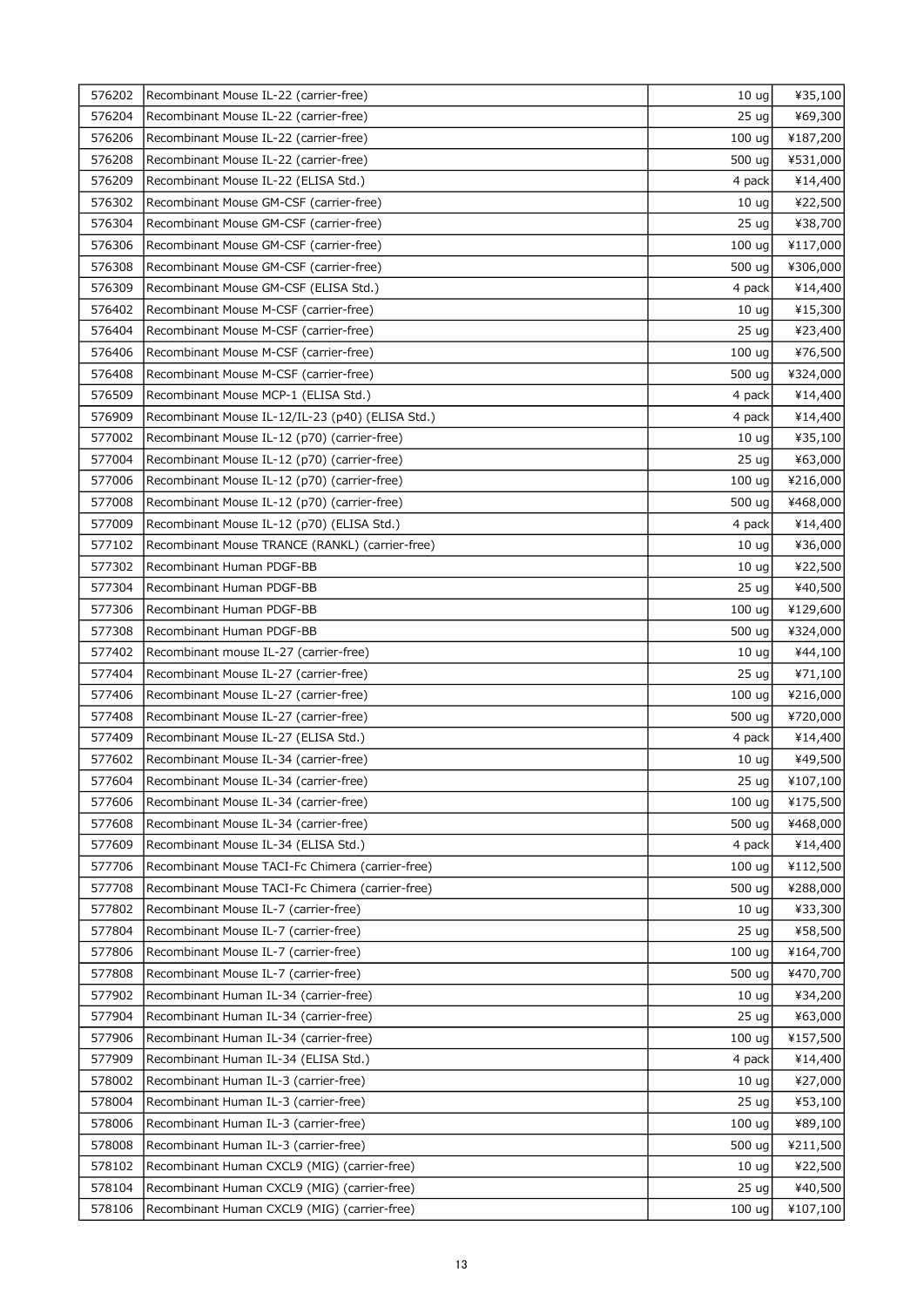| 578108 | Recombinant Human CXCL9 (MIG) (carrier-free)          | 500 ug            | ¥432,000 |
|--------|-------------------------------------------------------|-------------------|----------|
| 578202 | Recombinant Mouse CXCL9 (MIG) (carrier-free)          | 10 <sub>uq</sub>  | ¥22,500  |
| 578204 | Recombinant Mouse CXCL9 (MIG) (carrier-free)          | 25 <sub>uq</sub>  | ¥40,500  |
| 578206 | Recombinant Mouse CXCL9 (MIG) (carrier-free)          | 100 ug            | ¥107,100 |
| 578208 | Recombinant Mouse CXCL9 (MIG) (carrier-free)          | 500 ug            | ¥360,000 |
| 578302 | Recombinant Mouse CXCL11 (ITAC) (carrier-free)        | 10 <sub>uq</sub>  | ¥22,500  |
| 578304 | Recombinant Mouse CXCL11 (ITAC) (carrier-free)        | 25 ug             | ¥49,500  |
| 578306 | Recombinant Mouse CXCL11 (ITAC) (carrier-free)        | 100 ug            | ¥130,500 |
| 578402 | Recombinant Mouse CCL2 (MCP-1) (carrier-free)         | 10 <sub>ug</sub>  | ¥35,100  |
| 578404 | Recombinant Mouse CCL2 (MCP-1) (carrier-free)         | 25 <sub>uq</sub>  | ¥63,000  |
| 578406 | Recombinant Mouse CCL2 (MCP-1) (carrier-free)         | 100 ug            | ¥108,000 |
| 578602 | Recombinant Human G-CSF (carrier-free)                | 10 <sub>ug</sub>  | ¥33,300  |
| 578604 | Recombinant Human G-CSF (carrier-free)                | 25 <sub>uq</sub>  | ¥67,500  |
| 578606 | Recombinant Human G-CSF (carrier-free)                | 100 ug            | ¥179,100 |
| 578702 | Recombinant Mouse CXCL12 (SDF-1a) (carrier-free)      | 10 <sub>uq</sub>  | ¥33,300  |
| 578704 | Recombinant Mouse CXCL12 (SDF-1a) (carrier-free)      | 25 <sub>uq</sub>  | ¥58,500  |
| 578706 | Recombinant Mouse CXCL12 (SDF-1a) (carrier-free)      | 100 ug            | ¥103,500 |
| 578708 | Recombinant Mouse CXCL12 (SDF-1a) (carrier-free)      | 500 ug            | ¥315,000 |
| 579402 | Recombinant Human IL-1β (carrier-free)                | 10 <sub>ug</sub>  | ¥31,500  |
| 579404 | Recombinant Human IL-1ß (carrier-free)                | 25 <sub>uq</sub>  | ¥53,100  |
| 579406 | Recombinant Human IL-1ß (carrier-free)                | 100 ug            | ¥171,000 |
| 579408 | Recombinant Human IL-1β (carrier-free)                | 500 ug            | ¥378,000 |
| 579409 | Recombinant Human IL-1β (ELISA Std.)                  | 4 pack            | ¥14,400  |
| 579502 | Recombinant Rat IL-2 (carrier-free)                   | 10 <sub>ug</sub>  | ¥22,500  |
| 579504 | Recombinant Rat IL-2 (carrier-free)                   | 25 <sub>uq</sub>  | ¥40,500  |
| 579506 | Recombinant Rat IL-2 (carrier-free)                   | 100 ug            | ¥99,000  |
| 579602 | Recombinant Mouse FGF-basic (carrier-free)            | 10 <sub>uq</sub>  | ¥14,400  |
| 579604 | Recombinant Mouse FGF-basic (carrier-free)            | 25 <sub>uq</sub>  | ¥22,500  |
| 579606 | Recombinant Mouse FGF-basic (carrier-free)            | 100 <sub>uq</sub> | ¥50,400  |
| 579608 | Recombinant Mouse FGF-basic (carrier-free)            | 500 ug            | ¥144,000 |
| 579702 | Recombinant Mouse SCF (carrier-free)                  | 10 <sub>uq</sub>  | ¥31,500  |
| 579704 | Recombinant Mouse SCF (carrier-free)                  | 25 <sub>uq</sub>  | ¥58,500  |
| 579706 | Recombinant Mouse SCF (carrier-free)                  | 100 $ug$          | ¥130,500 |
| 579708 | Recombinant Mouse SCF (carrier-free)                  | 500 ug            | ¥256,500 |
| 579809 | Recombinant Mouse IL-25 (IL-17E) (ELISA Std.)         | 4 pack            | ¥14,400  |
| 580009 | Recombinant Rat IFN-y (ELISA Std.)                    | 4 pack            | ¥14,400  |
| 580102 | Recombinant Rat TNF-a (carrier-free)                  | 10 <sub>uq</sub>  | ¥27,000  |
| 580104 | Recombinant Rat TNF-a (carrier-free)                  | 25 <sub>uq</sub>  | ¥53,100  |
| 580106 | Recombinant Rat TNF-a (carrier-free)                  | 100 ug            | ¥135,000 |
| 580202 | Recombinant Human CCL5 (RANTES) (carrier-free)        | 10 <sub>uq</sub>  | ¥22,500  |
| 580204 | Recombinant Human CCL5 (RANTES) (carrier-free)        | 25 <sub>uq</sub>  | ¥40,500  |
| 580206 | Recombinant Human CCL5 (RANTES) (carrier-free)        | 100 ug            | ¥108,000 |
| 580209 | Recombinant Human CCL5 (RANTES) (ELISA Std.)          | 4 pack            | ¥14,400  |
| 580309 | Recombinant Mouse IL-1a (ELISA Std.)                  | 4 pack            | ¥14,400  |
| 580401 | Recombinant Human IL-9 (ELISA Std.)                   | 4 pack            | ¥14,400  |
| 580502 | Recombinant Mouse IL-33 (carrier-free)                | 10 <sub>uq</sub>  | ¥31,500  |
| 580504 | Recombinant Mouse IL-33 (carrier-free)                | 25 <sub>uq</sub>  | ¥58,500  |
| 580506 | Recombinant Mouse IL-33 (carrier-free)                | 100 <sub>uq</sub> | ¥144,000 |
| 580508 | Recombinant Mouse IL-33 (carrier-free)                | 500 ug            | ¥396,000 |
| 580509 | Recombinant Mouse IL-33 (ELISA Std.)                  | 4 pack            | ¥14,400  |
| 580602 | Recombinant Human IL-17A/F heterodimer (carrier-free) | 10 <sub>uq</sub>  | ¥51,300  |
| 580604 | Recombinant Human IL-17A/F heterodimer (carrier-free) | 25 <sub>uq</sub>  | ¥69,300  |
| 580606 | Recombinant Human IL-17A/F heterodimer (carrier-free) | 100 <sub>uq</sub> | ¥243,000 |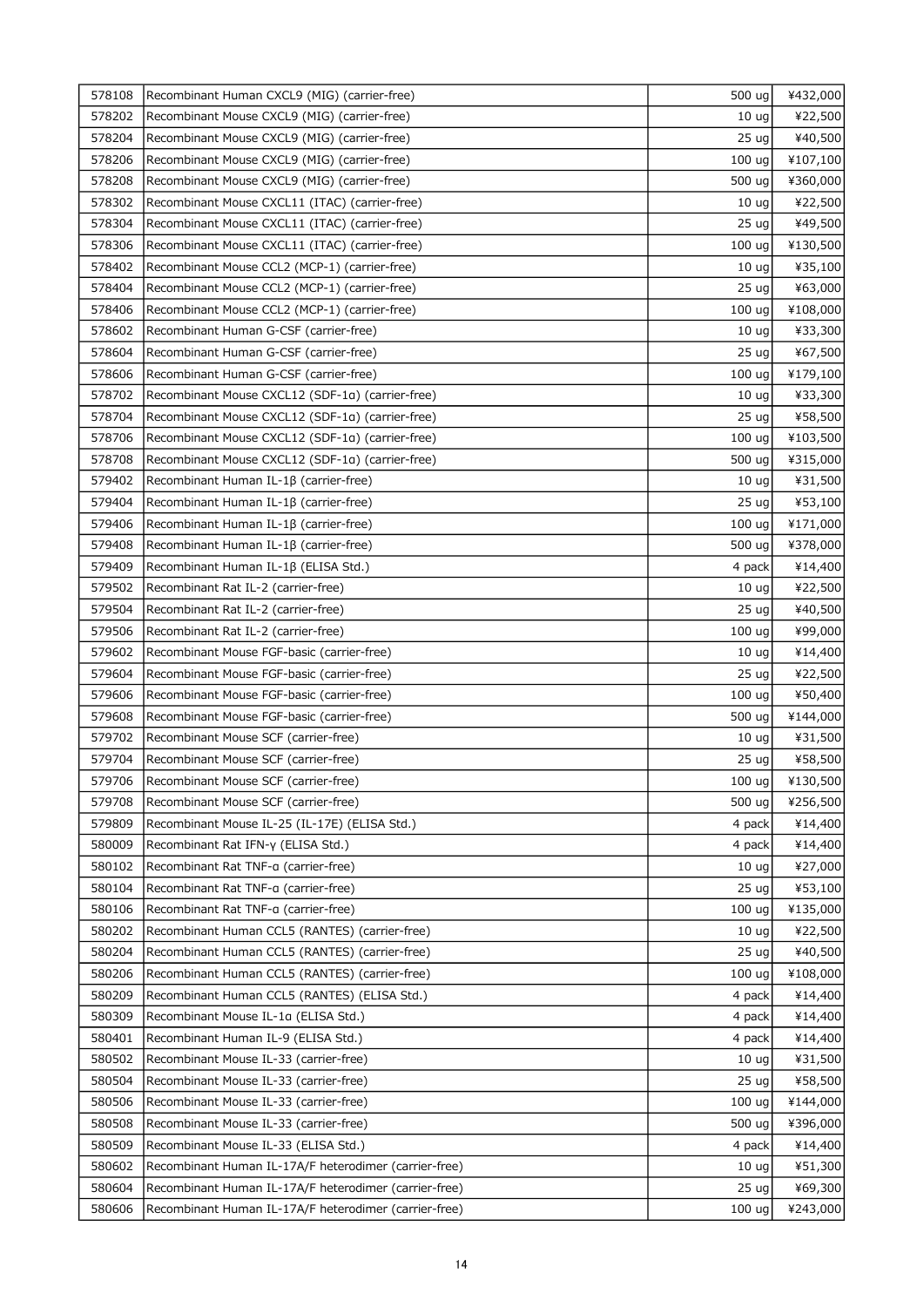| 580609 | Recombinant Human IL-17A/F (ELISA Std.)             | 4 pack            | ¥14,400  |
|--------|-----------------------------------------------------|-------------------|----------|
| 580709 | Recombinant Human TGF- $\beta$ 1 (ELISA Std.)       | 4 pack            | ¥14,400  |
| 580809 | Recombinant Mouse IL-17A/F Heterodimer (ELISA Std.) | 4 pack            | ¥14,400  |
| 580902 | Recombinant Mouse VEGF120 (carrier-free)            | 10 <sub>uq</sub>  | ¥35,100  |
| 581202 | Recombinant Human CXCL12 (SDF-1a) (carrier-free)    | 10 <sub>uq</sub>  | ¥31,500  |
| 581204 | Recombinant Human CXCL12 (SDF-1a) (carrier-free)    | 25 <sub>uq</sub>  | ¥58,500  |
| 581206 | Recombinant Human CXCL12 (SDF-1a) (carrier-free)    | 100 <sub>uq</sub> | ¥103,500 |
| 581208 | Recombinant Human CXCL12 (SDF-1a) (carrier-free)    | 500 ug            | ¥315,000 |
| 581302 | Recombinant Mouse IFN-B1 (carrier-free)             | 10 <sub>uq</sub>  | ¥40,500  |
| 581304 | Recombinant Mouse IFN-β1 (carrier-free)             | 25 <sub>uq</sub>  | ¥90,000  |
| 581306 | Recombinant Mouse IFN-β1 (carrier-free)             | 100 ug            | ¥252,000 |
| 581309 | Recombinant Mouse IFN-ß (ELISA Std.)                | 4 pack            | ¥14,400  |
| 581402 | Recombinant Mouse CCL17 (TARC) (carrier-free)       | 10 <sub>ug</sub>  | ¥18,900  |
| 581404 | Recombinant Mouse CCL17 (TARC) (carrier-free)       | 25 <sub>uq</sub>  | ¥38,700  |
| 581406 | Recombinant Mouse CCL17 (TARC) (carrier-free)       | 100 ug            | ¥112,500 |
| 581502 | Recombinant Mouse IL-5 (carrier-free)               | 10 <sub>uq</sub>  | ¥20,700  |
| 581504 | Recombinant Mouse IL-5 (carrier-free)               | 25 <sub>uq</sub>  | ¥34,200  |
| 581506 | Recombinant Mouse IL-5 (carrier-free)               | 100 ug            | ¥103,500 |
| 581508 | Recombinant Mouse IL-5 (carrier-free)               | 500 ug            | ¥306,000 |
| 581602 | Recombinant Human CCL8 (MCP-2) (carrier-free)       | 10 <sub>uq</sub>  | ¥33,300  |
| 581604 | Recombinant Human CCL8 (MCP-2) (carrier-free)       | 25 <sub>uq</sub>  | ¥62,100  |
| 581702 | Recombinant Mouse CCL8 (MCP-2) (carrier-free)       | 10 <sub>uq</sub>  | ¥33,300  |
| 581704 | Recombinant Mouse CCL8 (MCP-2) (carrier-free)       | 25 <sub>uq</sub>  | ¥62,100  |
| 581706 | Recombinant Mouse CCL8 (MCP-2) (carrier-free)       | 100 <sub>uq</sub> | ¥105,300 |
| 581708 | Recombinant Mouse CCL8 (MCP-2) (carrier-free)       | 500 ug            | ¥315,000 |
| 581709 | Recombinant Mouse CCL8 (MCP-2) (ELISA Std.)         | 4 pack            | ¥14,400  |
| 581802 | Recombinant Human IL-33 (carrier-free)              | 10 <sub>uq</sub>  | ¥35,100  |
| 581804 | Recombinant Human IL-33 (carrier-free)              | 25 <sub>uq</sub>  | ¥62,100  |
| 581806 | Recombinant Human IL-33 (carrier-free)              | 100 ug            | ¥162,000 |
| 581808 | Recombinant Human IL-33 (carrier-free)              | 500 ug            | ¥414,000 |
| 581809 | Recombinant Human IL-33 (ELISA Std.)                | 4 pack            | ¥14,400  |
| 581902 | Recombinant Human IL-7 (carrier-free)               | 10 <sub>ug</sub>  | ¥33,300  |
| 581904 | Recombinant Human IL-7 (carrier-free)               | $25 \text{ ug}$   | ¥58,500  |
| 581906 | Recombinant Human IL-7 (carrier-free)               | 100 ug            | ¥155,700 |
| 581908 | Recombinant Human IL-7 (carrier-free)               | 500 ug            | ¥405,000 |
| 582002 | Recombinant Human CXCL2 (Groß) (carrier-free)       | 10 <sub>uq</sub>  | ¥31,500  |
| 582004 | Recombinant Human CXCL2 (Groß) (carrier-free)       | 25 <sub>uq</sub>  | ¥58,500  |
| 582006 | Recombinant Human CXCL2 (Groß) (carrier-free)       | 100 uq            | ¥103,500 |
| 582102 | Recombinant Human CCL19 (MIP-3ß) (carrier-free)     | 10 <sub>uq</sub>  | ¥22,500  |
| 582104 | Recombinant Human CCL19 (MIP-3ß) (carrier-free)     | 25 <sub>uq</sub>  | ¥38,700  |
| 582106 | Recombinant Human CCL19 (MIP-3ß) (carrier-free)     | 100 <sub>uq</sub> | ¥105,300 |
| 582202 | Recombinant Human CCL21 (6CKine) (carrier-free)     | 10 <sub>uq</sub>  | ¥22,500  |
| 582204 | Recombinant Human CCL21 (6CKine) (carrier-free)     | 25 <sub>uq</sub>  | ¥38,700  |
| 582206 | Recombinant Human CCL21 (6CKine) (carrier-free)     | 100 ug            | ¥105,300 |
| 582208 | Recombinant Human CCL21 (6CKine) (carrier-free)     | 500 ug            | ¥274,500 |
| 582302 | Recombinant Mouse CCL20 (MIP-3a) (carrier-free)     | 10 <sub>uq</sub>  | ¥22,500  |
| 582304 | Recombinant Mouse CCL20 (MIP-3a) (carrier-free)     | 25 <sub>uq</sub>  | ¥38,700  |
| 582306 | Recombinant Mouse CCL20 (MIP-3a) (carrier-free)     | 100 <sub>uq</sub> | ¥105,300 |
| 582402 | Recombinant Human TSLP (carrier-free)               | 10 <sub>uq</sub>  | ¥33,300  |
| 582404 | Recombinant Human TSLP (carrier-free)               | 25 <sub>uq</sub>  | ¥62,100  |
| 582406 | Recombinant Human TSLP (carrier-free)               | 100 ug            | ¥177,300 |
| 582408 | Recombinant Human TSLP (carrier-free)               | 500 ug            | ¥396,000 |
| 582502 | Recombinant Mouse CXCL2 (MIP-2) (carrier-free)      | 10 <sub>uq</sub>  | ¥22,500  |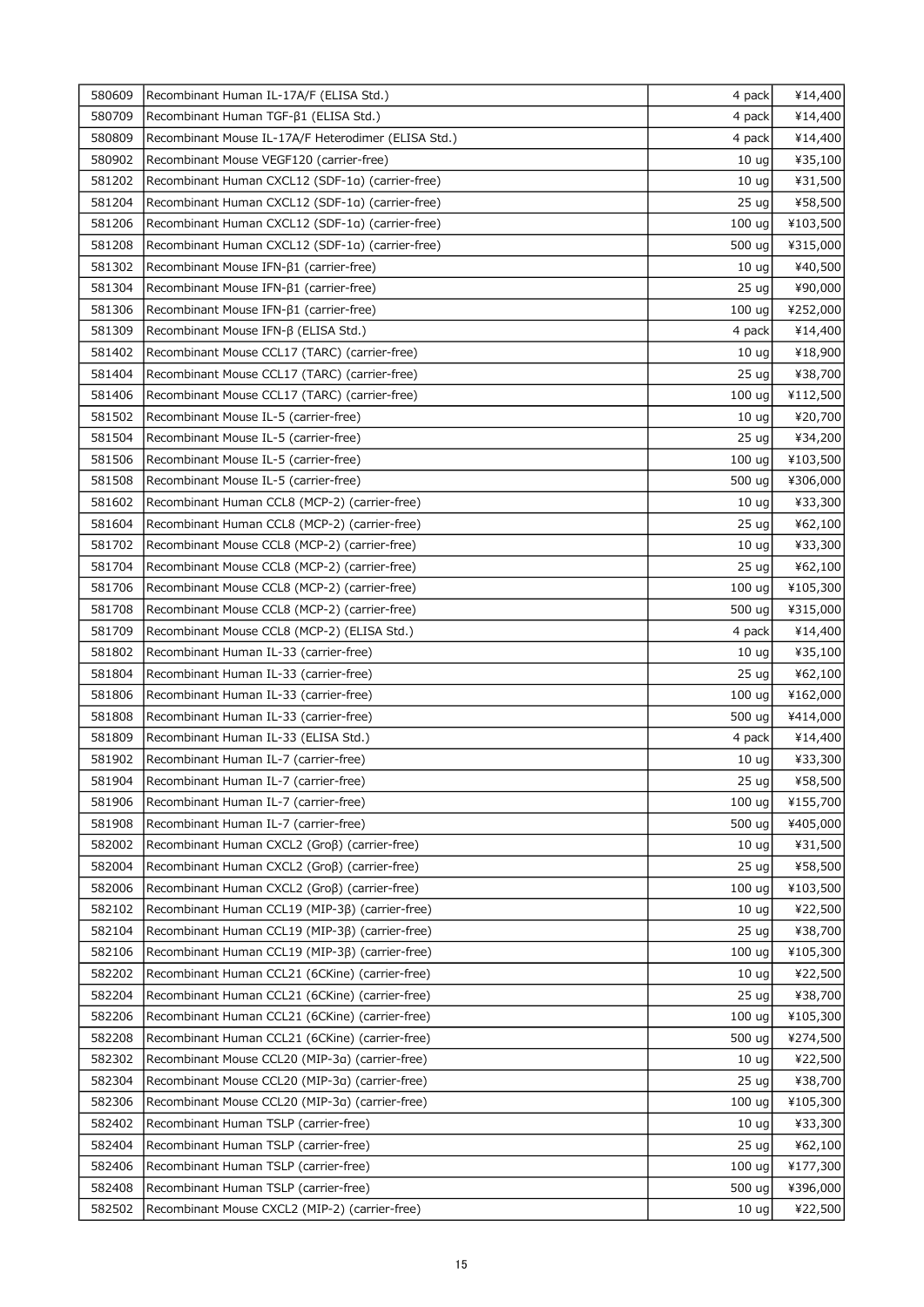| 582504 | Recombinant Mouse CXCL2 (MIP-2) (carrier-free)        | 25 <sub>uq</sub>  | ¥38,700  |
|--------|-------------------------------------------------------|-------------------|----------|
| 582506 | Recombinant Mouse CXCL2 (MIP-2) (carrier-free)        | 100 ug            | ¥105,300 |
| 582508 | Recombinant Mouse CXCL2 (MIP-2) (carrier-free)        | 500 ug            | ¥274,500 |
| 582702 | Recombinant Human CCL1 (I-309) (carrier-free)         | 10 <sub>uq</sub>  | ¥22,500  |
| 582704 | Recombinant Human CCL1 (I-309) (carrier-free)         | 25 <sub>uq</sub>  | ¥38,700  |
| 582706 | Recombinant Human CCL1 (I-309) (carrier-free)         | 100 ug            | ¥105,300 |
| 582708 | Recombinant Human CCL1 (I-309) (carrier-free)         | 500 ug            | ¥274,500 |
| 582902 | Recombinant Mouse CCL11 (Eotaxin) (carrier-free)      | 10 <sub>uq</sub>  | ¥19,800  |
| 582904 | Recombinant Mouse CCL11 (Eotaxin) (carrier-free)      | 25 <sub>uq</sub>  | ¥35,100  |
| 582906 | Recombinant Mouse CCL11 (Eotaxin) (carrier-free)      | 100 <sub>uq</sub> | ¥105,300 |
| 583002 | Recombinant Human CCL11 (Eotaxin) (carrier-free)      | 10 <sub>uq</sub>  | ¥19,800  |
| 583004 | Recombinant Human CCL11 (Eotaxin) (carrier-free)      | 25 <sub>uq</sub>  | ¥35,100  |
| 583006 | Recombinant Human CCL11 (Eotaxin) (carrier-free)      | 100 <sub>uq</sub> | ¥105,300 |
| 583102 | Recombinant Mouse VEGF-164 (carrier-free)             | 10 <sub>uq</sub>  | ¥33,300  |
| 583104 | Recombinant Mouse VEGF-164 (carrier-free)             | 25 <sub>uq</sub>  | ¥58,500  |
| 583106 | Recombinant Mouse VEGF-164 (carrier-free)             | 100 ug            | ¥108,000 |
| 583108 | Recombinant Mouse VEGF-164 (carrier-free)             | 500 ug            | ¥305,100 |
| 583202 | Recombinant Human VEGF-121 (carrier-free)             | 10 <sub>uq</sub>  | ¥33,300  |
| 583204 | Recombinant Human VEGF-121 (carrier-free)             | 25 ug             | ¥58,500  |
| 583206 | Recombinant Human VEGF-121 (carrier-free)             | 100 <sub>uq</sub> | ¥108,000 |
| 583208 | Recombinant Human VEGF-121 (carrier-free)             | 500 ug            | ¥305,100 |
| 583301 | Recombinant Human TGF-β2 (carrier-free)               | 5 <sub>uq</sub>   | ¥32,400  |
| 583402 | Recombinant Human CX3CL1 (Fractalkine) (carrier-free) | 10 <sub>uq</sub>  | ¥22,500  |
| 583404 | Recombinant Human CX3CL1 (Fractalkine) (carrier-free) | 25 <sub>uq</sub>  | ¥38,700  |
| 583406 | Recombinant Human CX3CL1 (Fractalkine) (carrier-free) | 100 ug            | ¥105,300 |
| 583502 | Recombinant Mouse CX3CL1 (Fractalkine) (carrier-free) | 10 <sub>uq</sub>  | ¥22,500  |
| 583504 | Recombinant Mouse CX3CL1 (Fractalkine) (carrier-free) | 25 <sub>uq</sub>  | ¥38,700  |
| 583506 | Recombinant Mouse CX3CL1 (Fractalkine) (carrier-free) | 100 ug            | ¥105,300 |
| 583602 | Recombinant Human CCL27 (CTACK) (carrier-free)        | 10 <sub>uq</sub>  | ¥22,500  |
| 583606 | Recombinant Human CCL27 (CTACK) (carrier-free)        | 100 ug            | ¥105,300 |
| 583702 | Recombinant Human VEGF-165 (carrier-free)             | 10 <sub>uq</sub>  | ¥33,300  |
| 583704 | Recombinant Human VEGF-165 (carrier-free)             | 25 <sub>uq</sub>  | ¥63,000  |
| 583706 | Recombinant Human VEGF-165 (carrier-free)             | 100 $ug$          | ¥108,000 |
| 583708 | Recombinant Human VEGF-165 (carrier-free)             | 500 ug            | ¥305,100 |
| 583802 | Recombinant Human CCL20 (MIP-3a) (carrier-free)       | 10 <sub>uq</sub>  | ¥22,500  |
| 583804 | Recombinant Human CCL20 (MIP-3a) (carrier-free)       | 25 <sub>uq</sub>  | ¥38,700  |
| 583902 | Recombinant Mouse CXCL13 (carrier-free)               | 10 <sub>uq</sub>  | ¥22,500  |
| 583904 | Recombinant Mouse CXCL13 (carrier-free)               | 25 <sub>uq</sub>  | ¥38,700  |
| 583906 | Recombinant Mouse CXCL13 (carrier-free)               | 100 ug            | ¥105,300 |
| 583908 | Recombinant Mouse CXCL13 (carrier-free)               | 500 ug            | ¥274,500 |
| 584602 | Recombinant Human CCL28 (MEC) (carrier-free)          | 10 <sub>uq</sub>  | ¥22,500  |
| 584604 | Recombinant Human CCL28 (MEC) (carrier-free)          | 25 <sub>uq</sub>  | ¥38,700  |
| 584606 | Recombinant Human CCL28 (MEC) (carrier-free)          | 100 ug            | ¥105,300 |
| 584704 | Recombinant Mouse CCL28 (MEC) (carrier-free)          | 25 <sub>uq</sub>  | ¥38,700  |
| 584706 | Recombinant Mouse CCL28 (MEC) (carrier-free)          | 100 ug            | ¥105,300 |
| 584802 | Recombinant Mouse CCL1 (I-309) (carrier-free)         | 10 <sub>uq</sub>  | ¥22,500  |
| 584902 | Recombinant Human CCL22 (MDC) (carrier-free)          | 10 <sub>uq</sub>  | ¥22,500  |
| 584904 | Recombinant Human CCL22 (MDC) (carrier-free)          | 25 <sub>uq</sub>  | ¥38,700  |
| 585002 | Recombinant Human CCL24 (Eotaxin-2) (carrier-free)    | 10 <sub>uq</sub>  | ¥22,500  |
| 585004 | Recombinant Human CCL24 (Eotaxin-2) (carrier-free)    | 25 <sub>uq</sub>  | ¥38,700  |
| 585102 | Recombinant Mouse CCL24 (Eotaxin-2) (carrier-free)    | 10 <sub>uq</sub>  | ¥22,500  |
| 585304 | Recombinant Human CXCL17 (VCC-1) (carrier-free)       | 25 <sub>uq</sub>  | ¥51,300  |
| 585306 | Recombinant Human CXCL17 (VCC-1) (carrier-free)       | 100 <sub>uq</sub> | ¥110,700 |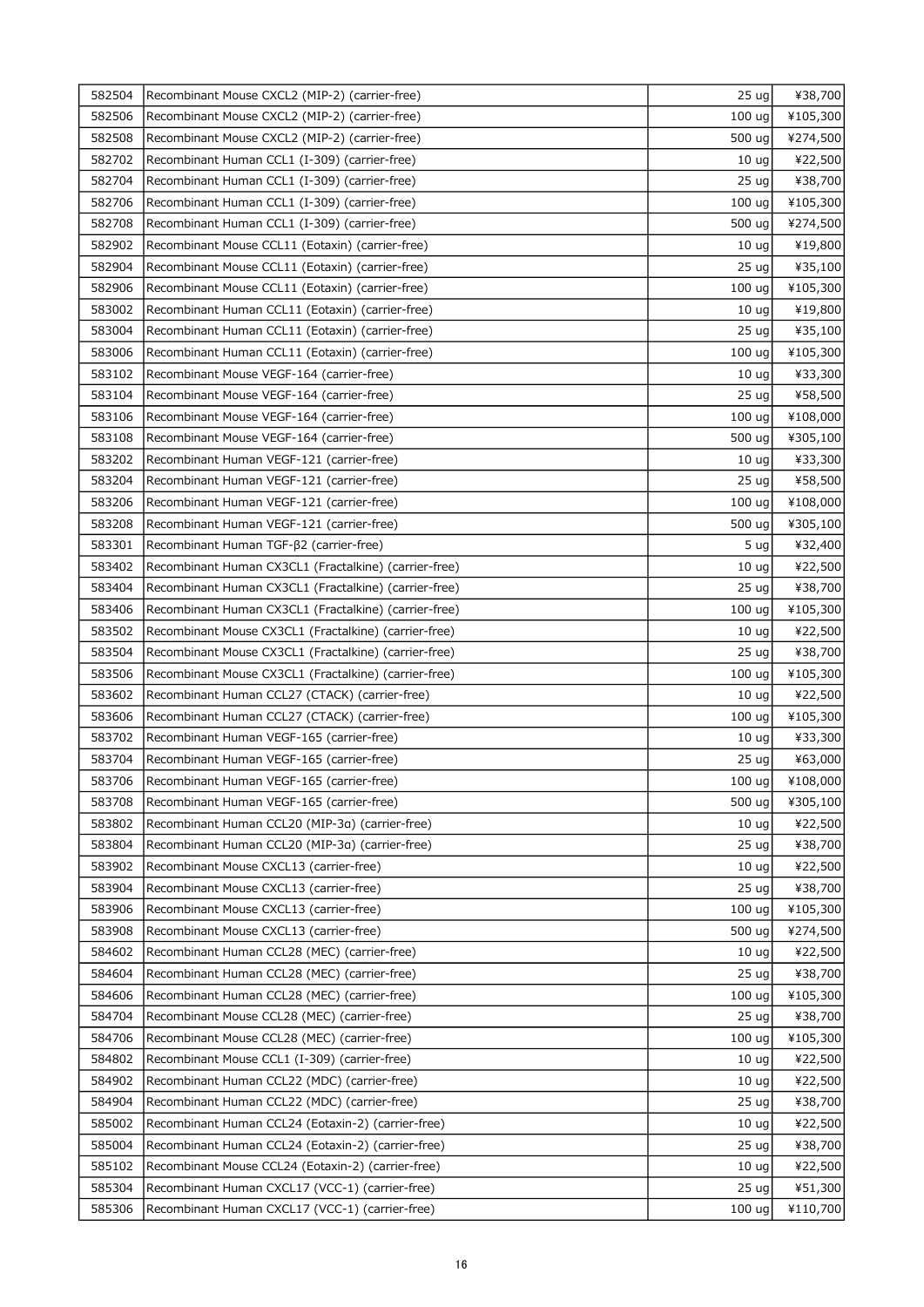| 585402 | Recombinant Mouse CXCL17 (VCC-1) (carrier-free)                   | 10 <sub>uq</sub>  | ¥27,900  |
|--------|-------------------------------------------------------------------|-------------------|----------|
| 585404 | Recombinant Mouse CXCL17 (VCC-1) (carrier-free)                   | 25 <sub>uq</sub>  | ¥51,300  |
| 585506 | Recombinant Human EGF (carrier-free)                              | 100 <sub>uq</sub> | ¥13,500  |
| 585508 | Recombinant Human EGF (carrier-free)                              | 500 ug            | ¥33,300  |
| 585606 | Recombinant Mouse EGF (carrier-free)                              | 100 ug            | ¥13,500  |
| 585608 | Recombinant Mouse EGF (carrier-free)                              | 500 ug            | ¥33,300  |
| 585802 | Recombinant Human $TGF-\beta3 (carrier-free)$                     | 5 <sub>uq</sub>   | ¥22,500  |
| 585902 | Recombinant Human IL-11 (carrier-free)                            | 10 <sub>uq</sub>  | ¥33,300  |
| 585904 | Recombinant Human IL-11 (carrier-free)                            | 25 ug             | ¥58,500  |
| 585906 | Recombinant Human IL-11 (carrier-free)                            | 100 <sub>uq</sub> | ¥161,100 |
| 585908 | Recombinant Human IL-11 (carrier-free)                            | 500 ug            | ¥531,000 |
| 586102 | Recombinant Mouse CCL7 (MCP-3) (carrier-free)                     | 10 <sub>ug</sub>  | ¥22,500  |
| 586104 | Recombinant Mouse CCL7 (MCP-3) (carrier-free)                     | 25 <sub>uq</sub>  | ¥38,700  |
| 586106 | Recombinant Mouse CCL7 (MCP-3) (carrier-free)                     | 100 ug            | ¥105,300 |
| 586202 | Recombinant Mouse CCL9 (MIP-1y) (carrier-free)                    | 10 <sub>uq</sub>  | ¥22,500  |
| 586402 | Recombinant Mouse CCL21 (6CKine) (carrier-free)                   | 10 <sub>ug</sub>  | ¥22,500  |
| 586404 | Recombinant Mouse CCL21 (6CKine) (carrier-free)                   | 25 <sub>uq</sub>  | ¥38,700  |
| 586406 | Recombinant Mouse CCL21 (6CKine) (carrier-free)                   | 100 ug            | ¥105,300 |
| 586702 | Recombinant Mouse CXCL7 (NAP-2) (carrier-free)                    | 10 <sub>ug</sub>  | ¥30,600  |
| 586704 | Recombinant Mouse CXCL7 (NAP-2) (carrier-free)                    | 25 <sub>uq</sub>  | ¥53,100  |
| 586802 | Recombinant Human CCL25 (TECK) (carrier-free)                     | 10 <sub>uq</sub>  | ¥22,500  |
| 586804 | Recombinant Human CCL25 (TECK) (carrier-free)                     | 25 ug             | ¥38,700  |
| 586806 | Recombinant Human CCL25 (TECK) (carrier-free)                     | 100 ug            | ¥105,300 |
| 587002 | Recombinant Human CCL23 (MPIF-1) (Arg46-Ans120) (carrier-free)    | 10 <sub>uq</sub>  | ¥22,500  |
| 587004 | Recombinant Human CCL23 (MPIF-1) (Arg46-Ans120) (carrier-free)    | 25 <sub>uq</sub>  | ¥38,700  |
| 587006 | Recombinant Human CCL23 (MPIF-1) (Arg46-Ans120) (carrier-free)    | 100 <sub>uq</sub> | ¥105,300 |
| 587102 | Recombinant Human Erythropoietin (EPO) (carrier-free)             | 10 <sub>uq</sub>  | ¥33,300  |
| 587104 | Recombinant Human Erythropoietin (EPO) (carrier-free)             | 25 <sub>uq</sub>  | ¥63,000  |
| 587106 | Recombinant Human Erythropoietin (EPO) (carrier-free)             | 100 ug            | ¥143,100 |
| 587108 | Recombinant Human Erythropoietin (EPO) (carrier-free)             | 500 ug            | ¥342,000 |
| 587302 | Recombinant Mouse IL-25 (IL-17E) (insect expressed, carrier-free) | 10 <sub>uq</sub>  | ¥35,100  |
| 587304 | Recombinant Mouse IL-25 (IL-17E) (insect expressed, carrier-free) | 25 ug             | ¥54,000  |
| 587306 | Recombinant Mouse IL-25 (IL-17E) (insect expressed, carrier-free) | $100 \text{ ug}$  | ¥108,000 |
| 587602 | Recombinant Mouse Erythropoietin (EPO) (carrier-free)             | 10 <sub>uq</sub>  | ¥33,300  |
| 587604 | Recombinant Mouse Erythropoietin (EPO) (carrier-free)             | 25 <sub>uq</sub>  | ¥63,000  |
| 587606 | Recombinant Mouse Erythropoietin (EPO) (carrier-free)             | 100 ug            | ¥143,100 |
| 587608 | Recombinant Mouse Erythropoietin (EPO) (carrier-free)             | 500 ug            | ¥342,000 |
| 587702 | Recombinant Human CXCL12 (SDF-1B) (carrier-free)                  | 10 <sub>uq</sub>  | ¥31,500  |
| 587704 | Recombinant Human CXCL12 (SDF-1ß) (carrier-free)                  | 25 <sub>uq</sub>  | ¥45,900  |
| 587706 | Recombinant Human CXCL12 (SDF-1B) (carrier-free)                  | 100 uq            | ¥105,300 |
| 587802 | Recombinant Mouse CCL19 (MIP-3B) (carrier-free)                   | 10 <sub>uq</sub>  | ¥22,500  |
| 587804 | Recombinant Mouse CCL19 (MIP-3ß) (carrier-free)                   | 25 <sub>uq</sub>  | ¥38,700  |
| 587806 | Recombinant Mouse CCL19 (MIP-3ß) (carrier-free)                   | 100 <sub>uq</sub> | ¥105,300 |
| 587902 | Recombinant Mouse CCL12 (MCP-5) (carrier-free)                    | 10 <sub>uq</sub>  | ¥22,500  |
| 587906 | Recombinant Mouse CCL12 (MCP-5) (carrier-free)                    | 100 ug            | ¥105,300 |
| 588002 | Recombinant Mouse NGAL (Lipocalin-2) (carrier-free)               | 10 <sub>uq</sub>  | ¥22,500  |
| 588004 | Recombinant Mouse NGAL (Lipocalin-2) (carrier-free)               | 25 <sub>uq</sub>  | ¥38,700  |
| 588006 | Recombinant Mouse NGAL (Lipocalin-2) (carrier-free)               | 100 ug            | ¥105,300 |
| 588102 | Recombinant Human NGAL (Lipocalin-2) (carrier-free)               | 10 <sub>uq</sub>  | ¥22,500  |
| 588104 | Recombinant Human NGAL (Lipocalin-2) (carrier-free)               | 25 <sub>uq</sub>  | ¥38,700  |
| 588106 | Recombinant Human NGAL (Lipocalin-2) (carrier-free)               | 100 ug            | ¥105,300 |
| 588108 | Recombinant Human NGAL (Lipocalin-2) (carrier-free)               | 500 ug            | ¥335,700 |
| 588204 | Recombinant Mouse IGF-II (carrier-free)                           | 25 <sub>uq</sub>  | ¥22,500  |
|        |                                                                   |                   |          |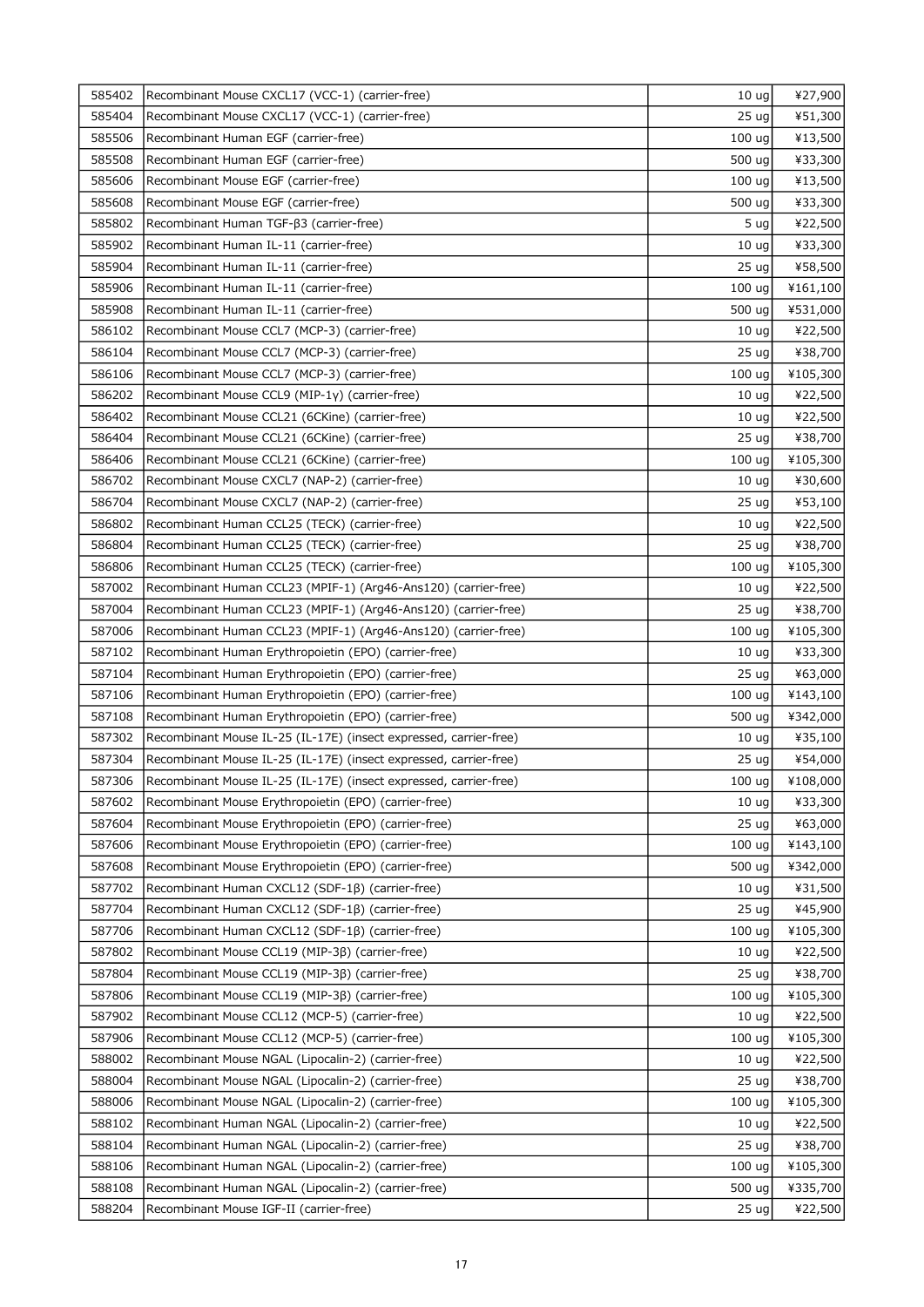| 589002 | Recombinant Mouse IL-23 (carrier-free)           | 10 <sub>uq</sub>  | ¥49,500  |
|--------|--------------------------------------------------|-------------------|----------|
| 589004 | Recombinant Mouse IL-23 (carrier-free)           | 25 <sub>uq</sub>  | ¥103,500 |
| 589006 | Recombinant Mouse IL-23 (carrier-free)           | 100 ug            | ¥324,000 |
| 589008 | Recombinant Mouse IL-23 (carrier-free)           | 500 ug            | ¥972,000 |
| 589009 | Recombinant Mouse IL-23 (ELISA Std.)             | 4 pack            | ¥14,400  |
| 589102 | Recombinant Human IL-2 (carrier-free)            | 10 <sub>uq</sub>  | ¥22,500  |
| 589104 | Recombinant Human IL-2 (carrier-free)            | 25 <sub>uq</sub>  | ¥40,500  |
| 589106 | Recombinant Human IL-2 (carrier-free)            | 100 ug            | ¥107,100 |
| 589108 | Recombinant Human IL-2 (carrier-free)            | 500 ug            | ¥342,000 |
| 589202 | Recombinant Human IL-27 (carrier-free)           | 10 <sub>uq</sub>  | ¥33,300  |
| 589204 | Recombinant Human IL-27 (carrier-free)           | 25 <sub>uq</sub>  | ¥76,500  |
| 589302 | Recombinant Mouse CCL25 (TECK) (carrier-free)    | 10 <sub>uq</sub>  | ¥22,500  |
| 589304 | Recombinant Mouse CCL25 (TECK) (carrier-free)    | 25 <sub>uq</sub>  | ¥38,700  |
| 589306 | Recombinant Mouse CCL25 (TECK) (carrier-free)    | 100 ug            | ¥105,300 |
| 589402 | Recombinant Human FASL (TNFSF6) (carrier-free)   | 10 <sub>uq</sub>  | ¥31,500  |
| 589404 | Recombinant Human FASL (TNFSF6) (carrier-free)   | 25 <sub>uq</sub>  | ¥56,700  |
| 589406 | Recombinant Human FASL (TNFSF6) (carrier-free)   | 100 ug            | ¥143,100 |
| 589502 | Recombinant Mouse CXCL14 (BRAK) (carrier-free)   | 10 <sub>uq</sub>  | ¥22,500  |
| 589504 | Recombinant Mouse CXCL14 (BRAK) (carrier-free)   | 25 <sub>uq</sub>  | ¥38,700  |
| 589604 | Recombinant Human CXCL14 (BRAK) (carrier-free)   | 25 <sub>uq</sub>  | ¥38,700  |
| 589702 | Recombinant Human VEGF-C (carrier-free)          | 10 <sub>uq</sub>  | ¥22,500  |
| 589704 | Recombinant Human VEGF-C (carrier-free)          | 25 <sub>uq</sub>  | ¥38,700  |
| 589706 | Recombinant Human VEGF-C (carrier-free)          | 100 <sub>uq</sub> | ¥105,300 |
| 589802 | Recombinant Mouse CXCL12 (SDF-1B) (carrier-free) | 10 <sub>uq</sub>  | ¥33,300  |
| 589804 | Recombinant Mouse CXCL12 (SDF-1ß) (carrier-free) | 25 <sub>uq</sub>  | ¥58,500  |
| 589806 | Recombinant Mouse CXCL12 (SDF-1ß) (carrier-free) | 100 ug            | ¥105,300 |
| 589902 | Recombinant Human TGF-a (carrier-free)           | 10 <sub>uq</sub>  | ¥9,000   |
| 589904 | Recombinant Human TGF-a (carrier-free)           | 25 <sub>uq</sub>  | ¥15,300  |
| 589906 | Recombinant Human TGF-a (carrier-free)           | 100 ug            | ¥34,200  |
| 590102 | Recombinant Rat CCL20 (MIP-3a) (carrier-free)    | 10 <sub>ug</sub>  | ¥22,500  |
| 590104 | Recombinant Rat CCL20 (MIP-3a) (carrier-free)    | 25 <sub>uq</sub>  | ¥45,900  |
| 590202 | Recombinant Mouse CXCL4 (PF-4) (carrier-free)    | 10 <sub>ug</sub>  | ¥22,500  |
| 590204 | Recombinant Mouse CXCL4 (PF-4) (carrier-free)    | 25 ug             | ¥38,700  |
| 590206 | Recombinant Mouse CXCL4 (PF-4) (carrier-free)    | 100 ug            | ¥105,300 |
| 590208 | Recombinant Mouse CXCL4 (PF-4) (carrier-free)    | 500 ug            | ¥274,500 |
| 590604 | Recombinant Human IGF-II (carrier-free)          | 25 <sub>uq</sub>  | ¥24,300  |
| 590606 | Recombinant Human IGF-II (carrier-free)          | 100 <sub>uq</sub> | ¥49,500  |
| 590608 | Recombinant Human IGF-II (carrier-free)          | 500 ug            | ¥135,900 |
| 590702 | Recombinant Human PLGF (carrier-free)            | 10 <sub>uq</sub>  | ¥19,800  |
| 590704 | Recombinant Human PLGF (carrier-free)            | 25 <sub>uq</sub>  | ¥35,100  |
| 590706 | Recombinant Human PLGF (carrier-free)            | 100 ug            | ¥105,300 |
| 590802 | Recombinant Mouse CXCL3 (carrier-free)           | 10 <sub>uq</sub>  | ¥22,500  |
| 590904 | Recombinant Human IGF-I (carrier-free)           | 25 <sub>uq</sub>  | ¥15,300  |
| 590906 | Recombinant Human IGF-I (carrier-free)           | 100 ug            | ¥26,100  |
| 590908 | Recombinant Human IGF-I (carrier-free)           | 1 <sub>mg</sub>   | ¥53,100  |
| 591102 | Recombinant Human TRANCE (RANKL) (carrier-free)  | 10 <sub>uq</sub>  | ¥34,200  |
| 591104 | Recombinant Human TRANCE (RANKL) (carrier-free)  | 25 <sub>uq</sub>  | ¥66,600  |
| 591106 | Recombinant Human TRANCE (RANKL) (carrier-free)  | 100 ug            | ¥178,200 |
| 591108 | Recombinant Human TRANCE (RANKL) (carrier-free)  | 500 ug            | ¥495,000 |
| 591202 | Recombinant Mouse BAFF (carrier-free)            | 10 <sub>uq</sub>  | ¥34,200  |
| 591309 | Recombinant Human APRIL (TNFSF13) (ELISA Std.)   | 4 pack            | ¥14,400  |
| 591402 | Recombinant Mouse IGF-I (carrier-free)           | 10 <sub>uq</sub>  | ¥13,500  |
| 591404 | Recombinant Mouse IGF-I (carrier-free)           | 25 <sub>uq</sub>  | ¥18,900  |
|        |                                                  |                   |          |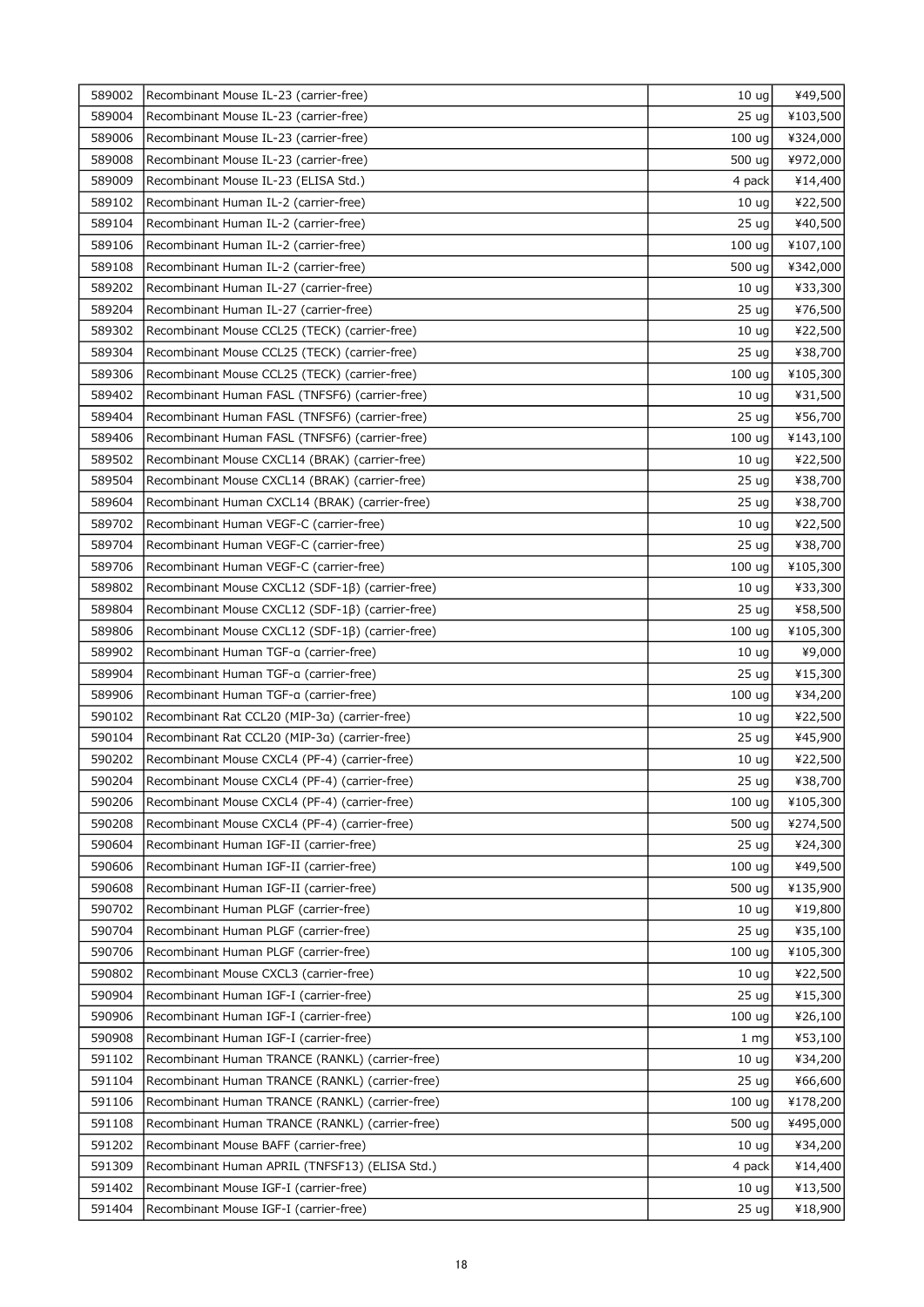| 591406 | Recombinant Mouse IGF-I (carrier-free)                                         | 100 <sub>uq</sub> | ¥49,500            |
|--------|--------------------------------------------------------------------------------|-------------------|--------------------|
| 591602 | Recombinant Human sTNF-RII (TNFRSF1B) (carrier-free)                           | 10 <sub>ug</sub>  | ¥22,500            |
| 591604 | Recombinant Human sTNF-RII (TNFRSF1B) (carrier-free)                           | 25 <sub>uq</sub>  | ¥38,700            |
| 591606 | Recombinant Human sTNF-RII (TNFRSF1B) (carrier-free)                           | 100 ug            | ¥105,300           |
| 591702 | Recombinant Human CD40L (TNFSF5) (carrier-free)                                | 10 <sub>uq</sub>  | ¥13,500            |
| 591704 | Recombinant Human CD40L (TNFSF5) (carrier-free)                                | 25 <sub>uq</sub>  | ¥22,500            |
| 591706 | Recombinant Human CD40L (TNFSF5) (carrier-free)                                | 100 ug            | ¥53,100            |
| 591708 | Recombinant Human CD40L (TNFSF5) (carrier-free)                                | 500 ug            | ¥157,500           |
| 591802 | Recombinant Mouse CTLA-4-Fc Chimera (carrier-free)                             | 10 <sub>uq</sub>  | ¥13,500            |
| 591804 | Recombinant Mouse CTLA-4-Fc Chimera (carrier-free)                             | 25 <sub>uq</sub>  | ¥22,500            |
| 591806 | Recombinant Mouse CTLA-4-Fc Chimera (carrier-free)                             | 100 ug            | ¥53,100            |
| 591808 | Recombinant Mouse CTLA-4-Fc Chimera (carrier-free)                             | 500 ug            | ¥157,500           |
| 591902 | Recombinant Human CTLA-4-Fc Chimera (carrier-free)                             | 10 <sub>uq</sub>  | ¥7,200             |
| 591904 | Recombinant Human CTLA-4-Fc Chimera (carrier-free)                             | 25 <sub>uq</sub>  | ¥10,800            |
| 591906 | Recombinant Human CTLA-4-Fc Chimera (carrier-free)                             | 100 <sub>uq</sub> | ¥18,000            |
| 591908 | Recombinant Human CTLA-4-Fc Chimera (carrier-free)                             | 500 ug            | ¥85,500            |
| 591909 | Recombinant Human CTLA-4 (ELISA Std.)                                          | 4 pack            | ¥14,400            |
| 592002 | Recombinant Human Activin A (carrier-free)                                     | 10 <sub>uq</sub>  | ¥33,300            |
| 592004 | Recombinant Human Activin A (carrier-free)                                     | 25 <sub>uq</sub>  | ¥58,500            |
| 592006 | Recombinant Human Activin A (carrier-free)                                     | 100 ug            | ¥180,000           |
| 592008 | Recombinant Human Activin A (carrier-free)                                     | 500 ug            | ¥558,000           |
| 592102 | Recombinant Human IL-18 (carrier-free)                                         | 10 <sub>uq</sub>  | ¥22,500            |
| 592104 | Recombinant Human IL-18 (carrier-free)                                         | 25 <sub>uq</sub>  | ¥38,700            |
| 592106 | Recombinant Human IL-18 (carrier-free)                                         | 100 uq            | ¥99,000            |
| 592204 | Recombinant Human FGF-4 (carrier-free)                                         | 25 <sub>uq</sub>  | ¥33,300            |
| 592206 | Recombinant Human FGF-4 (carrier-free)                                         | 100 ug            | ¥106,200           |
| 592302 | Recombinant Rat Erythropoietin (EPO) (carrier-free)                            | 10 <sub>uq</sub>  | ¥33,300            |
| 592304 | Recombinant Rat Erythropoietin (EPO) (carrier-free)                            | 25 <sub>uq</sub>  | ¥63,000            |
| 592306 | Recombinant Rat Erythropoietin (EPO) (carrier-free)                            | 100 <sub>uq</sub> | ¥143,100           |
| 592308 | Recombinant Rat Erythropoietin (EPO) (carrier-free)                            | 500 ug            | ¥342,000           |
| 592402 | Recombinant Human TIMP-1 (carrier-free)                                        | 10 <sub>uq</sub>  | ¥34,200            |
| 592404 | Recombinant Human TIMP-1 (carrier-free)                                        | 25 ug             | ¥67,500            |
| 592502 | Recombinant Human PCSK9 (carrier-free)                                         | 10 <sub>ug</sub>  | ¥34,200            |
| 592504 | Recombinant Human PCSK9 (carrier-free)                                         | 25 <sub>uq</sub>  | ¥67,500            |
| 592506 | Recombinant Human PCSK9 (carrier-free)                                         | 100 ug            | ¥179,100           |
| 592508 | Recombinant Human PCSK9 (carrier-free)                                         | 500 ug            | ¥539,100           |
| 592509 |                                                                                |                   |                    |
| 592602 | Recombinant Human PCSK9 (ELISA Std.)                                           | 4 pack            | ¥14,400            |
| 592604 | Recombinant Rat GM-CSF (carrier-free)                                          | 10 <sub>uq</sub>  | ¥22,500<br>¥38,700 |
| 592606 | Recombinant Rat GM-CSF (carrier-free)<br>Recombinant Rat GM-CSF (carrier-free) | 25 <sub>uq</sub>  |                    |
|        |                                                                                | 100 ug            | ¥112,500           |
| 592702 | Recombinant Human IFN-a2 (carrier-free)                                        | 10 <sub>uq</sub>  | ¥22,500            |
| 592704 | Recombinant Human IFN-a2 (carrier-free)                                        | 25 <sub>uq</sub>  | ¥38,700            |
| 592706 | Recombinant Human IFN-a2 (carrier-free)                                        | 100 ug            | ¥105,300           |
| 592708 | Recombinant Human IFN-a2 (carrier-free)                                        | 500 ug            | ¥285,300           |
| 592709 | Recombinant Human IFN-a2 (ELISA Std.)                                          | 4 pack            | ¥14,400            |
| 592902 | Recombinant Human MMP-1 (carrier-free)                                         | 10 <sub>uq</sub>  | ¥34,200            |
| 592904 | Recombinant Human MMP-1 (carrier-free)                                         | 25 <sub>uq</sub>  | ¥67,500            |
| 592908 | Recombinant Human MMP-1 (carrier-free)                                         | 500 ug            | ¥539,100           |
| 593002 | Recombinant Human CD14 (carrier-free)                                          | 10 <sub>uq</sub>  | ¥13,500            |
| 593004 | Recombinant Human CD14 (carrier-free)                                          | 25 <sub>uq</sub>  | ¥23,400            |
| 593006 | Recombinant Human CD14 (carrier-free)                                          | 100 ug            | ¥53,100            |
| 593202 | Recombinant Human Mesothelin-Fc Chimera (carrier-free)                         | 10 <sub>uq</sub>  | ¥12,600            |
| 593204 | Recombinant Human Mesothelin-Fc Chimera (carrier-free)                         | 25 <sub>uq</sub>  | ¥21,600            |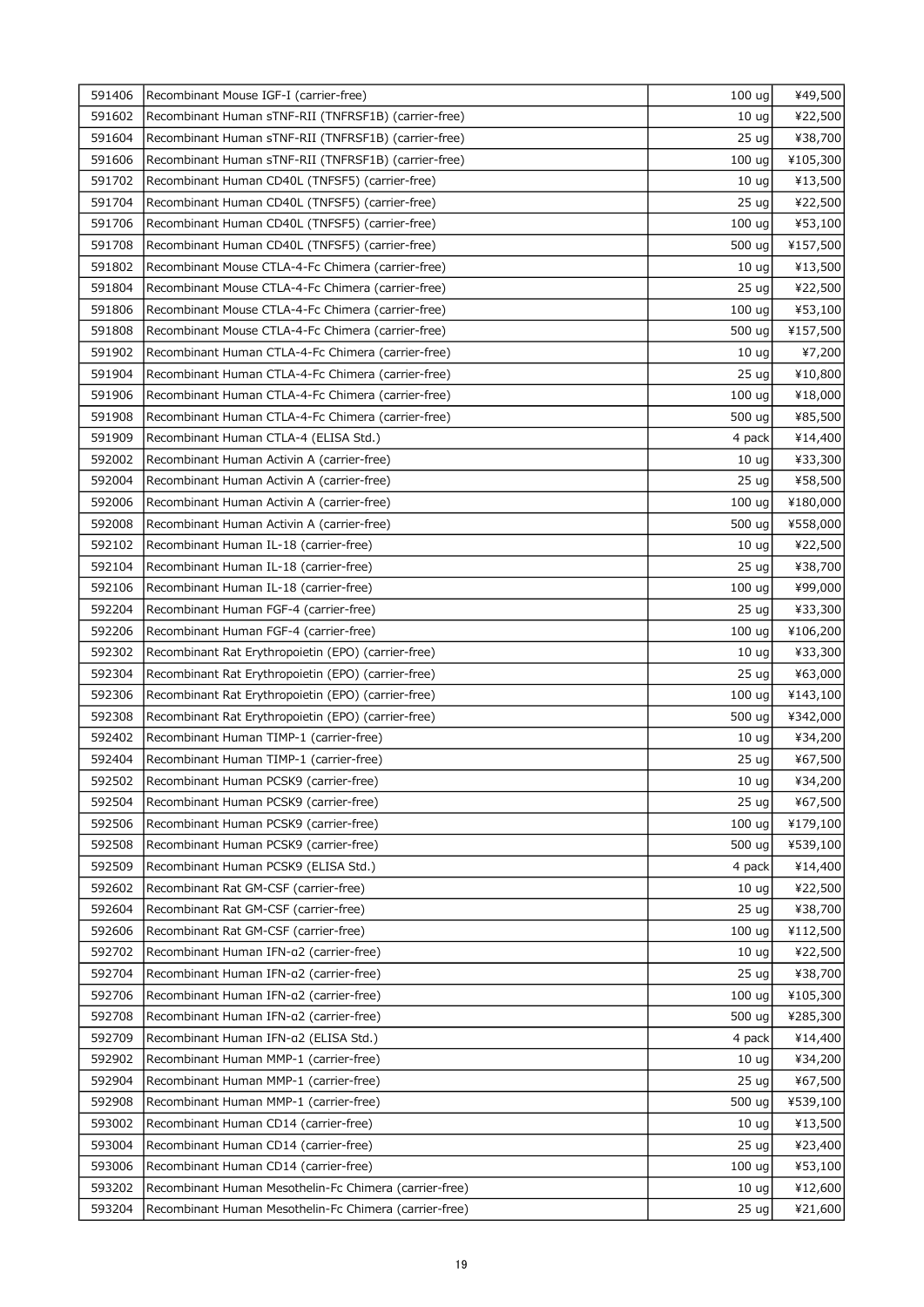| 593206 | Recombinant Human Mesothelin-Fc Chimera (carrier-free) | 100 ug            | ¥47,700  |
|--------|--------------------------------------------------------|-------------------|----------|
| 593209 | Recombinant Human Mesothelin (ELISA Std.)              | 4 pack            | ¥14,400  |
| 593302 | Recombinant Mouse Thrombopoietin (TPO) (carrier-free)  | 10 <sub>uq</sub>  | ¥33,300  |
| 593304 | Recombinant Mouse Thrombopoietin (TPO) (carrier-free)  | 25 <sub>uq</sub>  | ¥58,500  |
| 593306 | Recombinant Mouse Thrombopoietin (TPO) (carrier-free)  | 100 ug            | ¥153,000 |
| 593604 | Recombinant Human TIMP-2 (carrier-free)                | 25 <sub>uq</sub>  | ¥67,500  |
| 593702 | Recombinant Mouse TIMP-1 (carrier-free)                | 10 <sub>uq</sub>  | ¥34,200  |
| 593802 | Recombinant Mouse CCL3 (MIP-1a) (carrier-free)         | 10 <sub>uq</sub>  | ¥33,300  |
| 593804 | Recombinant Mouse CCL3 (MIP-1a) (carrier-free)         | 25 ug             | ¥51,300  |
| 593902 | Recombinant Human LIF (carrier-free)                   | 10 <sub>uq</sub>  | ¥21,600  |
| 593904 | Recombinant Human LIF (carrier-free)                   | 25 <sub>uq</sub>  | ¥34,200  |
| 593906 | Recombinant Human LIF (carrier-free)                   | 100 ug            | ¥117,900 |
| 593908 | Recombinant Human LIF (carrier-free)                   | 500 ug            | ¥287,100 |
| 594002 | Recombinant Mouse Mesothelin (carrier-free)            | 10 <sub>uq</sub>  | ¥22,500  |
| 594004 | Recombinant Mouse Mesothelin (carrier-free)            | 25 <sub>uq</sub>  | ¥38,700  |
| 594006 | Recombinant Mouse Mesothelin (carrier-free)            | 100 ug            | ¥105,300 |
| 594008 | Recombinant Mouse Mesothelin (carrier-free)            | 500 ug            | ¥305,100 |
| 594202 | Recombinant Mouse CCL5 (RANTES) (carrier-free)         | 10 <sub>uq</sub>  | ¥17,100  |
| 594204 | Recombinant Mouse CCL5 (RANTES) (carrier-free)         | 25 ug             | ¥35,100  |
| 594206 | Recombinant Mouse CCL5 (RANTES) (carrier-free)         | 100 ug            | ¥89,100  |
| 594302 | Recombinant Human IL-9, His-tagged (carrier-free)      | 10 <sub>uq</sub>  | ¥34,200  |
| 594304 | Recombinant Human IL-9, His-tagged (carrier-free)      | 25 ug             | ¥67,500  |
| 594306 | Recombinant Human IL-9, His-tagged (carrier-free)      | 100 <sub>uq</sub> | ¥179,100 |
| 594402 | Recombinant Human IL-9 (carrier-free)                  | 10 <sub>uq</sub>  | ¥34,200  |
| 594404 | Recombinant Human IL-9 (carrier-free)                  | 25 <sub>uq</sub>  | ¥67,500  |
| 594509 | Recombinant Mouse Latent TGF-β (ELISA Std.)            | 4 pack            | ¥14,400  |
| 594702 | Recombinant Human MMP-3 (carrier-free)                 | 10 <sub>ug</sub>  | ¥34,200  |
| 594704 | Recombinant Human MMP-3 (carrier-free)                 | 25 <sub>uq</sub>  | ¥67,500  |
| 594706 | Recombinant Human MMP-3 (carrier-free)                 | 100 <sub>uq</sub> | ¥179,100 |
| 594906 | Recombinant Human RBP4 (carrier-free)                  | 100 <sub>uq</sub> | ¥76,500  |
| 595002 | Recombinant Human VEGFR2-Fc Chimera (carrier-free)     | 10 <sub>uq</sub>  | ¥18,900  |
| 595004 | Recombinant Human VEGFR2-Fc Chimera (carrier-free)     | 25 ug             | ¥31,500  |
| 595006 | Recombinant Human VEGFR2-Fc Chimera (carrier-free)     | $100 \text{ ug}$  | ¥89,100  |
| 595201 | Recombinant Human BMP-4 (carrier-free)                 | 2 ug              | ¥14,400  |
| 595202 | Recombinant Human BMP-4 (carrier-free)                 | 10 <sub>uq</sub>  | ¥33,300  |
| 595301 | Recombinant Mouse BMP-4 (carrier-free)                 | 2 <sub>uq</sub>   | ¥14,400  |
| 595302 | Recombinant Mouse BMP-4 (carrier-free)                 | 10 <sub>uq</sub>  | ¥33,300  |
| 595402 | Recombinant Human BMP-5 (carrier-free)                 | 10 <sub>uq</sub>  | ¥33,300  |
| 595502 | Recombinant Human BMP-6 (carrier-free)                 | 10 <sub>uq</sub>  | ¥33,300  |
| 595601 | Recombinant Human BMP-7 (carrier-free)                 | 2 ug              | ¥14,400  |
| 595602 | Recombinant Human BMP-7 (carrier-free)                 | 10 <sub>uq</sub>  | ¥33,300  |
| 596401 | Recombinant Human HGF (carrier-free)                   | 2 <sub>uq</sub>   | ¥14,400  |
| 596402 | Recombinant Human HGF (carrier-free)                   | 10 <sub>uq</sub>  | ¥33,300  |
| 596504 | Recombinant Human HVEM-Fc Chimera (carrier-free)       | 20 <sub>uq</sub>  | ¥14,400  |
| 596506 | Recombinant Human HVEM-Fc Chimera (carrier-free)       | 100 uq            | ¥33,300  |
| 597002 | Recombinant Human Noggin (carrier-free)                | 5 <sub>uq</sub>   | ¥14,400  |
| 597004 | Recombinant Human Noggin (carrier-free)                | 20 <sub>uq</sub>  | ¥33,300  |
| 597102 | Recombinant Mouse Noggin (carrier-free)                | 5 <sub>uq</sub>   | ¥14,400  |
| 597104 | Recombinant Mouse Noggin (carrier-free)                | 20 <sub>uq</sub>  | ¥33,300  |
| 597502 | Recombinant Human VAP-1 (carrier-free)                 | 10 <sub>uq</sub>  | ¥33,300  |
| 597704 | Recombinant Human WISP-1 (carrier-free)                | 20 <sub>uq</sub>  | ¥33,300  |
| 597901 | Recombinant Human WNT-7a (carrier-free)                | 3 <sub>uq</sub>   | ¥14,400  |
| 597902 | Recombinant Human WNT-7a (carrier-free)                | 15 <sub>uq</sub>  | ¥33,300  |
|        |                                                        |                   |          |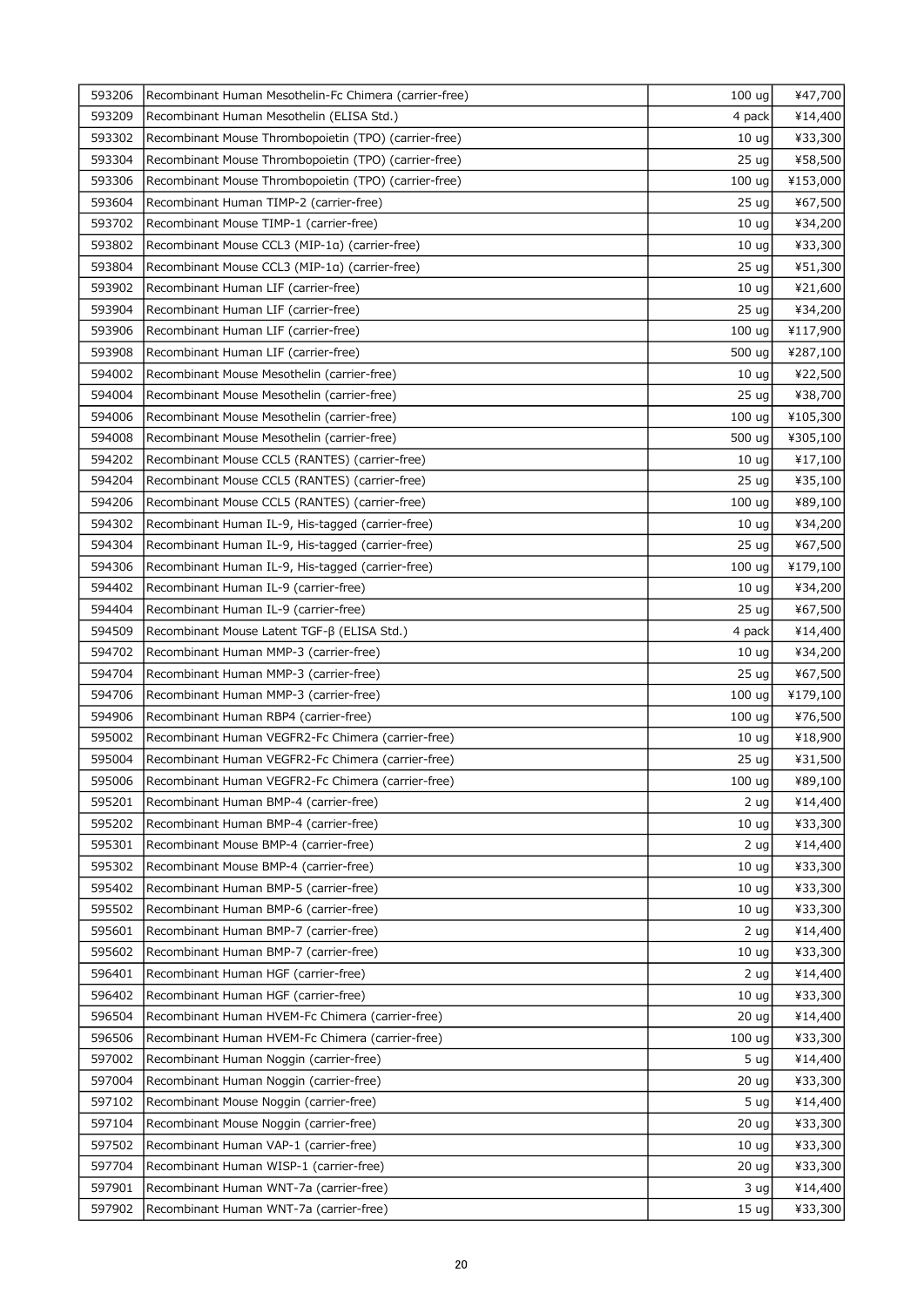| 598202 | Recombinant Human NT-3 (carrier-free)                | 10 <sub>uq</sub> | ¥33,300  |
|--------|------------------------------------------------------|------------------|----------|
| 598302 | Recombinant Human NT-4 (carrier-free)                | 10 <sub>uq</sub> | ¥33,300  |
| 598802 | Recombinant Rat IFN-y (carrier-free)                 | 10 <sub>uq</sub> | ¥8,100   |
| 598804 | Recombinant Rat IFN-y (carrier-free)                 | 25 <sub>uq</sub> | ¥17,100  |
| 598806 | Recombinant Rat IFN-y (carrier-free)                 | 100 ug           | ¥34,200  |
| 598808 | Recombinant Rat IFN-y (carrier-free)                 | 500 ug           | ¥115,200 |
| 598902 | Recombinant Human IL-17E (carrier-free)              | 5 <sub>uq</sub>  | ¥14,400  |
| 598904 | Recombinant Human IL-17E (carrier-free)              | 25 <sub>uq</sub> | ¥33,300  |
| 599002 | Recombinant Human ICOS-Fc Chimera (carrier-free)     | 10 <sub>ug</sub> | ¥14,400  |
| 599004 | Recombinant Human ICOS-Fc Chimera (carrier-free)     | 25 <sub>uq</sub> | ¥22,500  |
| 599006 | Recombinant Human ICOS-Fc Chimera (carrier-free)     | 100 ug           | ¥53,100  |
| 599104 | Recombinant Mouse ICOS-Fc Chimera (carrier-free)     | 25 ug            | ¥26,100  |
| 599106 | Recombinant Mouse ICOS-Fc Chimera (carrier-free)     | 100 ug           | ¥56,700  |
| 599202 | Recombinant Human FGF-1-acidic (carrier-free)        | 10 <sub>uq</sub> | ¥13,500  |
| 599204 | Recombinant Human FGF-1-acidic (carrier-free)        | 25 <sub>uq</sub> | ¥26,100  |
| 599206 | Recombinant Human FGF-1-acidic (carrier-free)        | 100 ug           | ¥53,100  |
| 599302 | Recombinant Human Cathepsin E (carrier-free)         | 10 <sub>ug</sub> | ¥35,100  |
| 599404 | Recombinant Human MIF (carrier-free)                 | 25 <sub>uq</sub> | ¥33,300  |
| 599406 | Recombinant Human MIF (carrier-free)                 | 100 ug           | ¥105,300 |
| 599408 | Recombinant Human MIF (carrier-free)                 | 500 ug           | ¥305,100 |
| 599504 | Recombinant Mouse MIF (carrier-free)                 | 25 <sub>uq</sub> | ¥33,300  |
| 599506 | Recombinant Mouse MIF (carrier-free)                 | 100 ug           | ¥105,300 |
| 599508 | Recombinant Mouse MIF (ELISA Std.)                   | 4 pack           | ¥14,400  |
| 599704 | Recombinant Human Galectin-3 (carrier-free)          | 25 <sub>uq</sub> | ¥22,500  |
| 599706 | Recombinant Human Galectin-3 (carrier-free)          | 100 ug           | ¥53,100  |
| 599804 | Recombinant Mouse Galectin-3 (carrier-free)          | 25 <sub>uq</sub> | ¥22,500  |
| 599806 | Recombinant Mouse Galectin-3 (carrier-free)          | 100 ug           | ¥53,100  |
| 599902 | Recombinant Human B7-H2-Fc Chimera (carrier-free)    | 10 <sub>uq</sub> | ¥10,800  |
| 599904 | Recombinant Human B7-H2-Fc Chimera (carrier-free)    | 25 <sub>uq</sub> | ¥17,100  |
| 599906 | Recombinant Human B7-H2-Fc Chimera (carrier-free)    | 100 ug           | ¥34,200  |
| 710002 | Recombinant Human BMP-4 (Animal-Free)                | 10 <sub>uq</sub> | ¥38,700  |
| 710104 | Recombinant Human CNTF (Animal-Free)                 | 20 ug            | ¥38,700  |
| 710204 | Recombinant Human FGF-1-acidic (Animal-Free)         | 50 ug            | ¥38,700  |
| 710304 | Recombinant Human FGF-basic (154 aa) (Animal-Free)   | 50 ug            | ¥38,700  |
| 710308 | Recombinant Human FGF-basic (154 aa) (Animal-Free)   | 500 ug           | ¥81,000  |
| 710504 | Recombinant Human FGF-8 (Animal-Free)                | 25 <sub>uq</sub> | ¥38,700  |
| 710604 | Recombinant Human FGF-9 (Animal-Free)                | 20 <sub>uq</sub> | ¥38,700  |
| 710704 | Recombinant Human FGF-10 (Animal-Free)               | 25 <sub>uq</sub> | ¥38,700  |
| 710802 | Recombinant Human Flt-3 Ligand (Animal-Free)         | 10 <sub>uq</sub> | ¥38,700  |
| 710904 | Recombinant Human GDF-3 (Animal-Free)                | 20 <sub>uq</sub> | ¥38,700  |
| 711002 | Recombinant Human GDNF (Animal-Free)                 | 10 <sub>uq</sub> | ¥38,700  |
| 711104 | Recombinant Human Heregulin-β1 (Animal-Free)         | 50 ug            | ¥38,700  |
| 711204 | Recombinant Human IFN- $\lambda$ 1 (Animal-Free)     | 20 <sub>uq</sub> | ¥38,700  |
| 711308 | Recombinant Human IGF-I (Animal-Free)                | 500 ug           | ¥38,700  |
| 711402 | Recombinant Human IL-16 (Animal-Free)                | 10 <sub>uq</sub> | ¥38,700  |
| 711504 | Recombinant Human IL-17E (Animal-Free)               | 25 <sub>uq</sub> | ¥38,700  |
| 711602 | Recombinant Human IL-36y (Animal-Free)               | 10 <sub>uq</sub> | ¥38,700  |
| 711702 | Recombinant Human KGF (FGF-7) (Animal-Free)          | 10 <sub>uq</sub> | ¥38,700  |
| 711906 | Recombinant Human β-NGF (Animal-Free)                | 100 ug           | ¥38,700  |
| 712302 | Recombinant Human Oncostatin M (Animal-Free)         | 10 <sub>uq</sub> | ¥38,700  |
| 712402 | Recombinant Human PDGF-AA (Animal-Free)              | 10 <sub>uq</sub> | ¥38,700  |
| 712602 | Recombinant Human Thrombopoietin (TPO) (Animal-Free) | 10 <sub>uq</sub> | ¥38,700  |
| 712904 | Recombinant Human CD40L (TNFSF5) (Animal-Free)       | 50 ug            | ¥38,700  |
|        |                                                      |                  |          |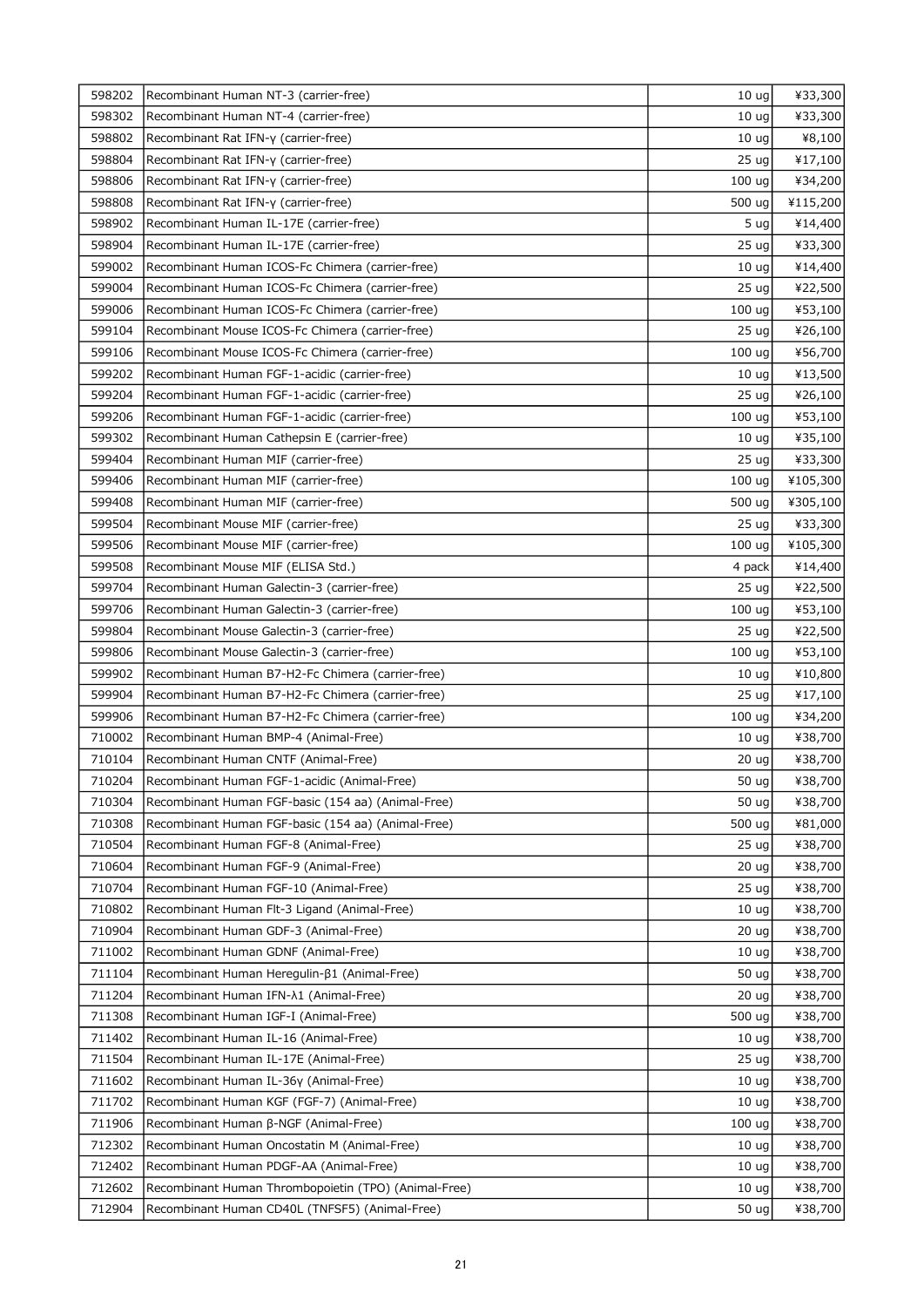| 713008 | Recombinant Human EGF (Animal-Free)                             | 500 ug            | ¥38,700  |
|--------|-----------------------------------------------------------------|-------------------|----------|
| 713108 | Recombinant Mouse EGF (Animal-Free)                             | 500 ug            | ¥38,700  |
| 713204 | Recombinant Mouse FGF-basic (Animal-Free)                       | 50 ug             | ¥38,700  |
| 713304 | Recombinant Human FGF-basic (146 aa) (Animal-Free)              | 50 ug             | ¥38,700  |
| 713402 | Recombinant Human G-CSF (Animal-Free)                           | 10 <sub>uq</sub>  | ¥38,700  |
| 713502 | Recombinant Mouse G-CSF (Animal-Free)                           | 10 <sub>uq</sub>  | ¥38,700  |
| 713604 | Recombinant Human GM-CSF (Animal-Free)                          | 20 <sub>uq</sub>  | ¥38,700  |
| 713704 | Recombinant Mouse GM-CSF (Animal-Free)                          | 20 <sub>uq</sub>  | ¥38,700  |
| 713906 | Recombinant Human IFN-y (Animal-Free)                           | 100 ug            | ¥38,700  |
| 714006 | Recombinant Mouse IFN-y (Animal-Free)                           | 100 <sub>uq</sub> | ¥38,700  |
| 714104 | Recombinant Human IGF-II (Animal-Free)                          | 50 ug             | ¥38,700  |
| 714406 | Recombinant Human IL-1RA (Animal-Free)                          | 100 <sub>uq</sub> | ¥38,700  |
| 714604 | Recombinant Mouse IL-2 (Animal-Free)                            | 20 <sub>uq</sub>  | ¥38,700  |
| 714702 | Recombinant Human IL-3 (Animal-Free)                            | 10 <sub>uq</sub>  | ¥38,700  |
| 714802 | Recombinant Mouse IL-3 (Animal-Free)                            | 10 <sub>uq</sub>  | ¥38,700  |
| 714904 | Recombinant Human IL-4 (Animal-Free)                            | 20 ug             | ¥38,700  |
| 715004 | Recombinant Mouse IL-4 (Animal-Free)                            | 20 <sub>uq</sub>  | ¥38,700  |
| 715104 | Recombinant Human IL-6 (Animal-Free)                            | 20 <sub>uq</sub>  | ¥38,700  |
| 715202 | Recombinant Mouse IL-6 (Animal-Free)                            | 10 <sub>uq</sub>  | ¥38,700  |
| 715302 | Recombinant Human IL-7 (Animal-Free)                            | 10 <sub>uq</sub>  | ¥38,700  |
| 715404 | Recombinant Human IL-8 (Animal-Free)                            | 25 <sub>uq</sub>  | ¥38,700  |
| 715502 | Recombinant Human IL-9 (Animal-Free)                            | 10 <sub>uq</sub>  | ¥38,700  |
| 715602 | Recombinant Human IL-10 (Animal-Free)                           | 10 <sub>uq</sub>  | ¥38,700  |
| 715702 | Recombinant Human IL-11 (Animal-Free)                           | 10 <sub>uq</sub>  | ¥38,700  |
| 715902 | Recombinant Human IL-15 (Animal-Free)                           | 10 <sub>uq</sub>  | ¥38,700  |
| 716004 | Recombinant Human IL-17A (Animal-Free)                          | 25 <sub>uq</sub>  | ¥38,700  |
| 716202 | Recombinant Human IL-22 (Animal-Free)                           | 10 <sub>uq</sub>  | ¥38,700  |
| 716302 | Recombinant Human IL-33 (Animal-Free)                           | 10 <sub>uq</sub>  | ¥38,700  |
| 716404 | Recombinant Human LIF (Animal-Free)                             | 25 ug             | ¥38,700  |
| 716504 | Recombinant Human CCL2 (MCP-1) (Animal-Free)                    | 20 ug             | ¥38,700  |
| 716602 | Recombinant Human M-CSF (Animal-Free)                           | 10 <sub>uq</sub>  | ¥38,700  |
| 717004 | Recombinant Human CCL5 (RANTES) (Animal-Free)                   | 20 <sub>uq</sub>  | ¥38,700  |
| 717502 | Recombinant Human TRANCE (RANKL) (Animal-Free)                  | 10 <sub>ug</sub>  | ¥38,700  |
| 717602 | Recombinant Human TGF-a (Animal-Free)                           | 100 uq            | ¥38,700  |
| 717904 | Recombinant Human TNF-a (Animal-Free)                           | 50 ug             | ¥38,700  |
| 718004 | Recombinant Mouse TNF-a (Animal-Free)                           | 20 <sub>uq</sub>  | ¥38,700  |
| 718102 | Recombinant Mouse Thrombopoietin (TPO) (Animal-Free)            | 10 <sub>uq</sub>  | ¥38,700  |
| 718302 | Recombinant Human VEGF-165 (Animal-Free)                        | 10 <sub>uq</sub>  | ¥38,700  |
| 718402 | Recombinant Mouse VEGF-164 (Animal-Free)                        | 10 <sub>uq</sub>  | ¥38,700  |
| 718702 | Recombinant Human E-Selectin (CD62E)-Fc Chimeric (carrier-free) | 10 <sub>uq</sub>  | ¥13,500  |
| 718704 | Recombinant Human E-Selectin (CD62E)-Fc Chimeric (carrier-free) | 25 <sub>uq</sub>  | ¥27,000  |
| 718902 | Recombinant Human TFPI (carrier-free)                           | 10 <sub>uq</sub>  | ¥31,500  |
| 718904 | Recombinant Human TFPI (carrier-free)                           | 25 <sub>uq</sub>  | ¥59,400  |
| 718906 | Recombinant Human TFPI (carrier-free)                           | 100 <sub>uq</sub> | ¥165,600 |
| 718908 | Recombinant Human TFPI (carrier-free)                           | 500 ug            | ¥504,000 |
| 719102 | Recombinant Human BACE1 (carrier-free)                          | 10 <sub>uq</sub>  | ¥31,500  |
| 719104 | Recombinant Human BACE1 (carrier-free)                          | 25 <sub>uq</sub>  | ¥59,400  |
| 719202 | Recombinant Human CCL3L1/ MIP-1a isoform LD78-β (carrier-free)  | 10 <sub>uq</sub>  | ¥27,000  |
| 719204 | Recombinant Human CCL3L1/ MIP-1a isoform LD78-β (carrier-free)  | 25 <sub>uq</sub>  | ¥48,600  |
| 719206 | Recombinant Human CCL3L1/ MIP-1a isoform LD78-β (carrier-free)  | 100 <sub>uq</sub> | ¥106,200 |
| 719304 | Recombinant Mouse CD5L (carrier-free)                           | 25 <sub>uq</sub>  | ¥48,600  |
| 719306 | Recombinant Mouse CD5L (carrier-free)                           | 100 <sub>uq</sub> | ¥106,200 |
| 719308 | Recombinant Mouse CD5L (carrier-free)                           | 500 ug            | ¥288,000 |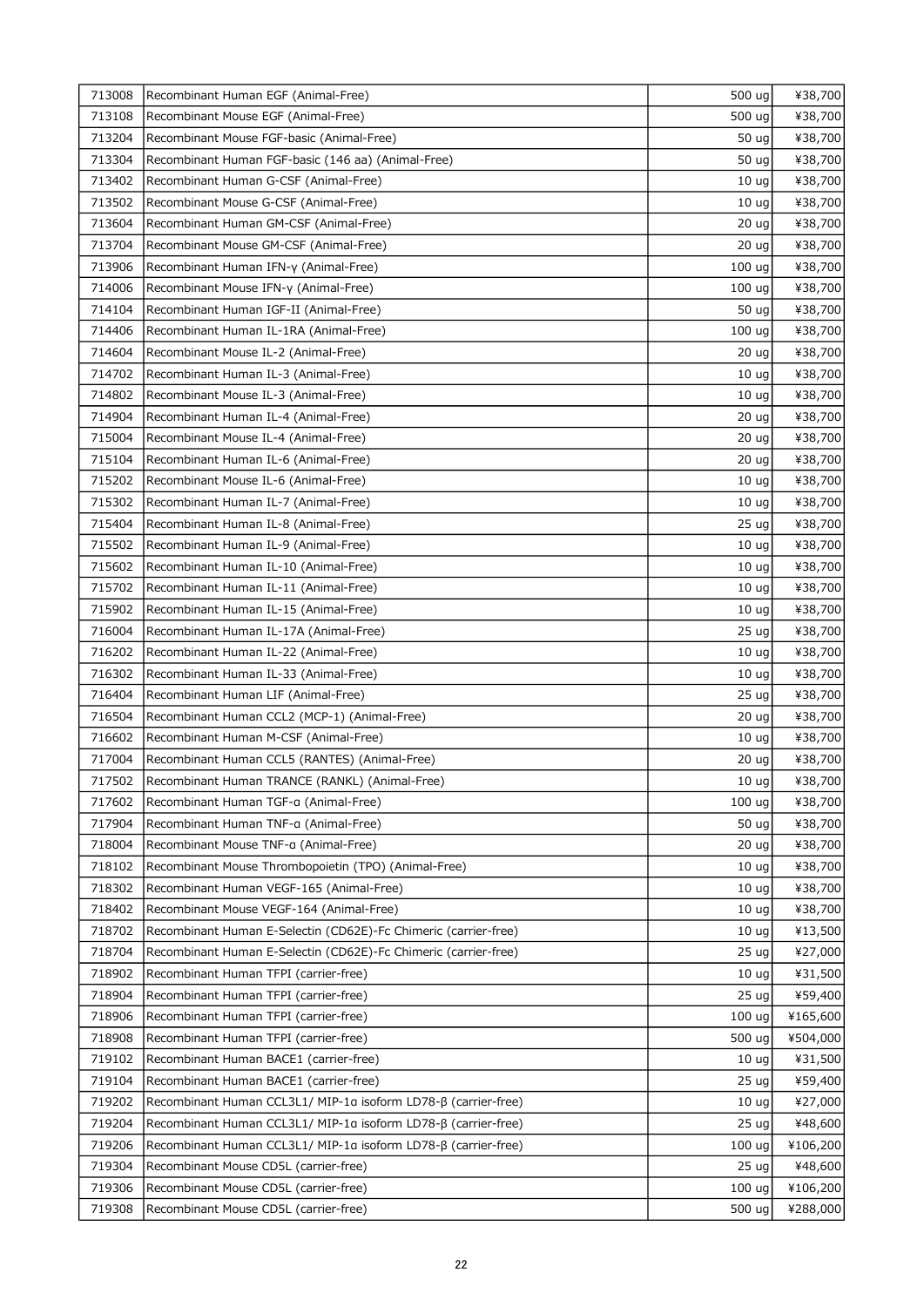| 719402 | Recombinant Human Furin (carrier-free)                                         | 10 <sub>ug</sub>  | ¥33,300  |
|--------|--------------------------------------------------------------------------------|-------------------|----------|
| 719404 | Recombinant Human Furin (carrier-free)                                         | 25 <sub>uq</sub>  | ¥62,100  |
| 719406 | Recombinant Human Furin (carrier-free)                                         | 100 <sub>uq</sub> | ¥171,000 |
| 719502 | Recombinant Mouse Serpin A12 (carrier-free)                                    | 10 <sub>uq</sub>  | ¥22,500  |
| 719504 | Recombinant Mouse Serpin A12 (carrier-free)                                    | 25 <sub>uq</sub>  | ¥39,600  |
| 719506 | Recombinant Mouse Serpin A12 (carrier-free)                                    | 100 <sub>uq</sub> | ¥136,800 |
| 719902 | Recombinant Human S100A8 (carrier-free)                                        | 10 <sub>uq</sub>  | ¥17,100  |
| 719904 | Recombinant Human S100A8 (carrier-free)                                        | 25 <sub>uq</sub>  | ¥32,400  |
| 719906 | Recombinant Human S100A8 (carrier-free)                                        | 100 ug            | ¥43,200  |
| 719908 | Recombinant Human S100A8 (carrier-free)                                        | 500 ug            | ¥133,200 |
| 720004 | Recombinant Human TIM-1 (carrier-free)                                         | 25 <sub>uq</sub>  | ¥31,500  |
| 720006 | Recombinant Human TIM-1 (carrier-free)                                         | 100 <sub>uq</sub> | ¥58,500  |
| 720102 | Recombinant Mouse ACE2 (carrier-free)                                          | 10 <sub>ug</sub>  | ¥35,100  |
| 720104 | Recombinant Mouse ACE2 (carrier-free)                                          | 25 <sub>uq</sub>  | ¥67,500  |
| 720106 | Recombinant Mouse ACE2 (carrier-free)                                          | 100 <sub>uq</sub> | ¥157,500 |
| 720108 | Recombinant Mouse ACE2 (carrier-free)                                          | 500 ug            | ¥297,000 |
| 740007 | LEGENDplex Mouse Proinflammatory Chemokine Panel (13-plex) with Filter Plate   | 100 tests         | ¥300,000 |
| 740102 | LEGENDplex Human Cytokine Panel 2 (13-plex)                                    | 100 tests         | ¥300,000 |
| 740134 | LEGENDplex Mouse Cytokine Panel 2 (13-plex)                                    | 100 tests         | ¥300,000 |
| 740150 | LEGENDplex Mouse Inflammation Panel (13-plex) with Filter Plate                | 100 tests         | ¥300,000 |
| 740180 | LEGENDplex Human Growth Factor Panel (13-plex)                                 | 100 tests         | ¥300,000 |
| 740196 | LEGENDplex Human Adipokine Panel (13-plex)                                     | 100 tests         | ¥300,000 |
| 740212 | LEGENDplex Human Metabolic Panel 1 (4-plex)                                    | 100 tests         | ¥120,000 |
| 740267 | LEGENDplex Human CD8/NK Panel (13-plex)                                        | 100 tests         | ¥300,000 |
| 740303 | LEGENDplex NHP Th Cytokine Panel (10-plex) with Filter Plate                   | 100 tests         | ¥240,000 |
| 740317 | LEGENDplex NHP Chemokine/Cytokine Panel (13-plex) with Filter Plate            | 100 tests         | ¥300,000 |
| 740332 | LEGENDplex NHP Inflammation Panel (13-plex) with Filter Plate                  | 100 tests         | ¥300,000 |
| 740349 | LEGENDplex Human Anti-Virus Response Panel (13-plex) with Filter Plate         | 100 tests         | ¥300,000 |
| 740350 | LEGENDplex Human Type 1/2/3 Interferon Panel (5-plex) with Filter Plate        | 100 tests         | ¥140,000 |
| 740381 | LEGENDplex NHP Th1 Panel (5-plex) with Filter Plate                            | 100 tests         | ¥140,000 |
| 740382 | LEGENDplex NHP Th2 Panel (6-plex) with Filter Plate                            | 100 tests         | ¥160,000 |
| 740383 | LEGENDplex NHP Th1/Th2 Panel (8-plex) with Filter Plate                        | 100 tests         | ¥200,000 |
| 740384 | LEGENDplex NHP Th17 Panel (6-plex) with Filter Plate                           | $100$ tests       | ¥160,000 |
| 740385 | LEGENDplex NHP Tfh Panel (6-plex) with Filter Plate                            | 100 tests         | ¥160,000 |
| 740387 | LEGENDplex NHP Th Cytokine Panel (10-plex) with V-bottom Plate                 | 100 tests         | ¥240,000 |
| 740388 | LEGENDplex NHP Chemokine/Cytokine Panel (13-plex) with V-bottom Plate          | 100 tests         | ¥300,000 |
| 740389 | LEGENDplex NHP Inflammation Panel (13-plex) with V-bottom Plate                | 100 tests         | ¥300,000 |
| 740390 | LEGENDplex Human Anti-Virus Response Panel (13-plex) with V-bottom Plate       | 100 tests         | ¥300,000 |
| 740391 | LEGENDplex NHP Th1 Panel (5-plex) with V-bottom Plate                          | 100 tests         | ¥140,000 |
| 740392 | LEGENDplex NHP Th2 Panel (6-plex) with V-bottom Plate                          | 100 tests         | ¥160,000 |
| 740393 | LEGENDplex NHP Th1/Th2 Panel (8-plex) with V-bottom Plate                      | 100 tests         | ¥200,000 |
| 740394 | LEGENDplex NHP Th17 Panel (6-plex) with V-bottom Plate                         | 100 tests         | ¥160,000 |
| 740395 | LEGENDplex NHP Tfh Panel (6-plex) with V-bottom Plate                          | 100 tests         | ¥160,000 |
| 740396 | LEGENDplex Human Type 1/2/3 Interferon Panel (5-plex) with V-bottom Plate      | 100 tests         | ¥140,000 |
| 740446 | LEGENDplex Mouse Inflammation Panel (13-plex) with V-bottom Plate              | 100 tests         | ¥300,000 |
| 740449 | LEGENDplex HU TGF-ß1 Assay (1-plex) w/ FP                                      | 100 tests         | ¥80,000  |
| 740450 | LEGENDplex HU TGF-β1 Assay (1-plex) w/ VbP                                     | 100 tests         | ¥80,000  |
| 740451 | LEGENDplex Mouse Proinflammatory Chemokine Panel (13-plex) with V-bottom Plate | 100 tests         | ¥300,000 |
| 740453 | LEGENDplex Human Apolipoprotein (Apo) Panel (11-plex) with Filter Plate        | 100 tests         | ¥260,000 |
| 740454 | LEGENDplex Human Apolipoprotein (Apo) Panel (11-plex) with V-bottom Plate      | 100 tests         | ¥260,000 |
| 740489 | LEGENDplex MU/Rat TGF-β1 (1-plex) Assay w/ FP                                  | 100 tests         | ¥80,000  |
| 740490 | LEGENDplex MU/Rat TGF-ß1 (1-plex) Assay w/ VbP                                 | 100 tests         | ¥80,000  |
| 740492 | LEGENDplex Mouse Immunoglobulin Isotyping Panel (6-plex) with Filter Plate     | 100 tests         | ¥160,000 |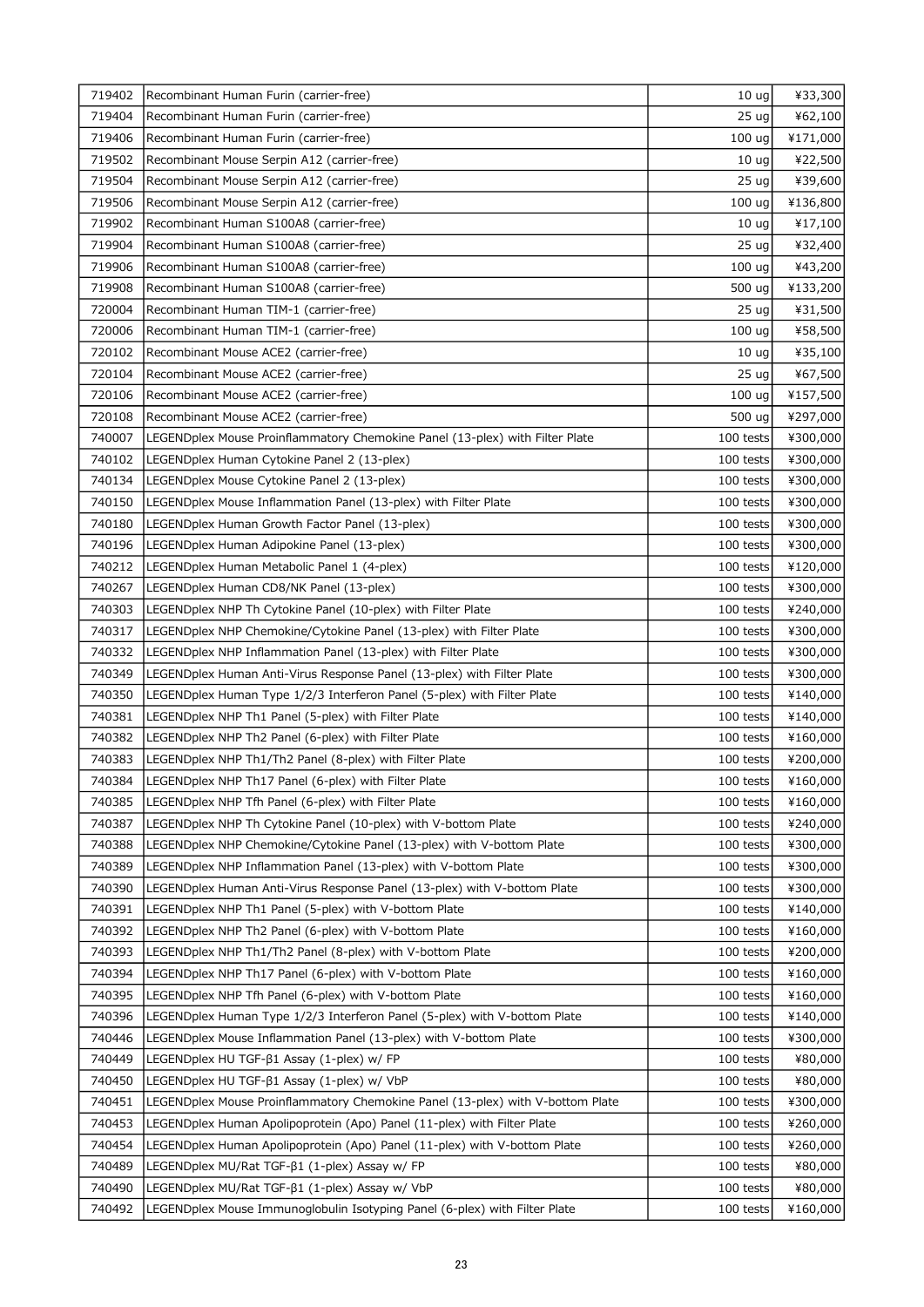| 740493 | LEGENDplex Mouse Immunoglobulin Isotyping Panel (6-plex) with V-bottom Plate       | 100 tests | ¥160,000 |
|--------|------------------------------------------------------------------------------------|-----------|----------|
| 740502 | LEGENDplex Human Macrophage/Microglia Panel (13-plex) with Filter Plate            | 100 tests | ¥300,000 |
| 740503 | LEGENDplex Human Macrophage/Microglia Panel (13-plex) with V-bottom Plate          | 100 tests | ¥300,000 |
| 740504 | LEGENDplex Human M1 Macrophage Panel (8-plex) with Filter Plate                    | 100 tests | ¥200,000 |
| 740505 | LEGENDplex Human M1 Macrophage Panel (8-plex) with V-bottom Plate                  | 100 tests | ¥200,000 |
| 740506 | LEGENDplex Human M2 Macrophage Panel (6-plex) with Filter Plate                    | 100 tests | ¥160,000 |
| 740507 | LEGENDplex Human M2 Macrophage Panel (6-plex) with V-bottom Plate                  | 100 tests | ¥160,000 |
| 740508 | LEGENDplex Human M1/M2 Macrophage Panel (10-plex) with Filter Plate                | 100 tests | ¥240,000 |
| 740509 | LEGENDplex Human M1/M2 Macrophage Panel (10-plex) with V-bottom Plate              | 100 tests | ¥240,000 |
| 740526 | LEGENDplex Human B Cell Panel (13-plex) with Filter Plate                          | 100 tests | ¥300,000 |
| 740527 | LEGENDplex Human B Cell Panel (13-plex) with V-bottom Plate                        | 100 tests | ¥300,000 |
| 740528 | LEGENDplex Human B Effector 1 (Be1) Panel (4-plex) with Filter Plate               | 100 tests | ¥120,000 |
| 740529 | LEGENDplex Human B Effector 1 (Be1) Panel (4-plex) with V-bottom Plate             | 100 tests | ¥120,000 |
| 740530 | LEGENDplex Human B Effector 2 (Be2) Panel (5-plex) with Filter Plate               | 100 tests | ¥140,000 |
| 740531 | LEGENDplex Human B Effector 2 (Be2) Panel (5-plex) with V-bottom Plate             | 100 tests | ¥140,000 |
| 740532 | LEGENDplex Human B Effector 1/2 (Be1/2) Panel (9-plex) with Filter Plate           | 100 tests | ¥220,000 |
| 740533 | LEGENDplex Human B Effector 1/2 (Be1/2) Panel (9-plex) with V-bottom Plate         | 100 tests | ¥220,000 |
| 740534 | LEGENDplex Human B Cell Activator Panel (3-plex) with Filter Plate                 | 100 tests | ¥100,000 |
| 740535 | LEGENDplex Human B Cell Activator Panel (3-plex) with V-bottom Plate               | 100 tests | ¥100,000 |
| 740551 | LEGENDplex Human Vascular Inflammation Panel 1-TC (13-plex) with Filter Plate      | 100 tests | ¥320,000 |
| 740552 | LEGENDplex Human Vascular Inflammation Panel 1-TC (13-plex) with V-bottom Plate    | 100 tests | ¥320,000 |
| 740589 | LEGENDplex Human Vascular Inflammation Panel 1-S/P (12-plex) with Filter Plate     | 100 tests | ¥300,000 |
| 740590 | LEGENDplex Human Vascular Inflammation Panel 1-S/P (12-plex) with V-bottom Plate   | 100 tests | ¥300,000 |
| 740591 | LEGENDplex Human Vascular Inflammation Panel 1-CRP (1-plex) with Filter Plate      | 100 tests | ¥90,000  |
| 740592 | LEGENDplex Human Vascular Inflammation Panel 1-CRP (1-plex) with V-bottom Plate    | 100 tests | ¥90,000  |
| 740593 | LEGENDplex Human Vascular Inflammation Panel 1-U (10-plex) with Filter Plate       | 100 tests | ¥260,000 |
| 740594 | LEGENDplex Human Vascular Inflammation Panel 1-U (10-plex) with V-bottom Plate     | 100 tests | ¥260,000 |
| 740595 | LEGENDplex Human Vascular Inflammation Panel 1-U (3-plex) with Filter Plate        | 100 tests | ¥130,000 |
| 740596 | LEGENDplex Human Vascular Inflammation Panel 1-U (3-plex) with V-bottom Plate      | 100 tests | ¥130,000 |
| 740610 | LEGENDplex Human Hematopoietic Stem Cell Panel (12-plex) with Filter Plate         | 100 tests | ¥280,000 |
| 740611 | LEGENDplex Human Hematopoietic Stem Cell Panel (12-plex) with V-bottom Plate       | 100 tests | ¥280,000 |
| 740612 | LEGENDplex Human HSC Lymphoid Panel (9-plex) with Filter Plate                     | 100 tests | ¥220,000 |
| 740613 | LEGENDplex Human HSC Lymphoid Panel (9-plex) with V-bottom Plate                   | 100 tests | ¥220,000 |
| 740614 | LEGENDplex Human HSC Erythroid Panel (6-plex) with Filter Plate                    | 100 tests | ¥160,000 |
| 740615 | LEGENDplex Human HSC Erythroid Panel (6-plex) with V-bottom Plate                  | 100 tests | ¥160,000 |
| 740616 | LEGENDplex Human HSC Myeloid Panel (7-plex) with Filter Plate                      | 100 tests | ¥180,000 |
| 740617 | LEGENDplex Human HSC Myeloid Panel (7-plex) with V-bottom Plate                    | 100 tests | ¥180,000 |
| 740621 | LEGENDplex Mouse Anti-Virus Response Panel (13-plex) with Filter Plate             | 100 tests | ¥300,000 |
| 740622 | LEGENDplex Mouse Anti-Virus Response Panel (13-plex) with V-bottom Plate           | 100 tests | ¥300,000 |
| 740635 | LEGENDplex Mouse Type 1/2 Interferon Panel (3-plex) with Filter Plate              | 100 tests | ¥140,000 |
| 740636 | LEGENDplex Mouse Type 1/2 Interferon Panel (3-plex) with V-bottom Plate            | 100 tests | ¥140,000 |
| 740637 | LEGENDplex Human Immunoglobulin Isotyping Panel (8-plex) with Filter Plate         | 100 tests | ¥220,000 |
| 740638 | LEGENDplex Human Immunoglobulin Isotyping Panel (8-plex) with V-bottom Plate       | 100 tests | ¥220,000 |
| 740639 | LEGENDplex Human Immunoglobulin Isotyping Panel (6-plex) with Filter Plate         | 100 tests | ¥180,000 |
| 740640 | LEGENDplex Human Immunoglobulin Isotyping Panel (6-plex) with V-bottom Plate       | 100 tests | ¥180,000 |
| 740641 | LEGENDplex Human Immunoglobulin Isotyping Panel - IgE (1-plex) with Filter Plate   | 100 tests | ¥90,000  |
| 740642 | LEGENDplex Human Immunoglobulin Isotyping Panel - IgE (1-plex) with V-bottom Plate | 100 tests | ¥90,000  |
| 740643 | LEGENDplex Human Immunoglobulin Isotyping Panel - IgD (1-plex) with Filter Plate   | 100 tests | ¥90,000  |
| 740644 | LEGENDplex Human Immunoglobulin Isotyping Panel - IgD (1-plex) with V-bottom Plate | 100 tests | ¥90,000  |
| 740676 | LEGENDplex Mouse HSC Panel (13-plex) with Filter Plate                             | 100 tests | ¥300,000 |
| 740677 | LEGENDplex Mouse HSC Panel (13-plex) with V-bottom Plate                           | 100 tests | ¥300,000 |
| 740678 | LEGENDplex Mouse HSC Lymphoid Panel (7-plex) with Filter Plate                     | 100 tests | ¥180,000 |
| 740679 | LEGENDplex Mouse HSC Lymphoid Panel (7-plex) with V-bottom Plate                   | 100 tests | ¥180,000 |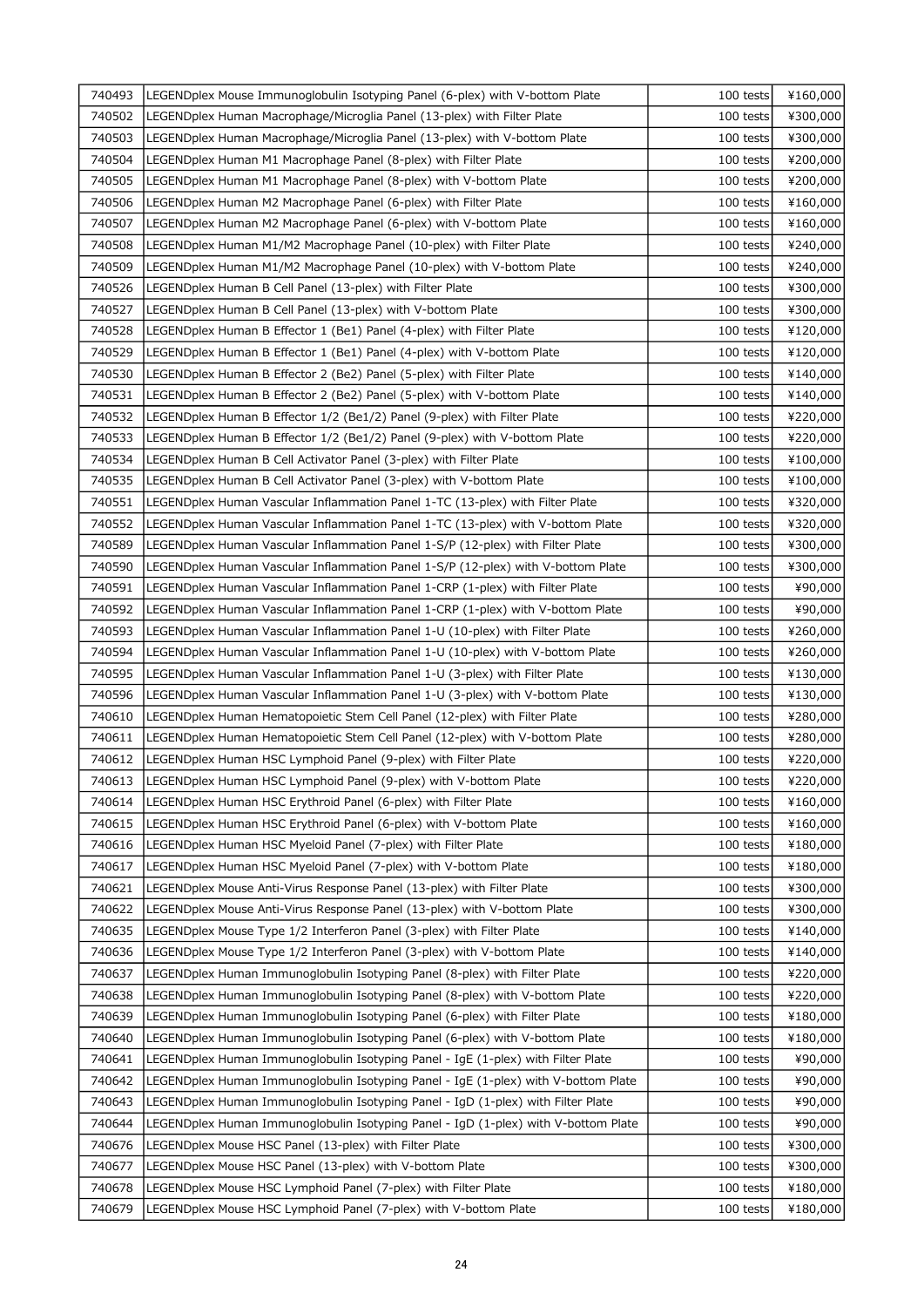| 740680 | LEGENDplex Mouse HSC Erythroid Panel (7-plex) with Filter Plate                     | 100 tests   | ¥180,000 |
|--------|-------------------------------------------------------------------------------------|-------------|----------|
| 740681 | LEGENDplex Mouse HSC Erythroid Panel (7-plex) with V-bottom Plate                   | 100 tests   | ¥180,000 |
| 740682 | LEGENDplex Mouse HSC Myeloid Panel (7-plex) with Filter Plate                       | 100 tests   | ¥180,000 |
| 740683 | LEGENDplex Mouse HSC Myeloid Panel (7-plex) with V-bottom Plate                     | 100 tests   | ¥180,000 |
| 740697 | LEGENDplex Human Angiogenesis Panel 1 (10-plex) with Filter Plate                   | 100 tests   | ¥240,000 |
| 740698 | LEGENDplex Human Angiogenesis Panel 1 (10-plex) with V-bottom Plate                 | 100 tests   | ¥240,000 |
| 740714 | LEGENDplex Human Immunoglobulin Isotyping Panel - IgGs (4-plex) with Filter Plate   | 100 tests   | ¥120,000 |
| 740715 | LEGENDplex Human Immunoglobulin Isotyping Panel - IgGs (4-plex) with V-bottom Plate | 100 tests   | ¥120,000 |
| 740760 | LEGENDplex Human Fibrinolysis Panel (5-plex) with Filter Plate                      | 100 tests   | ¥140,000 |
| 740761 | LEGENDplex Human Fibrinolysis Panel (5-plex) with V-bottom Plate                    | 100 tests   | ¥140,000 |
| 740769 | LEGENDplex Mouse IgE Assay with Filter Plate                                        | 100 tests   | ¥80,000  |
| 740770 | LEGENDplex Mouse IgE Assay with V-bottom Plate                                      | 100 tests   | ¥80,000  |
| 740775 | LEGENDplex Human Inflammation Panel 2 - TC (13-plex) with Filter Plate              | 100 tests   | ¥300,000 |
| 740776 | LEGENDplex Human Inflammation Panel 2 - TC (13-plex) with V-bottom Plate            | 100 tests   | ¥300,000 |
| 740795 | LEGENDplex Human Neuroinflammation Panel 1 (13-plex) with Filter Plate              | 100 tests   | ¥300,000 |
| 740796 | LEGENDplex Human Neuroinflammation Panel 1 (13-plex) with V-bottom Plate            | 100 tests   | ¥300,000 |
| 740808 | LEGENDplex Human Inflammation Panel 1 (13-plex) with Filter Plate                   | 100 tests   | ¥300,000 |
| 740809 | LEGENDplex Human Inflammation Panel 1 (13-plex) with V-bottom Plate                 | 100 tests   | ¥300,000 |
| 740818 | LEGENDplex Mouse B cell Panel (13-plex) w/FP                                        | 100 tests   | ¥300,000 |
| 740819 | LEGENDplex Mouse B cell Panel (13-plex) w/VbP                                       | 100 tests   | ¥300,000 |
| 740820 | LEGENDplex Mouse B Effector 1/2 (Be1/2) Panel (8-plex) w/FP                         | 100 tests   | ¥200,000 |
| 740821 | LEGENDplex Mouse B Effector 1/2 (Be1/2) Panel (8-plex) w/VbP                        | 100 tests   | ¥200,000 |
| 740822 | LEGENDplex Mouse B Effector 2 (Be2) Panel (5-plex) w/FP                             | 100 tests   | ¥140,000 |
| 740823 | LEGENDplex Mouse B Effector 2 (Be2) Panel (5-plex) w/VbP                            | 100 tests   | ¥140,000 |
| 740824 | LEGENDplex Mouse B Effector 1 (Be1) Panel (3-plex) w/FP                             | 100 tests   | ¥100,000 |
| 740825 | LEGENDplex Mouse B Effector 1 (Be1) Panel (3-plex) w/VbP                            | 100 tests   | ¥100,000 |
| 740826 | LEGENDplex Mouse B Cell Panel - S/P (12-plex) w/FP                                  | $100$ tests | ¥280,000 |
| 740827 | LEGENDplex Mouse B Cell Panel - S/P (12-plex) w/VbP                                 | 100 tests   | ¥280,000 |
| 740828 | LEGENDplex Mouse Regulatory B cell Panel (2-plex) w/FP                              | 100 tests   | ¥90,000  |
| 740829 | LEGENDplex Mouse Regulatory B cell Panel (2-plex) w/VbP                             | 100 tests   | ¥90,000  |
| 740845 | LEGENDplex Mouse Macrophage/Microglia Panel (13-plex) with Filter Plate             | 100 tests   | ¥300,000 |
| 740846 | LEGENDplex Mouse Macrophage/Microglia Panel (13-plex) with V-bottom Plate           | 100 tests   | ¥300,000 |
| 740847 | LEGENDplex Mouse M1 Macrophage Panel (8-plex) with Filter Plate                     | 100 tests   | ¥200,000 |
| 740848 | LEGENDplex Mouse M1 Macrophage Panel (8-plex) with V-bottom Plate                   | 100 tests   | ¥200,000 |
| 740849 | LEGENDplex Mouse M2 Macrophage Panel (6-plex) with Filter Plate                     | 100 tests   | ¥160,000 |
| 740850 | LEGENDplex Mouse M2 Macrophage Panel (6-plex) with V-bottom Plate                   | 100 tests   | ¥160,000 |
| 740866 | LEGENDplex HU Immune Checkpoint Panel 1 - TC (12-plex) w/FP                         | 100 tests   | ¥300,000 |
| 740867 | LEGENDplex HU Immune Checkpoint Panel 1 - TC (12-plex) w/VbP                        | 100 tests   | ¥300,000 |
| 740883 | LEGENDplex Human Inflammation Panel 2 - S/P (11-plex) with Filter Plate             | 100 tests   | ¥260,000 |
| 740884 | LEGENDplex Human Inflammation Panel 2 - S/P (11-plex) with V-bottom Plate           | 100 tests   | ¥260,000 |
| 740885 | LEGENDplex Human Inflammation Panel 2 - S/P (2-plex) with Filter Plate              | 100 tests   | ¥80,000  |
| 740886 | LEGENDplex Human Inflammation Panel 2 - S/P (2-plex) with V-bottom Plate            | 100 tests   | ¥80,000  |
| 740891 | LEGENDplex Human Thrombosis Panel (10-plex) with Filter Plate                       | 100 tests   | ¥240,000 |
| 740892 | LEGENDplex Human Thrombosis Panel (10-plex) with V-bottom Plate                     | 100 tests   | ¥240,000 |
| 740905 | LEGENDplex Human Thrombosis Panel (7-plex) with Filter Plate                        | 100 tests   | ¥180,000 |
| 740906 | LEGENDplex Human Thrombosis Panel (7-plex) with V-bottom Plate                      | 100 tests   | ¥180,000 |
| 740907 | LEGENDplex Human Thrombosis Panel (3-plex) with Filter Plate                        | 100 tests   | ¥100,000 |
| 740908 | LEGENDplex Human Thrombosis Panel (3-plex) with V-bottom Plate                      | 100 tests   | ¥100,000 |
| 740909 | LEGENDplex Human Diabesity Panel - TC (11-plex) with Filter Plate                   | 100 tests   | ¥260,000 |
| 740910 | LEGENDplex Human Diabesity Panel - TC (11-plex) with V-bottom Plate                 | 100 tests   | ¥260,000 |
| 740911 | LEGENDplex Human Diabesity Panel - S/P (7-plex) with Filter Plate                   | 100 tests   | ¥180,000 |
| 740912 | LEGENDplex Human Diabesity Panel - S/P (7-plex) with V-bottom Plate                 | 100 tests   | ¥180,000 |
| 740913 | LEGENDplex Human Diabesity Panel - S/P (4-plex) with Filter Plate                   | 100 tests   | ¥130,000 |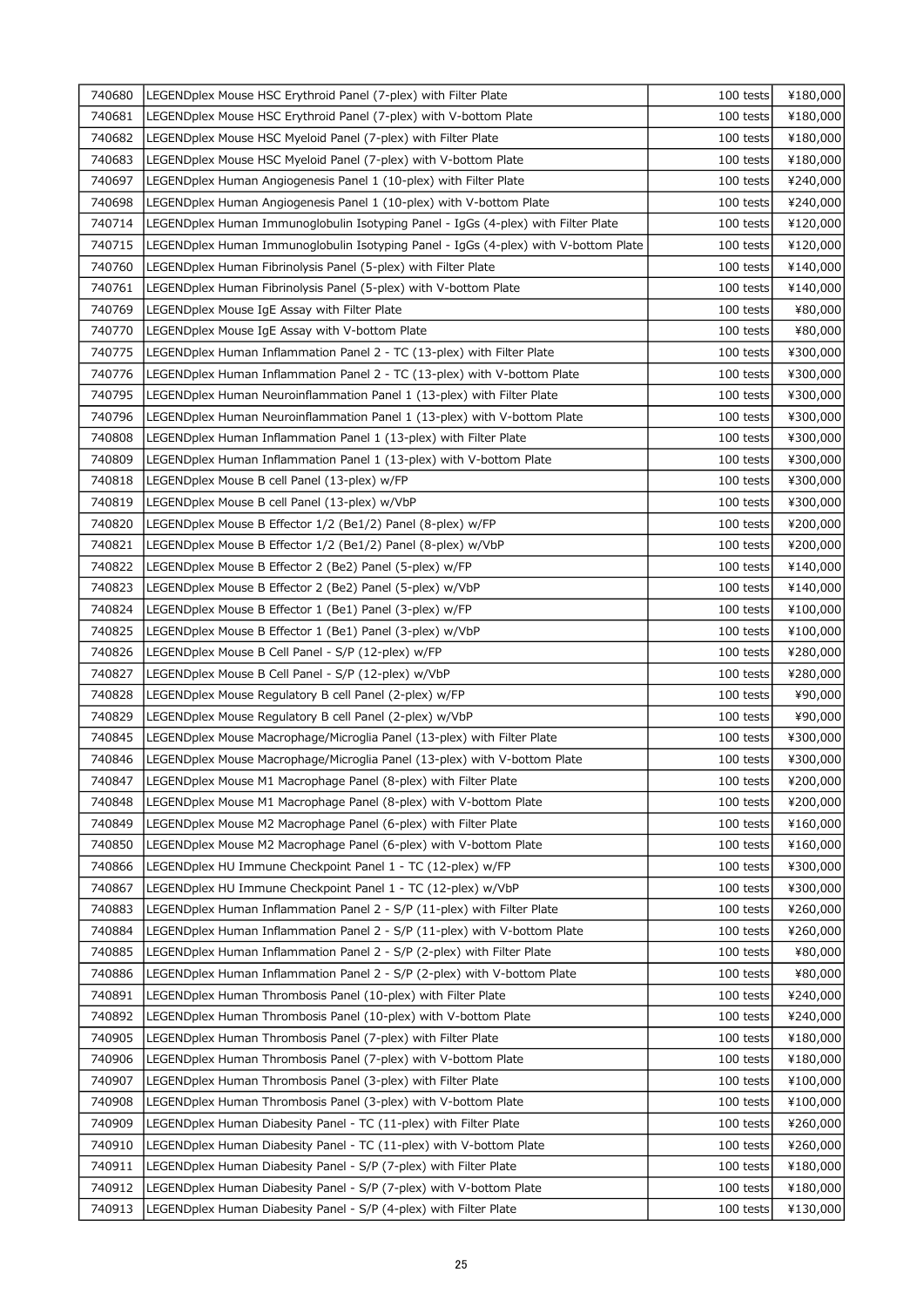| 740929<br>100 tests<br>LEGENDplex HU Essential Immune Response Panel (13-plex) w/FP<br>¥300,000<br>740930<br>LEGENDplex HU Essential Immune Response Panel (13-plex) w/VbP<br>100 tests<br>¥300,000<br>740945<br>LEGENDplex Human Adhesion Molecule Panel (13-plex) with Filter Plate<br>100 tests<br>¥320,000<br>740946<br>LEGENDplex Human Adhesion Molecule Panel (13-plex) with V-bottom Plate<br>100 tests<br>¥320,000<br>740961<br>LEGENDplex HU Immune Checkpoint Panel 1 - S/P (10-plex) w/FP<br>100 tests<br>¥260,000<br>740962<br>LEGENDplex HU Immune Checkpoint Panel 1 - S/P (10-plex) w/VbP<br>100 tests<br>¥260,000<br>740963<br>LEGENDplex HU Immune Checkpoint Panel 1 - S/P (2-plex) w/FP<br>100 tests<br>¥80,000<br>740964<br>100 tests<br>¥80,000<br>LEGENDplex HU Immune Checkpoint Panel 1 - S/P (2-plex) w/VbP<br>740965<br>LEGENDplex Human Vascular Inflammation Panel 2 (13-plex) with Filter Plate<br>100 tests<br>¥300,000<br>740966<br>LEGENDplex Human Vascular Inflammation Panel 2 (13-plex) with V-Bottom Plate<br>100 tests<br>¥300,000<br>740977<br>LEGENDplex Human Vascular Inflammation Panel 2 (11-plex) with Filter Plate<br>100 tests<br>¥260,000<br>740978<br>LEGENDplex Human Vascular Inflammation Panel 2 (11-plex) with V-Bottom Plate<br>100 tests<br>¥260,000<br>740979<br>LEGENDplex Human Vascular Inflammation Panel 2 (2-plex) with Filter Plate<br>100 tests<br>¥100,000<br>740980<br>LEGENDplex Human Vascular Inflammation Panel 2 (2-plex) with V-Bottom Plate<br>100 tests<br>¥100,000<br>740982<br>LEGENDplex Mouse B Cell Panel - S/P (1-plex) w/FP<br>100 tests<br>¥80,000<br>740983<br>LEGENDplex Mouse B Cell Panel - S/P (1-plex) w/VbP<br>100 tests<br>¥80,000<br>740984<br>LEGENDplex HU Proinflam. Chemokine Panel 1 (13-plex) w/FP<br>100 tests<br>¥300,000<br>740985<br>100 tests<br>LEGENDplex HU Proinflam. Chemokine Panel 1 (13-plex) w/VbP<br>¥300,000<br>740999<br>LEGENDplex Human Acute Phase Panel 1 (8-plex) w/FP<br>100 tests<br>¥200,000<br>741000<br>LEGENDplex Human Acute Phase Panel 1 (8-plex) w/VbP<br>100 tests<br>¥200,000<br>741023<br>LEGENDplex MU Cytokine Release Syndrome Panel (13-plex) w/FP<br>100 tests<br>¥300,000<br>741024<br>LEGENDplex MU Cytokine Release Syndrome Panel (13-plex) w/VbP<br>100 tests<br>¥300,000<br>741027<br>100 tests<br>LEGENDplex HU Th Cytokine Panel (12-plex) w/ FP V02<br>¥280,000<br>741028<br>LEGENDplex HU Th Cytokine Panel (12-plex) w/ VbP V02<br>100 tests<br>¥280,000<br>741029<br>LEGENDplex HU Th1/Th2 Panel (8-plex) w/ FP V02<br>100 tests<br>¥200,000<br>741030<br>LEGENDplex HU Th1/Th2 Panel (8-plex) w/ VbP V02<br>100 tests<br>¥200,000<br>741031<br>LEGENDplex HU Th17 Panel (7-plex) w/ FP V02<br>100 tests<br>¥180,000<br>741032<br>LEGENDplex HU Th17 Panel (7-plex) w/ VbP V02<br>100 tests<br>¥180,000<br>741033<br>LEGENDplex HU Th2 Panel (6-plex) w/ FP V02<br>100 tests<br>¥160,000<br>741034<br>LEGENDplex HU Th2 Panel (6-plex) w/ VbP V02<br>100 tests<br>¥160,000<br>741035<br>LEGENDplex HU Th1 Panel (5-plex) w/ FP V02<br>100 tests<br>¥140,000<br>741036<br>LEGENDplex HU Th1 Panel (5-plex) w/ VbP V02<br>100 tests<br>741037<br>LEGENDplex HU Th22 Panel (4-plex) w/ FP V02<br>¥120,000<br>100 tests<br>741038<br>LEGENDplex HU Th22 Panel (4-plex) w/ VbP V02<br>100 tests<br>¥120,000<br>741039<br>LEGENDplex HU Th9 Panel (3-plex) w/ FP V02<br>100 tests<br>¥100,000<br>741040<br>LEGENDplex HU Th9 Panel (3-plex) w/ VbP V02<br>100 tests<br>¥100,000<br>741043<br>LEGENDplex MU Th Cytokine Panel (12-plex) w/ FP V03<br>100 tests<br>¥280,000<br>741044<br>LEGENDplex MU Th Cytokine Panel (12-plex) w/ VbP V03<br>100 tests<br>¥280,000<br>741047<br>LEGENDplex MU Th17 Panel (7-plex) w/ FP V03<br>100 tests<br>¥180,000<br>741048<br>LEGENDplex MU Th17 Panel (7-plex) w/ VbP V03<br>100 tests<br>¥180,000<br>741049<br>LEGENDplex MU Th1 Panel (5-plex) w/ FP V03<br>100 tests<br>¥140,000<br>741050<br>LEGENDplex MU Th1 Panel (5-plex) w/ VbP V03<br>100 tests<br>¥140,000<br>741051<br>LEGENDplex MU Th2 Panel (6-plex) w/ FP V03<br>100 tests<br>¥160,000<br>741052<br>LEGENDplex MU Th2 Panel (6-plex) w/ VbP V03<br>100 tests<br>¥160,000<br>741053<br>LEGENDplex MU Th1/Th2 Panel (8-plex) w/ FP V03<br>100 tests<br>¥200,000<br>741054<br>LEGENDplex MU Th1/Th2 Panel (8-plex) w/ VbP V03<br>100 tests<br>¥200,000<br>741055<br>LEGENDplex MU Th9 Panel (3-plex) w/ FP V03<br>100 tests<br>¥100,000<br>741056<br>LEGENDplex MU Th9 Panel (3-plex) w/ VbP V03<br>100 tests<br>¥100,000<br>741057<br>LEGENDplex MU Th22 Panel (4-plex) w/ FP V03<br>100 tests<br>¥120,000<br>LEGENDplex MU Th22 Panel (4-plex) w/ VbP V03<br>741058<br>100 tests<br>¥120,000<br>741061<br>100 tests<br>LEGENDplex Human Growth Factor Panel (13-plex) with VbP<br>¥300,000<br>741065<br>100 tests<br>LEGENDplex Human CD8/NK Panel (13-plex) with V-bottom Plate<br>¥300,000 | 740914 | LEGENDplex Human Diabesity Panel - S/P (4-plex) with V-bottom Plate | 100 tests | ¥130,000 |
|-----------------------------------------------------------------------------------------------------------------------------------------------------------------------------------------------------------------------------------------------------------------------------------------------------------------------------------------------------------------------------------------------------------------------------------------------------------------------------------------------------------------------------------------------------------------------------------------------------------------------------------------------------------------------------------------------------------------------------------------------------------------------------------------------------------------------------------------------------------------------------------------------------------------------------------------------------------------------------------------------------------------------------------------------------------------------------------------------------------------------------------------------------------------------------------------------------------------------------------------------------------------------------------------------------------------------------------------------------------------------------------------------------------------------------------------------------------------------------------------------------------------------------------------------------------------------------------------------------------------------------------------------------------------------------------------------------------------------------------------------------------------------------------------------------------------------------------------------------------------------------------------------------------------------------------------------------------------------------------------------------------------------------------------------------------------------------------------------------------------------------------------------------------------------------------------------------------------------------------------------------------------------------------------------------------------------------------------------------------------------------------------------------------------------------------------------------------------------------------------------------------------------------------------------------------------------------------------------------------------------------------------------------------------------------------------------------------------------------------------------------------------------------------------------------------------------------------------------------------------------------------------------------------------------------------------------------------------------------------------------------------------------------------------------------------------------------------------------------------------------------------------------------------------------------------------------------------------------------------------------------------------------------------------------------------------------------------------------------------------------------------------------------------------------------------------------------------------------------------------------------------------------------------------------------------------------------------------------------------------------------------------------------------------------------------------------------------------------------------------------------------------------------------------------------------------------------------------------------------------------------------------------------------------------------------------------------------------------------------------------------------------------------------------------------------------------------------------------------------------------------------------------------------------------------------------------------------------------------------------------------------------------------------------------------------------------------------------------------------------------------------------------------------------------------------------------------------------------------------------------------------------------------------------------------------------------------------------------------------------------------------------------------------------------------------------------------------------------------------------------------------------------------------------------------------------------------------------------------------------------------------------------------------------------------------------------------|--------|---------------------------------------------------------------------|-----------|----------|
|                                                                                                                                                                                                                                                                                                                                                                                                                                                                                                                                                                                                                                                                                                                                                                                                                                                                                                                                                                                                                                                                                                                                                                                                                                                                                                                                                                                                                                                                                                                                                                                                                                                                                                                                                                                                                                                                                                                                                                                                                                                                                                                                                                                                                                                                                                                                                                                                                                                                                                                                                                                                                                                                                                                                                                                                                                                                                                                                                                                                                                                                                                                                                                                                                                                                                                                                                                                                                                                                                                                                                                                                                                                                                                                                                                                                                                                                                                                                                                                                                                                                                                                                                                                                                                                                                                                                                                                                                                                                                                                                                                                                                                                                                                                                                                                                                                                                                                                                                     |        |                                                                     |           |          |
|                                                                                                                                                                                                                                                                                                                                                                                                                                                                                                                                                                                                                                                                                                                                                                                                                                                                                                                                                                                                                                                                                                                                                                                                                                                                                                                                                                                                                                                                                                                                                                                                                                                                                                                                                                                                                                                                                                                                                                                                                                                                                                                                                                                                                                                                                                                                                                                                                                                                                                                                                                                                                                                                                                                                                                                                                                                                                                                                                                                                                                                                                                                                                                                                                                                                                                                                                                                                                                                                                                                                                                                                                                                                                                                                                                                                                                                                                                                                                                                                                                                                                                                                                                                                                                                                                                                                                                                                                                                                                                                                                                                                                                                                                                                                                                                                                                                                                                                                                     |        |                                                                     |           |          |
|                                                                                                                                                                                                                                                                                                                                                                                                                                                                                                                                                                                                                                                                                                                                                                                                                                                                                                                                                                                                                                                                                                                                                                                                                                                                                                                                                                                                                                                                                                                                                                                                                                                                                                                                                                                                                                                                                                                                                                                                                                                                                                                                                                                                                                                                                                                                                                                                                                                                                                                                                                                                                                                                                                                                                                                                                                                                                                                                                                                                                                                                                                                                                                                                                                                                                                                                                                                                                                                                                                                                                                                                                                                                                                                                                                                                                                                                                                                                                                                                                                                                                                                                                                                                                                                                                                                                                                                                                                                                                                                                                                                                                                                                                                                                                                                                                                                                                                                                                     |        |                                                                     |           |          |
|                                                                                                                                                                                                                                                                                                                                                                                                                                                                                                                                                                                                                                                                                                                                                                                                                                                                                                                                                                                                                                                                                                                                                                                                                                                                                                                                                                                                                                                                                                                                                                                                                                                                                                                                                                                                                                                                                                                                                                                                                                                                                                                                                                                                                                                                                                                                                                                                                                                                                                                                                                                                                                                                                                                                                                                                                                                                                                                                                                                                                                                                                                                                                                                                                                                                                                                                                                                                                                                                                                                                                                                                                                                                                                                                                                                                                                                                                                                                                                                                                                                                                                                                                                                                                                                                                                                                                                                                                                                                                                                                                                                                                                                                                                                                                                                                                                                                                                                                                     |        |                                                                     |           |          |
|                                                                                                                                                                                                                                                                                                                                                                                                                                                                                                                                                                                                                                                                                                                                                                                                                                                                                                                                                                                                                                                                                                                                                                                                                                                                                                                                                                                                                                                                                                                                                                                                                                                                                                                                                                                                                                                                                                                                                                                                                                                                                                                                                                                                                                                                                                                                                                                                                                                                                                                                                                                                                                                                                                                                                                                                                                                                                                                                                                                                                                                                                                                                                                                                                                                                                                                                                                                                                                                                                                                                                                                                                                                                                                                                                                                                                                                                                                                                                                                                                                                                                                                                                                                                                                                                                                                                                                                                                                                                                                                                                                                                                                                                                                                                                                                                                                                                                                                                                     |        |                                                                     |           |          |
|                                                                                                                                                                                                                                                                                                                                                                                                                                                                                                                                                                                                                                                                                                                                                                                                                                                                                                                                                                                                                                                                                                                                                                                                                                                                                                                                                                                                                                                                                                                                                                                                                                                                                                                                                                                                                                                                                                                                                                                                                                                                                                                                                                                                                                                                                                                                                                                                                                                                                                                                                                                                                                                                                                                                                                                                                                                                                                                                                                                                                                                                                                                                                                                                                                                                                                                                                                                                                                                                                                                                                                                                                                                                                                                                                                                                                                                                                                                                                                                                                                                                                                                                                                                                                                                                                                                                                                                                                                                                                                                                                                                                                                                                                                                                                                                                                                                                                                                                                     |        |                                                                     |           |          |
|                                                                                                                                                                                                                                                                                                                                                                                                                                                                                                                                                                                                                                                                                                                                                                                                                                                                                                                                                                                                                                                                                                                                                                                                                                                                                                                                                                                                                                                                                                                                                                                                                                                                                                                                                                                                                                                                                                                                                                                                                                                                                                                                                                                                                                                                                                                                                                                                                                                                                                                                                                                                                                                                                                                                                                                                                                                                                                                                                                                                                                                                                                                                                                                                                                                                                                                                                                                                                                                                                                                                                                                                                                                                                                                                                                                                                                                                                                                                                                                                                                                                                                                                                                                                                                                                                                                                                                                                                                                                                                                                                                                                                                                                                                                                                                                                                                                                                                                                                     |        |                                                                     |           |          |
| ¥140,000                                                                                                                                                                                                                                                                                                                                                                                                                                                                                                                                                                                                                                                                                                                                                                                                                                                                                                                                                                                                                                                                                                                                                                                                                                                                                                                                                                                                                                                                                                                                                                                                                                                                                                                                                                                                                                                                                                                                                                                                                                                                                                                                                                                                                                                                                                                                                                                                                                                                                                                                                                                                                                                                                                                                                                                                                                                                                                                                                                                                                                                                                                                                                                                                                                                                                                                                                                                                                                                                                                                                                                                                                                                                                                                                                                                                                                                                                                                                                                                                                                                                                                                                                                                                                                                                                                                                                                                                                                                                                                                                                                                                                                                                                                                                                                                                                                                                                                                                            |        |                                                                     |           |          |
|                                                                                                                                                                                                                                                                                                                                                                                                                                                                                                                                                                                                                                                                                                                                                                                                                                                                                                                                                                                                                                                                                                                                                                                                                                                                                                                                                                                                                                                                                                                                                                                                                                                                                                                                                                                                                                                                                                                                                                                                                                                                                                                                                                                                                                                                                                                                                                                                                                                                                                                                                                                                                                                                                                                                                                                                                                                                                                                                                                                                                                                                                                                                                                                                                                                                                                                                                                                                                                                                                                                                                                                                                                                                                                                                                                                                                                                                                                                                                                                                                                                                                                                                                                                                                                                                                                                                                                                                                                                                                                                                                                                                                                                                                                                                                                                                                                                                                                                                                     |        |                                                                     |           |          |
|                                                                                                                                                                                                                                                                                                                                                                                                                                                                                                                                                                                                                                                                                                                                                                                                                                                                                                                                                                                                                                                                                                                                                                                                                                                                                                                                                                                                                                                                                                                                                                                                                                                                                                                                                                                                                                                                                                                                                                                                                                                                                                                                                                                                                                                                                                                                                                                                                                                                                                                                                                                                                                                                                                                                                                                                                                                                                                                                                                                                                                                                                                                                                                                                                                                                                                                                                                                                                                                                                                                                                                                                                                                                                                                                                                                                                                                                                                                                                                                                                                                                                                                                                                                                                                                                                                                                                                                                                                                                                                                                                                                                                                                                                                                                                                                                                                                                                                                                                     |        |                                                                     |           |          |
|                                                                                                                                                                                                                                                                                                                                                                                                                                                                                                                                                                                                                                                                                                                                                                                                                                                                                                                                                                                                                                                                                                                                                                                                                                                                                                                                                                                                                                                                                                                                                                                                                                                                                                                                                                                                                                                                                                                                                                                                                                                                                                                                                                                                                                                                                                                                                                                                                                                                                                                                                                                                                                                                                                                                                                                                                                                                                                                                                                                                                                                                                                                                                                                                                                                                                                                                                                                                                                                                                                                                                                                                                                                                                                                                                                                                                                                                                                                                                                                                                                                                                                                                                                                                                                                                                                                                                                                                                                                                                                                                                                                                                                                                                                                                                                                                                                                                                                                                                     |        |                                                                     |           |          |
|                                                                                                                                                                                                                                                                                                                                                                                                                                                                                                                                                                                                                                                                                                                                                                                                                                                                                                                                                                                                                                                                                                                                                                                                                                                                                                                                                                                                                                                                                                                                                                                                                                                                                                                                                                                                                                                                                                                                                                                                                                                                                                                                                                                                                                                                                                                                                                                                                                                                                                                                                                                                                                                                                                                                                                                                                                                                                                                                                                                                                                                                                                                                                                                                                                                                                                                                                                                                                                                                                                                                                                                                                                                                                                                                                                                                                                                                                                                                                                                                                                                                                                                                                                                                                                                                                                                                                                                                                                                                                                                                                                                                                                                                                                                                                                                                                                                                                                                                                     |        |                                                                     |           |          |
|                                                                                                                                                                                                                                                                                                                                                                                                                                                                                                                                                                                                                                                                                                                                                                                                                                                                                                                                                                                                                                                                                                                                                                                                                                                                                                                                                                                                                                                                                                                                                                                                                                                                                                                                                                                                                                                                                                                                                                                                                                                                                                                                                                                                                                                                                                                                                                                                                                                                                                                                                                                                                                                                                                                                                                                                                                                                                                                                                                                                                                                                                                                                                                                                                                                                                                                                                                                                                                                                                                                                                                                                                                                                                                                                                                                                                                                                                                                                                                                                                                                                                                                                                                                                                                                                                                                                                                                                                                                                                                                                                                                                                                                                                                                                                                                                                                                                                                                                                     |        |                                                                     |           |          |
|                                                                                                                                                                                                                                                                                                                                                                                                                                                                                                                                                                                                                                                                                                                                                                                                                                                                                                                                                                                                                                                                                                                                                                                                                                                                                                                                                                                                                                                                                                                                                                                                                                                                                                                                                                                                                                                                                                                                                                                                                                                                                                                                                                                                                                                                                                                                                                                                                                                                                                                                                                                                                                                                                                                                                                                                                                                                                                                                                                                                                                                                                                                                                                                                                                                                                                                                                                                                                                                                                                                                                                                                                                                                                                                                                                                                                                                                                                                                                                                                                                                                                                                                                                                                                                                                                                                                                                                                                                                                                                                                                                                                                                                                                                                                                                                                                                                                                                                                                     |        |                                                                     |           |          |
|                                                                                                                                                                                                                                                                                                                                                                                                                                                                                                                                                                                                                                                                                                                                                                                                                                                                                                                                                                                                                                                                                                                                                                                                                                                                                                                                                                                                                                                                                                                                                                                                                                                                                                                                                                                                                                                                                                                                                                                                                                                                                                                                                                                                                                                                                                                                                                                                                                                                                                                                                                                                                                                                                                                                                                                                                                                                                                                                                                                                                                                                                                                                                                                                                                                                                                                                                                                                                                                                                                                                                                                                                                                                                                                                                                                                                                                                                                                                                                                                                                                                                                                                                                                                                                                                                                                                                                                                                                                                                                                                                                                                                                                                                                                                                                                                                                                                                                                                                     |        |                                                                     |           |          |
|                                                                                                                                                                                                                                                                                                                                                                                                                                                                                                                                                                                                                                                                                                                                                                                                                                                                                                                                                                                                                                                                                                                                                                                                                                                                                                                                                                                                                                                                                                                                                                                                                                                                                                                                                                                                                                                                                                                                                                                                                                                                                                                                                                                                                                                                                                                                                                                                                                                                                                                                                                                                                                                                                                                                                                                                                                                                                                                                                                                                                                                                                                                                                                                                                                                                                                                                                                                                                                                                                                                                                                                                                                                                                                                                                                                                                                                                                                                                                                                                                                                                                                                                                                                                                                                                                                                                                                                                                                                                                                                                                                                                                                                                                                                                                                                                                                                                                                                                                     |        |                                                                     |           |          |
|                                                                                                                                                                                                                                                                                                                                                                                                                                                                                                                                                                                                                                                                                                                                                                                                                                                                                                                                                                                                                                                                                                                                                                                                                                                                                                                                                                                                                                                                                                                                                                                                                                                                                                                                                                                                                                                                                                                                                                                                                                                                                                                                                                                                                                                                                                                                                                                                                                                                                                                                                                                                                                                                                                                                                                                                                                                                                                                                                                                                                                                                                                                                                                                                                                                                                                                                                                                                                                                                                                                                                                                                                                                                                                                                                                                                                                                                                                                                                                                                                                                                                                                                                                                                                                                                                                                                                                                                                                                                                                                                                                                                                                                                                                                                                                                                                                                                                                                                                     |        |                                                                     |           |          |
|                                                                                                                                                                                                                                                                                                                                                                                                                                                                                                                                                                                                                                                                                                                                                                                                                                                                                                                                                                                                                                                                                                                                                                                                                                                                                                                                                                                                                                                                                                                                                                                                                                                                                                                                                                                                                                                                                                                                                                                                                                                                                                                                                                                                                                                                                                                                                                                                                                                                                                                                                                                                                                                                                                                                                                                                                                                                                                                                                                                                                                                                                                                                                                                                                                                                                                                                                                                                                                                                                                                                                                                                                                                                                                                                                                                                                                                                                                                                                                                                                                                                                                                                                                                                                                                                                                                                                                                                                                                                                                                                                                                                                                                                                                                                                                                                                                                                                                                                                     |        |                                                                     |           |          |
|                                                                                                                                                                                                                                                                                                                                                                                                                                                                                                                                                                                                                                                                                                                                                                                                                                                                                                                                                                                                                                                                                                                                                                                                                                                                                                                                                                                                                                                                                                                                                                                                                                                                                                                                                                                                                                                                                                                                                                                                                                                                                                                                                                                                                                                                                                                                                                                                                                                                                                                                                                                                                                                                                                                                                                                                                                                                                                                                                                                                                                                                                                                                                                                                                                                                                                                                                                                                                                                                                                                                                                                                                                                                                                                                                                                                                                                                                                                                                                                                                                                                                                                                                                                                                                                                                                                                                                                                                                                                                                                                                                                                                                                                                                                                                                                                                                                                                                                                                     |        |                                                                     |           |          |
|                                                                                                                                                                                                                                                                                                                                                                                                                                                                                                                                                                                                                                                                                                                                                                                                                                                                                                                                                                                                                                                                                                                                                                                                                                                                                                                                                                                                                                                                                                                                                                                                                                                                                                                                                                                                                                                                                                                                                                                                                                                                                                                                                                                                                                                                                                                                                                                                                                                                                                                                                                                                                                                                                                                                                                                                                                                                                                                                                                                                                                                                                                                                                                                                                                                                                                                                                                                                                                                                                                                                                                                                                                                                                                                                                                                                                                                                                                                                                                                                                                                                                                                                                                                                                                                                                                                                                                                                                                                                                                                                                                                                                                                                                                                                                                                                                                                                                                                                                     |        |                                                                     |           |          |
|                                                                                                                                                                                                                                                                                                                                                                                                                                                                                                                                                                                                                                                                                                                                                                                                                                                                                                                                                                                                                                                                                                                                                                                                                                                                                                                                                                                                                                                                                                                                                                                                                                                                                                                                                                                                                                                                                                                                                                                                                                                                                                                                                                                                                                                                                                                                                                                                                                                                                                                                                                                                                                                                                                                                                                                                                                                                                                                                                                                                                                                                                                                                                                                                                                                                                                                                                                                                                                                                                                                                                                                                                                                                                                                                                                                                                                                                                                                                                                                                                                                                                                                                                                                                                                                                                                                                                                                                                                                                                                                                                                                                                                                                                                                                                                                                                                                                                                                                                     |        |                                                                     |           |          |
|                                                                                                                                                                                                                                                                                                                                                                                                                                                                                                                                                                                                                                                                                                                                                                                                                                                                                                                                                                                                                                                                                                                                                                                                                                                                                                                                                                                                                                                                                                                                                                                                                                                                                                                                                                                                                                                                                                                                                                                                                                                                                                                                                                                                                                                                                                                                                                                                                                                                                                                                                                                                                                                                                                                                                                                                                                                                                                                                                                                                                                                                                                                                                                                                                                                                                                                                                                                                                                                                                                                                                                                                                                                                                                                                                                                                                                                                                                                                                                                                                                                                                                                                                                                                                                                                                                                                                                                                                                                                                                                                                                                                                                                                                                                                                                                                                                                                                                                                                     |        |                                                                     |           |          |
|                                                                                                                                                                                                                                                                                                                                                                                                                                                                                                                                                                                                                                                                                                                                                                                                                                                                                                                                                                                                                                                                                                                                                                                                                                                                                                                                                                                                                                                                                                                                                                                                                                                                                                                                                                                                                                                                                                                                                                                                                                                                                                                                                                                                                                                                                                                                                                                                                                                                                                                                                                                                                                                                                                                                                                                                                                                                                                                                                                                                                                                                                                                                                                                                                                                                                                                                                                                                                                                                                                                                                                                                                                                                                                                                                                                                                                                                                                                                                                                                                                                                                                                                                                                                                                                                                                                                                                                                                                                                                                                                                                                                                                                                                                                                                                                                                                                                                                                                                     |        |                                                                     |           |          |
|                                                                                                                                                                                                                                                                                                                                                                                                                                                                                                                                                                                                                                                                                                                                                                                                                                                                                                                                                                                                                                                                                                                                                                                                                                                                                                                                                                                                                                                                                                                                                                                                                                                                                                                                                                                                                                                                                                                                                                                                                                                                                                                                                                                                                                                                                                                                                                                                                                                                                                                                                                                                                                                                                                                                                                                                                                                                                                                                                                                                                                                                                                                                                                                                                                                                                                                                                                                                                                                                                                                                                                                                                                                                                                                                                                                                                                                                                                                                                                                                                                                                                                                                                                                                                                                                                                                                                                                                                                                                                                                                                                                                                                                                                                                                                                                                                                                                                                                                                     |        |                                                                     |           |          |
|                                                                                                                                                                                                                                                                                                                                                                                                                                                                                                                                                                                                                                                                                                                                                                                                                                                                                                                                                                                                                                                                                                                                                                                                                                                                                                                                                                                                                                                                                                                                                                                                                                                                                                                                                                                                                                                                                                                                                                                                                                                                                                                                                                                                                                                                                                                                                                                                                                                                                                                                                                                                                                                                                                                                                                                                                                                                                                                                                                                                                                                                                                                                                                                                                                                                                                                                                                                                                                                                                                                                                                                                                                                                                                                                                                                                                                                                                                                                                                                                                                                                                                                                                                                                                                                                                                                                                                                                                                                                                                                                                                                                                                                                                                                                                                                                                                                                                                                                                     |        |                                                                     |           |          |
|                                                                                                                                                                                                                                                                                                                                                                                                                                                                                                                                                                                                                                                                                                                                                                                                                                                                                                                                                                                                                                                                                                                                                                                                                                                                                                                                                                                                                                                                                                                                                                                                                                                                                                                                                                                                                                                                                                                                                                                                                                                                                                                                                                                                                                                                                                                                                                                                                                                                                                                                                                                                                                                                                                                                                                                                                                                                                                                                                                                                                                                                                                                                                                                                                                                                                                                                                                                                                                                                                                                                                                                                                                                                                                                                                                                                                                                                                                                                                                                                                                                                                                                                                                                                                                                                                                                                                                                                                                                                                                                                                                                                                                                                                                                                                                                                                                                                                                                                                     |        |                                                                     |           |          |
|                                                                                                                                                                                                                                                                                                                                                                                                                                                                                                                                                                                                                                                                                                                                                                                                                                                                                                                                                                                                                                                                                                                                                                                                                                                                                                                                                                                                                                                                                                                                                                                                                                                                                                                                                                                                                                                                                                                                                                                                                                                                                                                                                                                                                                                                                                                                                                                                                                                                                                                                                                                                                                                                                                                                                                                                                                                                                                                                                                                                                                                                                                                                                                                                                                                                                                                                                                                                                                                                                                                                                                                                                                                                                                                                                                                                                                                                                                                                                                                                                                                                                                                                                                                                                                                                                                                                                                                                                                                                                                                                                                                                                                                                                                                                                                                                                                                                                                                                                     |        |                                                                     |           |          |
|                                                                                                                                                                                                                                                                                                                                                                                                                                                                                                                                                                                                                                                                                                                                                                                                                                                                                                                                                                                                                                                                                                                                                                                                                                                                                                                                                                                                                                                                                                                                                                                                                                                                                                                                                                                                                                                                                                                                                                                                                                                                                                                                                                                                                                                                                                                                                                                                                                                                                                                                                                                                                                                                                                                                                                                                                                                                                                                                                                                                                                                                                                                                                                                                                                                                                                                                                                                                                                                                                                                                                                                                                                                                                                                                                                                                                                                                                                                                                                                                                                                                                                                                                                                                                                                                                                                                                                                                                                                                                                                                                                                                                                                                                                                                                                                                                                                                                                                                                     |        |                                                                     |           |          |
|                                                                                                                                                                                                                                                                                                                                                                                                                                                                                                                                                                                                                                                                                                                                                                                                                                                                                                                                                                                                                                                                                                                                                                                                                                                                                                                                                                                                                                                                                                                                                                                                                                                                                                                                                                                                                                                                                                                                                                                                                                                                                                                                                                                                                                                                                                                                                                                                                                                                                                                                                                                                                                                                                                                                                                                                                                                                                                                                                                                                                                                                                                                                                                                                                                                                                                                                                                                                                                                                                                                                                                                                                                                                                                                                                                                                                                                                                                                                                                                                                                                                                                                                                                                                                                                                                                                                                                                                                                                                                                                                                                                                                                                                                                                                                                                                                                                                                                                                                     |        |                                                                     |           |          |
|                                                                                                                                                                                                                                                                                                                                                                                                                                                                                                                                                                                                                                                                                                                                                                                                                                                                                                                                                                                                                                                                                                                                                                                                                                                                                                                                                                                                                                                                                                                                                                                                                                                                                                                                                                                                                                                                                                                                                                                                                                                                                                                                                                                                                                                                                                                                                                                                                                                                                                                                                                                                                                                                                                                                                                                                                                                                                                                                                                                                                                                                                                                                                                                                                                                                                                                                                                                                                                                                                                                                                                                                                                                                                                                                                                                                                                                                                                                                                                                                                                                                                                                                                                                                                                                                                                                                                                                                                                                                                                                                                                                                                                                                                                                                                                                                                                                                                                                                                     |        |                                                                     |           |          |
|                                                                                                                                                                                                                                                                                                                                                                                                                                                                                                                                                                                                                                                                                                                                                                                                                                                                                                                                                                                                                                                                                                                                                                                                                                                                                                                                                                                                                                                                                                                                                                                                                                                                                                                                                                                                                                                                                                                                                                                                                                                                                                                                                                                                                                                                                                                                                                                                                                                                                                                                                                                                                                                                                                                                                                                                                                                                                                                                                                                                                                                                                                                                                                                                                                                                                                                                                                                                                                                                                                                                                                                                                                                                                                                                                                                                                                                                                                                                                                                                                                                                                                                                                                                                                                                                                                                                                                                                                                                                                                                                                                                                                                                                                                                                                                                                                                                                                                                                                     |        |                                                                     |           |          |
|                                                                                                                                                                                                                                                                                                                                                                                                                                                                                                                                                                                                                                                                                                                                                                                                                                                                                                                                                                                                                                                                                                                                                                                                                                                                                                                                                                                                                                                                                                                                                                                                                                                                                                                                                                                                                                                                                                                                                                                                                                                                                                                                                                                                                                                                                                                                                                                                                                                                                                                                                                                                                                                                                                                                                                                                                                                                                                                                                                                                                                                                                                                                                                                                                                                                                                                                                                                                                                                                                                                                                                                                                                                                                                                                                                                                                                                                                                                                                                                                                                                                                                                                                                                                                                                                                                                                                                                                                                                                                                                                                                                                                                                                                                                                                                                                                                                                                                                                                     |        |                                                                     |           |          |
|                                                                                                                                                                                                                                                                                                                                                                                                                                                                                                                                                                                                                                                                                                                                                                                                                                                                                                                                                                                                                                                                                                                                                                                                                                                                                                                                                                                                                                                                                                                                                                                                                                                                                                                                                                                                                                                                                                                                                                                                                                                                                                                                                                                                                                                                                                                                                                                                                                                                                                                                                                                                                                                                                                                                                                                                                                                                                                                                                                                                                                                                                                                                                                                                                                                                                                                                                                                                                                                                                                                                                                                                                                                                                                                                                                                                                                                                                                                                                                                                                                                                                                                                                                                                                                                                                                                                                                                                                                                                                                                                                                                                                                                                                                                                                                                                                                                                                                                                                     |        |                                                                     |           |          |
|                                                                                                                                                                                                                                                                                                                                                                                                                                                                                                                                                                                                                                                                                                                                                                                                                                                                                                                                                                                                                                                                                                                                                                                                                                                                                                                                                                                                                                                                                                                                                                                                                                                                                                                                                                                                                                                                                                                                                                                                                                                                                                                                                                                                                                                                                                                                                                                                                                                                                                                                                                                                                                                                                                                                                                                                                                                                                                                                                                                                                                                                                                                                                                                                                                                                                                                                                                                                                                                                                                                                                                                                                                                                                                                                                                                                                                                                                                                                                                                                                                                                                                                                                                                                                                                                                                                                                                                                                                                                                                                                                                                                                                                                                                                                                                                                                                                                                                                                                     |        |                                                                     |           |          |
|                                                                                                                                                                                                                                                                                                                                                                                                                                                                                                                                                                                                                                                                                                                                                                                                                                                                                                                                                                                                                                                                                                                                                                                                                                                                                                                                                                                                                                                                                                                                                                                                                                                                                                                                                                                                                                                                                                                                                                                                                                                                                                                                                                                                                                                                                                                                                                                                                                                                                                                                                                                                                                                                                                                                                                                                                                                                                                                                                                                                                                                                                                                                                                                                                                                                                                                                                                                                                                                                                                                                                                                                                                                                                                                                                                                                                                                                                                                                                                                                                                                                                                                                                                                                                                                                                                                                                                                                                                                                                                                                                                                                                                                                                                                                                                                                                                                                                                                                                     |        |                                                                     |           |          |
|                                                                                                                                                                                                                                                                                                                                                                                                                                                                                                                                                                                                                                                                                                                                                                                                                                                                                                                                                                                                                                                                                                                                                                                                                                                                                                                                                                                                                                                                                                                                                                                                                                                                                                                                                                                                                                                                                                                                                                                                                                                                                                                                                                                                                                                                                                                                                                                                                                                                                                                                                                                                                                                                                                                                                                                                                                                                                                                                                                                                                                                                                                                                                                                                                                                                                                                                                                                                                                                                                                                                                                                                                                                                                                                                                                                                                                                                                                                                                                                                                                                                                                                                                                                                                                                                                                                                                                                                                                                                                                                                                                                                                                                                                                                                                                                                                                                                                                                                                     |        |                                                                     |           |          |
|                                                                                                                                                                                                                                                                                                                                                                                                                                                                                                                                                                                                                                                                                                                                                                                                                                                                                                                                                                                                                                                                                                                                                                                                                                                                                                                                                                                                                                                                                                                                                                                                                                                                                                                                                                                                                                                                                                                                                                                                                                                                                                                                                                                                                                                                                                                                                                                                                                                                                                                                                                                                                                                                                                                                                                                                                                                                                                                                                                                                                                                                                                                                                                                                                                                                                                                                                                                                                                                                                                                                                                                                                                                                                                                                                                                                                                                                                                                                                                                                                                                                                                                                                                                                                                                                                                                                                                                                                                                                                                                                                                                                                                                                                                                                                                                                                                                                                                                                                     |        |                                                                     |           |          |
|                                                                                                                                                                                                                                                                                                                                                                                                                                                                                                                                                                                                                                                                                                                                                                                                                                                                                                                                                                                                                                                                                                                                                                                                                                                                                                                                                                                                                                                                                                                                                                                                                                                                                                                                                                                                                                                                                                                                                                                                                                                                                                                                                                                                                                                                                                                                                                                                                                                                                                                                                                                                                                                                                                                                                                                                                                                                                                                                                                                                                                                                                                                                                                                                                                                                                                                                                                                                                                                                                                                                                                                                                                                                                                                                                                                                                                                                                                                                                                                                                                                                                                                                                                                                                                                                                                                                                                                                                                                                                                                                                                                                                                                                                                                                                                                                                                                                                                                                                     |        |                                                                     |           |          |
|                                                                                                                                                                                                                                                                                                                                                                                                                                                                                                                                                                                                                                                                                                                                                                                                                                                                                                                                                                                                                                                                                                                                                                                                                                                                                                                                                                                                                                                                                                                                                                                                                                                                                                                                                                                                                                                                                                                                                                                                                                                                                                                                                                                                                                                                                                                                                                                                                                                                                                                                                                                                                                                                                                                                                                                                                                                                                                                                                                                                                                                                                                                                                                                                                                                                                                                                                                                                                                                                                                                                                                                                                                                                                                                                                                                                                                                                                                                                                                                                                                                                                                                                                                                                                                                                                                                                                                                                                                                                                                                                                                                                                                                                                                                                                                                                                                                                                                                                                     |        |                                                                     |           |          |
|                                                                                                                                                                                                                                                                                                                                                                                                                                                                                                                                                                                                                                                                                                                                                                                                                                                                                                                                                                                                                                                                                                                                                                                                                                                                                                                                                                                                                                                                                                                                                                                                                                                                                                                                                                                                                                                                                                                                                                                                                                                                                                                                                                                                                                                                                                                                                                                                                                                                                                                                                                                                                                                                                                                                                                                                                                                                                                                                                                                                                                                                                                                                                                                                                                                                                                                                                                                                                                                                                                                                                                                                                                                                                                                                                                                                                                                                                                                                                                                                                                                                                                                                                                                                                                                                                                                                                                                                                                                                                                                                                                                                                                                                                                                                                                                                                                                                                                                                                     |        |                                                                     |           |          |
|                                                                                                                                                                                                                                                                                                                                                                                                                                                                                                                                                                                                                                                                                                                                                                                                                                                                                                                                                                                                                                                                                                                                                                                                                                                                                                                                                                                                                                                                                                                                                                                                                                                                                                                                                                                                                                                                                                                                                                                                                                                                                                                                                                                                                                                                                                                                                                                                                                                                                                                                                                                                                                                                                                                                                                                                                                                                                                                                                                                                                                                                                                                                                                                                                                                                                                                                                                                                                                                                                                                                                                                                                                                                                                                                                                                                                                                                                                                                                                                                                                                                                                                                                                                                                                                                                                                                                                                                                                                                                                                                                                                                                                                                                                                                                                                                                                                                                                                                                     |        |                                                                     |           |          |
|                                                                                                                                                                                                                                                                                                                                                                                                                                                                                                                                                                                                                                                                                                                                                                                                                                                                                                                                                                                                                                                                                                                                                                                                                                                                                                                                                                                                                                                                                                                                                                                                                                                                                                                                                                                                                                                                                                                                                                                                                                                                                                                                                                                                                                                                                                                                                                                                                                                                                                                                                                                                                                                                                                                                                                                                                                                                                                                                                                                                                                                                                                                                                                                                                                                                                                                                                                                                                                                                                                                                                                                                                                                                                                                                                                                                                                                                                                                                                                                                                                                                                                                                                                                                                                                                                                                                                                                                                                                                                                                                                                                                                                                                                                                                                                                                                                                                                                                                                     |        |                                                                     |           |          |
|                                                                                                                                                                                                                                                                                                                                                                                                                                                                                                                                                                                                                                                                                                                                                                                                                                                                                                                                                                                                                                                                                                                                                                                                                                                                                                                                                                                                                                                                                                                                                                                                                                                                                                                                                                                                                                                                                                                                                                                                                                                                                                                                                                                                                                                                                                                                                                                                                                                                                                                                                                                                                                                                                                                                                                                                                                                                                                                                                                                                                                                                                                                                                                                                                                                                                                                                                                                                                                                                                                                                                                                                                                                                                                                                                                                                                                                                                                                                                                                                                                                                                                                                                                                                                                                                                                                                                                                                                                                                                                                                                                                                                                                                                                                                                                                                                                                                                                                                                     |        |                                                                     |           |          |
|                                                                                                                                                                                                                                                                                                                                                                                                                                                                                                                                                                                                                                                                                                                                                                                                                                                                                                                                                                                                                                                                                                                                                                                                                                                                                                                                                                                                                                                                                                                                                                                                                                                                                                                                                                                                                                                                                                                                                                                                                                                                                                                                                                                                                                                                                                                                                                                                                                                                                                                                                                                                                                                                                                                                                                                                                                                                                                                                                                                                                                                                                                                                                                                                                                                                                                                                                                                                                                                                                                                                                                                                                                                                                                                                                                                                                                                                                                                                                                                                                                                                                                                                                                                                                                                                                                                                                                                                                                                                                                                                                                                                                                                                                                                                                                                                                                                                                                                                                     |        |                                                                     |           |          |
|                                                                                                                                                                                                                                                                                                                                                                                                                                                                                                                                                                                                                                                                                                                                                                                                                                                                                                                                                                                                                                                                                                                                                                                                                                                                                                                                                                                                                                                                                                                                                                                                                                                                                                                                                                                                                                                                                                                                                                                                                                                                                                                                                                                                                                                                                                                                                                                                                                                                                                                                                                                                                                                                                                                                                                                                                                                                                                                                                                                                                                                                                                                                                                                                                                                                                                                                                                                                                                                                                                                                                                                                                                                                                                                                                                                                                                                                                                                                                                                                                                                                                                                                                                                                                                                                                                                                                                                                                                                                                                                                                                                                                                                                                                                                                                                                                                                                                                                                                     |        |                                                                     |           |          |
|                                                                                                                                                                                                                                                                                                                                                                                                                                                                                                                                                                                                                                                                                                                                                                                                                                                                                                                                                                                                                                                                                                                                                                                                                                                                                                                                                                                                                                                                                                                                                                                                                                                                                                                                                                                                                                                                                                                                                                                                                                                                                                                                                                                                                                                                                                                                                                                                                                                                                                                                                                                                                                                                                                                                                                                                                                                                                                                                                                                                                                                                                                                                                                                                                                                                                                                                                                                                                                                                                                                                                                                                                                                                                                                                                                                                                                                                                                                                                                                                                                                                                                                                                                                                                                                                                                                                                                                                                                                                                                                                                                                                                                                                                                                                                                                                                                                                                                                                                     |        |                                                                     |           |          |
|                                                                                                                                                                                                                                                                                                                                                                                                                                                                                                                                                                                                                                                                                                                                                                                                                                                                                                                                                                                                                                                                                                                                                                                                                                                                                                                                                                                                                                                                                                                                                                                                                                                                                                                                                                                                                                                                                                                                                                                                                                                                                                                                                                                                                                                                                                                                                                                                                                                                                                                                                                                                                                                                                                                                                                                                                                                                                                                                                                                                                                                                                                                                                                                                                                                                                                                                                                                                                                                                                                                                                                                                                                                                                                                                                                                                                                                                                                                                                                                                                                                                                                                                                                                                                                                                                                                                                                                                                                                                                                                                                                                                                                                                                                                                                                                                                                                                                                                                                     |        |                                                                     |           |          |
|                                                                                                                                                                                                                                                                                                                                                                                                                                                                                                                                                                                                                                                                                                                                                                                                                                                                                                                                                                                                                                                                                                                                                                                                                                                                                                                                                                                                                                                                                                                                                                                                                                                                                                                                                                                                                                                                                                                                                                                                                                                                                                                                                                                                                                                                                                                                                                                                                                                                                                                                                                                                                                                                                                                                                                                                                                                                                                                                                                                                                                                                                                                                                                                                                                                                                                                                                                                                                                                                                                                                                                                                                                                                                                                                                                                                                                                                                                                                                                                                                                                                                                                                                                                                                                                                                                                                                                                                                                                                                                                                                                                                                                                                                                                                                                                                                                                                                                                                                     |        |                                                                     |           |          |
|                                                                                                                                                                                                                                                                                                                                                                                                                                                                                                                                                                                                                                                                                                                                                                                                                                                                                                                                                                                                                                                                                                                                                                                                                                                                                                                                                                                                                                                                                                                                                                                                                                                                                                                                                                                                                                                                                                                                                                                                                                                                                                                                                                                                                                                                                                                                                                                                                                                                                                                                                                                                                                                                                                                                                                                                                                                                                                                                                                                                                                                                                                                                                                                                                                                                                                                                                                                                                                                                                                                                                                                                                                                                                                                                                                                                                                                                                                                                                                                                                                                                                                                                                                                                                                                                                                                                                                                                                                                                                                                                                                                                                                                                                                                                                                                                                                                                                                                                                     |        |                                                                     |           |          |
|                                                                                                                                                                                                                                                                                                                                                                                                                                                                                                                                                                                                                                                                                                                                                                                                                                                                                                                                                                                                                                                                                                                                                                                                                                                                                                                                                                                                                                                                                                                                                                                                                                                                                                                                                                                                                                                                                                                                                                                                                                                                                                                                                                                                                                                                                                                                                                                                                                                                                                                                                                                                                                                                                                                                                                                                                                                                                                                                                                                                                                                                                                                                                                                                                                                                                                                                                                                                                                                                                                                                                                                                                                                                                                                                                                                                                                                                                                                                                                                                                                                                                                                                                                                                                                                                                                                                                                                                                                                                                                                                                                                                                                                                                                                                                                                                                                                                                                                                                     |        |                                                                     |           |          |
|                                                                                                                                                                                                                                                                                                                                                                                                                                                                                                                                                                                                                                                                                                                                                                                                                                                                                                                                                                                                                                                                                                                                                                                                                                                                                                                                                                                                                                                                                                                                                                                                                                                                                                                                                                                                                                                                                                                                                                                                                                                                                                                                                                                                                                                                                                                                                                                                                                                                                                                                                                                                                                                                                                                                                                                                                                                                                                                                                                                                                                                                                                                                                                                                                                                                                                                                                                                                                                                                                                                                                                                                                                                                                                                                                                                                                                                                                                                                                                                                                                                                                                                                                                                                                                                                                                                                                                                                                                                                                                                                                                                                                                                                                                                                                                                                                                                                                                                                                     |        |                                                                     |           |          |
|                                                                                                                                                                                                                                                                                                                                                                                                                                                                                                                                                                                                                                                                                                                                                                                                                                                                                                                                                                                                                                                                                                                                                                                                                                                                                                                                                                                                                                                                                                                                                                                                                                                                                                                                                                                                                                                                                                                                                                                                                                                                                                                                                                                                                                                                                                                                                                                                                                                                                                                                                                                                                                                                                                                                                                                                                                                                                                                                                                                                                                                                                                                                                                                                                                                                                                                                                                                                                                                                                                                                                                                                                                                                                                                                                                                                                                                                                                                                                                                                                                                                                                                                                                                                                                                                                                                                                                                                                                                                                                                                                                                                                                                                                                                                                                                                                                                                                                                                                     |        |                                                                     |           |          |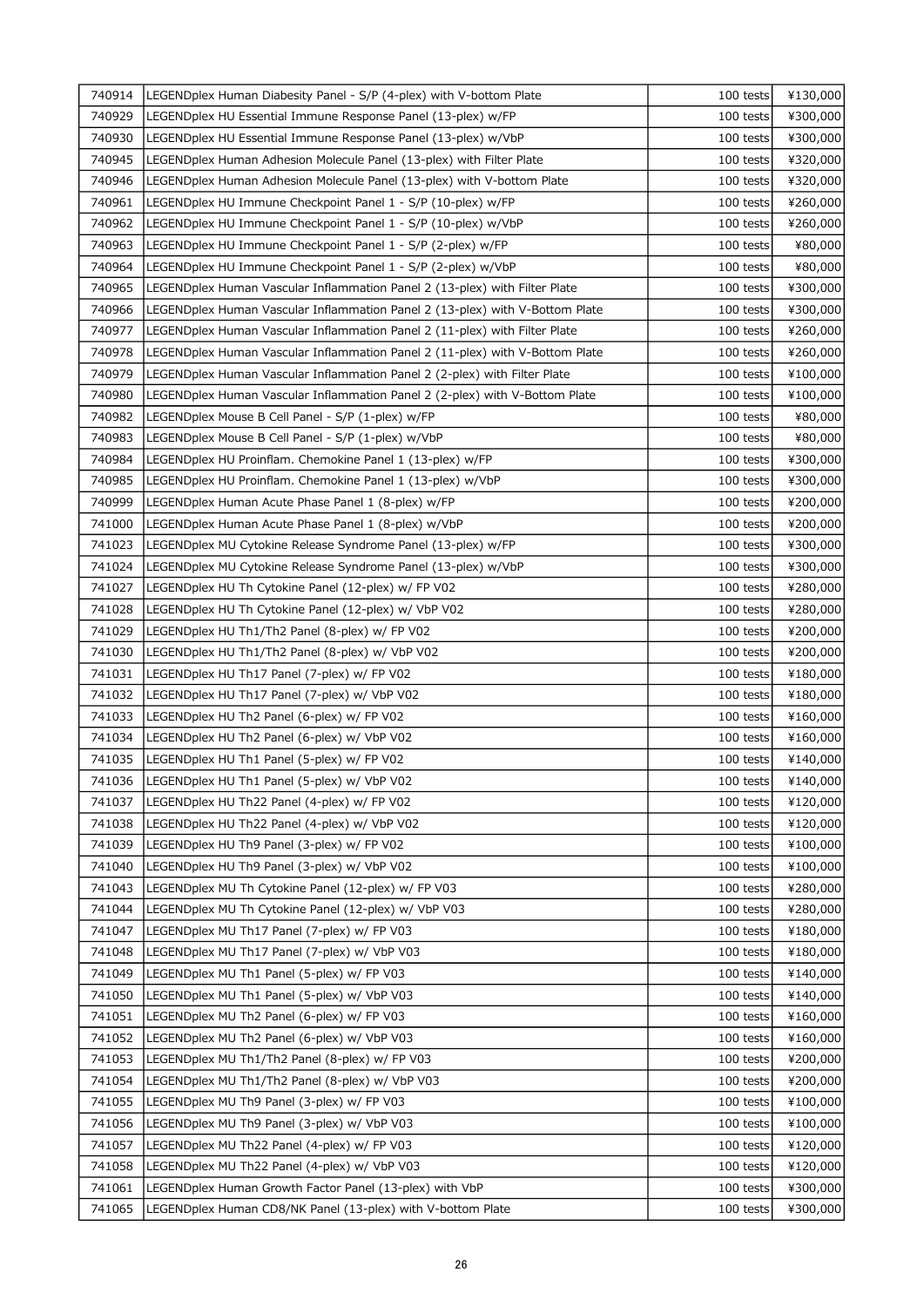| 741067 | LEGENDplex MU Proinflam. Chemokine Panel 2 (8-plex) w/ FP     | 100 tests         | ¥220,000 |
|--------|---------------------------------------------------------------|-------------------|----------|
| 741068 | LEGENDplex MU Proinflam. Chemokine Panel 2 (8-plex) w/ VbP    | 100 tests         | ¥220,000 |
| 741080 | LEGENDplex HU Proinflam. Chemokine Panel 1 (12-plex) w/FP     | 100 tests         | ¥280,000 |
| 741081 | LEGENDplex HU Proinflam. Chemokine Panel 1 (12-plex) w/VbP    | 100 tests         | ¥280,000 |
| 741082 | LEGENDplex HU Proinflam. Chemokine Panel 1 (1-plex) w/FP      | 100 tests         | ¥80,000  |
| 741083 | LEGENDplex HU Proinflam. Chemokine Panel 1 (1-plex) w/VbP     | 100 tests         | ¥80,000  |
| 741084 | LEGENDplex MU Proinflam. Chemokine Panel 2 (6-plex) w/ FP     | 100 tests         | ¥160,000 |
| 741085 | LEGENDplex MU Proinflam. Chemokine Panel 2 (6-plex) w/ VbP    | 100 tests         | ¥160,000 |
| 741086 | LEGENDplex MU Proinflam. Chemokine Panel 2 (2-plex) w/ FP     | 100 tests         | ¥80,000  |
| 741087 | LEGENDplex MU Proinflam. Chemokine Panel 2 (2-plex) w/ VbP    | 100 tests         | ¥80,000  |
| 741088 | LEGENDplex COVID-19 Cytokine Storm Panel 1 (14-plex) w/ FP    | 100 tests         | ¥340,000 |
| 741089 | LEGENDplex COVID-19 Cytokine Storm Panel 1 (14-plex) w/ VbP   | 100 tests         | ¥340,000 |
| 741090 | LEGENDplex COVID-19 Cytokine Storm Panel 1 (13-plex) w/ FP    | 100 tests         | ¥320,000 |
| 741091 | LEGENDplex COVID-19 Cytokine Storm Panel 1 (13-plex) w/ VbP   | 100 tests         | ¥320,000 |
| 741092 | LEGENDplex COVID-19 Cytokine Storm Panel 1 (1-plex) w/ FP     | 100 tests         | ¥80,000  |
| 741093 | LEGENDplex COVID-19 Cytokine Storm Panel 1 (1-plex) w/ VbP    | 100 tests         | ¥80,000  |
| 741111 | LEGENDplex COVID-19 Cytokine Storm Panel 2 (13-plex) w/ FP    | 100 tests         | ¥320,000 |
| 741112 | LEGENDplex COVID-19 Cytokine Storm Panel 2 (13-plex) w/ VbP   | 100 tests         | ¥320,000 |
| 741126 | LEGENDplex SARS-CoV-2 Neut.Ab Assay (1-plex) w/ FP            | 100 tests         | ¥90,000  |
| 741127 | LEGENDplex SARS-CoV-2 Neut.Ab Assay (1-plex) w/ VbP           | 100 tests         | ¥90,000  |
| 741131 | LEGENDplex SARS-CoV-2 Serological IgG Panel (3-plex) w/ FP    | 100 tests         | ¥139,000 |
| 741132 | LEGENDplex SARS-CoV-2 Serological IgG Panel (3-plex) w/ VbP   | 100 tests         | ¥139,000 |
| 741138 | LEGENDplex SARS-CoV-2 Serological IgA Panel (2-plex) w/FP     | 100 tests         | ¥119,000 |
| 741139 | LEGENDplex SARS-CoV-2 Serological IgA Panel (2-plex) w/VbP    | 100 tests         | ¥119,000 |
| 741141 | LEGENDplex COVID-19 Cytokine Storm Panel 2 (12-plex) w/ FP    | 100 tests         | ¥300,000 |
| 741142 | LEGENDplex COVID-19 Cytokine Storm Panel 2 (12-plex) w/ VbP   | 100 tests         | ¥300,000 |
| 741143 | LEGENDplex COVID-19 Cytokine Storm Panel 2 (1-plex) w/ FP     | 100 tests         | ¥80,000  |
| 741144 | LEGENDplex COVID-19 Cytokine Storm Panel 2 (1-plex) w/ VbP    | 100 tests         | ¥80,000  |
| 741157 | LEGENDplex HU Proinflam. Chemokine Panel 2 (12-plex) w/ FP    | 100 tests         | ¥280,000 |
| 741158 | LEGENDplex HU Proinflam. Chemokine Panel 2 (12-plex) w/ VbP   | 100 tests         | ¥280,000 |
| 741173 | LEGENDplex SARS-CoV-2 Variants Neut. Ab Panel (5-plex) w/ FP  | 100 tests         | ¥190,000 |
| 741174 | LEGENDplex SARS-CoV-2 Variants Neut. Ab Panel (5-plex) w/ VbP | 100 tests         | ¥190,000 |
| 741182 | LEGENDplex HU Proinflam. Chemokine Panel 2 (11-plex) w/ FP    | 100 tests         | ¥260,000 |
| 741183 | LEGENDplex HU Proinflam. Chemokine Panel 2 (11-plex) w/ VbP   | 100 tests         | ¥260,000 |
| 741184 | LEGENDplex HU Proinflam. Chemokine Panel 2 (1-plex) w/ FP     | 100 tests         | ¥60,000  |
| 741185 | LEGENDplex HU Proinflam. Chemokine Panel 2 (1-plex) w/ VbP    | 100 tests         | ¥60,000  |
| 741197 | LEGENDplex Hu Neurodegen. Biomarker Panel 1 (5-plex) w/ FP    | 100 tests         | ¥199,000 |
| 741198 | LEGENDplex Hu Neurodegen. Biomarker Panel 1 (5-plex) w/ VbP   | 100 tests         | ¥199,000 |
| 741207 | LEGENDplex SARS-CoV-2 Serological IgM Panel (2-plex) w/ FP    | 100 tests         | ¥119,000 |
| 741208 | LEGENDplex SARS-CoV-2 Serological IgM Panel (2-plex) w/ VbP   | 100 tests         | ¥119,000 |
| 750002 | Recombinant Human TNFSF9 (4-1BBL) (carrier-free)              | 10 <sub>uq</sub>  | ¥22,500  |
| 750004 | Recombinant Human TNFSF9 (4-1BBL) (carrier-free)              | 25 <sub>uq</sub>  | ¥38,700  |
| 750006 | Recombinant Human TNFSF9 (4-1BBL) (carrier-free)              | 100 <sub>uq</sub> | ¥105,300 |
| 750104 | Recombinant Human Siglec 3-Fc Chimera (carrier-free)          | 25 <sub>uq</sub>  | ¥33,300  |
| 750106 | Recombinant Human Siglec 3-Fc Chimera (carrier-free)          | 100 ug            | ¥83,700  |
| 750202 | Recombinant Rat IL-3 (carrier-free)                           | 10 <sub>uq</sub>  | ¥34,200  |
| 750204 | Recombinant Rat IL-3 (carrier-free)                           | 25 <sub>uq</sub>  | ¥67,500  |
| 750206 | Recombinant Rat IL-3 (carrier-free)                           | 100 ug            | ¥179,100 |
| 750302 | Recombinant Mouse IGFBP-2 (carrier-free)                      | 10 <sub>uq</sub>  | ¥33,300  |
| 750304 | Recombinant Mouse IGFBP-2 (carrier-free)                      | 25 <sub>uq</sub>  | ¥53,100  |
| 750502 | Recombinant Rat IL-1β (carrier-free)                          | 10 <sub>uq</sub>  | ¥33,300  |
| 750504 | Recombinant Rat IL-1β (carrier-free)                          | 25 <sub>uq</sub>  | ¥62,100  |
| 750506 | Recombinant Rat IL-1ß (carrier-free)                          | 100 <sub>uq</sub> | ¥179,100 |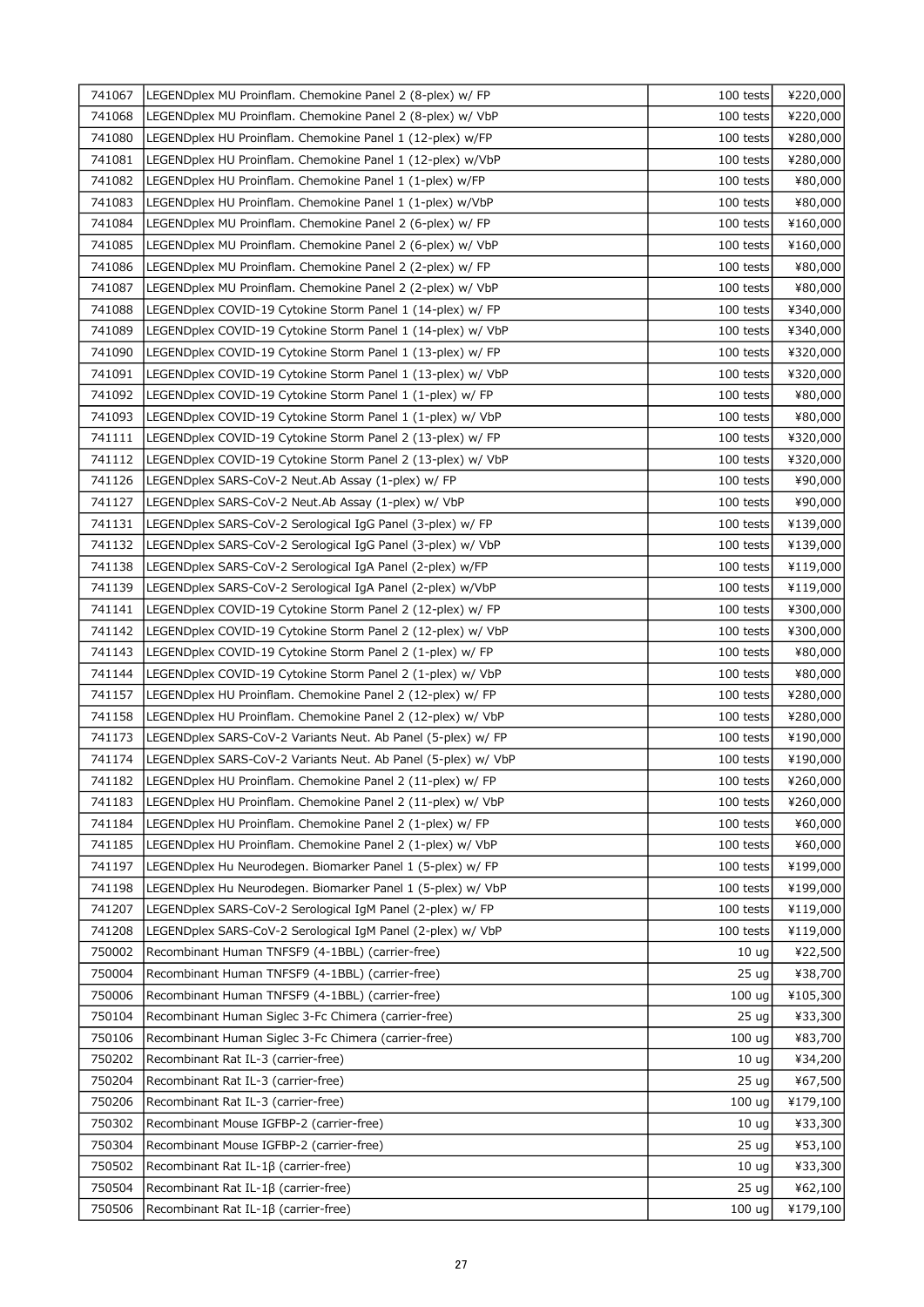| 750602 | Recombinant Human IGFBP-4 (carrier-free)                    | 10 <sub>uq</sub>  | ¥33,300  |
|--------|-------------------------------------------------------------|-------------------|----------|
| 750604 | Recombinant Human IGFBP-4 (carrier-free)                    | 25 <sub>uq</sub>  | ¥53,100  |
| 750606 | Recombinant Human IGFBP-4 (carrier-free)                    | 100 <sub>uq</sub> | ¥136,800 |
| 750704 | Recombinant Human Clusterin (carrier-free)                  | 25 <sub>uq</sub>  | ¥31,500  |
| 750706 | Recombinant Human Clusterin (carrier-free)                  | 100 <sub>uq</sub> | ¥94,500  |
| 750904 | Recombinant Mouse FGF-1-acidic (carrier-free)               | 25 ug             | ¥26,100  |
| 750906 | Recombinant Mouse FGF-1-acidic (carrier-free)               | 100 <sub>uq</sub> | ¥53,100  |
| 751002 | Recombinant Mouse FGF-10 (carrier-free)                     | 10 <sub>uq</sub>  | ¥18,900  |
| 751004 | Recombinant Mouse FGF-10 (carrier-free)                     | 25 <sub>uq</sub>  | ¥34,200  |
| 751006 | Recombinant Mouse FGF-10 (carrier-free)                     | 100 <sub>uq</sub> | ¥105,300 |
| 751202 | Recombinant Mouse IGFBP-5 (carrier-free)                    | 10 <sub>uq</sub>  | ¥33,300  |
| 751204 | Recombinant Mouse IGFBP-5 (carrier-free)                    | 25 <sub>uq</sub>  | ¥53,100  |
| 751502 | Recombinant Human IL-6Ra (carrier-free)                     | 10 <sub>uq</sub>  | ¥22,500  |
| 751504 | Recombinant Human IL-6Ra (carrier-free)                     | 25 <sub>uq</sub>  | ¥38,700  |
| 751506 | Recombinant Human IL-6Ra (carrier-free)                     | 100 <sub>uq</sub> | ¥105,300 |
| 751602 | Recombinant Human BMP-10 (carrier-free)                     | 10 <sub>ug</sub>  | ¥33,300  |
| 751604 | Recombinant Human BMP-10 (carrier-free)                     | 25 <sub>uq</sub>  | ¥53,100  |
| 751606 | Recombinant Human BMP-10 (carrier-free)                     | 100 <sub>uq</sub> | ¥136,800 |
| 751702 | Recombinant Rat IL-13 (carrier-free)                        | 10 <sub>uq</sub>  | ¥34,200  |
| 751704 | Recombinant Rat IL-13 (carrier-free)                        | 25 <sub>uq</sub>  | ¥67,500  |
| 751708 | Recombinant Rat IL-13 (carrier-free)                        | 500 ug            | ¥539,100 |
| 751802 | Recombinant Mouse IFN-a1 (carrier-free)                     | 10 <sub>uq</sub>  | ¥22,500  |
| 751804 | Recombinant Mouse IFN-a1 (carrier-free)                     | 25 <sub>uq</sub>  | ¥38,700  |
| 751806 | Recombinant Mouse IFN-a1 (carrier-free)                     | 100 <sub>uq</sub> | ¥105,300 |
| 751808 | Recombinant Mouse IFN-a1 (carrier-free)                     | 500 ug            | ¥285,300 |
| 751904 | Recombinant Human FGFR3 (IIIc)-Fc Chimera (carrier-free)    | 25 <sub>uq</sub>  | ¥38,700  |
| 751906 | Recombinant Human FGFR3 (IIIc)-Fc Chimera (carrier-free)    | 100 <sub>uq</sub> | ¥105,300 |
| 751908 | Recombinant Human FGFR3 (IIIc)-Fc Chimera (carrier-free)    | 500 ug            | ¥285,300 |
| 752102 | Recombinant Mouse G-CSF (mammalian expressed, carrier-free) | 10 <sub>uq</sub>  | ¥33,300  |
| 752104 | Recombinant Mouse G-CSF (mammalian expressed, carrier-free) | 25 <sub>uq</sub>  | ¥53,100  |
| 752106 | Recombinant Mouse G-CSF (mammalian expressed, carrier-free) | 100 ug            | ¥137,700 |
| 752108 | Recombinant Mouse G-CSF (mammalian expressed, carrier-free) | 500 ug            | ¥359,100 |
| 752202 | Recombinant Mouse KGF (FGF-7) (carrier-free)                | $10 \text{ ug}$   | ¥33,300  |
| 752204 | Recombinant Mouse KGF (FGF-7) (carrier-free)                | 25 <sub>uq</sub>  | ¥53,100  |
| 752206 | Recombinant Mouse KGF (FGF-7) (carrier-free)                | 100 <sub>uq</sub> | ¥137,700 |
| 752302 | Recombinant Human BMP-14 (GDF-5) (carrier-free)             | 10 <sub>ug</sub>  | ¥13,500  |
| 752304 | Recombinant Human BMP-14 (GDF-5) (carrier-free)             | 25 <sub>uq</sub>  | ¥22,500  |
| 752402 | Recombinant Mouse IGFBP-6 (carrier-free)                    | 10 <sub>uq</sub>  | ¥33,300  |
| 752404 | Recombinant Mouse IGFBP-6 (carrier-free)                    | 25 <sub>uq</sub>  | ¥53,100  |
| 752502 | Recombinant Human FGFR4-Fc Chimera (carrier-free)           | 10 <sub>uq</sub>  | ¥18,900  |
| 752504 | Recombinant Human FGFR4-Fc Chimera (carrier-free)           | 25 <sub>uq</sub>  | ¥35,100  |
| 752602 | Recombinant Mouse TNFSF18 (GITRL) (carrier-free)            | 10 <sub>uq</sub>  | ¥22,500  |
| 752604 | Recombinant Mouse TNFSF18 (GITRL) (carrier-free)            | 25 <sub>uq</sub>  | ¥42,300  |
| 752802 | Recombinant Mouse IFN-a (carrier-free)                      | 10 <sub>uq</sub>  | ¥22,500  |
| 752804 | Recombinant Mouse IFN-a (carrier-free)                      | 25 <sub>uq</sub>  | ¥38,700  |
| 752806 | Recombinant Mouse IFN-a (carrier-free)                      | 100 <sub>uq</sub> | ¥105,300 |
| 752808 | Recombinant Mouse IFN-a (carrier-free)                      | 500 ug            | ¥285,300 |
| 752902 | Recombinant Human TRAIL (TNFSF10) (carrier-free)            | 10 <sub>uq</sub>  | ¥13,500  |
| 752904 | Recombinant Human TRAIL (TNFSF10) (carrier-free)            | 25 <sub>uq</sub>  | ¥22,500  |
| 752906 | Recombinant Human TRAIL (TNFSF10) (carrier-free)            | 100 uq            | ¥53,100  |
| 753002 | Recombinant Mouse TNFSF15 (carrier-free)                    | 10 <sub>uq</sub>  | ¥22,500  |
| 753004 | Recombinant Mouse TNFSF15 (carrier-free)                    | 25 <sub>uq</sub>  | ¥38,700  |
| 753006 | Recombinant Mouse TNFSF15 (carrier-free)                    | 100 <sub>uq</sub> | ¥107,100 |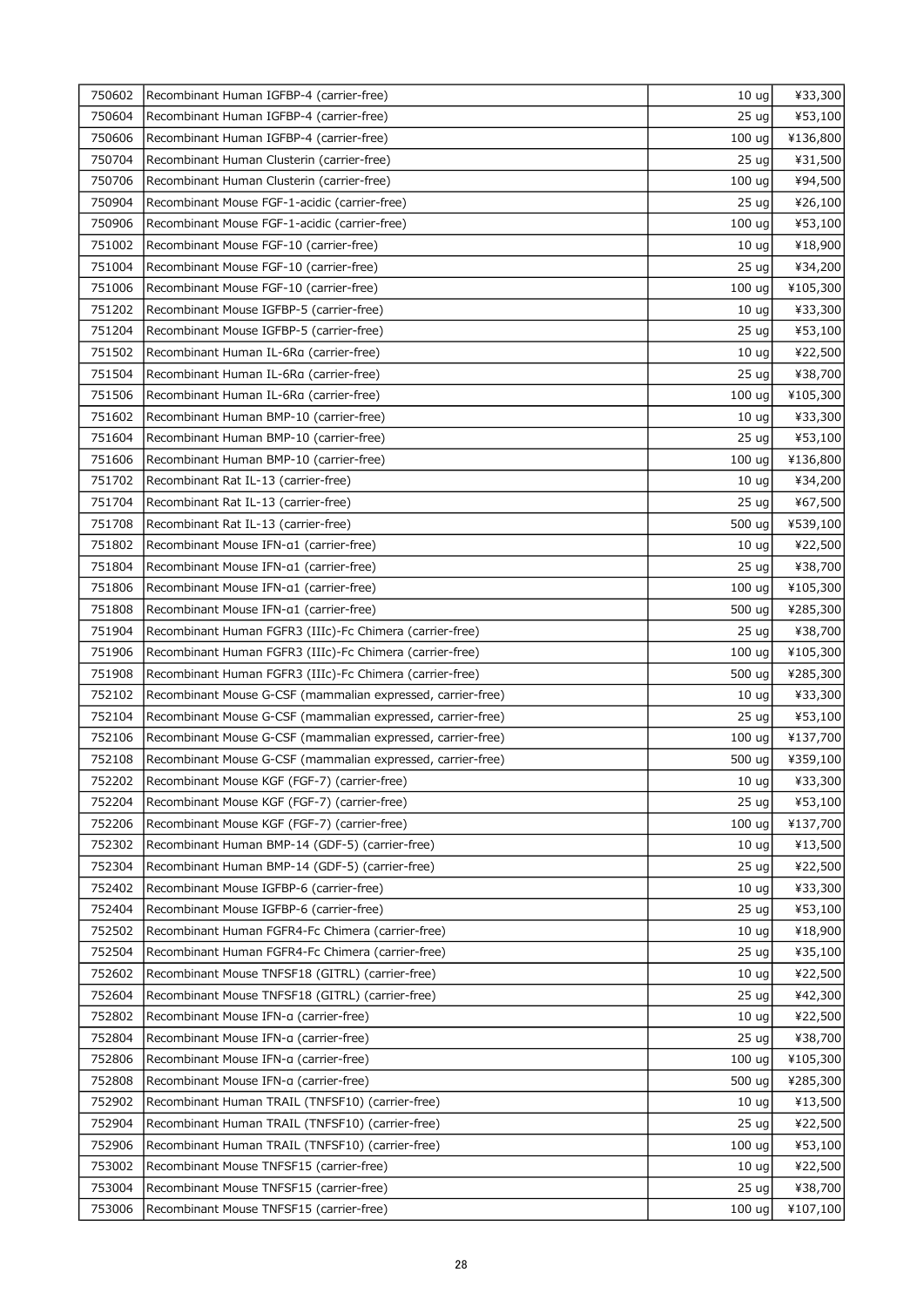| 753102 | Recombinant Human Angiopoietin-2 (carrier-free)                                | 10 <sub>uq</sub>  | ¥22,500  |
|--------|--------------------------------------------------------------------------------|-------------------|----------|
| 753104 | Recombinant Human Angiopoietin-2 (carrier-free)                                | 25 <sub>uq</sub>  | ¥38,700  |
| 753106 | Recombinant Human Angiopoietin-2 (carrier-free)                                | 100 ug            | ¥116,100 |
| 753202 | Recombinant Human PTH (carrier-free)                                           | 10 <sub>uq</sub>  | ¥13,500  |
| 753204 | Recombinant Human PTH (carrier-free)                                           | 25 <sub>uq</sub>  | ¥22,500  |
| 753206 | Recombinant Human PTH (carrier-free)                                           | 100 <sub>uq</sub> | ¥53,100  |
| 753404 | Recombinant Human S100A8/A9 Heterodimer (carrier-free)                         | 25 <sub>uq</sub>  | ¥33,300  |
| 753406 | Recombinant Human S100A8/A9 Heterodimer (carrier-free)                         | 100 uq            | ¥83,700  |
| 753502 | Recombinant Human Sonic Hedgehog (carrier-free)                                | 10 <sub>ug</sub>  | ¥18,900  |
| 753504 | Recombinant Human Sonic Hedgehog (carrier-free)                                | 25 ug             | ¥33,300  |
| 753506 | Recombinant Human Sonic Hedgehog (carrier-free)                                | 100 ug            | ¥98,100  |
| 753604 | Recombinant Mouse NOV (CCN3) (carrier-free)                                    | 25 <sub>uq</sub>  | ¥40,500  |
| 753802 | Recombinant Human Serpin E1 (PAI-1) (carrier-free)                             | 10 <sub>ug</sub>  | ¥33,300  |
| 753804 | Recombinant Human Serpin E1 (PAI-1) (carrier-free)                             | 25 <sub>uq</sub>  | ¥62,100  |
| 753904 | Recombinant Rat Thrombopoietin (TPO) (carrier-free)                            | 25 ug             | ¥58,500  |
| 754002 | Recombinant Human NGFR (TNFRSF16)-Fc Chimera (carrier-free)                    | 10 <sub>ug</sub>  | ¥22,500  |
| 754004 | Recombinant Human NGFR (TNFRSF16)-Fc Chimera (carrier-free)                    | 25 <sub>uq</sub>  | ¥38,700  |
| 754006 | Recombinant Human NGFR (TNFRSF16)-Fc Chimera (carrier-free)                    | 100 ug            | ¥107,100 |
| 754104 | Recombinant Human Midkine (carrier-free)                                       | 25 <sub>uq</sub>  | ¥38,700  |
| 754202 | Recombinant Human IL-28A (carrier-free)                                        | 10 <sub>uq</sub>  | ¥22,500  |
| 754402 | Recombinant Mouse TNFSF9 (4-1BBL) (carrier-free)                               | 10 <sub>uq</sub>  | ¥22,500  |
| 754404 | Recombinant Mouse TNFSF9 (4-1BBL) (carrier-free)                               | 25 <sub>uq</sub>  | ¥38,700  |
| 754406 | Recombinant Mouse TNFSF9 (4-1BBL) (carrier-free)                               | 100 <sub>uq</sub> | ¥105,300 |
| 754602 | Recombinant Mouse Sonic Hedgehog (Shh) (Cys25/(Ile-Ile)-Gly198) (carrier-free) | 10 <sub>uq</sub>  | ¥18,900  |
| 754702 | Recombinant Mouse Sonic Hedgehog (Shh) (Cys25-Gly198) (carrier-free)           | 10 <sub>ug</sub>  | ¥18,900  |
| 754704 | Recombinant Mouse Sonic Hedgehog (Shh) (Cys25-Gly198) (carrier-free)           | 25 <sub>uq</sub>  | ¥33,300  |
| 754802 | Recombinant Human Galectin-9 (E. coli expressed, carrier-free)                 | 10 <sub>uq</sub>  | ¥17,100  |
| 754804 | Recombinant Human Galectin-9 (E. coli expressed, carrier-free)                 | 25 <sub>uq</sub>  | ¥33,300  |
| 754806 | Recombinant Human Galectin-9 (E. coli expressed, carrier-free)                 | 100 ug            | ¥83,700  |
| 755004 | Recombinant Mouse Ephrin-A1 (carrier-free)                                     | 25 ug             | ¥15,300  |
| 755202 | Recombinant Mouse MMP-9 (Gelatinase B) (carrier-free)                          | 10 <sub>uq</sub>  | ¥33,300  |
| 755204 | Recombinant Mouse MMP-9 (Gelatinase B) (carrier-free)                          | 25 ug             | ¥58,500  |
| 755302 | Recombinant Human u-Plasminogen Activator (Urokinase) (carrier-free)           | $10 \text{ ug}$   | ¥33,300  |
| 755304 | Recombinant Human u-Plasminogen Activator (Urokinase) (carrier-free)           | 25 <sub>uq</sub>  | ¥58,500  |
| 755402 | Recombinant Mouse P-Selectin (CD62P)-Fc Chimeric (carrier-free)                | 10 <sub>ug</sub>  | ¥13,500  |
| 755404 | Recombinant Mouse P-Selectin (CD62P)-Fc Chimeric (carrier-free)                | 25 <sub>uq</sub>  | ¥27,900  |
| 755502 | Recombinant Mouse E-Selectin (CD62E)-Fc Chimeric (carrier-free)                | 10 <sub>uq</sub>  | ¥13,500  |
| 755504 | Recombinant Mouse E-Selectin (CD62E)-Fc Chimeric (carrier-free)                | 25 <sub>uq</sub>  | ¥26,100  |
| 755606 | Recombinant Mouse CD28-Fc Chimera (carrier-free)                               | 100 ug            | ¥38,700  |
| 755706 | Recombinant Human CD28-Fc Chimera (carrier-free)                               | 100 ug            | ¥38,700  |
| 755802 | Recombinant Human t-Plasminogen Activator (t-PA) (carrier-free)                | 10 <sub>uq</sub>  | ¥33,300  |
| 755804 | Recombinant Human t-Plasminogen Activator (t-PA) (carrier-free)                | 25 <sub>uq</sub>  | ¥58,500  |
| 756102 | Recombinant Mouse IL-11 (carrier-free)                                         | 10 <sub>uq</sub>  | ¥33,300  |
| 756104 | Recombinant Mouse IL-11 (carrier-free)                                         | 25 <sub>uq</sub>  | ¥62,100  |
| 756202 | Recombinant Human Cystatin C (carrier-free)                                    | 10 <sub>uq</sub>  | ¥23,400  |
| 756204 | Recombinant Human Cystatin C (carrier-free)                                    | 25 <sub>uq</sub>  | ¥45,000  |
| 756206 | Recombinant Human Cystatin C (carrier-free)                                    | 100 ug            | ¥130,500 |
| 756208 | Recombinant Human Cystatin C (carrier-free)                                    | 500 ug            | ¥387,000 |
| 756404 | Recombinant Human SAA1 (carrier-free)                                          | 25 <sub>uq</sub>  | ¥22,500  |
| 756406 | Recombinant Human SAA1 (carrier-free)                                          | 100 uq            | ¥49,500  |
| 756702 | Recombinant Mouse TNFRSF9 (carrier-free)                                       | 10 <sub>uq</sub>  | ¥22,500  |
| 756704 | Recombinant Mouse TNFRSF9 (carrier-free)                                       | 25 <sub>uq</sub>  | ¥53,100  |
| 756706 | Recombinant Mouse TNFRSF9 (carrier-free)                                       | 100 <sub>uq</sub> | ¥132,300 |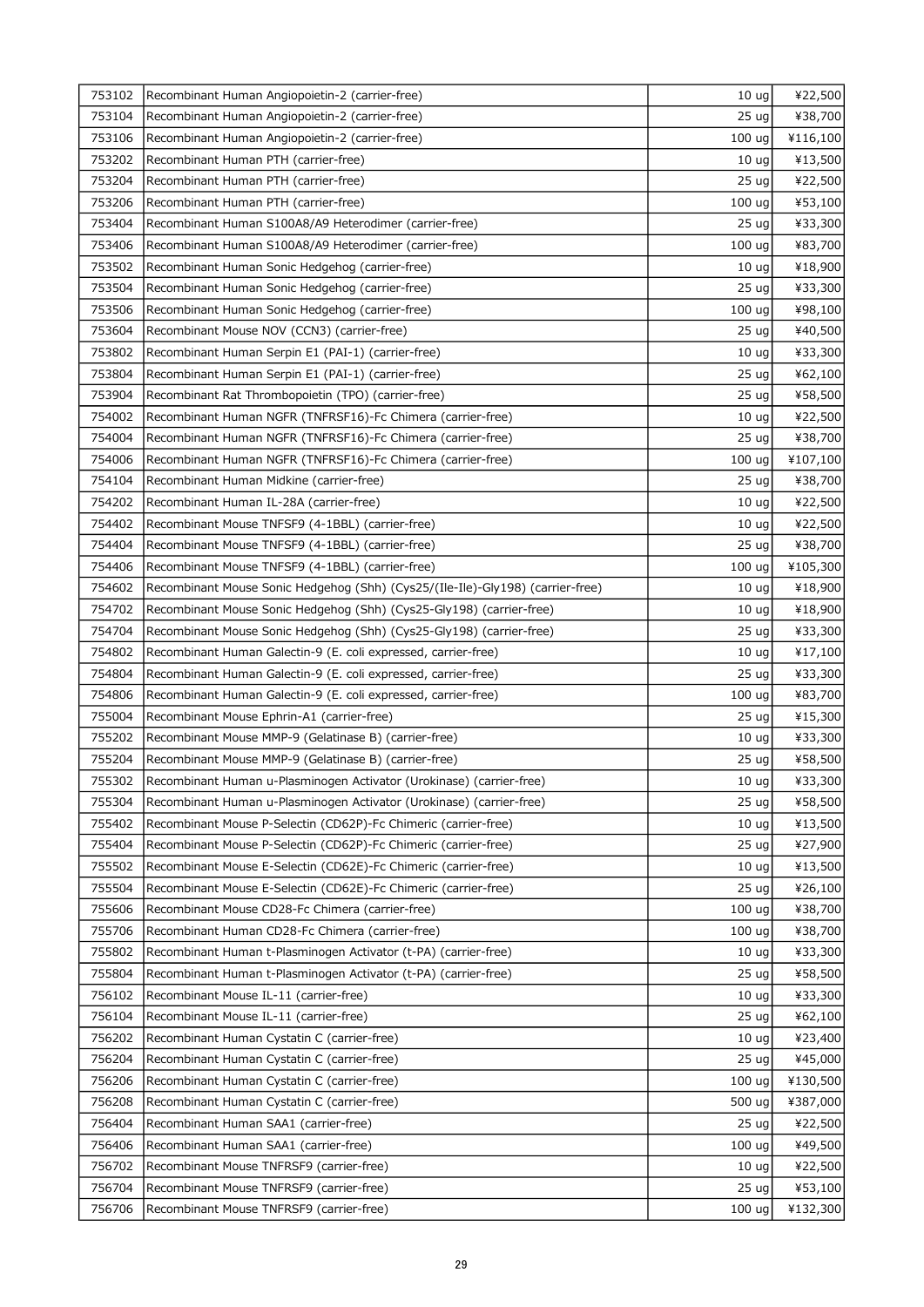| 756802 | Recombinant Human Serpin A12 (Vaspin) (carrier-free)             | 10 <sub>uq</sub>  | ¥18,900  |
|--------|------------------------------------------------------------------|-------------------|----------|
| 756804 | Recombinant Human Serpin A12 (Vaspin) (carrier-free)             | 25 <sub>uq</sub>  | ¥34,200  |
| 756806 | Recombinant Human Serpin A12 (Vaspin) (carrier-free)             | 100 <sub>uq</sub> | ¥105,300 |
| 756904 | Recombinant Mouse KLK7 (carrier-free)                            | 25 <sub>uq</sub>  | ¥53,100  |
| 757004 | Recombinant Human KLK7 (carrier-free)                            | 25 <sub>uq</sub>  | ¥53,100  |
| 757102 | Recombinant Human Slit2-N (carrier-free)                         | 5 ug              | ¥13,500  |
| 757104 | Recombinant Human Slit2-N (carrier-free)                         | 25 <sub>uq</sub>  | ¥34,200  |
| 757202 | Recombinant Human Glypican-1 (carrier-free)                      | 10 <sub>uq</sub>  | ¥22,500  |
| 757204 | Recombinant Human Glypican-1 (carrier-free)                      | 25 <sub>uq</sub>  | ¥40,500  |
| 757206 | Recombinant Human Glypican-1 (carrier-free)                      | 100 <sub>uq</sub> | ¥99,000  |
| 757306 | Recombinant Mouse Glypican-1 (carrier-free)                      | 100 <sub>uq</sub> | ¥99,000  |
| 757402 | Recombinant Human DLL1 (carrier-free)                            | 5 <sub>uq</sub>   | ¥13,500  |
| 757404 | Recombinant Human DLL1 (carrier-free)                            | 25 <sub>uq</sub>  | ¥34,200  |
| 757706 | Recombinant Human Vitronectin (carrier-free)                     | 100 ug            | ¥13,500  |
| 757708 | Recombinant Human Vitronectin (carrier-free)                     | 500 ug            | ¥34,200  |
| 757902 | Recombinant Mouse Prolactin (carrier-free)                       | 10 <sub>ug</sub>  | ¥13,500  |
| 757904 | Recombinant Mouse Prolactin (carrier-free)                       | 25 <sub>uq</sub>  | ¥26,100  |
| 757906 | Recombinant Mouse Prolactin (carrier-free)                       | 100 <sub>uq</sub> | ¥53,100  |
| 757908 | Recombinant Mouse Prolactin (carrier-free)                       | 500 ug            | ¥161,100 |
| 758002 | Recombinant Human XCL1 (carrier-free)                            | 10 <sub>uq</sub>  | ¥23,400  |
| 758004 | Recombinant Human XCL1 (carrier-free)                            | 25 <sub>uq</sub>  | ¥40,500  |
| 758006 | Recombinant Human XCL1 (carrier-free)                            | 100 <sub>uq</sub> | ¥107,100 |
| 758102 | Recombinant Human Glypican-3 (carrier-free)                      | 10 <sub>uq</sub>  | ¥22,500  |
| 758104 | Recombinant Human Glypican-3 (carrier-free)                      | 25 <sub>uq</sub>  | ¥40,500  |
| 758202 | Recombinant Mouse B7-H1 (PD-L1, CD274)-Fc Chimera (carrier-free) | 10 <sub>uq</sub>  | ¥8,100   |
| 758204 | Recombinant Mouse B7-H1 (PD-L1, CD274)-Fc Chimera (carrier-free) | 25 <sub>uq</sub>  | ¥17,100  |
| 758206 | Recombinant Mouse B7-H1 (PD-L1, CD274)-Fc Chimera (carrier-free) | 100 ug            | ¥35,100  |
| 758208 | Recombinant Mouse B7-H1 (PD-L1, CD274)-Fc Chimera (carrier-free) | 500 ug            | ¥108,000 |
| 758504 | Recombinant Mouse CCL6 (C10) (carrier-free)                      | 25 <sub>uq</sub>  | ¥63,000  |
| 758602 | Recombinant Mouse IHH (carrier-free)                             | 10 <sub>uq</sub>  | ¥9,000   |
| 758604 | Recombinant Mouse IHH (carrier-free)                             | 25 <sub>uq</sub>  | ¥22,500  |
| 758702 | Recombinant Mouse Cardiotrophin-1 (CT-1) (carrier-free)          | 10 <sub>ug</sub>  | ¥34,200  |
| 758704 | Recombinant Mouse Cardiotrophin-1 (CT-1) (carrier-free)          | 25 ug             | ¥65,700  |
| 758809 | Recombinant Human IGFALS (ELISA Std.)                            | 4 pack            | ¥14,400  |
| 758904 | Recombinant Mouse TNFRII (CD120b) (carrier-free)                 | 25 <sub>uq</sub>  | ¥53,100  |
| 758906 | Recombinant Mouse TNFRII (CD120b) (carrier-free)                 | 100 ug            | ¥107,100 |
|        |                                                                  |                   |          |
| 759306 | Recombinant Mouse Glypican-3 (carrier-free)                      | 100 <sub>uq</sub> | ¥83,700  |
| 759502 | Recombinant Human CCL3 (MIP-1a) (carrier-free)                   | 10 <sub>uq</sub>  | ¥16,200  |
| 759504 | Recombinant Human CCL3 (MIP-1a) (carrier-free)                   | 25 <sub>uq</sub>  | ¥40,500  |
| 759506 | Recombinant Human CCL3 (MIP-1a) (carrier-free)                   | 100 <sub>uq</sub> | ¥107,100 |
| 759602 | Recombinant Mouse DKK-1 (carrier-free)                           | 10 <sub>uq</sub>  | ¥22,500  |
| 759604 | Recombinant Mouse DKK-1 (carrier-free)                           | 25 <sub>uq</sub>  | ¥42,300  |
| 759709 | Recombinant Human BDNF (ELISA Std.)                              | 4 pack            | ¥14,400  |
| 759902 | Recombinant Human TIM-3-Fc Chimera (carrier-free)                | 10 <sub>uq</sub>  | ¥13,500  |
| 759904 | Recombinant Human TIM-3-Fc Chimera (carrier-free)                | 25 <sub>uq</sub>  | ¥26,100  |
| 760002 | Recombinant Rat IL-6 (carrier-free)                              | 10 <sub>uq</sub>  | ¥22,500  |
| 760004 | Recombinant Rat IL-6 (carrier-free)                              | 25 <sub>uq</sub>  | ¥40,500  |
| 760302 | Recombinant Human Neurturin (carrier-free)                       | 5 ug              | ¥13,500  |
| 760304 | Recombinant Human Neurturin (carrier-free)                       | 20 <sub>uq</sub>  | ¥34,200  |
| 760401 | Recombinant Human GDNF (carrier-free)                            | 2 ug              | ¥13,500  |
| 760402 | Recombinant Human GDNF (carrier-free)                            | 10 <sub>uq</sub>  | ¥34,200  |
| 760501 | Recombinant Human VEGF-D (carrier-free)                          | 2 <sub>uq</sub>   | ¥13,500  |
| 760502 | Recombinant Human VEGF-D (carrier-free)                          | 10 <sub>uq</sub>  | ¥34,200  |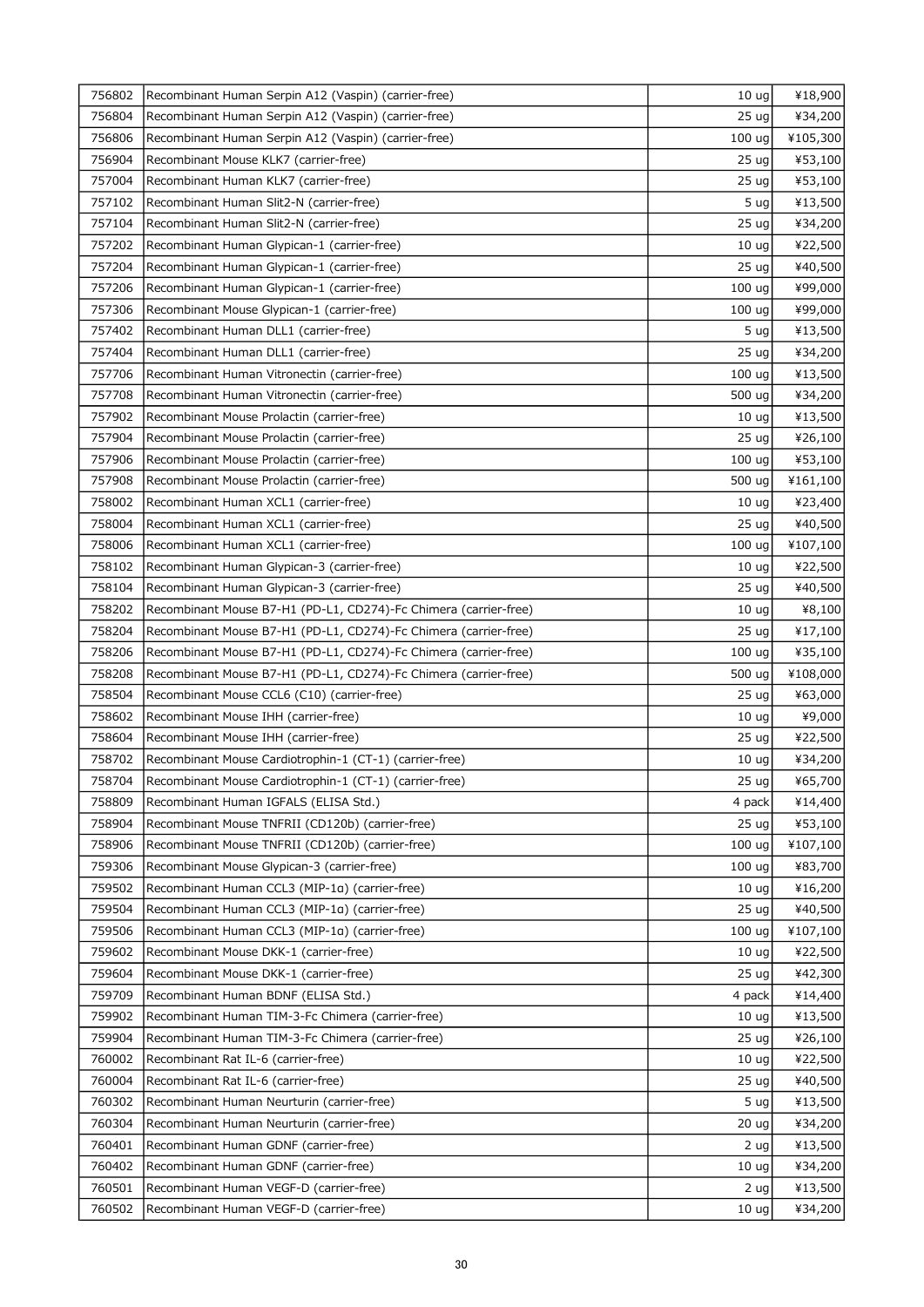| 760602 | Recombinant Mouse BMP-14 (GDF-5) (carrier-free)                  | 10 <sub>uq</sub>  | ¥13,500  |
|--------|------------------------------------------------------------------|-------------------|----------|
| 760604 | Recombinant Mouse BMP-14 (GDF-5) (carrier-free)                  | 25 <sub>uq</sub>  | ¥22,500  |
| 760804 | Recombinant Mouse IL-36Ra (IL-1F5) (carrier-free)                | 25 <sub>uq</sub>  | ¥58,500  |
| 760806 | Recombinant Mouse IL-36Ra (IL-1F5) (carrier-free)                | 100 <sub>uq</sub> | ¥143,100 |
| 760904 | Recombinant Human IL-36Ra (IL-1F5) (carrier-free)                | 25 <sub>uq</sub>  | ¥60,300  |
| 760906 | Recombinant Human IL-36Ra (IL-1F5) (carrier-free)                | 100 ug            | ¥146,700 |
| 761002 | Recombinant Rat Nogo-A/Nogo-66-Fc Chimera (carrier-free)         | 10 <sub>uq</sub>  | ¥17,100  |
| 761006 | Recombinant Rat Nogo-A/Nogo-66-Fc Chimera (carrier-free)         | 100 <sub>uq</sub> | ¥107,100 |
| 761102 | Recombinant Human IL-36ß (carrier-free)                          | 10 <sub>uq</sub>  | ¥34,200  |
| 761104 | Recombinant Human IL-36β (carrier-free)                          | 25 <sub>uq</sub>  | ¥67,500  |
| 761202 | Recombinant Human TNFRSF11B (carrier-free)                       | 10 <sub>uq</sub>  | ¥11,700  |
| 761206 | Recombinant Human TNFRSF11B (carrier-free)                       | 100 <sub>uq</sub> | ¥53,100  |
| 761208 | Recombinant Human TNFRSF11B (carrier-free)                       | 500 ug            | ¥161,100 |
| 761302 | Recombinant Human MMP-7 (carrier-free)                           | 10 <sub>uq</sub>  | ¥16,200  |
| 761304 | Recombinant Human MMP-7 (carrier-free)                           | 25 <sub>uq</sub>  | ¥40,500  |
| 761306 | Recombinant Human MMP-7 (carrier-free)                           | 100 <sub>uq</sub> | ¥107,100 |
| 761402 | Recombinant Human KLK3 (carrier-free)                            | 10 <sub>uq</sub>  | ¥22,500  |
| 761404 | Recombinant Human KLK3 (carrier-free)                            | 25 <sub>uq</sub>  | ¥53,100  |
| 761406 | Recombinant Human KLK3 (carrier-free)                            | 100 ug            | ¥107,100 |
| 761502 | Recombinant Human IL-15Ra (carrier-free)                         | 10 <sub>ug</sub>  | ¥34,200  |
| 761504 | Recombinant Human IL-15Ra (carrier-free)                         | 25 <sub>uq</sub>  | ¥48,600  |
| 761506 | Recombinant Human IL-15Ra (carrier-free)                         | 100 <sub>uq</sub> | ¥136,800 |
| 761508 | Recombinant Human IL-15Ra (carrier-free)                         | 500 ug            | ¥383,400 |
| 761602 | Recombinant Mouse IL-15Ra (carrier-free)                         | 10 <sub>uq</sub>  | ¥34,200  |
| 761606 | Recombinant Mouse IL-15Ra (carrier-free)                         | 100 <sub>uq</sub> | ¥136,800 |
| 761608 | Recombinant Mouse IL-15Ra (carrier-free)                         | 500 ug            | ¥383,400 |
| 761702 | Recombinant Mouse CNTF (carrier-free)                            | 10 <sub>uq</sub>  | ¥21,600  |
| 761704 | Recombinant Mouse CNTF (carrier-free)                            | 25 <sub>uq</sub>  | ¥37,800  |
| 761708 | Recombinant Mouse CNTF (carrier-free)                            | 500 ug            | ¥297,000 |
| 761902 | Recombinant Human Asprosin (carrier-free)                        | 10 <sub>uq</sub>  | ¥35,100  |
| 761904 | Recombinant Human Asprosin (carrier-free)                        | 25 <sub>uq</sub>  | ¥61,200  |
| 762002 | Recombinant Mouse Asprosin (carrier-free)                        | 10 <sub>uq</sub>  | ¥35,100  |
| 762004 | Recombinant Mouse Asprosin (carrier-free)                        | 25 ug             | ¥61,200  |
| 762302 | Recombinant Human Light (TNFSF14) (carrier-free)                 | 3 ug              | ¥13,500  |
| 762304 | Recombinant Human Light (TNFSF14) (carrier-free)                 | 15 <sub>uq</sub>  | ¥33,300  |
| 762402 | Recombinant Human Light (TNFSF14) (carrier-free)                 | 10 <sub>uq</sub>  | ¥22,500  |
| 762404 | Recombinant Human Light (TNFSF14) (carrier-free)                 | 25 <sub>uq</sub>  | ¥38,700  |
| 762504 | Recombinant Human B7-H1 (PD-L1, CD274)-Fc Chimera (carrier-free) | 20 <sub>uq</sub>  | ¥13,500  |
| 762506 | Recombinant Human B7-H1 (PD-L1, CD274)-Fc Chimera (carrier-free) | 100 <sub>uq</sub> | ¥33,300  |
| 762802 | Recombinant Mouse Oncostatin M (carrier-free)                    | 10 <sub>uq</sub>  | ¥34,200  |
| 762804 | Recombinant Mouse Oncostatin M (carrier-free)                    | 25 <sub>uq</sub>  | ¥45,000  |
| 762806 | Recombinant Mouse Oncostatin M (carrier-free)                    | 100 <sub>uq</sub> | ¥136,800 |
| 762902 | Recombinant Human PLA2G7 (carrier-free)                          | 10 <sub>uq</sub>  | ¥34,200  |
| 762906 | Recombinant Human PLA2G7 (carrier-free)                          | 100 <sub>uq</sub> | ¥179,100 |
| 763002 | Recombinant Mouse Cathepsin B (CTSB) (carrier-free)              | 10 <sub>uq</sub>  | ¥34,200  |
| 763004 | Recombinant Mouse Cathepsin B (CTSB) (carrier-free)              | 25 <sub>uq</sub>  | ¥67,500  |
| 763006 | Recombinant Mouse Cathepsin B (CTSB) (carrier-free)              | 100 <sub>uq</sub> | ¥179,100 |
| 763008 | Recombinant Mouse Cathepsin B (CTSB) (carrier-free)              | 500 ug            | ¥539,100 |
| 763102 | Recombinant Mouse TGF-β1 (carrier-free)                          | 10 <sub>uq</sub>  | ¥34,200  |
| 763104 | Recombinant Mouse TGF- $\beta$ 1 (carrier-free)                  | 25 <sub>uq</sub>  | ¥53,100  |
| 763202 | Recombinant Mouse sTNF-RI (TNFRSF1A) (carrier-free)              | 10 <sub>uq</sub>  | ¥22,500  |
| 763206 | Recombinant Mouse sTNF-RI (TNFRSF1A) (carrier-free)              | 100 <sub>uq</sub> | ¥105,300 |
| 763401 | Recombinant Human MMP-9 (ELISA Std.)                             | 4 pack            | ¥14,400  |
|        |                                                                  |                   |          |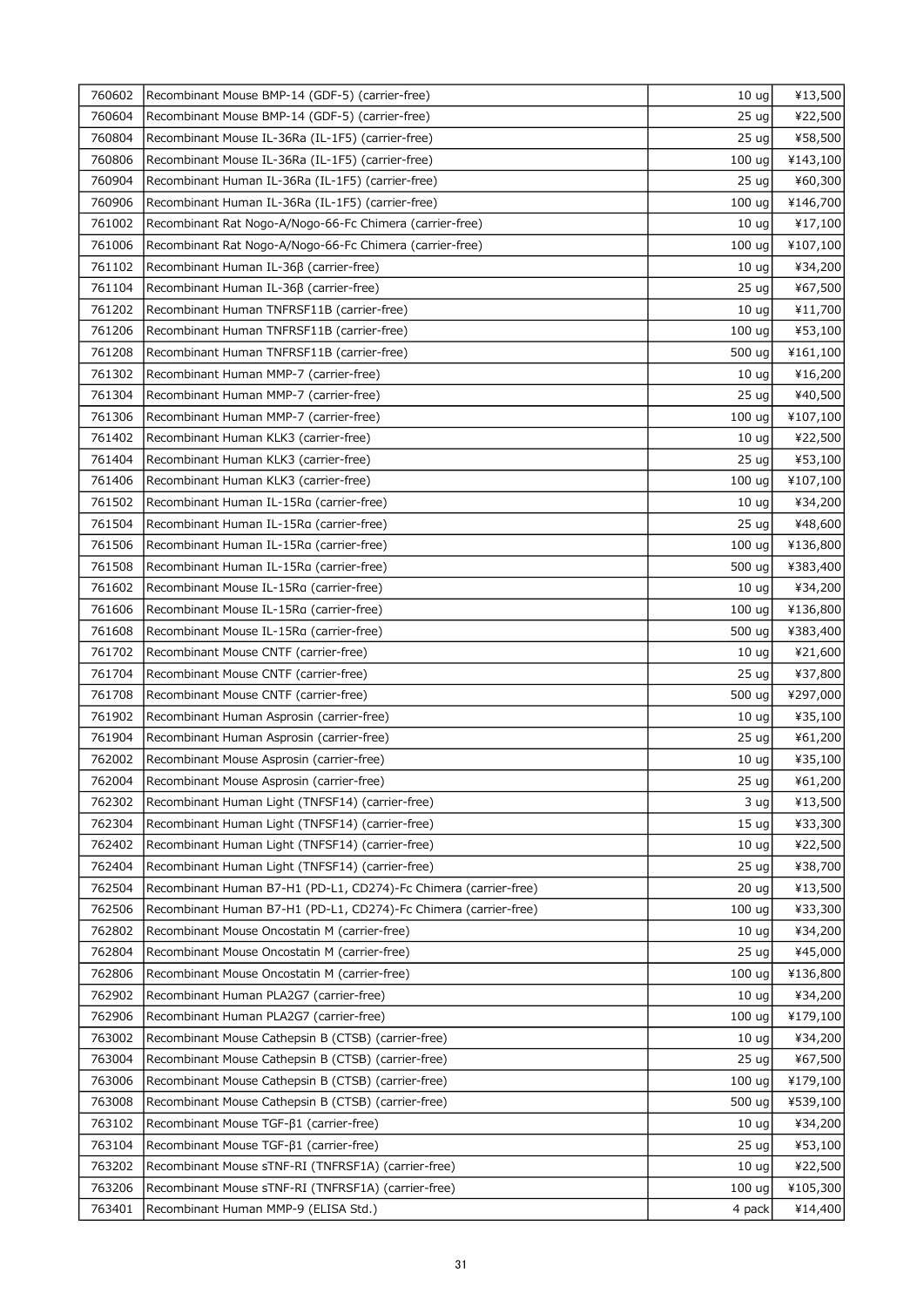| 763502 | Recombinant Rat Oncostatin M (carrier-free)                 | 10 <sub>uq</sub>  | ¥34,200  |
|--------|-------------------------------------------------------------|-------------------|----------|
| 763602 | Recombinant Mouse Osteopontin (carrier-free)                | 10 <sub>uq</sub>  | ¥13,500  |
| 763604 | Recombinant Mouse Osteopontin (carrier-free)                | 25 <sub>uq</sub>  | ¥22,500  |
| 763606 | Recombinant Mouse Osteopontin (carrier-free)                | 100 <sub>uq</sub> | ¥53,100  |
| 763608 | Recombinant Mouse Osteopontin (carrier-free)                | 500 ug            | ¥143,100 |
| 763702 | Recombinant Human TPO (carrier-free)                        | 10 <sub>uq</sub>  | ¥33,300  |
| 763704 | Recombinant Human TPO (carrier-free)                        | 25 ug             | ¥48,600  |
| 763706 | Recombinant Human TPO (carrier-free)                        | 100 <sub>uq</sub> | ¥153,000 |
| 763804 | Recombinant Rat CRP (carrier-free)                          | 25 ug             | ¥17,100  |
| 763806 | Recombinant Rat CRP (carrier-free)                          | 100 <sub>uq</sub> | ¥33,300  |
| 763902 | Recombinant Rat CCL5 (RANTES) (carrier-free)                | 10 <sub>uq</sub>  | ¥15,300  |
| 763904 | Recombinant Rat CCL5 (RANTES) (carrier-free)                | 25 <sub>uq</sub>  | ¥36,000  |
| 763906 | Recombinant Rat CCL5 (RANTES) (carrier-free)                | 100 <sub>uq</sub> | ¥106,200 |
| 764102 | Recombinant Human DPP4 (carrier-free)                       | 10 <sub>uq</sub>  | ¥31,500  |
| 764104 | Recombinant Human DPP4 (carrier-free)                       | 25 <sub>uq</sub>  | ¥54,000  |
| 764106 | Recombinant Human DPP4 (carrier-free)                       | 100 ug            | ¥135,000 |
| 764202 | Recombinant Human MMP-12 (carrier-free)                     | 10 <sub>uq</sub>  | ¥34,200  |
| 764204 | Recombinant Human MMP-12 (carrier-free)                     | 25 <sub>uq</sub>  | ¥63,000  |
| 764302 | Recombinant Human GITR (TNFRSF18) Fc Chimera (carrier-free) | 10 <sub>ug</sub>  | ¥35,100  |
| 764304 | Recombinant Human GITR (TNFRSF18) Fc Chimera (carrier-free) | 25 <sub>uq</sub>  | ¥63,000  |
| 764402 | Recombinant Mouse GITR (TNFRSF18) Fc-Chimera (carrier-free) | 10 <sub>uq</sub>  | ¥35,100  |
| 764404 | Recombinant Mouse GITR (TNFRSF18) Fc-Chimera (carrier-free) | 25 ug             | ¥63,000  |
| 764406 | Recombinant Mouse GITR (TNFRSF18) Fc-Chimera (carrier-free) | 100 ug            | ¥171,000 |
| 764704 | Recombinant Mouse METRNL (carrier-free)                     | 25 <sub>uq</sub>  | ¥57,600  |
| 764706 | Recombinant Mouse METRNL (carrier-free)                     | 100 <sub>uq</sub> | ¥168,300 |
| 764802 | Recombinant Mouse PD-1 (CD279)-Fc Chimera (carrier-free)    | 10 <sub>uq</sub>  | ¥35,100  |
| 764804 | Recombinant Mouse PD-1 (CD279)-Fc Chimera (carrier-free)    | 25 <sub>uq</sub>  | ¥43,200  |
| 764806 | Recombinant Mouse PD-1 (CD279)-Fc Chimera (carrier-free)    | 100 <sub>uq</sub> | ¥56,700  |
| 764808 | Recombinant Mouse PD-1 (CD279)-Fc Chimera (carrier-free)    | 500 ug            | ¥108,000 |
| 764902 | Recombinant Mouse IL-1RL1 (ST2)-Fc Chimera (carrier-free)   | 10 <sub>uq</sub>  | ¥33,300  |
| 764904 | Recombinant Mouse IL-1RL1 (ST2)-Fc Chimera (carrier-free)   | 25 <sub>uq</sub>  | ¥54,000  |
| 765004 | Recombinant Mouse IL-5Ra-Fc Chimera (carrier-free)          | 25 ug             | ¥48,600  |
| 765102 | Recombinant Human NRG1-β1/HRG1-β1 ECD domain (carrier-free) | $10 \text{ ug}$   | ¥13,500  |
| 765104 | Recombinant Human NRG1-β1/HRG1-β1 ECD domain (carrier-free) | 25 <sub>uq</sub>  | ¥22,500  |
| 765106 | Recombinant Human NRG1-β1/HRG1-β1 ECD domain (carrier-free) | 100 <sub>uq</sub> | ¥51,300  |
| 765108 | Recombinant Human NRG1-β1/HRG1-β1 ECD domain (carrier-free) | 500 ug            | ¥153,000 |
| 765202 | Recombinant Human PLGF-2 (carrier-free)                     | 10 <sub>uq</sub>  | ¥16,200  |
| 765204 | Recombinant Human PLGF-2 (carrier-free)                     | 25 <sub>uq</sub>  | ¥34,200  |
| 765302 | Recombinant Mouse S100A8 (carrier-free)                     | 10 <sub>uq</sub>  | ¥15,300  |
| 765304 | Recombinant Mouse S100A8 (carrier-free)                     | 25 <sub>uq</sub>  | ¥37,800  |
| 765306 | Recombinant Mouse S100A8 (carrier-free)                     | 100 <sub>uq</sub> | ¥112,500 |
| 765402 | Recombinant Mouse S100A9 (carrier-free)                     | 10 <sub>uq</sub>  | ¥15,300  |
| 765404 | Recombinant Mouse S100A9 (carrier-free)                     | 25 <sub>uq</sub>  | ¥37,800  |
| 765406 | Recombinant Mouse S100A9 (carrier-free)                     | 100 <sub>uq</sub> | ¥112,500 |
| 765502 | Recombinant Mouse S100A8/A9 Heterodimer (carrier-free)      | 10 <sub>uq</sub>  | ¥15,300  |
| 765504 | Recombinant Mouse S100A8/A9 Heterodimer (carrier-free)      | 25 <sub>uq</sub>  | ¥37,800  |
| 765506 | Recombinant Mouse S100A8/A9 Heterodimer (carrier-free)      | 100 <sub>uq</sub> | ¥112,500 |
| 765602 | Recombinant Mouse CD27 (TNFRSF7)-Fc Chimera (carrier-free)  | 10 <sub>uq</sub>  | ¥18,900  |
| 765604 | Recombinant Mouse CD27 (TNFRSF7)-Fc Chimera (carrier-free)  | 25 <sub>uq</sub>  | ¥28,800  |
| 765704 | Recombinant Human NRG1a (carrier-free)                      | 25 <sub>uq</sub>  | ¥22,500  |
| 765802 | Recombinant Mouse BACE1 (Beta-Secretase 1) (carrier-free)   | 10 <sub>uq</sub>  | ¥17,100  |
| 765804 | Recombinant Mouse BACE1 (Beta-Secretase 1) (carrier-free)   | 25 <sub>uq</sub>  | ¥27,000  |
| 765904 | Recombinant Human FXI (carrier-free)                        | 25 <sub>uq</sub>  | ¥63,000  |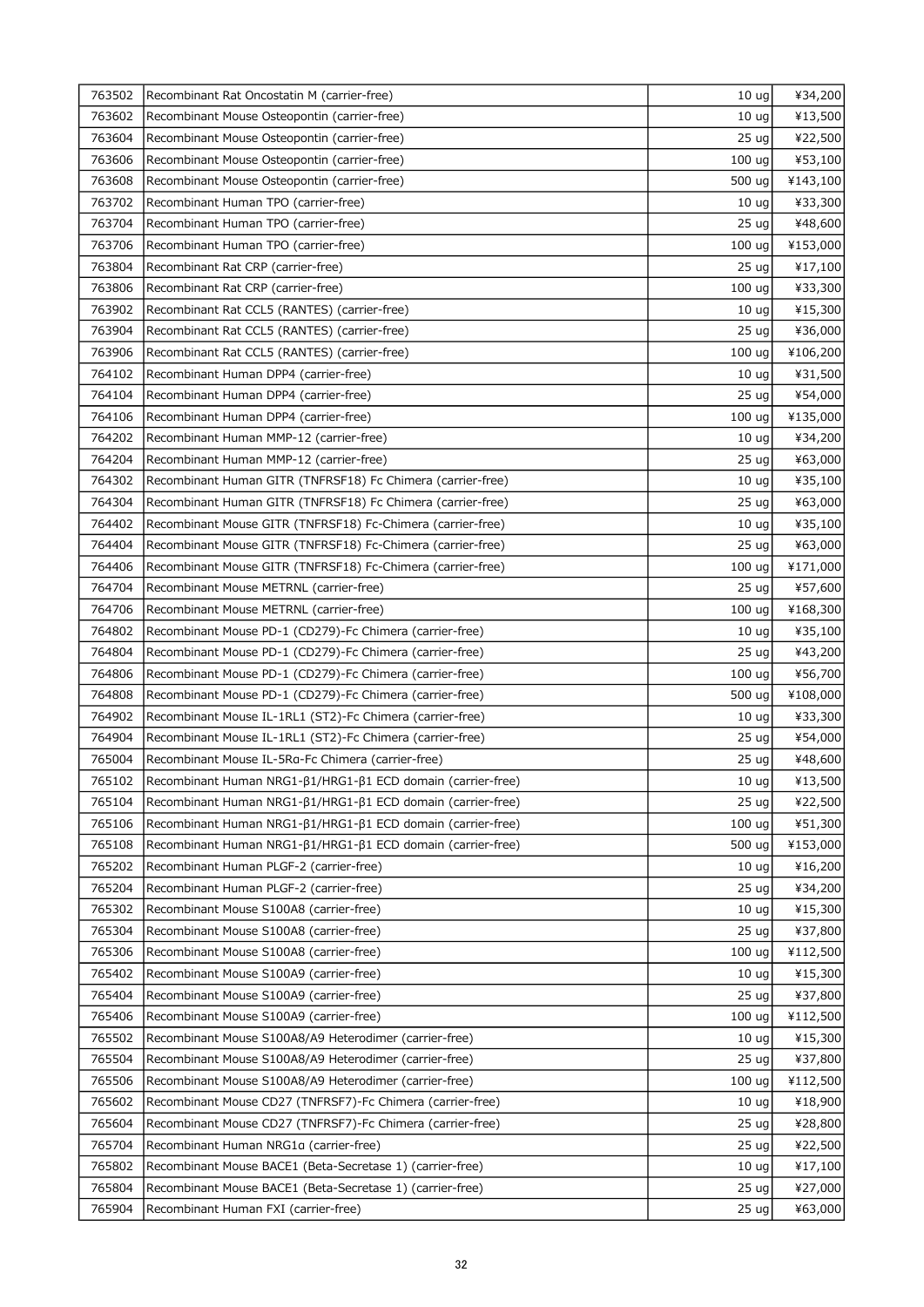| 766002 | Recombinant Human CD27 (TNFRSF7)-Fc Chimera (carrier-free)     | 10 <sub>uq</sub>  | ¥18,900  |
|--------|----------------------------------------------------------------|-------------------|----------|
| 766004 | Recombinant Human CD27 (TNFRSF7)-Fc Chimera (carrier-free)     | 25 <sub>uq</sub>  | ¥28,800  |
| 766102 | Recombinant Human GM-CSF (293E expressed) (carrier-free)       | 10 <sub>uq</sub>  | ¥15,300  |
| 766104 | Recombinant Human GM-CSF (293E expressed) (carrier-free)       | 25 <sub>uq</sub>  | ¥36,000  |
| 766106 | Recombinant Human GM-CSF (293E expressed) (carrier-free)       | 100 ug            | ¥115,200 |
| 766202 | Recombinant Human IL-4 (293E-expressed) (carrier-free)         | 10 <sub>uq</sub>  | ¥15,300  |
| 766204 | Recombinant Human IL-4 (293E-expressed) (carrier-free)         | 25 ug             | ¥36,000  |
| 766206 | Recombinant Human IL-4 (293E-expressed) (carrier-free)         | 100 <sub>uq</sub> | ¥115,200 |
| 766208 | Recombinant Human IL-4 (293E-expressed) (carrier-free)         | 500 ug            | ¥349,200 |
| 766302 | Recombinant Mouse IL-4RA Fc Chimera (carrier-free)             | 10 <sub>uq</sub>  | ¥22,500  |
| 766304 | Recombinant Mouse IL-4RA Fc Chimera (carrier-free)             | 25 <sub>uq</sub>  | ¥41,400  |
| 766306 | Recombinant Mouse IL-4RA Fc Chimera (carrier-free)             | 100 ug            | ¥72,000  |
| 766402 | Recombinant Rat IL-33 (carrier-free)                           | 10 <sub>uq</sub>  | ¥31,500  |
| 766404 | Recombinant Rat IL-33 (carrier-free)                           | 25 <sub>uq</sub>  | ¥43,200  |
| 766406 | Recombinant Rat IL-33 (carrier-free)                           | 100 uq            | ¥108,900 |
| 766502 | Recombinant Human IL-22RA2 (IL-22BP) Fc Chimera (carrier-free) | 10 <sub>uq</sub>  | ¥22,500  |
| 766508 | Recombinant Human IL-22RA2 (IL-22BP) Fc Chimera (carrier-free) | 500 ug            | ¥324,000 |
| 766601 | Recombinant Human PDGF-AB (carrier-free)                       | 2 ug              | ¥13,500  |
| 766602 | Recombinant Human PDGF-AB (carrier-free)                       | 10 <sub>uq</sub>  | ¥33,300  |
| 766702 | Recombinant Human PDGF-CC (carrier-free)                       | 5 ug              | ¥13,500  |
| 766704 | Recombinant Human PDGF-CC (carrier-free)                       | 20 <sub>uq</sub>  | ¥33,300  |
| 767002 | Recombinant Mouse IL-18 (carrier-free)                         | 10 <sub>ug</sub>  | ¥17,100  |
| 767004 | Recombinant Mouse IL-18 (carrier-free)                         | 25 <sub>uq</sub>  | ¥25,200  |
| 767006 | Recombinant Mouse IL-18 (carrier-free)                         | 100 <sub>uq</sub> | ¥100,800 |
| 767008 | Recombinant Mouse IL-18 (carrier-free)                         | 500 ug            | ¥198,000 |
| 767102 | Recombinant Human CD30L (TNFSF8) (carrier-free)                | 10 <sub>uq</sub>  | ¥11,700  |
| 767104 | Recombinant Human CD30L (TNFSF8) (carrier-free)                | 25 <sub>uq</sub>  | ¥22,500  |
| 767204 | Recombinant Human PDGFRβ Fc Chimera (carrier-free)             | 25 <sub>uq</sub>  | ¥46,800  |
| 767206 | Recombinant Human PDGFRβ Fc Chimera (carrier-free)             | 100 <sub>uq</sub> | ¥133,200 |
| 767302 | Recombinant Human/Mouse/Rat BMP-2 (carrier-free)               | 10 <sub>uq</sub>  | ¥30,600  |
| 767304 | Recombinant Human/Mouse/Rat BMP-2 (carrier-free)               | 25 <sub>uq</sub>  | ¥54,000  |
| 767306 | Recombinant Human/Mouse/Rat BMP-2 (carrier-free)               | 100 ug            | ¥136,800 |
| 767308 | Recombinant Human/Mouse/Rat BMP-2 (carrier-free)               | 500 ug            | ¥405,000 |
| 767402 | Recombinant Human IL-36y (carrier-free)                        | 10 <sub>uq</sub>  | ¥33,300  |
| 767404 | Recombinant Human IL-36y (carrier-free)                        | 25 <sub>uq</sub>  | ¥55,800  |
| 767406 | Recombinant Human IL-36y (carrier-free)                        | 100 ug            | ¥171,000 |
| 767408 | Recombinant Human IL-36y (carrier-free)                        | 500 ug            | ¥540,000 |
| 767502 | Recombinant Human TIMP-4 (carrier-free)                        | 10 <sub>uq</sub>  | ¥34,200  |
| 767504 | Recombinant Human TIMP-4 (carrier-free)                        | 25 <sub>uq</sub>  | ¥67,500  |
| 767506 | Recombinant Human TIMP-4 (carrier-free)                        | 100 <sub>uq</sub> | ¥179,100 |
| 767602 | Recombinant Human Serpin F2 (carrier-free)                     | 10 <sub>uq</sub>  | ¥35,100  |
| 767604 | Recombinant Human Serpin F2 (carrier-free)                     | 25 <sub>uq</sub>  | ¥63,000  |
| 767606 | Recombinant Human Serpin F2 (carrier-free)                     | 100 <sub>uq</sub> | ¥171,000 |
| 767608 | Recombinant Human Serpin F2 (carrier-free)                     | 500 ug            | ¥540,000 |
| 767704 | Recombinant Human/Mouse FGF-12 (carrier-free)                  | 25 <sub>uq</sub>  | ¥40,500  |
| 767708 | Recombinant Human/Mouse FGF-12 (carrier-free)                  | 500 ug            | ¥288,000 |
| 767802 | Recombinant Human Slit-3 (carrier-free)                        | 10 <sub>uq</sub>  | ¥29,700  |
| 767804 | Recombinant Human Slit-3 (carrier-free)                        | 25 <sub>uq</sub>  | ¥56,700  |
| 767904 | Recombinant Human IL-1R2-Fc Chimera (carrier-free)             | 25 <sub>uq</sub>  | ¥47,700  |
| 768002 | Recombinant Human Neuropilin-1 (carrier-free)                  | 10 <sub>uq</sub>  | ¥31,500  |
| 768004 | Recombinant Human Neuropilin-1 (carrier-free)                  | 25 <sub>uq</sub>  | ¥59,400  |
| 768006 | Recombinant Human Neuropilin-1 (carrier-free)                  | 100 ug            | ¥166,500 |
| 768102 | Recombinant Human ACHE (carrier-free)                          | 10 <sub>uq</sub>  | ¥29,700  |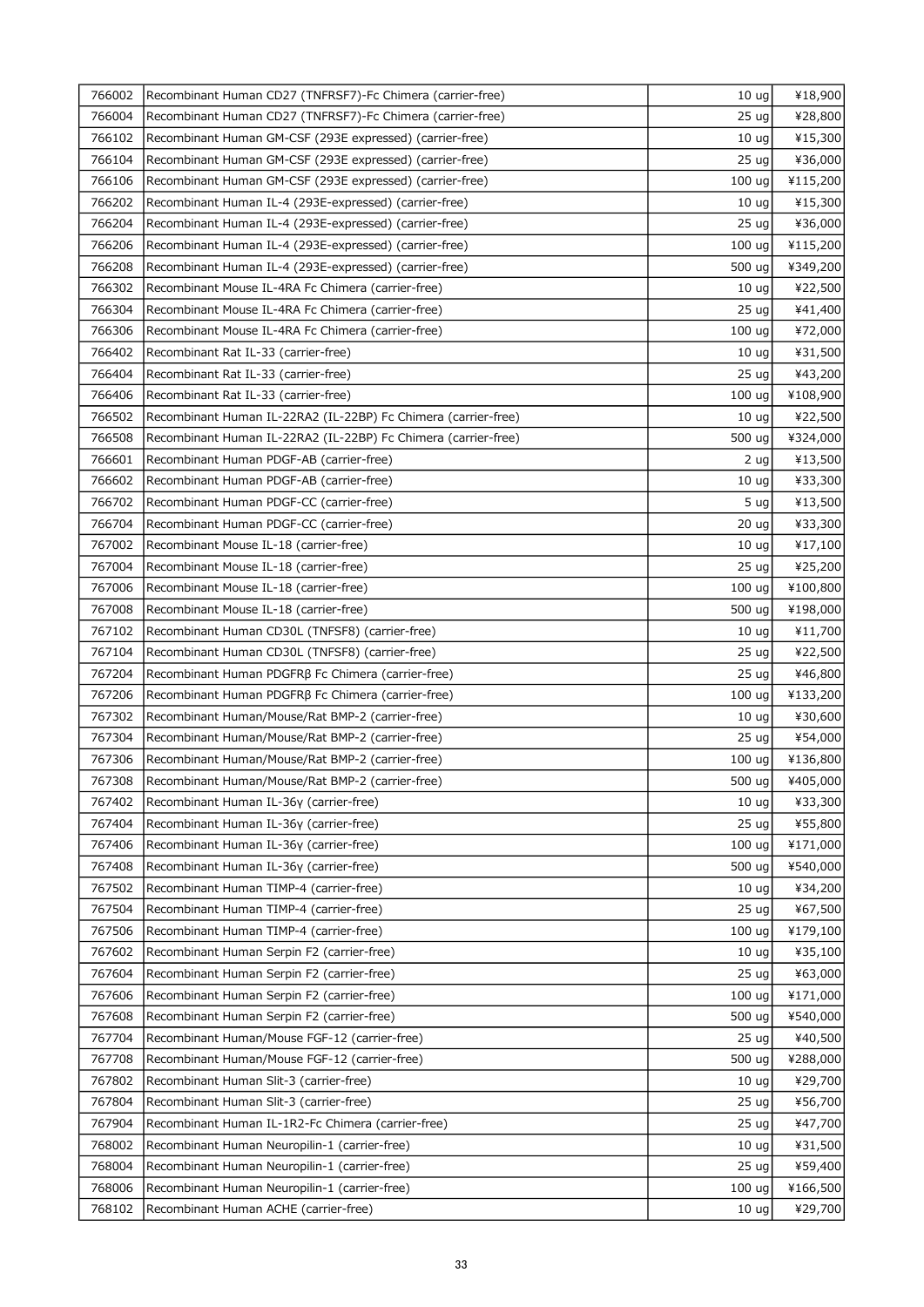| 768104 | Recombinant Human ACHE (carrier-free)                            | 25 ug             | ¥56,700  |
|--------|------------------------------------------------------------------|-------------------|----------|
| 768304 | Recombinant Human TNFRSF10A (TRAIL R1)-Fc Chimera (carrier-free) | 25 <sub>uq</sub>  | ¥22,500  |
| 768306 | Recombinant Human TNFRSF10A (TRAIL R1)-Fc Chimera (carrier-free) | 100 ug            | ¥52,200  |
| 768404 | Recombinant Human TNFRSF10D (TRAIL R4)-Fc Chimera (carrier-free) | 25 <sub>uq</sub>  | ¥29,700  |
| 768506 | Recombinant Human ICAM-2 (carrier-free)                          | 100 ug            | ¥63,000  |
| 768602 | Recombinant Human TIGIT-Fc Chimera (carrier-free)                | 10 <sub>uq</sub>  | ¥29,700  |
| 768604 | Recombinant Human TIGIT-Fc Chimera (carrier-free)                | 25 <sub>uq</sub>  | ¥54,000  |
| 768606 | Recombinant Human TIGIT-Fc Chimera (carrier-free)                | 100 ug            | ¥162,900 |
| 768608 | Recombinant Human TIGIT-Fc Chimera (carrier-free)                | 500 ug            | ¥287,100 |
| 768706 | Recombinant Mouse TNFRSF10B (TRAIL R2)-Fc Chimera (carrier-free) | 100 <sub>uq</sub> | ¥58,500  |
| 768804 | Recombinant Human ALCAM/CD166 (carrier-free)                     | 25 <sub>uq</sub>  | ¥51,300  |
| 768806 | Recombinant Human ALCAM/CD166 (carrier-free)                     | 100 ug            | ¥139,500 |
| 768902 | Recombinant Human FAP (carrier-free)                             | 10 <sub>uq</sub>  | ¥24,300  |
| 768904 | Recombinant Human FAP (carrier-free)                             | 25 <sub>uq</sub>  | ¥51,300  |
| 768906 | Recombinant Human FAP (carrier-free)                             | 100 <sub>uq</sub> | ¥139,500 |
| 768908 | Recombinant Human FAP (carrier-free)                             | 500 ug            | ¥360,000 |
| 769002 | Recombinant Human Serpin E2 (carrier-free)                       | 10 <sub>uq</sub>  | ¥24,300  |
| 769104 | Recombinant Human TNFRSF12A-Fc Chimera (carrier-free)            | 25 <sub>uq</sub>  | ¥33,300  |
| 769202 | Recombinant Mouse BMPR1A/ALK-3-Fc Chimera (carrier-free)         | 10 <sub>uq</sub>  | ¥13,500  |
| 769204 | Recombinant Mouse BMPR1A/ALK-3-Fc Chimera (carrier-free)         | 25 <sub>uq</sub>  | ¥24,300  |
| 769206 | Recombinant Mouse BMPR1A/ALK-3-Fc Chimera (carrier-free)         | 100 ug            | ¥63,000  |
| 769208 | Recombinant Mouse BMPR1A/ALK-3-Fc Chimera (carrier-free)         | 500 ug            | ¥252,000 |
| 769304 | Recombinant Human CD6 (carrier-free)                             | 25 <sub>uq</sub>  | ¥20,700  |
| 769306 | Recombinant Human CD6 (carrier-free)                             | 100 ug            | ¥55,800  |
| 769308 | Recombinant Human CD6 (carrier-free)                             | 500 ug            | ¥198,000 |
| 769402 | Recombinant Mouse TRANCE (RANKL, TNFSF11) (carrier-free)         | 10 <sub>uq</sub>  | ¥33,300  |
| 769404 | Recombinant Mouse TRANCE (RANKL, TNFSF11) (carrier-free)         | 25 <sub>uq</sub>  | ¥54,000  |
| 769406 | Recombinant Mouse TRANCE (RANKL, TNFSF11) (carrier-free)         | 100 uq            | ¥171,000 |
| 769502 | Recombinant Human AGER-Fc Chimera (carrier-free)                 | 10 <sub>uq</sub>  | ¥14,400  |
| 769506 | Recombinant Human AGER-Fc Chimera (carrier-free)                 | 100 ug            | ¥107,100 |
| 769508 | Recombinant Human AGER-Fc Chimera (carrier-free)                 | 500 ug            | ¥283,500 |
| 769602 | Recombinant Human TNFRSF17-Fc Chimera (carrier-free)             | 10 <sub>ug</sub>  | ¥14,400  |
| 769604 | Recombinant Human TNFRSF17-Fc Chimera (carrier-free)             | $25 \text{ ug}$   | ¥29,700  |
| 769606 | Recombinant Human TNFRSF17-Fc Chimera (carrier-free)             | 100 ug            | ¥107,100 |
| 769608 | Recombinant Human TNFRSF17-Fc Chimera (carrier-free)             | 500 ug            | ¥283,500 |
| 769702 | Recombinant Mouse IL-1RA (IL-1RN) (carrier-free)                 | 10 <sub>uq</sub>  | ¥24,300  |
| 769704 | Recombinant Mouse IL-1RA (IL-1RN) (carrier-free)                 | 25 <sub>uq</sub>  | ¥49,500  |
| 769706 | Recombinant Mouse IL-1RA (IL-1RN) (carrier-free)                 | 100 uq            | ¥135,000 |
| 769708 | Recombinant Mouse IL-1RA (IL-1RN) (carrier-free)                 | 500 ug            | ¥360,000 |
| 769802 | Recombinant Human BMPR1B/ALK-6-Fc Chimera (carrier-free)         | 10 <sub>uq</sub>  | ¥12,600  |
| 769804 | Recombinant Human BMPR1B/ALK-6-Fc Chimera (carrier-free)         | 25 <sub>uq</sub>  | ¥22,500  |
| 769806 | Recombinant Human BMPR1B/ALK-6-Fc Chimera (carrier-free)         | 100 ug            | ¥61,200  |
| 769902 | Recombinant Human G-CSF Receptor/CD114 (carrier-free)            | 10 <sub>uq</sub>  | ¥33,300  |
| 769904 | Recombinant Human G-CSF Receptor/CD114 (carrier-free)            | 25 <sub>uq</sub>  | ¥67,500  |
| 770002 | Recombinant Human CD200 (carrier-free)                           | 10 <sub>uq</sub>  | ¥13,500  |
| 770004 | Recombinant Human CD200 (carrier-free)                           | 25 <sub>uq</sub>  | ¥28,800  |
| 770006 | Recombinant Human CD200 (carrier-free)                           | 100 ug            | ¥79,200  |
| 770008 | Recombinant Human CD200 (carrier-free)                           | 500 ug            | ¥269,100 |
| 770102 | Recombinant Human CD200R1 (carrier-free)                         | 10 <sub>uq</sub>  | ¥13,500  |
| 770104 | Recombinant Human CD200R1 (carrier-free)                         | 25 <sub>uq</sub>  | ¥28,800  |
| 770106 | Recombinant Human CD200R1 (carrier-free)                         | 100 ug            | ¥79,200  |
| 770202 | Biotinylated Recombinant Human CD200-Fc Chimera (carrier-free)   | 10 <sub>uq</sub>  | ¥17,100  |
| 770204 | Biotinylated Recombinant Human CD200-Fc Chimera (carrier-free)   | 25 <sub>uq</sub>  | ¥35,100  |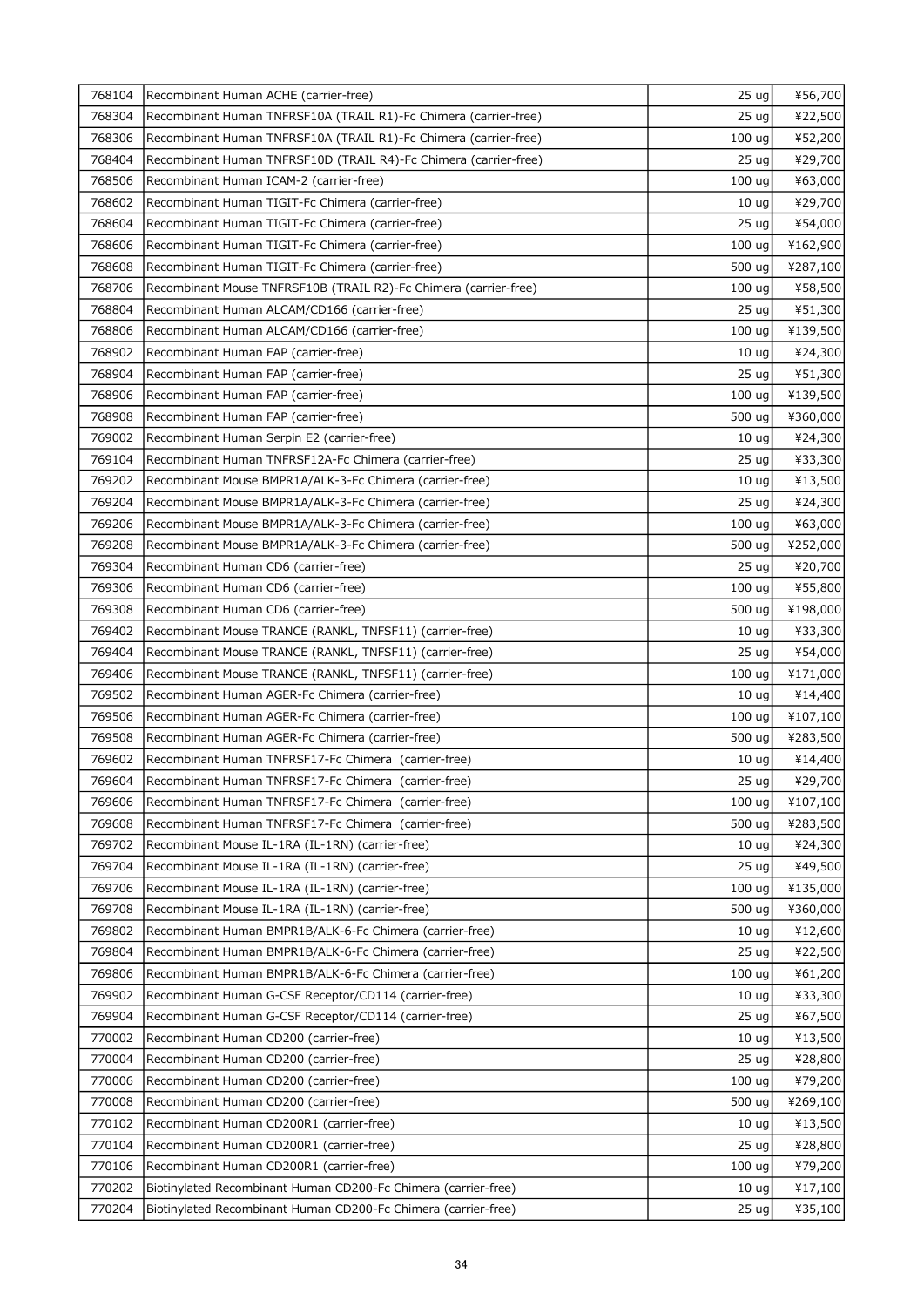| 770206 | Biotinylated Recombinant Human CD200-Fc Chimera (carrier-free)   | 100 <sub>uq</sub> | ¥97,200  |
|--------|------------------------------------------------------------------|-------------------|----------|
| 770302 | Recombinant Mouse CD6 (carrier-free)                             | 10 <sub>uq</sub>  | ¥10,800  |
| 770304 | Recombinant Mouse CD6 (carrier-free)                             | 25 <sub>uq</sub>  | ¥20,700  |
| 770306 | Recombinant Mouse CD6 (carrier-free)                             | 100 ug            | ¥55,800  |
| 770308 | Recombinant Mouse CD6 (carrier-free)                             | 500 ug            | ¥198,000 |
| 770402 | Recombinant Human Activin R1B/ALK-4 Fc-Chimera (carrier-free)    | 10 <sub>uq</sub>  | ¥13,500  |
| 770404 | Recombinant Human Activin R1B/ALK-4 Fc-Chimera (carrier-free)    | 25 <sub>uq</sub>  | ¥24,300  |
| 770406 | Recombinant Human Activin R1B/ALK-4 Fc-Chimera (carrier-free)    | 100 ug            | ¥63,000  |
| 770408 | Recombinant Human Activin R1B/ALK-4 Fc-Chimera (carrier-free)    | 500 ug            | ¥252,000 |
| 770502 | Recombinant Human Periostin (carrier-free)                       | 10 <sub>uq</sub>  | ¥13,500  |
| 770504 | Recombinant Human Periostin (carrier-free)                       | 25 <sub>uq</sub>  | ¥27,900  |
| 770506 | Recombinant Human Periostin (carrier-free)                       | 100 ug            | ¥79,200  |
| 770602 | Recombinant Human TNFRSF10B (TRAIL R2)-Fc Chimera (carrier-free) | 10 <sub>uq</sub>  | ¥11,700  |
| 770604 | Recombinant Human TNFRSF10B (TRAIL R2)-Fc Chimera (carrier-free) | 25 <sub>uq</sub>  | ¥19,800  |
| 770606 | Recombinant Human TNFRSF10B (TRAIL R2)-Fc Chimera (carrier-free) | 100 ug            | ¥51,300  |
| 770702 | Recombinant Mouse IL-13Ra2-Fc Chimera (carrier-free)             | 10 <sub>ug</sub>  | ¥13,500  |
| 770704 | Recombinant Mouse IL-13Ra2-Fc Chimera (carrier-free)             | 25 <sub>uq</sub>  | ¥22,500  |
| 770706 | Recombinant Mouse IL-13Ra2-Fc Chimera (carrier-free)             | 100 ug            | ¥56,700  |
| 770708 | Recombinant Mouse IL-13Ra2-Fc Chimera (carrier-free)             | 500 ug            | ¥198,000 |
| 770901 | Recombinant Rat CXCL10/IP-10 (carrier-free)                      | 5 <sub>uq</sub>   | ¥12,600  |
| 770904 | Recombinant Rat CXCL10/IP-10 (carrier-free)                      | 25 <sub>uq</sub>  | ¥33,300  |
| 771002 | Recombinant Human IL-7Ra/CD127 (carrier-free)                    | 10 <sub>uq</sub>  | ¥13,500  |
| 771004 | Recombinant Human IL-7Ra/CD127 (carrier-free)                    | 25 <sub>uq</sub>  | ¥28,800  |
| 771006 | Recombinant Human IL-7Ra/CD127 (carrier-free)                    | 100 ug            | ¥80,100  |
| 771008 | Recombinant Human IL-7Ra/CD127 (carrier-free)                    | 500 ug            | ¥268,200 |
| 771102 | Recombinant Mouse GM-CSFRa-Fc Chimera (carrier-free)             | 10 <sub>uq</sub>  | ¥17,100  |
| 771104 | Recombinant Mouse GM-CSFRa-Fc Chimera (carrier-free)             | 25 <sub>uq</sub>  | ¥27,900  |
| 771106 | Recombinant Mouse GM-CSFRa-Fc Chimera (carrier-free)             | 100 uq            | ¥75,600  |
| 771108 | Recombinant Mouse GM-CSFRa-Fc Chimera (carrier-free)             | 500 ug            | ¥270,000 |
| 771202 | Recombinant Human RNF43-Fc Chimera (carrier-free)                | 10 <sub>uq</sub>  | ¥14,400  |
| 771204 | Recombinant Human RNF43-Fc Chimera (carrier-free)                | 25 <sub>uq</sub>  | ¥29,700  |
| 771206 | Recombinant Human RNF43-Fc Chimera (carrier-free)                | 100 ug            | ¥94,500  |
| 771208 | Recombinant Human RNF43-Fc Chimera (carrier-free)                | 500 ug            | ¥225,000 |
| 771302 | Recombinant Mouse HVEM-Fc Chimera (carrier-free)                 | 10 <sub>uq</sub>  | ¥7,200   |
| 771304 | Recombinant Mouse HVEM-Fc Chimera (carrier-free)                 | 25 ug             | ¥16,200  |
| 771306 | Recombinant Mouse HVEM-Fc Chimera (carrier-free)                 | 100 <sub>uq</sub> | ¥43,200  |
| 771402 | Recombinant Human TIM4 (carrier-free)                            | 10 <sub>uq</sub>  | ¥14,400  |
| 771404 | Recombinant Human TIM4 (carrier-free)                            | 25 <sub>uq</sub>  | ¥29,700  |
| 771502 | Recombinant Human ICAM-3-Fc Chimera (carrier-free)               | 10 <sub>uq</sub>  | ¥12,600  |
| 771504 | Recombinant Human ICAM-3-Fc Chimera (carrier-free)               | 25 <sub>uq</sub>  | ¥21,600  |
| 771506 | Recombinant Human ICAM-3-Fc Chimera (carrier-free)               | 100 ug            | ¥56,700  |
| 771508 | Recombinant Human ICAM-3-Fc Chimera (carrier-free)               | 500 ug            | ¥198,000 |
| 771601 | Recombinant Mouse HGF (carrier-free)                             | 5 <sub>uq</sub>   | ¥12,600  |
| 771604 | Recombinant Mouse HGF (carrier-free)                             | 20 <sub>uq</sub>  | ¥33,300  |
| 771702 | Recombinant Mouse CD86-Fc Chimera (carrier-free)                 | 10 <sub>uq</sub>  | ¥13,500  |
| 771704 | Recombinant Mouse CD86-Fc Chimera (carrier-free)                 | 25 <sub>uq</sub>  | ¥23,400  |
| 771706 | Recombinant Mouse CD86-Fc Chimera (carrier-free)                 | 100 ug            | ¥58,500  |
| 771708 | Recombinant Mouse CD86-Fc Chimera (carrier-free)                 | 500 ug            | ¥225,000 |
| 771802 | Recombinant Mouse TIGIT-Fc Chimera (carrier-free)                | 10 <sub>uq</sub>  | ¥29,700  |
| 771804 | Recombinant Mouse TIGIT-Fc Chimera (carrier-free)                | 25 <sub>uq</sub>  | ¥61,200  |
| 771806 | Recombinant Mouse TIGIT-Fc Chimera (carrier-free)                | 100 ug            | ¥98,100  |
| 771808 | Recombinant Mouse TIGIT-Fc Chimera (carrier-free)                | 500 ug            | ¥197,100 |
| 771902 | Recombinant Mouse CD14 (carrier-free)                            | 10 <sub>uq</sub>  | ¥11,700  |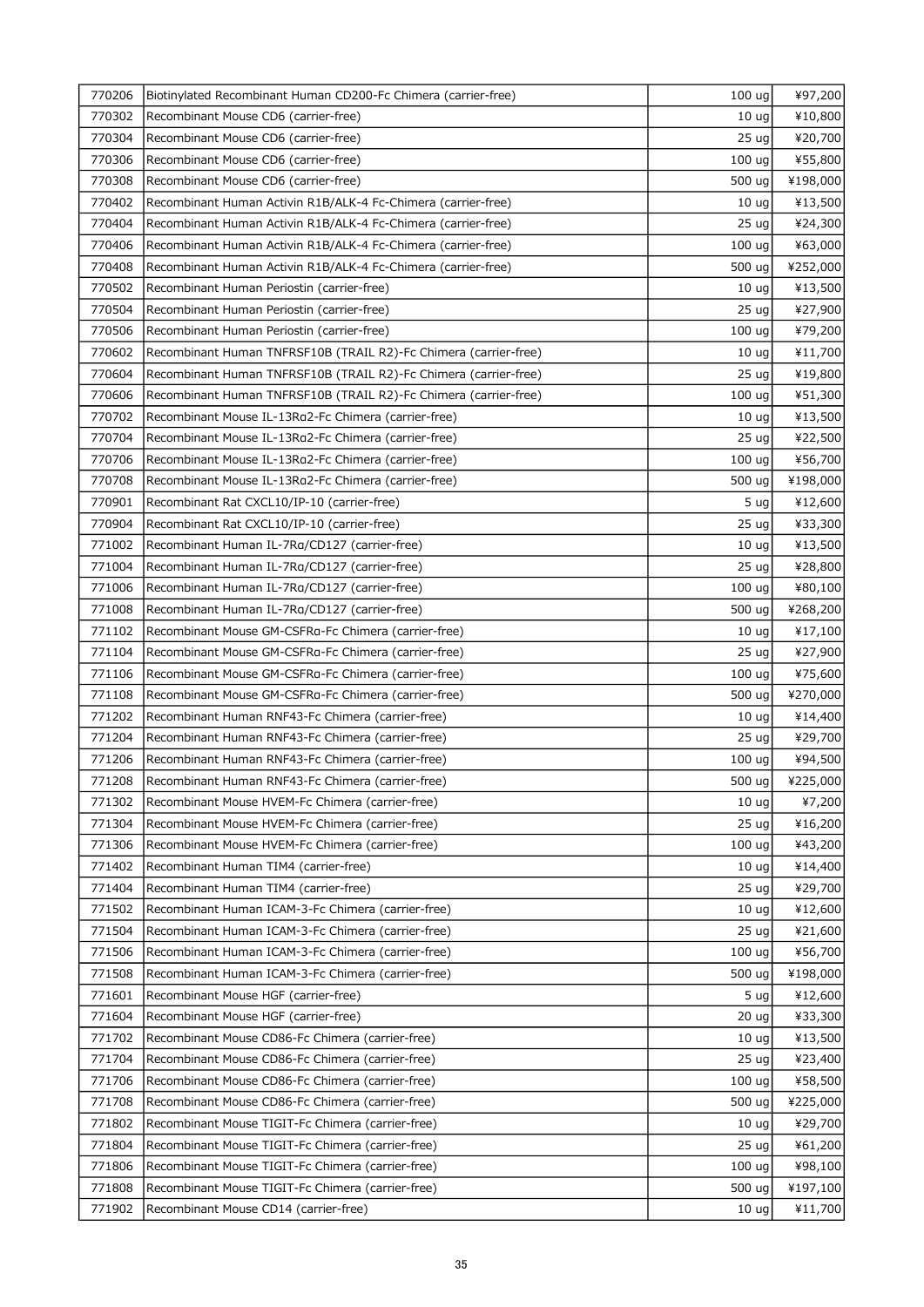| 771904 | Recombinant Mouse CD14 (carrier-free)                                    | 25 <sub>uq</sub>                     | ¥19,800  |
|--------|--------------------------------------------------------------------------|--------------------------------------|----------|
| 771906 | Recombinant Mouse CD14 (carrier-free)                                    | 100 ug                               | ¥54,900  |
| 771908 | Recombinant Mouse CD14 (carrier-free)                                    | 500 ug                               | ¥180,000 |
| 772002 | Recombinant Human CD112-Fc Chimera (carrier-free)                        | 10 <sub>uq</sub>                     | ¥13,500  |
| 772004 | Recombinant Human CD112-Fc Chimera (carrier-free)                        | 25 <sub>uq</sub>                     | ¥29,700  |
| 772006 | Recombinant Human CD112-Fc Chimera (carrier-free)                        | 100 ug                               | ¥78,300  |
| 772008 | Recombinant Human CD112-Fc Chimera (carrier-free)                        | 500 ug                               | ¥234,000 |
| 772114 | Recombinant Human CD112R-Fc Chimera (carrier-free)                       | 25 <sub>uq</sub>                     | ¥29,700  |
| 772116 | Recombinant Human CD112R-Fc Chimera (carrier-free)                       | 100 ug                               | ¥78,300  |
| 772202 | Recombinant Mouse ICAM-2-Fc Chimera (carrier-free)                       | 10 <sub>uq</sub>                     | ¥13,500  |
| 772204 | Recombinant Mouse ICAM-2-Fc Chimera (carrier-free)                       | 25 <sub>uq</sub>                     | ¥25,200  |
| 772206 | Recombinant Mouse ICAM-2-Fc Chimera (carrier-free)                       | 100 ug                               | ¥60,300  |
| 772208 | Recombinant Mouse ICAM-2-Fc Chimera (carrier-free)                       | 500 ug                               | ¥234,000 |
| 772301 | Recombinant Mouse Wnt3a                                                  | 2 ug                                 | ¥24,300  |
| 772302 | Recombinant Mouse Wnt3a                                                  | 10 <sub>uq</sub>                     | ¥71,100  |
| 772502 | Recombinant Human PD-L2 (B7-DC, CD273)-Fc Chimera (carrier-free)         | 10 <sub>uq</sub>                     | ¥10,800  |
| 772504 | Recombinant Human PD-L2 (B7-DC, CD273)-Fc Chimera (carrier-free)         | 25 <sub>uq</sub>                     | ¥17,100  |
| 772506 | Recombinant Human PD-L2 (B7-DC, CD273)-Fc Chimera (carrier-free)         | 100 ug                               | ¥31,500  |
| 772508 | Recombinant Human PD-L2 (B7-DC, CD273)-Fc Chimera (carrier-free)         | 500 ug                               | ¥115,200 |
| 772602 | Recombinant Human TNFRSF9/4-1BB-Fc Chimera (carrier-free)                | 10 <sub>uq</sub>                     | ¥14,400  |
| 772604 | Recombinant Human TNFRSF9/4-1BB-Fc Chimera (carrier-free)                | 25 <sub>uq</sub>                     | ¥35,100  |
| 772606 | Recombinant Human TNFRSF9/4-1BB-Fc Chimera (carrier-free)                | 100 ug                               | ¥104,400 |
| 772608 | Recombinant Human TNFRSF9/4-1BB-Fc Chimera (carrier-free)                | 500 ug                               | ¥306,000 |
| 772614 | Biotinylated Recombinant Human TNFRSF9 (4-1BB)-Fc Chimera (carrier-free) | 25 <sub>uq</sub>                     | ¥34,200  |
| 772616 | Biotinylated Recombinant Human TNFRSF9 (4-1BB)-Fc Chimera (carrier-free) | 100 ug                               | ¥81,000  |
| 772702 | Recombinant Human L-Selectin (CD62L)-Fc Chimera (carrier-free)           | 10 <sub>uq</sub>                     | ¥12,600  |
| 772704 | Recombinant Human L-Selectin (CD62L)-Fc Chimera (carrier-free)           | 25 ug                                | ¥22,500  |
| 772706 | Recombinant Human L-Selectin (CD62L)-Fc Chimera (carrier-free)           | 100 ug                               | ¥55,800  |
| 772708 | Recombinant Human L-Selectin (CD62L)-Fc Chimera (carrier-free)           | 500 ug                               | ¥180,000 |
| 772802 | Recombinant Mouse L-Selectin (CD62L)-Fc Chimera (carrier-free)           | 10 <sub>uq</sub>                     | ¥12,600  |
| 772804 | Recombinant Mouse L-Selectin (CD62L)-Fc Chimera (carrier-free)           | 25 <sub>uq</sub>                     | ¥22,500  |
| 772806 | Recombinant Mouse L-Selectin (CD62L)-Fc Chimera (carrier-free)           | 100 <sub>uq</sub>                    | ¥55,800  |
| 772808 | Recombinant Mouse L-Selectin (CD62L)-Fc Chimera (carrier-free)           | 500 $ug$                             | ¥180,000 |
| 772902 | Recombinant Human B7-2/CD86 (carrier-free)                               | 10 <sub>uq</sub>                     | ¥10,800  |
| 772904 | Recombinant Human B7-2/CD86 (carrier-free)                               | 25 <sub>uq</sub>                     | ¥16,200  |
| 772906 | Recombinant Human B7-2/CD86 (carrier-free)                               | 100 <sub>uq</sub>                    | ¥34,200  |
| 773002 | Recombinant Human IgG1 Fc (Thr106-Lys330) (carrier-free)                 | 10 <sub>uq</sub>                     | ¥9,000   |
| 773004 | Recombinant Human IgG1 Fc (Thr106-Lys330) (carrier-free)                 | 25 <sub>uq</sub>                     | ¥15,300  |
| 773006 | Recombinant Human IgG1 Fc (Thr106-Lys330) (carrier-free)                 | 100 ug                               | ¥43,200  |
| 773008 | Recombinant Human IgG1 Fc (Thr106-Lys330) (carrier-free)                 | 500 ug                               | ¥108,000 |
| 773102 | Recombinant Human IL-21R (carrier-free)                                  | 10 <sub>uq</sub>                     | ¥11,700  |
| 773104 | Recombinant Human IL-21R (carrier-free)                                  | 25 <sub>uq</sub>                     | ¥17,100  |
| 773202 | Recombinant Human ENPP6 (carrier-free)                                   | 10 <sub>uq</sub>                     | ¥26,100  |
| 773204 | Recombinant Human ENPP6 (carrier-free)                                   | 25 ug                                | ¥35,100  |
| 773402 | Recombinant Human IL-2Rβ (CD122) (carrier-free)                          | 10 <sub>uq</sub>                     | ¥24,300  |
| 773404 | Recombinant Human IL-2RB (CD122) (carrier-free)                          | 25 <sub>uq</sub>                     | ¥33,300  |
| 773502 | Recombinant Human FGF-8a (carrier-free)                                  | 10 <sub>uq</sub>                     | ¥22,500  |
| 773504 | Recombinant Human FGF-8a (carrier-free)                                  | 25 <sub>uq</sub>                     | ¥31,500  |
| 773506 | Recombinant Human FGF-8a (carrier-free)                                  | 100 ug                               | ¥129,600 |
| 773508 | Recombinant Human FGF-8a (carrier-free)                                  | 500 ug                               | ¥405,000 |
| 773602 | Recombinant Human DNAM-1/CD226-Fc Chimera (carrier-free)                 |                                      | ¥12,600  |
| 773604 | Recombinant Human DNAM-1/CD226-Fc Chimera (carrier-free)                 | 10 <sub>uq</sub><br>25 <sub>uq</sub> |          |
|        |                                                                          |                                      | ¥47,700  |
| 773606 | Recombinant Human DNAM-1/CD226-Fc Chimera (carrier-free)                 | 100 <sub>uq</sub>                    | ¥92,700  |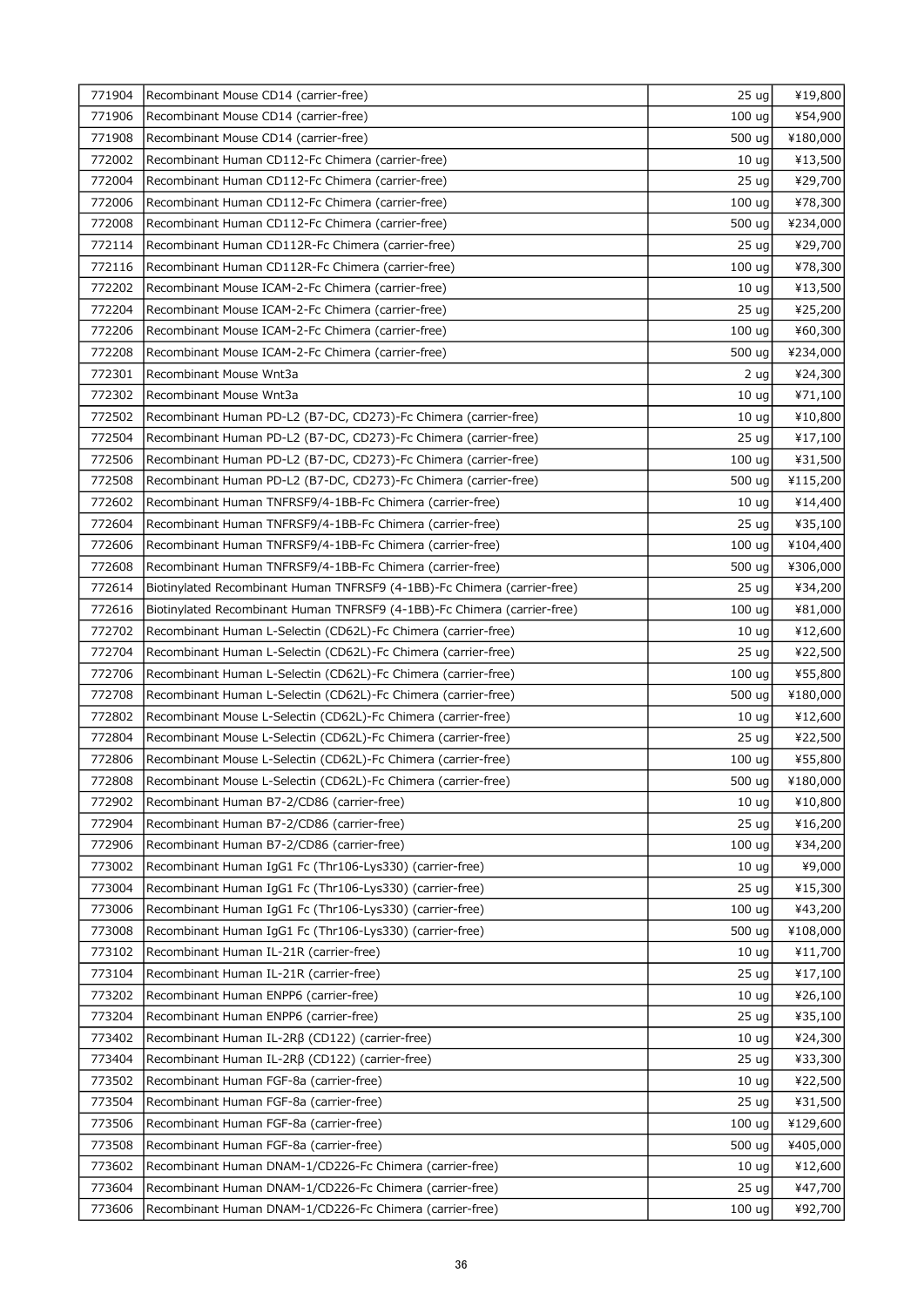| 773702 | Recombinant Human PDGF-AA (carrier-free)                       | 10 <sub>uq</sub>  | ¥31,500  |
|--------|----------------------------------------------------------------|-------------------|----------|
| 773704 | Recombinant Human PDGF-AA (carrier-free)                       | 25 <sub>uq</sub>  | ¥57,600  |
| 773706 | Recombinant Human PDGF-AA (carrier-free)                       | 100 ug            | ¥136,800 |
| 773708 | Recombinant Human PDGF-AA (carrier-free)                       | 500 ug            | ¥414,000 |
| 773802 | Recombinant Mouse FcyRI/CD64 (carrier-free)                    | 10 <sub>uq</sub>  | ¥12,600  |
| 773804 | Recombinant Mouse FcyRI/CD64 (carrier-free)                    | 25 <sub>uq</sub>  | ¥47,700  |
| 773806 | Recombinant Mouse FcyRI/CD64 (carrier-free)                    | 100 ug            | ¥92,700  |
| 773902 | Recombinant Human B7-H5/VISTA Fc Chimera (carrier-free)        | 10 <sub>uq</sub>  | ¥12,600  |
| 773904 | Recombinant Human B7-H5/VISTA Fc Chimera (carrier-free)        | 25 <sub>uq</sub>  | ¥47,700  |
| 773906 | Recombinant Human B7-H5/VISTA Fc Chimera (carrier-free)        | 100 <sub>uq</sub> | ¥92,700  |
| 773908 | Recombinant Human B7-H5/VISTA Fc Chimera (carrier-free)        | 500 ug            | ¥252,000 |
| 774002 | Recombinant Human Placental Lactogen/CSH1 (carrier-free)       | 10 <sub>ug</sub>  | ¥17,100  |
| 774004 | Recombinant Human Placental Lactogen/CSH1 (carrier-free)       | 25 <sub>uq</sub>  | ¥47,700  |
| 774006 | Recombinant Human Placental Lactogen/CSH1 (carrier-free)       | 100 ug            | ¥92,700  |
| 774008 | Recombinant Human Placental Lactogen/CSH1 (carrier-free)       | 500 ug            | ¥252,000 |
| 774102 | Recombinant Human PRLR-Fc Chimera (carrier-free)               | 10 <sub>uq</sub>  | ¥15,300  |
| 774104 | Recombinant Human PRLR-Fc Chimera (carrier-free)               | 25 <sub>uq</sub>  | ¥29,700  |
| 774106 | Recombinant Human PRLR-Fc Chimera (carrier-free)               | 100 <sub>uq</sub> | ¥62,100  |
| 774108 | Recombinant Human PRLR-Fc Chimera (carrier-free)               | 500 ug            | ¥252,000 |
| 774202 | Recombinant Mouse B7-H5/VISTA-Fc Chimera (carrier-free)        | 10 <sub>uq</sub>  | ¥17,100  |
| 774204 | Recombinant Mouse B7-H5/VISTA-Fc Chimera (carrier-free)        | 25 <sub>uq</sub>  | ¥27,900  |
| 774206 | Recombinant Mouse B7-H5/VISTA-Fc Chimera (carrier-free)        | 100 <sub>uq</sub> | ¥71,100  |
| 774208 | Recombinant Mouse B7-H5/VISTA-Fc Chimera (carrier-free)        | 500 ug            | ¥180,000 |
| 774302 | Recombinant Human Cystatin D (carrier-free)                    | 10 <sub>uq</sub>  | ¥23,400  |
| 774304 | Recombinant Human Cystatin D (carrier-free)                    | 25 <sub>uq</sub>  | ¥45,000  |
| 774306 | Recombinant Human Cystatin D (carrier-free)                    | 100 ug            | ¥130,500 |
| 774308 | Recombinant Human Cystatin D (carrier-free)                    | 500 ug            | ¥387,000 |
| 774402 | Recombinant Human Galectin-3 (carrier-free) (E.coli expressed) | 10 <sub>uq</sub>  | ¥12,600  |
| 774404 | Recombinant Human Galectin-3 (carrier-free) (E.coli expressed) | 25 <sub>uq</sub>  | ¥20,700  |
| 774406 | Recombinant Human Galectin-3 (carrier-free) (E.coli expressed) | 100 <sub>uq</sub> | ¥51,300  |
| 774408 | Recombinant Human Galectin-3 (carrier-free) (E.coli expressed) | 500 ug            | ¥148,500 |
| 774502 | Recombinant Mouse IL-22Ra1 (carrier-free)                      | 10 <sub>ug</sub>  | ¥17,100  |
| 774504 | Recombinant Mouse IL-22Ra1 (carrier-free)                      | 25 ug             | ¥27,900  |
| 774506 | Recombinant Mouse IL-22Ra1 (carrier-free)                      | 100 uq            | ¥86,400  |
| 774508 | Recombinant Mouse IL-22Ra1 (carrier-free)                      | 500 ug            | ¥225,000 |
| 774602 | Recombinant Human B7-H4-Fc Chimera (carrier-free)              | 10 <sub>uq</sub>  | ¥13,500  |
| 774604 | Recombinant Human B7-H4-Fc Chimera (carrier-free)              | 25 <sub>uq</sub>  | ¥21,600  |
| 774606 | Recombinant Human B7-H4-Fc Chimera (carrier-free)              | 100 <sub>uq</sub> | ¥55,800  |
| 774608 | Recombinant Human B7-H4-Fc Chimera (carrier-free)              | 500 ug            | ¥180,000 |
| 774702 | Recombinant Mouse B7-H4-Fc Chimera (carrier-free)              | 10 <sub>uq</sub>  | ¥13,500  |
| 774704 | Recombinant Mouse B7-H4-Fc Chimera (carrier-free)              | 25 <sub>uq</sub>  | ¥21,600  |
| 774706 | Recombinant Mouse B7-H4-Fc Chimera (carrier-free)              | 100 <sub>uq</sub> | ¥55,800  |
| 774708 | Recombinant Mouse B7-H4-Fc Chimera (carrier-free)              | 500 ug            | ¥180,000 |
| 774802 | Recombinant Human IL-1RAcP (IL-1R3)-Fc Chimera (carrier-free)  | 10 <sub>uq</sub>  | ¥7,200   |
| 774804 | Recombinant Human IL-1RAcP (IL-1R3)-Fc Chimera (carrier-free)  | 25 <sub>uq</sub>  | ¥17,100  |
| 774806 | Recombinant Human IL-1RAcP (IL-1R3)-Fc Chimera (carrier-free)  | 100 <sub>uq</sub> | ¥36,000  |
| 774808 | Recombinant Human IL-1RAcP (IL-1R3)-Fc Chimera (carrier-free)  | 500 ug            | ¥108,000 |
| 775002 | Recombinant Rat G-CSF (carrier-free)                           | 10 <sub>uq</sub>  | ¥32,400  |
| 775004 | Recombinant Rat G-CSF (carrier-free)                           | 25 <sub>uq</sub>  | ¥54,000  |
| 775102 | Recombinant Mouse VEGF-C (carrier-free)                        | 10 <sub>uq</sub>  | ¥17,100  |
| 775104 | Recombinant Mouse VEGF-C (carrier-free)                        | 25 <sub>uq</sub>  | ¥27,900  |
| 775106 | Recombinant Mouse VEGF-C (carrier-free)                        | 100 <sub>uq</sub> | ¥75,600  |
| 775202 | Recombinant Human Frizzled-1-Fc Chimera (carrier-free)         | 10 <sub>uq</sub>  | ¥14,400  |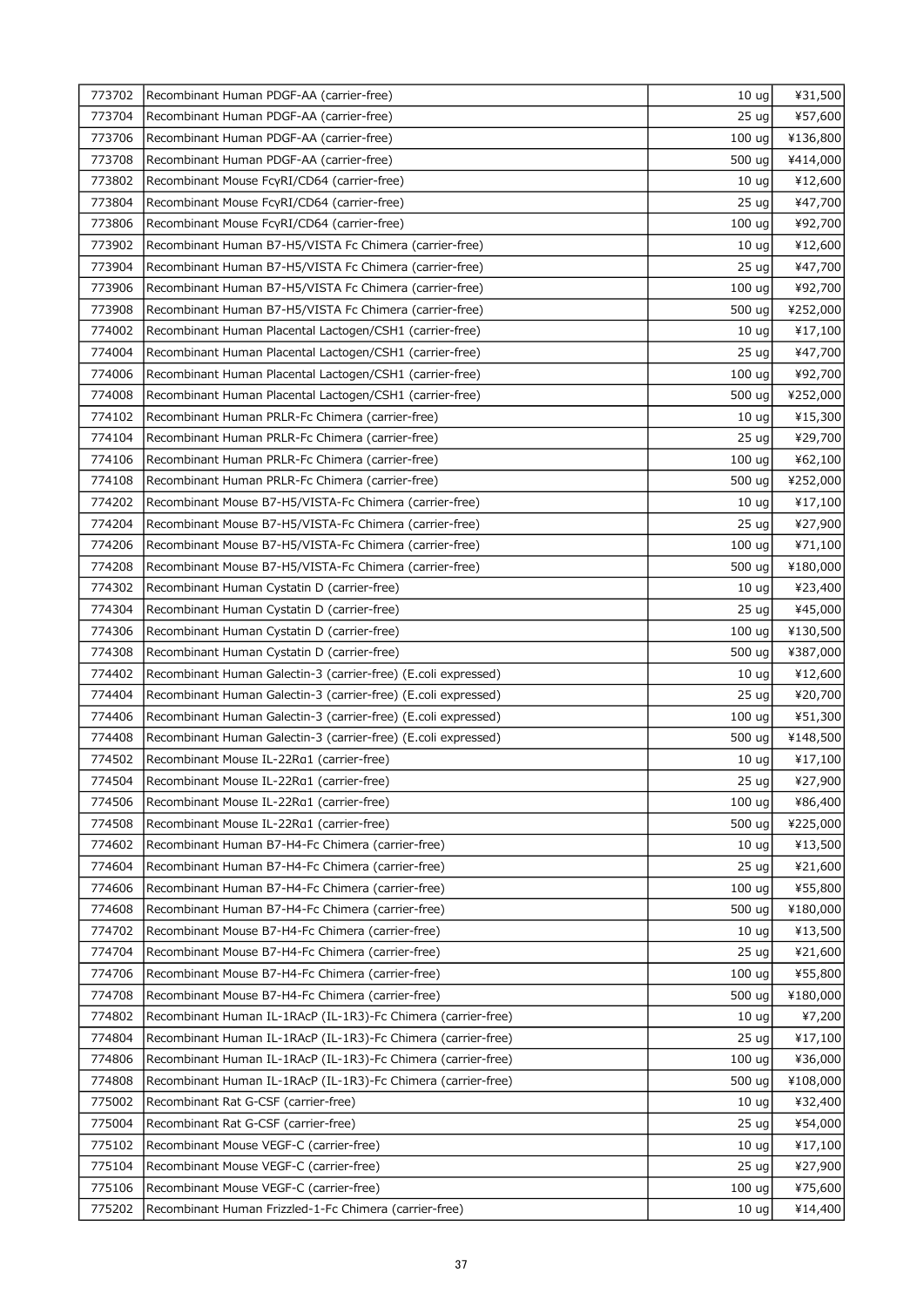| 775204 | Recombinant Human Frizzled-1-Fc Chimera (carrier-free)  | 25 <sub>uq</sub>  | ¥29,700  |
|--------|---------------------------------------------------------|-------------------|----------|
| 775206 | Recombinant Human Frizzled-1-Fc Chimera (carrier-free)  | 100 <sub>uq</sub> | ¥103,500 |
| 775306 | Recombinant Human FN-1 (carrier-free)                   | 100 <sub>uq</sub> | ¥22,500  |
| 775308 | Recombinant Human FN-1 (carrier-free)                   | 500 ug            | ¥81,000  |
| 775402 | Recombinant Human Frizzled-10-Fc Chimera (carrier-free) | 10 <sub>uq</sub>  | ¥14,400  |
| 775404 | Recombinant Human Frizzled-10-Fc Chimera (carrier-free) | 25 <sub>uq</sub>  | ¥29,700  |
| 775406 | Recombinant Human Frizzled-10-Fc Chimera (carrier-free) | 100 <sub>uq</sub> | ¥103,500 |
| 775502 | Recombinant Mouse CD39 (carrier-free)                   | 10 <sub>uq</sub>  | ¥31,500  |
| 775504 | Recombinant Mouse CD39 (carrier-free)                   | 25 <sub>uq</sub>  | ¥49,500  |
| 775506 | Recombinant Mouse CD39 (carrier-free)                   | 100 <sub>uq</sub> | ¥130,500 |
| 775602 | Recombinant Human B7-2/CD86-Fc Chimera (carrier-free)   | 10 <sub>uq</sub>  | ¥10,800  |
| 775604 | Recombinant Human B7-2/CD86-Fc Chimera (carrier-free)   | 25 <sub>uq</sub>  | ¥16,200  |
| 775606 | Recombinant Human B7-2/CD86-Fc Chimera (carrier-free)   | 100 <sub>uq</sub> | ¥34,200  |
| 775608 | Recombinant Human B7-2/CD86-Fc Chimera (carrier-free)   | 500 ug            | ¥99,000  |
| 775702 | Recombinant Human BTLA-Fc Chimera (carrier-free)        | 10 <sub>uq</sub>  | ¥9,900   |
| 775704 | Recombinant Human BTLA-Fc Chimera (carrier-free)        | 25 <sub>uq</sub>  | ¥14,400  |
| 775706 | Recombinant Human BTLA-Fc Chimera (carrier-free)        | 100 <sub>uq</sub> | ¥51,300  |
| 775802 | Recombinant Mouse BTLA-Fc Chimera (carrier-free)        | 10 <sub>uq</sub>  | ¥9,900   |
| 775804 | Recombinant Mouse BTLA-Fc Chimera (carrier-free)        | 25 ug             | ¥14,400  |
| 775806 | Recombinant Mouse BTLA-Fc Chimera (carrier-free)        | 100 <sub>uq</sub> | ¥51,300  |
| 775902 | Recombinant Rat CXCL12/SDF-1a (carrier-free)            | 10 <sub>uq</sub>  | ¥30,600  |
| 775904 | Recombinant Rat CXCL12/SDF-1a (carrier-free)            | 25 <sub>uq</sub>  | ¥60,300  |
| 775906 | Recombinant Rat CXCL12/SDF-1a (carrier-free)            | 100 <sub>uq</sub> | ¥103,500 |
| 776002 | Recombinant Human Follistatin (carrier-free)            | 10 <sub>uq</sub>  | ¥14,400  |
| 776004 | Recombinant Human Follistatin (carrier-free)            | 25 <sub>uq</sub>  | ¥35,100  |
| 776102 | Recombinant Mouse Frizzled-10-Fc Chimera (carrier-free) | 10 <sub>uq</sub>  | ¥14,400  |
| 776104 | Recombinant Mouse Frizzled-10-Fc Chimera (carrier-free) | 25 <sub>uq</sub>  | ¥29,700  |
| 776106 | Recombinant Mouse Frizzled-10-Fc Chimera (carrier-free) | 100 <sub>uq</sub> | ¥103,500 |
| 776202 | Recombinant Rat CNTF (carrier-free)                     | 10 <sub>uq</sub>  | ¥15,300  |
| 776204 | Recombinant Rat CNTF (carrier-free)                     | 25 <sub>uq</sub>  | ¥32,400  |
| 776206 | Recombinant Rat CNTF (carrier-free)                     | 100 <sub>uq</sub> | ¥103,500 |
| 776208 | Recombinant Rat CNTF (carrier-free)                     | 500 ug            | ¥288,000 |
| 776302 | Recombinant Mouse PDGF-AA (carrier-free)                | $10 \text{ ug}$   | ¥22,500  |
| 776304 | Recombinant Mouse PDGF-AA (carrier-free)                | 25 <sub>uq</sub>  | ¥40,500  |
| 776306 | Recombinant Mouse PDGF-AA (carrier-free)                | 100 ug            | ¥129,600 |
| 776308 | Recombinant Mouse PDGF-AA (carrier-free)                | 500 ug            | ¥324,000 |
| 776402 | Recombinant Mouse Frizzled-1-Fc Chimera (carrier-free)  | 10 <sub>uq</sub>  | ¥14,400  |
| 776404 | Recombinant Mouse Frizzled-1-Fc Chimera (carrier-free)  | 25 <sub>uq</sub>  | ¥29,700  |
| 776406 | Recombinant Mouse Frizzled-1-Fc Chimera (carrier-free)  | 100 <sub>uq</sub> | ¥103,500 |
| 776502 | Recombinant Mouse CD112-Fc Chimera (carrier-free)       | 10 <sub>uq</sub>  | ¥13,500  |
| 776504 | Recombinant Mouse CD112-Fc Chimera (carrier-free)       | 25 <sub>uq</sub>  | ¥29,700  |
| 776506 | Recombinant Mouse CD112-Fc Chimera (carrier-free)       | 100 <sub>uq</sub> | ¥78,300  |
| 776508 | Recombinant Mouse CD112-Fc Chimera (carrier-free)       | 500 ug            | ¥234,000 |
| 776602 | Recombinant Mouse CD112R-Fc Chimera (carrier-free)      | 10 <sub>uq</sub>  | ¥13,500  |
| 776604 | Recombinant Mouse CD112R-Fc Chimera (carrier-free)      | 25 <sub>uq</sub>  | ¥29,700  |
| 776606 | Recombinant Mouse CD112R-Fc Chimera (carrier-free)      | 100 <sub>uq</sub> | ¥78,300  |
| 776702 | Recombinant Mouse DLL4 (carrier-free)                   | 10 <sub>uq</sub>  | ¥12,600  |
| 776704 | Recombinant Mouse DLL4 (carrier-free)                   | 25 <sub>uq</sub>  | ¥27,900  |
| 776706 | Recombinant Mouse DLL4 (carrier-free)                   | 100 <sub>uq</sub> | ¥85,500  |
| 776802 | Recombinant Mouse JAML-Fc Chimera (carrier-free)        | 10 <sub>uq</sub>  | ¥12,600  |
| 776804 | Recombinant Mouse JAML-Fc Chimera (carrier-free)        | 25 <sub>uq</sub>  | ¥27,900  |
| 776806 | Recombinant Mouse JAML-Fc Chimera (carrier-free)        | 100 <sub>uq</sub> | ¥85,500  |
| 776902 | Recombinant Rat IL-4 (carrier-free)                     | 10 <sub>uq</sub>  | ¥14,400  |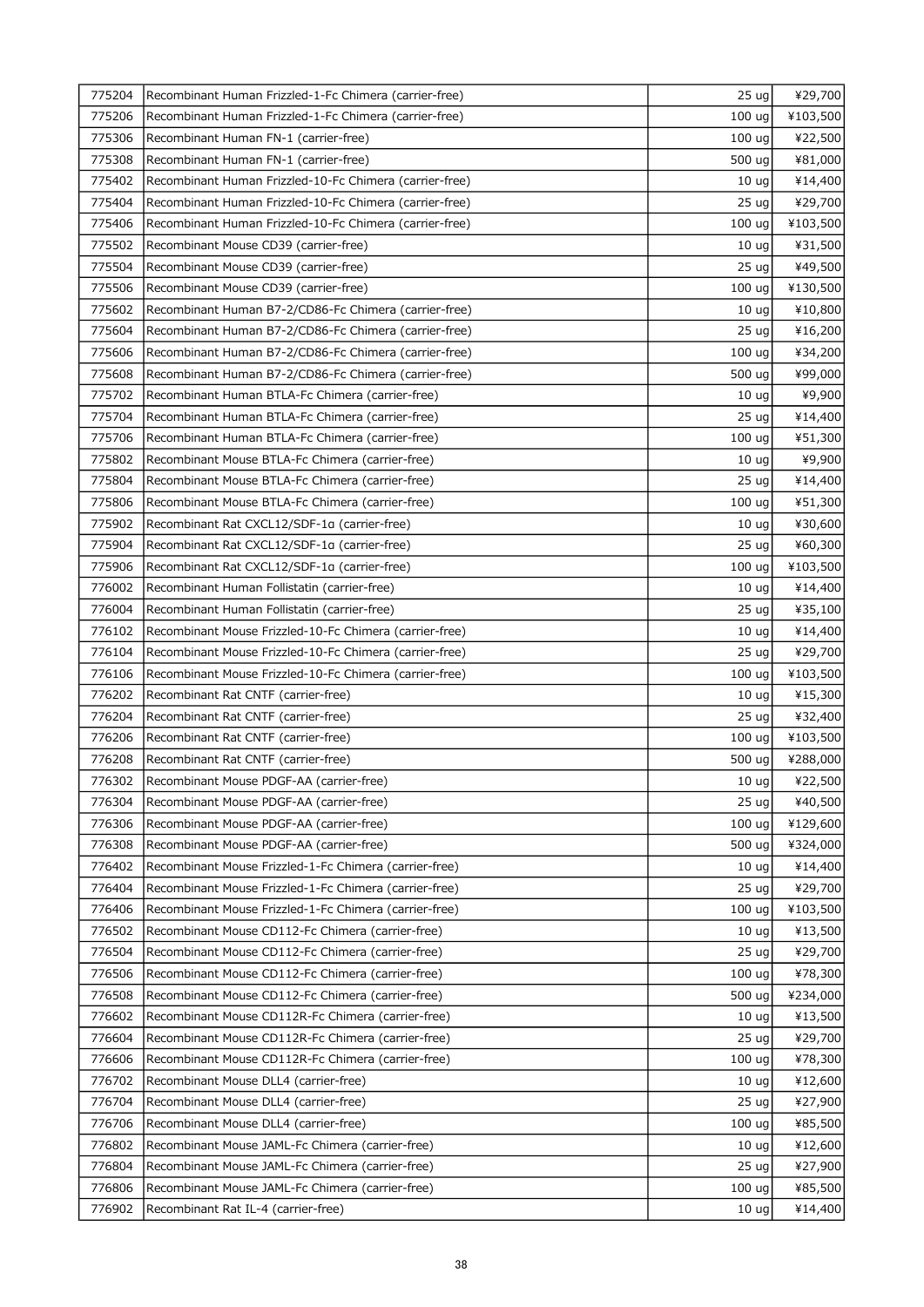| 776904 | Recombinant Rat IL-4 (carrier-free)                                      | 25 ug             | ¥35,100  |
|--------|--------------------------------------------------------------------------|-------------------|----------|
| 776906 | Recombinant Rat IL-4 (carrier-free)                                      | 100 ug            | ¥103,500 |
| 777002 | Recombinant Human IL-4Rg-Fc Chimera (carrier-free)                       | 10 <sub>uq</sub>  | ¥14,400  |
| 777004 | Recombinant Human IL-4Ra-Fc Chimera (carrier-free)                       | 25 <sub>uq</sub>  | ¥35,100  |
| 777006 | Recombinant Human IL-4Rg-Fc Chimera (carrier-free)                       | 100 ug            | ¥103,500 |
| 777102 | Recombinant Human Fc gamma RIIIA/CD16a (carrier-free)                    | 10 <sub>uq</sub>  | ¥13,500  |
| 777104 | Recombinant Human Fc gamma RIIIA/CD16a (carrier-free)                    | 25 <sub>uq</sub>  | ¥29,700  |
| 777106 | Recombinant Human Fc gamma RIIIA/CD16a (carrier-free)                    | 100 uq            | ¥78,300  |
| 777202 | Recombinant Human CD40/TNFRSF5-Fc Chimera (carrier-free)                 | 10 <sub>uq</sub>  | ¥14,400  |
| 777204 | Recombinant Human CD40/TNFRSF5-Fc Chimera (carrier-free)                 | 25 <sub>uq</sub>  | ¥35,100  |
| 777206 | Recombinant Human CD40/TNFRSF5-Fc Chimera (carrier-free)                 | 100 ug            | ¥103,500 |
| 777214 | Biotinylated Recombinant Human CD40 (TNFRSF5)-Fc Chimera (carrier-free)  | 25 <sub>uq</sub>  | ¥34,200  |
| 777216 | Biotinylated Recombinant Human CD40 (TNFRSF5)-Fc Chimera (carrier-free)  | 100 ug            | ¥81,000  |
| 777302 | Recombinant Human CD326/EPCAM (carrier-free)                             | 10 <sub>uq</sub>  | ¥13,500  |
| 777304 | Recombinant Human CD326/EPCAM (carrier-free)                             | 25 <sub>uq</sub>  | ¥29,700  |
| 777306 | Recombinant Human CD326/EPCAM (carrier-free)                             | 100 ug            | ¥78,300  |
| 777402 | Recombinant Human CXADR/CAR-Fc Chimera (carrier-free)                    | 10 <sub>uq</sub>  | ¥13,500  |
| 777404 | Recombinant Human CXADR/CAR-Fc Chimera (carrier-free)                    | 25 <sub>uq</sub>  | ¥25,200  |
| 777406 | Recombinant Human CXADR/CAR-Fc Chimera (carrier-free)                    | 100 ug            | ¥99,000  |
| 777408 | Recombinant Human CXADR/CAR-Fc Chimera (carrier-free)                    | 500 ug            | ¥234,000 |
| 777502 | Recombinant Human Notch-1-Fc Chimera (carrier-free)                      | 10 <sub>uq</sub>  | ¥16,200  |
| 777504 | Recombinant Human Notch-1-Fc Chimera (carrier-free)                      | 25 <sub>uq</sub>  | ¥27,000  |
| 777506 | Recombinant Human Notch-1-Fc Chimera (carrier-free)                      | 100 ug            | ¥103,500 |
| 777602 | Recombinant Mouse CXADR/CAR-Fc Chimera (carrier-free)                    | 10 <sub>uq</sub>  | ¥13,500  |
| 777604 | Recombinant Mouse CXADR/CAR-Fc Chimera (carrier-free)                    | 25 <sub>uq</sub>  | ¥25,200  |
| 777606 | Recombinant Mouse CXADR/CAR-Fc Chimera (carrier-free)                    | 100 ug            | ¥99,000  |
| 777608 | Recombinant Mouse CXADR/CAR-Fc Chimera (carrier-free)                    | 500 ug            | ¥234,000 |
| 777702 | Recombinant Rat IL-7 (carrier-free)                                      | 10 <sub>uq</sub>  | ¥31,500  |
| 777704 | Recombinant Rat IL-7 (carrier-free)                                      | 25 <sub>uq</sub>  | ¥58,500  |
| 777802 | Recombinant Human Cripto (carrier-free)                                  | 10 <sub>uq</sub>  | ¥20,700  |
| 777804 | Recombinant Human Cripto (carrier-free)                                  | 25 <sub>uq</sub>  | ¥36,900  |
| 777902 | Recombinant Mouse DLL1 (carrier-free)                                    | 10 <sub>ug</sub>  | ¥14,400  |
| 777904 | Recombinant Mouse DLL1 (carrier-free)                                    | $25 \text{ ug}$   | ¥29,700  |
| 777906 | Recombinant Mouse DLL1 (carrier-free)                                    | 100 ug            | ¥89,100  |
| 778002 | Recombinant Human Growth Hormone (carrier-free)                          | 10 <sub>ug</sub>  | ¥10,800  |
| 778004 | Recombinant Human Growth Hormone (carrier-free)                          | 25 <sub>uq</sub>  | ¥17,100  |
| 778006 | Recombinant Human Growth Hormone (carrier-free)                          | 100 ug            | ¥36,900  |
| 778102 | Recombinant Human CEACAM-8/CD66b (carrier-free)                          | 10 <sub>uq</sub>  | ¥16,200  |
| 778104 | Recombinant Human CEACAM-8/CD66b (carrier-free)                          | 25 <sub>uq</sub>  | ¥31,500  |
| 778106 | Recombinant Human CEACAM-8/CD66b (carrier-free)                          | 100 ug            | ¥94,500  |
| 778108 | Recombinant Human CEACAM-8/CD66b (carrier-free)                          | 500 ug            | ¥216,000 |
| 778202 | Recombinant Mouse PD-L2 (B7-DC, CD273)-Fc Chimera (carrier-free)         | 10 <sub>uq</sub>  | ¥9,000   |
| 778204 | Recombinant Mouse PD-L2 (B7-DC, CD273)-Fc Chimera (carrier-free)         | 25 <sub>uq</sub>  | ¥15,300  |
| 778206 | Recombinant Mouse PD-L2 (B7-DC, CD273)-Fc Chimera (carrier-free)         | 100 ug            | ¥58,500  |
| 778208 | Recombinant Mouse PD-L2 (B7-DC, CD273)-Fc Chimera (carrier-free)         | 500 ug            | ¥180,000 |
| 778302 | Recombinant Human IgG1 Fc (Thr106-Lys330, 293E expressed) (carrier-free) | 10 <sub>uq</sub>  | ¥9,000   |
| 778304 | Recombinant Human IgG1 Fc (Thr106-Lys330, 293E expressed) (carrier-free) | 25 <sub>uq</sub>  | ¥15,300  |
| 778306 | Recombinant Human IgG1 Fc (Thr106-Lys330, 293E expressed) (carrier-free) | 100 <sub>uq</sub> | ¥43,200  |
| 778308 | Recombinant Human IgG1 Fc (Thr106-Lys330, 293E expressed) (carrier-free) | 500 ug            | ¥108,000 |
| 778402 | Recombinant Mouse N-Cadherin-Fc Chimera (carrier-free)                   | 10 <sub>uq</sub>  | ¥17,100  |
| 778404 | Recombinant Mouse N-Cadherin-Fc Chimera (carrier-free)                   | 25 <sub>uq</sub>  | ¥27,000  |
| 778406 | Recombinant Mouse N-Cadherin-Fc Chimera (carrier-free)                   | 100 ug            | ¥92,700  |
| 778408 | Recombinant Mouse N-Cadherin-Fc Chimera (carrier-free)                   | 500 ug            | ¥216,000 |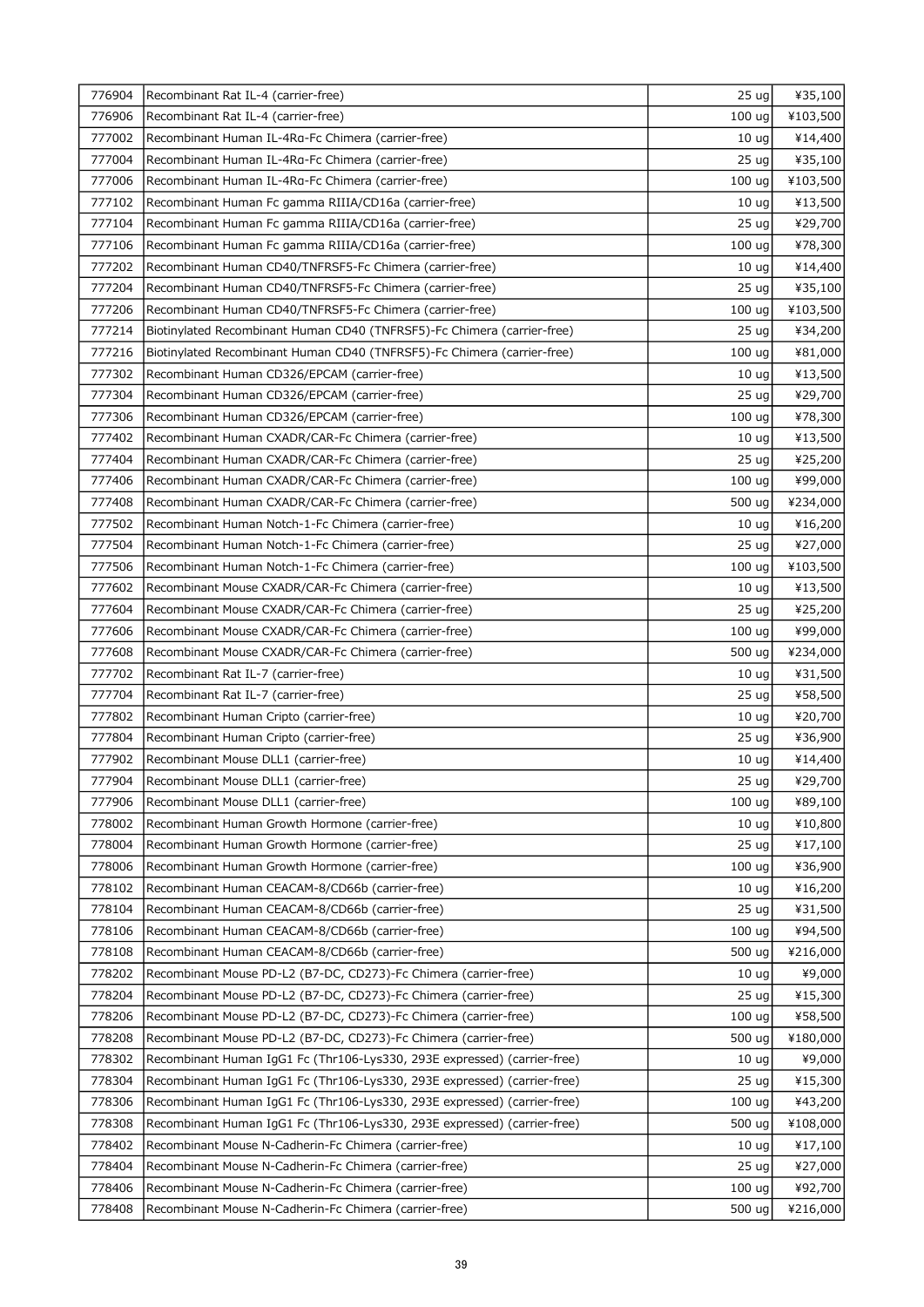| 778502 | Recombinant Rat IL-5 (carrier-free)                                | 10 <sub>uq</sub> | ¥33,300  |
|--------|--------------------------------------------------------------------|------------------|----------|
| 778504 | Recombinant Rat IL-5 (carrier-free)                                | 25 <sub>uq</sub> | ¥55,800  |
| 778506 | Recombinant Rat IL-5 (carrier-free)                                | 100 ug           | ¥171,000 |
| 778508 | Recombinant Rat IL-5 (carrier-free)                                | 500 ug           | ¥450,000 |
| 778602 | Recombinant Human DKK-1 (carrier-free)                             | 10 <sub>uq</sub> | ¥33,300  |
| 778604 | Recombinant Human DKK-1 (carrier-free)                             | 25 <sub>uq</sub> | ¥55,800  |
| 778606 | Recombinant Human DKK-1 (carrier-free)                             | 100 ug           | ¥171,000 |
| 778701 | Recombinant Rat IL-17A (carrier-free)                              | 5 <sub>uq</sub>  | ¥9,000   |
| 778704 | Recombinant Rat IL-17A (carrier-free)                              | 25 ug            | ¥24,300  |
| 778802 | Recombinant Rat CXCL12/SDF-1B (carrier-free)                       | 10 <sub>uq</sub> | ¥17,100  |
| 778804 | Recombinant Rat CXCL12/SDF-1ß (carrier-free)                       | 25 <sub>uq</sub> | ¥29,700  |
| 778902 | Recombinant Mouse IL-17RB-Fc Chimera (carrier-free)                | 10 <sub>uq</sub> | ¥20,700  |
| 778904 | Recombinant Mouse IL-17RB-Fc Chimera (carrier-free)                | 25 <sub>uq</sub> | ¥40,500  |
| 778906 | Recombinant Mouse IL-17RB-Fc Chimera (carrier-free)                | 100 ug           | ¥129,600 |
| 779002 | Recombinant Mouse IL-17RA-Fc Chimera (carrier-free)                | 10 <sub>uq</sub> | ¥9,900   |
| 779004 | Recombinant Mouse IL-17RA-Fc Chimera (carrier-free)                | 25 <sub>uq</sub> | ¥15,300  |
| 779102 | Biotinylated Recombinant Mouse CTLA-4-Fc Chimera (carrier-free)    | 10 <sub>uq</sub> | ¥22,500  |
| 779104 | Biotinylated Recombinant Mouse CTLA-4-Fc Chimera (carrier-free)    | 25 <sub>uq</sub> | ¥44,100  |
| 779106 | Biotinylated Recombinant Mouse CTLA-4-Fc Chimera (carrier-free)    | 100 ug           | ¥131,400 |
| 779202 | Recombinant Rat RANKL (TRANCE, TNFSF11) (carrier-free)             | 10 <sub>uq</sub> | ¥22,500  |
| 779204 | Recombinant Rat RANKL (TRANCE, TNFSF11) (carrier-free)             | 25 <sub>uq</sub> | ¥44,100  |
| 779206 | Recombinant Rat RANKL (TRANCE, TNFSF11) (carrier-free)             | 100 ug           | ¥131,400 |
| 779302 | Biotinylated Recombinant Mouse CD112-Fc Chimera (carrier-free)     | 10 <sub>uq</sub> | ¥22,500  |
| 779304 | Biotinylated Recombinant Mouse CD112-Fc Chimera (carrier-free)     | 25 <sub>uq</sub> | ¥44,100  |
| 779306 | Biotinylated Recombinant Mouse CD112-Fc Chimera (carrier-free)     | 100 ug           | ¥131,400 |
| 779402 | Biotinylated Recombinant Human B7-2/CD86-Fc Chimera (carrier-free) | 10 <sub>uq</sub> | ¥22,500  |
| 779404 | Biotinylated Recombinant Human B7-2/CD86-Fc Chimera (carrier-free) | 25 <sub>uq</sub> | ¥44,100  |
| 779406 | Biotinylated Recombinant Human B7-2/CD86-Fc Chimera (carrier-free) | 100 ug           | ¥131,400 |
| 779502 | Recombinant Human GDF-5/BMP-14 (carrier-free)                      | 10 <sub>ug</sub> | ¥12,600  |
| 779504 | Recombinant Human GDF-5/BMP-14 (carrier-free)                      | 25 <sub>uq</sub> | ¥19,800  |
| 779506 | Recombinant Human GDF-5/BMP-14 (carrier-free)                      | 100 ug           | ¥49,500  |
| 779508 | Recombinant Human GDF-5/BMP-14 (carrier-free)                      | 500 ug           | ¥140,400 |
| 779602 | Recombinant Rat Resistin (carrier-free)                            | $10 \text{ ug}$  | ¥14,400  |
| 779604 | Recombinant Rat Resistin (carrier-free)                            | 25 <sub>uq</sub> | ¥31,500  |
| 779606 | Recombinant Rat Resistin (carrier-free)                            | 100 ug           | ¥117,000 |
| 779702 | Recombinant Human TACI-Fc Chimera (carrier-free)                   | 10 <sub>uq</sub> | ¥14,400  |
| 779704 | Recombinant Human TACI-Fc Chimera (carrier-free)                   | 25 <sub>uq</sub> | ¥31,500  |
| 779706 | Recombinant Human TACI-Fc Chimera (carrier-free)                   | 100 ug           | ¥117,000 |
| 779802 | Recombinant Human Mesothelin, His-tagged (carrier-free)            | 10 <sub>uq</sub> | ¥12,600  |
| 779804 | Recombinant Human Mesothelin, His-tagged (carrier-free)            | 25 <sub>uq</sub> | ¥21,600  |
| 779806 | Recombinant Human Mesothelin, His-tagged (carrier-free)            | 100 ug           | ¥47,700  |
| 779808 | Recombinant Human Mesothelin, His-tagged (carrier-free)            | 500 ug           | ¥153,000 |
| 779902 | Recombinant Human E-Cadherin-Fc Chimera (carrier-free)             | 10 <sub>uq</sub> | ¥12,600  |
| 779904 | Recombinant Human E-Cadherin-Fc Chimera (carrier-free)             | 25 <sub>uq</sub> | ¥20,700  |
| 779906 | Recombinant Human E-Cadherin-Fc Chimera (carrier-free)             | 100 ug           | ¥58,500  |
| 780002 | Recombinant Mouse E-Cadherin (carrier-free)                        | 10 <sub>ug</sub> | ¥14,400  |
| 780004 | Recombinant Mouse E-Cadherin (carrier-free)                        | 25 <sub>uq</sub> | ¥26,100  |
| 780006 | Recombinant Mouse E-Cadherin (carrier-free)                        | 100 ug           | ¥86,400  |
| 780008 | Recombinant Mouse E-Cadherin (carrier-free)                        | 500 ug           | ¥198,000 |
| 780102 | Recombinant Rat E-Cadherin-Fc Chimera (carrier-free)               | 10 <sub>uq</sub> | ¥14,400  |
| 780104 | Recombinant Rat E-Cadherin-Fc Chimera (carrier-free)               | 25 <sub>uq</sub> | ¥26,100  |
| 780106 | Recombinant Rat E-Cadherin-Fc Chimera (carrier-free)               | 100 ug           | ¥86,400  |
| 780202 | Recombinant Human Artemin (carrier-free)                           | 10 <sub>uq</sub> | ¥9,000   |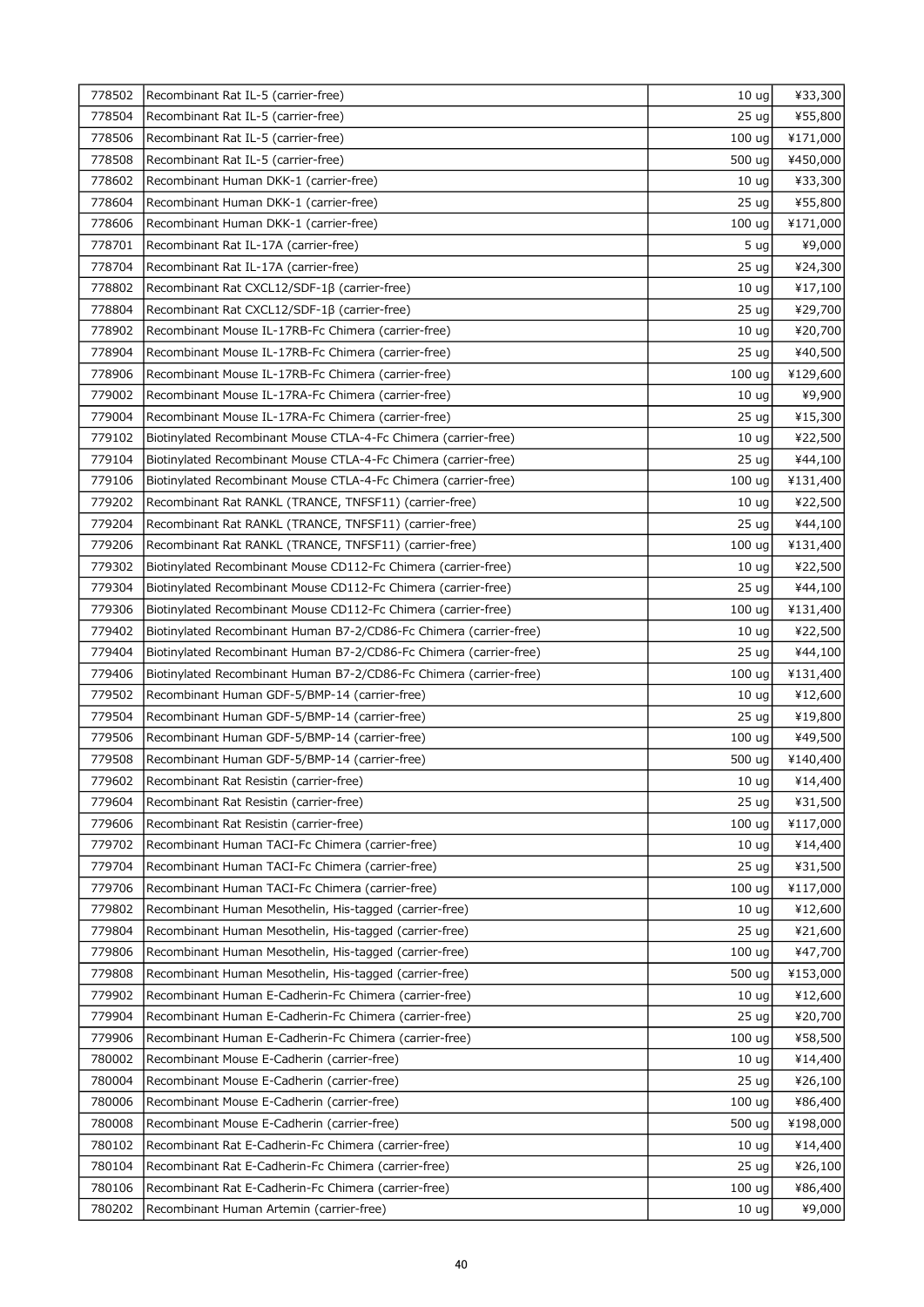| 780204 | Recombinant Human Artemin (carrier-free)                           | 25 <sub>uq</sub>  | ¥20,700  |
|--------|--------------------------------------------------------------------|-------------------|----------|
| 780206 | Recombinant Human Artemin (carrier-free)                           | 100 <sub>uq</sub> | ¥58,500  |
| 780302 | Recombinant Human CD161/CLEC5B-Fc Chimera (carrier-free)           | 10 <sub>uq</sub>  | ¥14,400  |
| 780304 | Recombinant Human CD161/CLEC5B-Fc Chimera (carrier-free)           | 25 <sub>uq</sub>  | ¥26,100  |
| 780306 | Recombinant Human CD161/CLEC5B-Fc Chimera (carrier-free)           | 100 ug            | ¥86,400  |
| 780402 | Recombinant Human GFRa3/GFRA3-Fc Chimera (carrier-free)            | 10 <sub>uq</sub>  | ¥17,100  |
| 780404 | Recombinant Human GFRa3/GFRA3-Fc Chimera (carrier-free)            | 25 <sub>uq</sub>  | ¥31,500  |
| 780406 | Recombinant Human GFRa3/GFRA3-Fc Chimera (carrier-free)            | 100 uq            | ¥58,500  |
| 780502 | Biotinylated Recombinant Mouse B7-2/CD86-Fc Chimera (carrier-free) | 10 <sub>uq</sub>  | ¥22,500  |
| 780504 | Biotinylated Recombinant Mouse B7-2/CD86-Fc Chimera (carrier-free) | 25 <sub>uq</sub>  | ¥44,100  |
| 780506 | Biotinylated Recombinant Mouse B7-2/CD86-Fc Chimera (carrier-free) | 100 uq            | ¥131,400 |
| 780604 | Recombinant Mouse CD300LB-Fc Chimera (carrier-free)                | 25 <sub>uq</sub>  | ¥31,500  |
| 780606 | Recombinant Mouse CD300LB-Fc Chimera (carrier-free)                | 100 ug            | ¥107,100 |
| 780802 | Recombinant Human OX40/TNFRSF4-Fc Chimera (carrier-free)           | 10 <sub>uq</sub>  | ¥22,500  |
| 780804 | Recombinant Human OX40/TNFRSF4-Fc Chimera (carrier-free)           | 25 <sub>uq</sub>  | ¥38,700  |
| 780806 | Recombinant Human OX40/TNFRSF4-Fc Chimera (carrier-free)           | 100 ug            | ¥116,100 |
| 780902 | Recombinant Mouse OX40/TNFRSF4-Fc Chimera (carrier-free)           | 10 <sub>uq</sub>  | ¥22,500  |
| 780904 | Recombinant Mouse OX40/TNFRSF4-Fc Chimera (carrier-free)           | 25 <sub>uq</sub>  | ¥38,700  |
| 780906 | Recombinant Mouse OX40/TNFRSF4-Fc Chimera (carrier-free)           | 100 ug            | ¥116,100 |
| 781002 | Recombinant Mouse Clusterin (carrier-free)                         | 10 <sub>uq</sub>  | ¥14,400  |
| 781004 | Recombinant Mouse Clusterin (carrier-free)                         | 25 <sub>uq</sub>  | ¥31,500  |
| 781006 | Recombinant Mouse Clusterin (carrier-free)                         | 100 ug            | ¥94,500  |
| 781102 | Recombinant Mouse Follistatin (carrier-free)                       | 10 <sub>ug</sub>  | ¥14,400  |
| 781104 | Recombinant Mouse Follistatin (carrier-free)                       | 25 <sub>uq</sub>  | ¥35,100  |
| 781106 | Recombinant Mouse Follistatin (carrier-free)                       | 100 ug            | ¥99,000  |
| 781202 | Recombinant Human ULPB1-Fc Chimera (carrier-free)                  | 10 <sub>uq</sub>  | ¥14,400  |
| 781204 | Recombinant Human ULPB1-Fc Chimera (carrier-free)                  | 25 <sub>uq</sub>  | ¥30,600  |
| 781302 | Recombinant Human MICB-Fc Chimera (carrier-free)                   | 10 <sub>uq</sub>  | ¥14,400  |
| 781304 | Recombinant Human MICB-Fc Chimera (carrier-free)                   | 25 <sub>uq</sub>  | ¥30,600  |
| 781306 | Recombinant Human MICB-Fc Chimera (carrier-free)                   | 100 ug            | ¥67,500  |
| 781308 | Recombinant Human MICB-Fc Chimera (carrier-free)                   | 500 ug            | ¥225,000 |
| 781402 | Recombinant Human Fcy RIIA/CD32a (carrier-free)                    | 10 <sub>ug</sub>  | ¥14,400  |
| 781404 | Recombinant Human Fcy RIIA/CD32a (carrier-free)                    | $25 \text{ ug}$   | ¥30,600  |
| 781406 | Recombinant Human Fcy RIIA/CD32a (carrier-free)                    | 100 ug            | ¥67,500  |
| 781408 | Recombinant Human Fcy RIIA/CD32a (carrier-free)                    | 500 ug            | ¥225,000 |
| 781502 | Recombinant Human Notch-3-Fc Chimera (carrier-free)                | 10 <sub>uq</sub>  | ¥14,400  |
| 781504 | Recombinant Human Notch-3-Fc Chimera (carrier-free)                | 25 <sub>uq</sub>  | ¥30,600  |
| 781506 | Recombinant Human Notch-3-Fc Chimera (carrier-free)                | 100 uq            | ¥67,500  |
| 781602 | Recombinant Human Apolipoprotein H/ApoH (carrier-free)             | 10 <sub>uq</sub>  | ¥13,500  |
| 781604 | Recombinant Human Apolipoprotein H/ApoH (carrier-free)             | 25 <sub>uq</sub>  | ¥29,700  |
| 781606 | Recombinant Human Apolipoprotein H/ApoH (carrier-free)             | 100 ug            | ¥63,000  |
| 781702 | Recombinant Human Fcy RIIB/CD32b (carrier-free)                    | 10 <sub>uq</sub>  | ¥14,400  |
| 781704 | Recombinant Human Fcy RIIB/CD32b (carrier-free)                    | 25 <sub>uq</sub>  | ¥30,600  |
| 781706 | Recombinant Human Fcy RIIB/CD32b (carrier-free)                    | 100 ug            | ¥67,500  |
| 781708 | Recombinant Human Fcy RIIB/CD32b (carrier-free)                    | 500 ug            | ¥225,000 |
| 781802 | Recombinant Human TGF-β1 (carrier-free)                            | 10 <sub>uq</sub>  | ¥34,200  |
| 781804 | Recombinant Human TGF-β1 (carrier-free)                            | 25 <sub>uq</sub>  | ¥67,500  |
| 781902 | Recombinant Human NKG2D (carrier-free)                             | 10 <sub>uq</sub>  | ¥14,400  |
| 781904 | Recombinant Human NKG2D (carrier-free)                             | 25 <sub>uq</sub>  | ¥26,100  |
| 781906 | Recombinant Human NKG2D (carrier-free)                             | 100 ug            | ¥56,700  |
| 781908 | Recombinant Human NKG2D (carrier-free)                             | 500 ug            | ¥225,000 |
| 782002 | Recombinant Mouse CD200R1-Fc Chimera (carrier-free)                | 10 <sub>uq</sub>  | ¥22,500  |
| 782004 | Recombinant Mouse CD200R1-Fc Chimera (carrier-free)                | 25 <sub>uq</sub>  | ¥40,500  |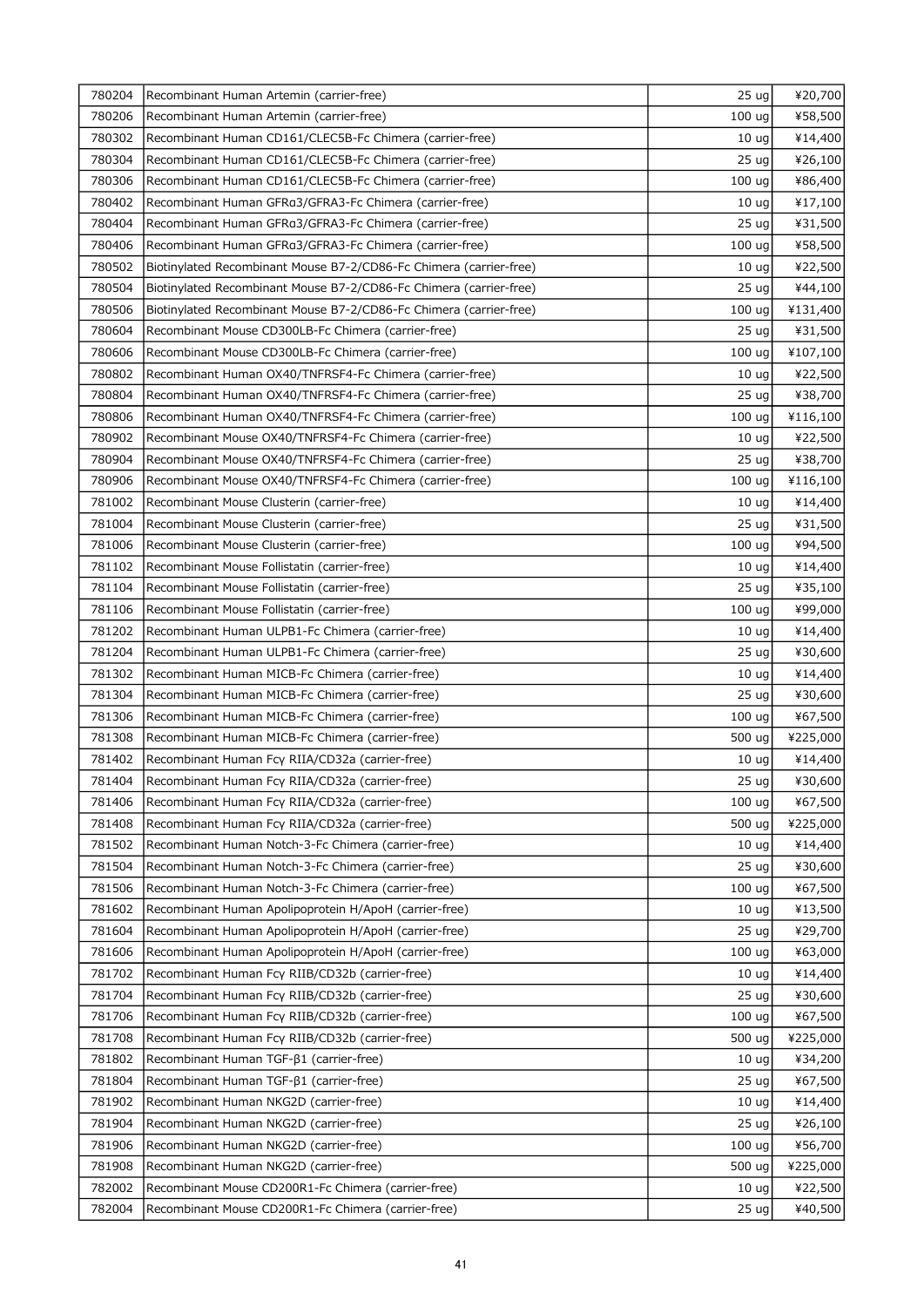| 782006 | Recombinant Mouse CD200R1-Fc Chimera (carrier-free)   | 100 ug            | ¥101,700 |
|--------|-------------------------------------------------------|-------------------|----------|
| 782008 | Recombinant Mouse CD200R1-Fc Chimera (carrier-free)   | 500 ug            | ¥251,100 |
| 782102 | Recombinant Mouse Tie-2-Fc Chimera (carrier-free)     | 10 <sub>uq</sub>  | ¥8,100   |
| 782104 | Recombinant Mouse Tie-2-Fc Chimera (carrier-free)     | 25 <sub>uq</sub>  | ¥18,900  |
| 782106 | Recombinant Mouse Tie-2-Fc Chimera (carrier-free)     | 100 ug            | ¥56,700  |
| 782201 | Recombinant Porcine GM-CSF (carrier-free)             | 5 ug              | ¥17,100  |
| 782203 | Recombinant Porcine GM-CSF (carrier-free)             | 20 <sub>uq</sub>  | ¥38,700  |
| 782301 | Recombinant Rat SCF (carrier-free)                    | 2 ug              | ¥13,500  |
| 782302 | Recombinant Rat SCF (carrier-free)                    | 10 <sub>uq</sub>  | ¥34,200  |
| 782404 | Recombinant Human CD300C-Fc Chimera (carrier-free)    | 25 <sub>uq</sub>  | ¥22,500  |
| 782406 | Recombinant Human CD300C-Fc Chimera (carrier-free)    | 100 <sub>uq</sub> | ¥77,400  |
| 782408 | Recombinant Human CD300C-Fc Chimera (carrier-free)    | 500 ug            | ¥198,000 |
| 782502 | Recombinant Human CD23/FCER2 (carrier-free)           | 10 <sub>uq</sub>  | ¥16,200  |
| 782504 | Recombinant Human CD23/FCER2 (carrier-free)           | 25 <sub>uq</sub>  | ¥22,500  |
| 782506 | Recombinant Human CD23/FCER2 (carrier-free)           | 100 ug            | ¥77,400  |
| 782508 | Recombinant Human CD23/FCER2 (carrier-free)           | 500 ug            | ¥198,000 |
| 782601 | Recombinant Porcine IL-2 (carrier-free)               | 5 <sub>uq</sub>   | ¥17,100  |
| 782603 | Recombinant Porcine IL-2 (carrier-free)               | 20 <sub>uq</sub>  | ¥38,700  |
| 782702 | Recombinant Human MICA-Fc Chimera (carrier-free)      | 10 <sub>uq</sub>  | ¥17,100  |
| 782704 | Recombinant Human MICA-Fc Chimera (carrier-free)      | 25 <sub>uq</sub>  | ¥27,000  |
| 782706 | Recombinant Human MICA-Fc Chimera (carrier-free)      | 100 ug            | ¥85,500  |
| 782708 | Recombinant Human MICA-Fc Chimera (carrier-free)      | 500 ug            | ¥216,000 |
| 782801 | Recombinant Porcine IL-4 (carrier-free)               | 5 <sub>uq</sub>   | ¥17,100  |
| 782803 | Recombinant Porcine IL-4 (carrier-free)               | 20 <sub>uq</sub>  | ¥38,700  |
| 782901 | Recombinant Porcine CXCL8/IL-8 (carrier-free)         | 5 ug              | ¥17,100  |
| 782903 | Recombinant Porcine CXCL8/IL-8 (carrier-free)         | 20 <sub>uq</sub>  | ¥38,700  |
| 783002 | Recombinant Human Persephin (carrier-free)            | 10 <sub>uq</sub>  | ¥22,500  |
| 783004 | Recombinant Human Persephin (carrier-free)            | 25 <sub>uq</sub>  | ¥38,700  |
| 783006 | Recombinant Human Persephin (carrier-free)            | 100 <sub>uq</sub> | ¥116,100 |
| 783102 | Recombinant Mouse RAGE/AGER-Fc Chimera (carrier-free) | 10 <sub>uq</sub>  | ¥14,400  |
| 783104 | Recombinant Mouse RAGE/AGER-Fc Chimera (carrier-free) | 25 <sub>uq</sub>  | ¥29,700  |
| 783106 | Recombinant Mouse RAGE/AGER-Fc Chimera (carrier-free) | 100 ug            | ¥107,100 |
| 783108 | Recombinant Mouse RAGE/AGER-Fc Chimera (carrier-free) | 500 ug            | ¥283,500 |
| 783202 | Recombinant Mouse CD200-Fc Chimera (carrier-free)     | 10 <sub>uq</sub>  | ¥13,500  |
| 783204 | Recombinant Mouse CD200-Fc Chimera (carrier-free)     | 25 <sub>uq</sub>  | ¥28,800  |
| 783206 | Recombinant Mouse CD200-Fc Chimera (carrier-free)     | 100 ug            | ¥79,200  |
| 783208 | Recombinant Mouse CD200-Fc Chimera (carrier-free)     | 500 ug            | ¥233,100 |
| 783302 | Recombinant Mouse Fcy RIIB/CD32b (carrier-free)       | 10 <sub>uq</sub>  | ¥13,500  |
| 783304 | Recombinant Mouse Fcy RIIB/CD32b (carrier-free)       | 25 <sub>uq</sub>  | ¥28,800  |
| 783306 | Recombinant Mouse Fcy RIIB/CD32b (carrier-free)       | 100 <sub>uq</sub> | ¥79,200  |
| 783308 | Recombinant Mouse Fcy RIIB/CD32b (carrier-free)       | 500 ug            | ¥269,100 |
| 783402 | Recombinant Mouse SLAM (CD150) (carrier-free)         | 10 <sub>uq</sub>  | ¥14,400  |
| 783404 | Recombinant Mouse SLAM (CD150) (carrier-free)         | 25 <sub>uq</sub>  | ¥29,700  |
| 783406 | Recombinant Mouse SLAM (CD150) (carrier-free)         | 100 <sub>uq</sub> | ¥107,100 |
| 783408 | Recombinant Mouse SLAM (CD150) (carrier-free)         | 500 ug            | ¥283,500 |
| 783502 | Recombinant Mouse XCL1 (carrier-free)                 | 10 <sub>uq</sub>  | ¥22,500  |
| 783504 | Recombinant Mouse XCL1 (carrier-free)                 | 25 <sub>uq</sub>  | ¥44,100  |
| 783602 | Recombinant Human R-Spondin 1/RSPO1 (carrier-free)    | 10 <sub>uq</sub>  | ¥20,700  |
| 783604 | Recombinant Human R-Spondin 1/RSPO1 (carrier-free)    | 25 <sub>uq</sub>  | ¥34,200  |
| 783606 | Recombinant Human R-Spondin 1/RSPO1 (carrier-free)    | 100 <sub>uq</sub> | ¥107,100 |
| 783702 | Recombinant Human CD160 (carrier-free)                | 10 <sub>uq</sub>  | ¥14,400  |
| 783704 | Recombinant Human CD160 (carrier-free)                | 25 <sub>uq</sub>  | ¥26,100  |
| 783706 | Recombinant Human CD160 (carrier-free)                | 100 <sub>uq</sub> | ¥90,000  |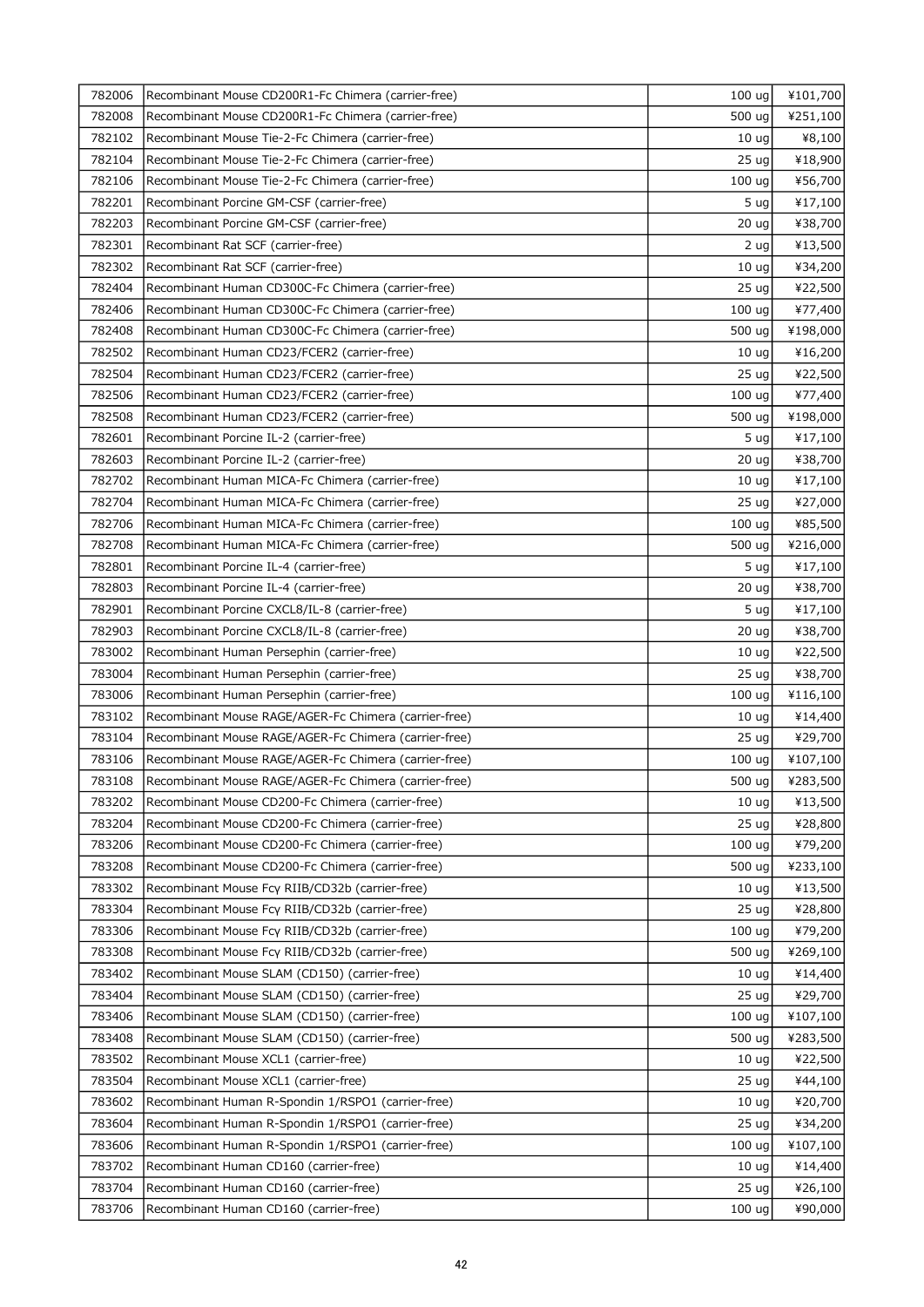| 783708 | Recombinant Human CD160 (carrier-free)                         | 500 ug            | ¥225,000 |
|--------|----------------------------------------------------------------|-------------------|----------|
| 783802 | Recombinant Human CD44-Fc Chimera (carrier-free)               | 10 <sub>uq</sub>  | ¥17,100  |
| 783804 | Recombinant Human CD44-Fc Chimera (carrier-free)               | 25 <sub>uq</sub>  | ¥35,100  |
| 783806 | Recombinant Human CD44-Fc Chimera (carrier-free)               | 100 <sub>uq</sub> | ¥103,500 |
| 783808 | Recombinant Human CD44-Fc Chimera (carrier-free)               | 500 ug            | ¥225,000 |
| 783902 | Recombinant Human VEGF-B167 (carrier-free)                     | 10 <sub>uq</sub>  | ¥22,500  |
| 783904 | Recombinant Human VEGF-B167 (carrier-free)                     | 25 <sub>uq</sub>  | ¥38,700  |
| 783906 | Recombinant Human VEGF-B167 (carrier-free)                     | 100 uq            | ¥116,100 |
| 784002 | Recombinant Mouse β-NGF (carrier-free)                         | 10 <sub>uq</sub>  | ¥8,100   |
| 784004 | Recombinant Mouse β-NGF (carrier-free)                         | 25 <sub>uq</sub>  | ¥18,900  |
| 784102 | Recombinant Mouse CD44-Fc Chimera (carrier-free)               | 10 <sub>uq</sub>  | ¥17,100  |
| 784104 | Recombinant Mouse CD44-Fc Chimera (carrier-free)               | 25 <sub>uq</sub>  | ¥35,100  |
| 784202 | Recombinant Human SLAMF4 (CD244/2B4)-Fc Chimera (carrier-free) | 10 <sub>uq</sub>  | ¥17,100  |
| 784204 | Recombinant Human SLAMF4 (CD244/2B4)-Fc Chimera (carrier-free) | 25 <sub>uq</sub>  | ¥35,100  |
| 784206 | Recombinant Human SLAMF4 (CD244/2B4)-Fc Chimera (carrier-free) | 100 <sub>uq</sub> | ¥103,500 |
| 784208 | Recombinant Human SLAMF4 (CD244/2B4)-Fc Chimera (carrier-free) | 500 ug            | ¥225,000 |
| 784302 | Recombinant Human Tie-2-Fc Chimera (carrier-free)              | 10 <sub>uq</sub>  | ¥8,100   |
| 784304 | Recombinant Human Tie-2-Fc Chimera (carrier-free)              | 25 <sub>uq</sub>  | ¥18,900  |
| 784306 | Recombinant Human Tie-2-Fc Chimera (carrier-free)              | 100 ug            | ¥56,700  |
| 784402 | Recombinant Human Tissue Factor/CD142 (carrier-free)           | 10 <sub>uq</sub>  | ¥22,500  |
| 784404 | Recombinant Human Tissue Factor/CD142 (carrier-free)           | 25 <sub>uq</sub>  | ¥53,100  |
| 784406 | Recombinant Human Tissue Factor/CD142 (carrier-free)           | 100 <sub>uq</sub> | ¥143,100 |
| 784408 | Recombinant Human Tissue Factor/CD142 (carrier-free)           | 500 ug            | ¥351,000 |
| 784602 | Recombinant Human SLAMF6 (NTB-A)-Fc Chimera (carrier-free)     | 10 <sub>uq</sub>  | ¥17,100  |
| 784604 | Recombinant Human SLAMF6 (NTB-A)-Fc Chimera (carrier-free)     | 25 <sub>uq</sub>  | ¥35,100  |
| 784606 | Recombinant Human SLAMF6 (NTB-A)-Fc Chimera (carrier-free)     | 100 <sub>uq</sub> | ¥103,500 |
| 784608 | Recombinant Human SLAMF6 (NTB-A)-Fc Chimera (carrier-free)     | 500 ug            | ¥225,000 |
| 784802 | Recombinant Human BMP12/GDF-7 (carrier-free)                   | 10 <sub>uq</sub>  | ¥22,500  |
| 784804 | Recombinant Human BMP12/GDF-7 (carrier-free)                   | 25 <sub>uq</sub>  | ¥35,100  |
| 784806 | Recombinant Human BMP12/GDF-7 (carrier-free)                   | 100 <sub>uq</sub> | ¥107,100 |
| 784902 | Recombinant Mouse Apolipoprotein H/ApoH (carrier-free)         | 10 <sub>uq</sub>  | ¥13,500  |
| 784904 | Recombinant Mouse Apolipoprotein H/ApoH (carrier-free)         | 25 ug             | ¥29,700  |
| 784906 | Recombinant Mouse Apolipoprotein H/ApoH (carrier-free)         | 100 ug            | ¥63,000  |
| 785002 | Recombinant Human NTRK2-Fc Chimera (CHO express, carrier-free) | 10 <sub>uq</sub>  | ¥13,500  |
| 785004 | Recombinant Human NTRK2-Fc Chimera (CHO express, carrier-free) | 25 ug             | ¥26,100  |
| 785006 | Recombinant Human NTRK2-Fc Chimera (CHO express, carrier-free) | 100 <sub>uq</sub> | ¥65,700  |
| 785008 | Recombinant Human NTRK2-Fc Chimera (CHO express, carrier-free) | 500 ug            | ¥197,100 |
| 785102 | Recombinant Human PD-1 (CD279)-Fc Chimera (carrier-free)       | 10 <sub>uq</sub>  | ¥35,100  |
| 785104 | Recombinant Human PD-1 (CD279)-Fc Chimera (carrier-free)       | 25 <sub>uq</sub>  | ¥43,200  |
| 785106 | Recombinant Human PD-1 (CD279)-Fc Chimera (carrier-free)       | 100 <sub>uq</sub> | ¥56,700  |
| 785108 | Recombinant Human PD-1 (CD279)-Fc Chimera (carrier-free)       | 500 ug            | ¥179,100 |
| 785202 | Recombinant Human PVR/CD155-Fc Chimera (carrier-free)          | 10 <sub>uq</sub>  | ¥17,100  |
| 785204 | Recombinant Human PVR/CD155-Fc Chimera (carrier-free)          | 25 <sub>uq</sub>  | ¥35,100  |
| 785302 | Recombinant Human ULBP2-Fc Chimera (carrier-free)              | 10 <sub>uq</sub>  | ¥17,100  |
| 785304 | Recombinant Human ULBP2-Fc Chimera (carrier-free)              | 25 <sub>uq</sub>  | ¥35,100  |
| 785306 | Recombinant Human ULBP2-Fc Chimera (carrier-free)              | 100 <sub>uq</sub> | ¥103,500 |
| 785308 | Recombinant Human ULBP2-Fc Chimera (carrier-free)              | 500 ug            | ¥225,000 |
| 785402 | Recombinant Human CD47-Fc Chimera (carrier-free)               | 10 <sub>uq</sub>  | ¥17,100  |
| 785404 | Recombinant Human CD47-Fc Chimera (carrier-free)               | 25 <sub>uq</sub>  | ¥35,100  |
| 785406 | Recombinant Human CD47-Fc Chimera (carrier-free)               | 100 <sub>uq</sub> | ¥103,500 |
| 785408 | Recombinant Human CD47-Fc Chimera (carrier-free)               | 500 ug            | ¥225,000 |
| 785502 | Recombinant Mouse CD47-Fc Chimera (carrier-free)               | 10 <sub>uq</sub>  | ¥17,100  |
| 785504 | Recombinant Mouse CD47-Fc Chimera (carrier-free)               | 25 <sub>uq</sub>  | ¥35,100  |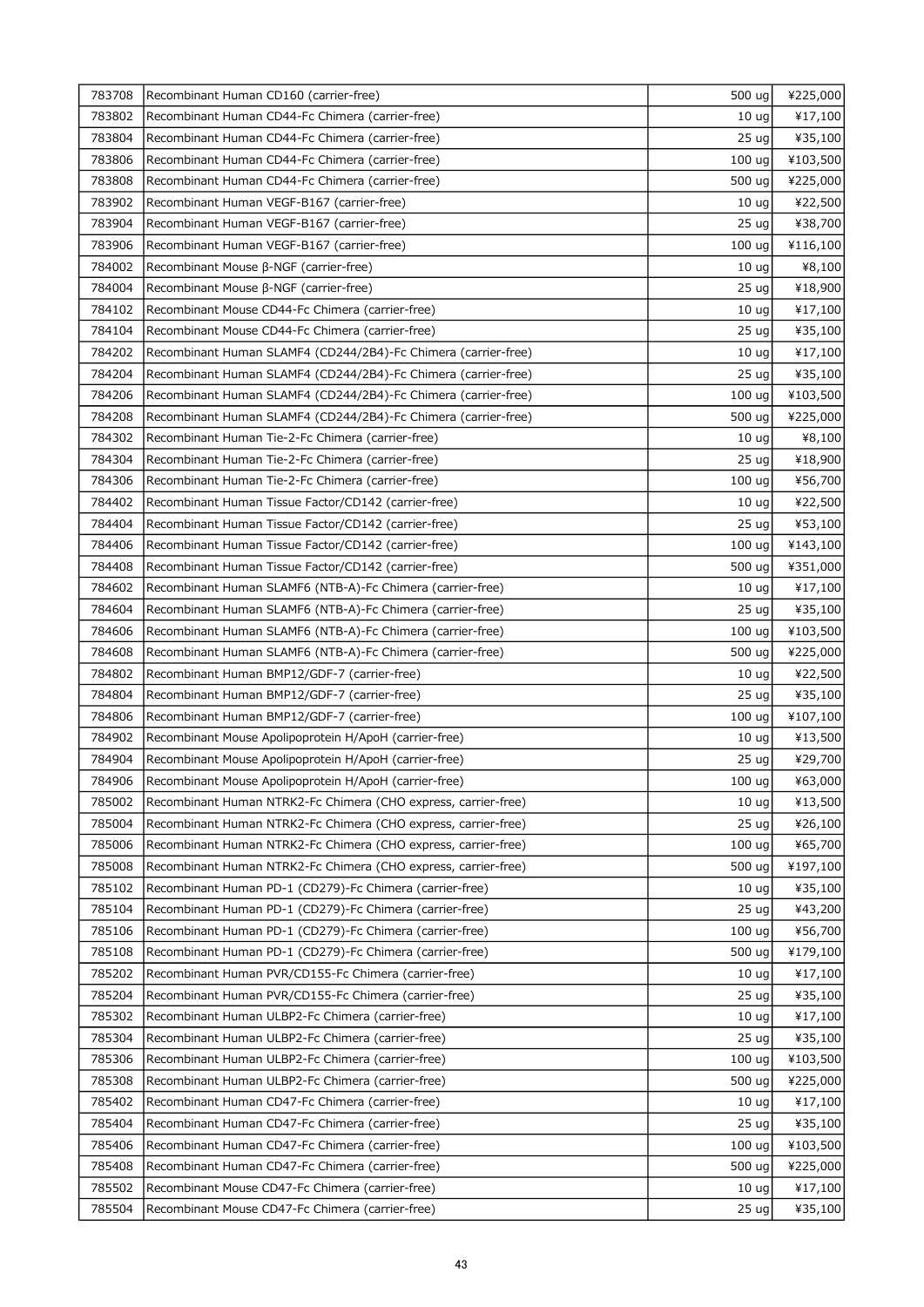| 785506 | Recombinant Mouse CD47-Fc Chimera (carrier-free)                | 100 ug            | ¥103,500 |
|--------|-----------------------------------------------------------------|-------------------|----------|
| 785508 | Recombinant Mouse CD47-Fc Chimera (carrier-free)                | 500 ug            | ¥225,000 |
| 785602 | Recombinant Mouse SLAMF9 (carrier-free)                         | 10 <sub>uq</sub>  | ¥17,100  |
| 785604 | Recombinant Mouse SLAMF9 (carrier-free)                         | 25 <sub>uq</sub>  | ¥35,100  |
| 785606 | Recombinant Mouse SLAMF9 (carrier-free)                         | 100 ug            | ¥103,500 |
| 785608 | Recombinant Mouse SLAMF9 (carrier-free)                         | 500 ug            | ¥225,000 |
| 785702 | Recombinant Mouse HB-EGF (carrier-free)                         | 10 <sub>uq</sub>  | ¥11,700  |
| 785704 | Recombinant Mouse HB-EGF (carrier-free)                         | 25 ug             | ¥20,700  |
| 785801 | Recombinant Mouse Resistin (carrier-free)                       | 5 <sub>uq</sub>   | ¥13,500  |
| 785804 | Recombinant Mouse Resistin (carrier-free)                       | 25 <sub>uq</sub>  | ¥34,200  |
| 785902 | Biotinylated Recombinant Human PD-L2-Fc Chimera (carrier-free)  | 10 <sub>uq</sub>  | ¥22,500  |
| 785904 | Biotinylated Recombinant Human PD-L2-Fc Chimera (carrier-free)  | 25 <sub>uq</sub>  | ¥44,100  |
| 785906 | Biotinylated Recombinant Human PD-L2-Fc Chimera (carrier-free)  | 100 ug            | ¥131,400 |
| 786002 | Biotinylated Recombinant Mouse CD200-Fc Chimera (carrier-free)  | 10 <sub>uq</sub>  | ¥17,100  |
| 786004 | Biotinylated Recombinant Mouse CD200-Fc Chimera (carrier-free)  | 25 <sub>uq</sub>  | ¥35,100  |
| 786006 | Biotinylated Recombinant Mouse CD200-Fc Chimera (carrier-free)  | 100 ug            | ¥97,200  |
| 786109 | Recombinant Human PTX3 (ELISA Std.)                             | 4 pack            | ¥14,400  |
| 786202 | Recombinant Human R-Spondin 2-Fc Chimera (carrier-free)         | 10 <sub>uq</sub>  | ¥20,700  |
| 786204 | Recombinant Human R-Spondin 2-Fc Chimera (carrier-free)         | 25 <sub>uq</sub>  | ¥34,200  |
| 786206 | Recombinant Human R-Spondin 2-Fc Chimera (carrier-free)         | 100 ug            | ¥107,100 |
| 786302 | Recombinant Mouse CD44-Fc Chimera (CHO express, carrier-free)   | 10 <sub>uq</sub>  | ¥17,100  |
| 786304 | Recombinant Mouse CD44-Fc Chimera (CHO express, carrier-free)   | 25 <sub>uq</sub>  | ¥35,100  |
| 786306 | Recombinant Mouse CD44-Fc Chimera (CHO express, carrier-free)   | 100 <sub>uq</sub> | ¥103,500 |
| 786308 | Recombinant Mouse CD44-Fc Chimera (CHO express, carrier-free)   | 500 ug            | ¥243,000 |
| 786402 | Recombinant Human TREM2-Fc Chimera (carrier-free)               | 10 <sub>uq</sub>  | ¥17,100  |
| 786404 | Recombinant Human TREM2-Fc Chimera (carrier-free)               | 25 <sub>uq</sub>  | ¥35,100  |
| 786406 | Recombinant Human TREM2-Fc Chimera (carrier-free)               | 100 ug            | ¥103,500 |
| 786408 | Recombinant Human TREM2-Fc Chimera (carrier-free)               | 500 ug            | ¥243,000 |
| 786502 | Recombinant Human SIRPa-Fc Chimera (carrier-free)               | 10 <sub>uq</sub>  | ¥17,100  |
| 786504 | Recombinant Human SIRPa-Fc Chimera (carrier-free)               | 25 <sub>uq</sub>  | ¥35,100  |
| 786506 | Recombinant Human SIRPa-Fc Chimera (carrier-free)               | 100 ug            | ¥103,500 |
| 786602 | Recombinant Mouse CD155-Fc Chimera (carrier-free)               | 10 <sub>uq</sub>  | ¥17,100  |
| 786604 | Recombinant Mouse CD155-Fc Chimera (carrier-free)               | 25 ug             | ¥35,100  |
| 786606 | Recombinant Mouse CD155-Fc Chimera (carrier-free)               | 100 uq            | ¥103,500 |
| 786608 | Recombinant Mouse CD155-Fc Chimera (carrier-free)               | 500 ug            | ¥243,000 |
| 786702 | Biotinylated Recombinant Human CTLA-4-Fc Chimera (carrier-free) | 10 <sub>uq</sub>  | ¥22,500  |
| 786704 | Biotinylated Recombinant Human CTLA-4-Fc Chimera (carrier-free) | 25 <sub>uq</sub>  | ¥44,100  |
| 786706 | Biotinylated Recombinant Human CTLA-4-Fc Chimera (carrier-free) | 100 uq            | ¥131,400 |
| 786802 | Recombinant Human Apolipoprotein E3/APOE3 (carrier-free)        | 10 <sub>uq</sub>  | ¥8,100   |
| 786904 | Recombinant Human CD300LB-Fc Chimera (carrier-free)             | 25 <sub>uq</sub>  | ¥31,500  |
| 787002 | Recombinant Mouse B7-H3 (carrier-free)                          | 10 <sub>uq</sub>  | ¥13,500  |
| 787004 | Recombinant Mouse B7-H3 (carrier-free)                          | 25 <sub>uq</sub>  | ¥26,100  |
| 787006 | Recombinant Mouse B7-H3 (carrier-free)                          | 100 <sub>uq</sub> | ¥100,800 |
| 787104 | Recombinant Mouse LAG-3-Fc Chimera (carrier-free)               | 25 <sub>uq</sub>  | ¥26,100  |
| 787106 | Recombinant Mouse LAG-3-Fc Chimera (carrier-free)               | 100 ug            | ¥100,800 |
| 787108 | Recombinant Mouse LAG-3-Fc Chimera (carrier-free)               | 500 ug            | ¥198,000 |
| 787202 | Recombinant Rat SIRPa/CD172a (carrier-free)                     | 10 <sub>uq</sub>  | ¥17,100  |
| 787204 | Recombinant Rat SIRPg/CD172a (carrier-free)                     | 25 <sub>uq</sub>  | ¥35,100  |
| 787206 | Recombinant Rat SIRPg/CD172a (carrier-free)                     | 100 ug            | ¥103,500 |
| 787208 | Recombinant Rat SIRPg/CD172a (carrier-free)                     | 500 ug            | ¥243,000 |
| 787302 | Recombinant Mouse FAP (carrier-free)                            | 10 <sub>uq</sub>  | ¥24,300  |
| 787304 | Recombinant Mouse FAP (carrier-free)                            | 25 <sub>uq</sub>  | ¥51,300  |
| 787504 | Recombinant Human Cathepsin L (carrier-free)                    | 25 <sub>uq</sub>  | ¥49,500  |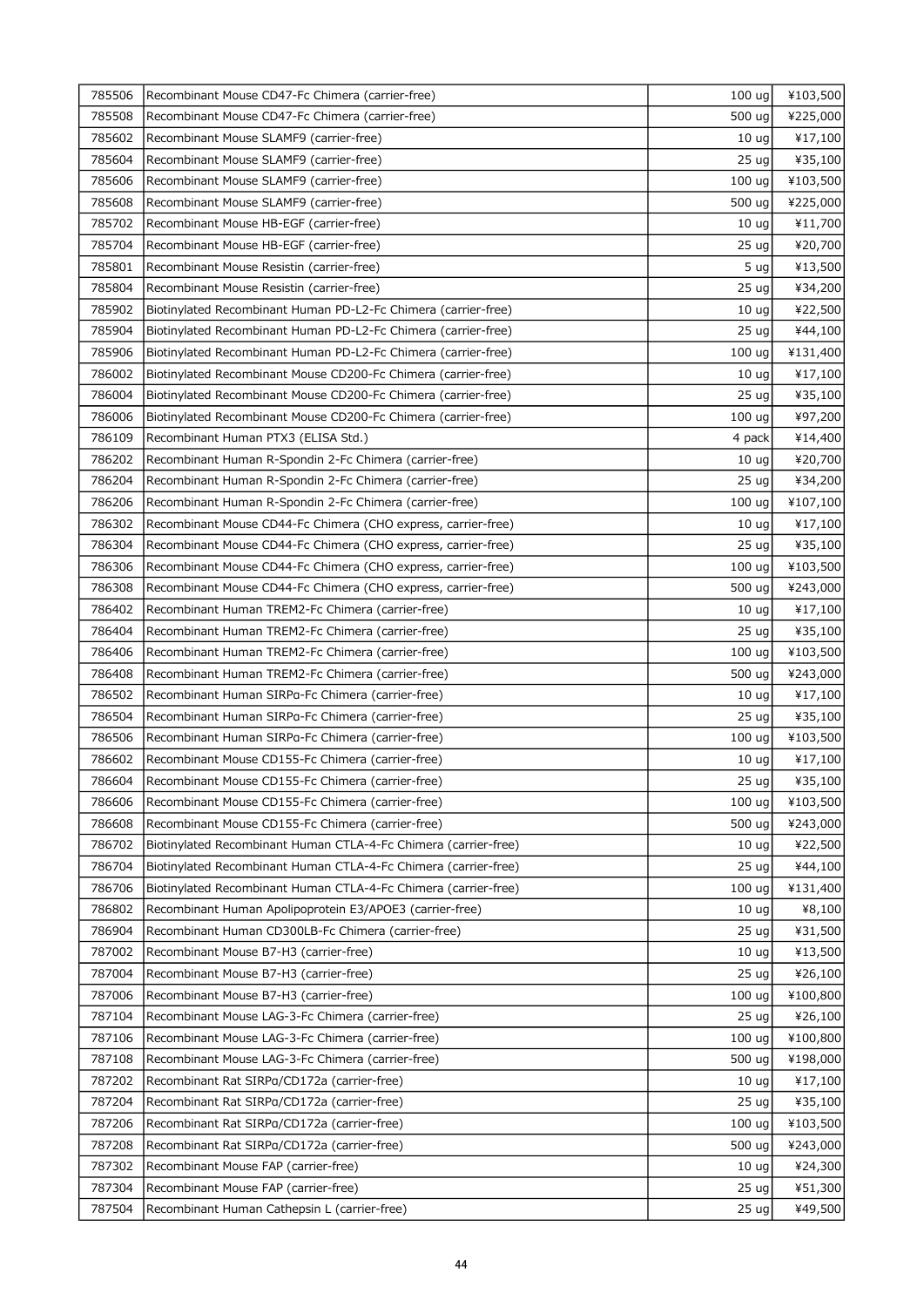| 787506 | Recombinant Human Cathepsin L (carrier-free)                | 100 <sub>uq</sub> | ¥143,100 |
|--------|-------------------------------------------------------------|-------------------|----------|
| 787604 | Recombinant Human APP770 (carrier-free)                     | 25 <sub>uq</sub>  | ¥27,000  |
| 787606 | Recombinant Human APP770 (carrier-free)                     | 100 ug            | ¥67,500  |
| 787704 | Recombinant Mouse Noggin (carrier-free)                     | 25 <sub>uq</sub>  | ¥40,500  |
| 787706 | Recombinant Mouse Noggin (carrier-free)                     | 100 ug            | ¥130,500 |
| 787802 | Recombinant Mouse ALPL (carrier-free)                       | 10 <sub>uq</sub>  | ¥24,300  |
| 787804 | Recombinant Mouse ALPL (carrier-free)                       | 25 ug             | ¥56,700  |
| 787902 | Recombinant Human IL-23 (mammalian expressed, carrier-free) | 10 <sub>uq</sub>  | ¥31,500  |
| 787904 | Recombinant Human IL-23 (mammalian expressed, carrier-free) | 25 ug             | ¥72,900  |
| 787906 | Recombinant Human IL-23 (mammalian expressed, carrier-free) | 100 ug            | ¥225,000 |
| 788002 | Recombinant Human GDF-6 (BMP-13) (carrier-free)             | 10 <sub>uq</sub>  | ¥12,600  |
| 788004 | Recombinant Human GDF-6 (BMP-13) (carrier-free)             | 25 <sub>uq</sub>  | ¥19,800  |
| 788006 | Recombinant Human GDF-6 (BMP-13) (carrier-free)             | 100 <sub>uq</sub> | ¥49,500  |
| 788102 | Recombinant Human GFRa1 (GFRA1)-Fc Chimera (carrier-free)   | 10 <sub>uq</sub>  | ¥17,100  |
| 788104 | Recombinant Human GFRa1 (GFRA1)-Fc Chimera (carrier-free)   | 25 <sub>uq</sub>  | ¥31,500  |
| 788106 | Recombinant Human GFRa1 (GFRA1)-Fc Chimera (carrier-free)   | 100 ug            | ¥58,500  |
| 788202 | Recombinant Mouse TIMP-2 (carrier-free)                     | 10 <sub>ug</sub>  | ¥22,500  |
| 788204 | Recombinant Mouse TIMP-2 (carrier-free)                     | 25 <sub>uq</sub>  | ¥38,700  |
| 788206 | Recombinant Mouse TIMP-2 (carrier-free)                     | 100 ug            | ¥107,100 |
| 788208 | Recombinant Mouse TIMP-2 (carrier-free)                     | 500 ug            | ¥233,100 |
| 788304 | Recombinant Human Twisted Gastrulation (TSG) (carrier-free) | 25 <sub>uq</sub>  | ¥17,100  |
| 788306 | Recombinant Human Twisted Gastrulation (TSG) (carrier-free) | 100 ug            | ¥53,100  |
| 788308 | Recombinant Human Twisted Gastrulation (TSG) (carrier-free) | 500 ug            | ¥125,100 |
| 788402 | Recombinant Human FGF-basic (154 aa) (carrier-free)         | 10 <sub>uq</sub>  | ¥12,600  |
| 788404 | Recombinant Human FGF-basic (154 aa) (carrier-free)         | 25 <sub>uq</sub>  | ¥19,800  |
| 788502 | Recombinant Human β-NGF (carrier-free)                      | 10 <sub>uq</sub>  | ¥8,100   |
| 788504 | Recombinant Human β-NGF (carrier-free)                      | 25 <sub>uq</sub>  | ¥14,400  |
| 788506 | Recombinant Human β-NGF (carrier-free)                      | 100 ug            | ¥34,200  |
| 788602 | Recombinant Human PDGF-AB (carrier-free)                    | 10 <sub>ug</sub>  | ¥31,500  |
| 788604 | Recombinant Human PDGF-AB (carrier-free)                    | 25 <sub>uq</sub>  | ¥57,600  |
| 788702 | Recombinant Human CD48 (SLAMF2)-Fc Chimera (carrier-free)   | 10 <sub>uq</sub>  | ¥14,400  |
| 788704 | Recombinant Human CD48 (SLAMF2)-Fc Chimera (carrier-free)   | 25 ug             | ¥35,100  |
| 788706 | Recombinant Human CD48 (SLAMF2)-Fc Chimera (carrier-free)   | $100 \text{ ug}$  | ¥89,100  |
| 788708 | Recombinant Human CD48 (SLAMF2)-Fc Chimera (carrier-free)   | 500 ug            | ¥233,100 |
| 788802 | Recombinant Mouse CD96 (TACTILE) (carrier-free)             | 10 <sub>uq</sub>  | ¥13,500  |
| 788804 | Recombinant Mouse CD96 (TACTILE) (carrier-free)             | 25 <sub>uq</sub>  | ¥27,000  |
| 788806 | Recombinant Mouse CD96 (TACTILE) (carrier-free)             | 100 ug            | ¥89,100  |
| 788808 | Recombinant Mouse CD96 (TACTILE) (carrier-free)             | 500 ug            | ¥233,100 |
| 788902 | Recombinant Human BDNF (carrier-free)                       | 10 <sub>uq</sub>  | ¥33,300  |
| 788904 | Recombinant Human BDNF (carrier-free)                       | 25 <sub>uq</sub>  | ¥55,800  |
| 789002 | Recombinant Human CD19-Fc Chimera (carrier-free)            | 10 <sub>uq</sub>  | ¥14,400  |
| 789004 | Recombinant Human CD19-Fc Chimera (carrier-free)            | 25 <sub>uq</sub>  | ¥35,100  |
| 789006 | Recombinant Human CD19-Fc Chimera (carrier-free)            | 100 <sub>uq</sub> | ¥89,100  |
| 789102 | Recombinant Human Fc $\epsilon$ R1a (carrier-free)          | 10 <sub>uq</sub>  | ¥13,500  |
| 789104 | Recombinant Human Fc $\epsilon$ R1a (carrier-free)          | 25 <sub>uq</sub>  | ¥27,000  |
| 789106 | Recombinant Human Fc $\epsilon$ R1a (carrier-free)          | 100 ug            | ¥89,100  |
| 789108 | Recombinant Human Fc $\epsilon$ R1a (carrier-free)          | 500 ug            | ¥233,100 |
| 789202 | Recombinant Mouse ACP5 (carrier-free)                       | 10 <sub>uq</sub>  | ¥20,700  |
| 789204 | Recombinant Mouse ACP5 (carrier-free)                       | 25 <sub>uq</sub>  | ¥53,100  |
| 789302 | Recombinant Human ACPP (carrier-free)                       | 10 <sub>uq</sub>  | ¥13,500  |
| 789304 | Recombinant Human ACPP (carrier-free)                       | 25 <sub>uq</sub>  | ¥27,000  |
| 789306 | Recombinant Human ACPP (carrier-free)                       | 100 ug            | ¥89,100  |
| 789308 | Recombinant Human ACPP (carrier-free)                       | 500 ug            | ¥233,100 |
|        |                                                             |                   |          |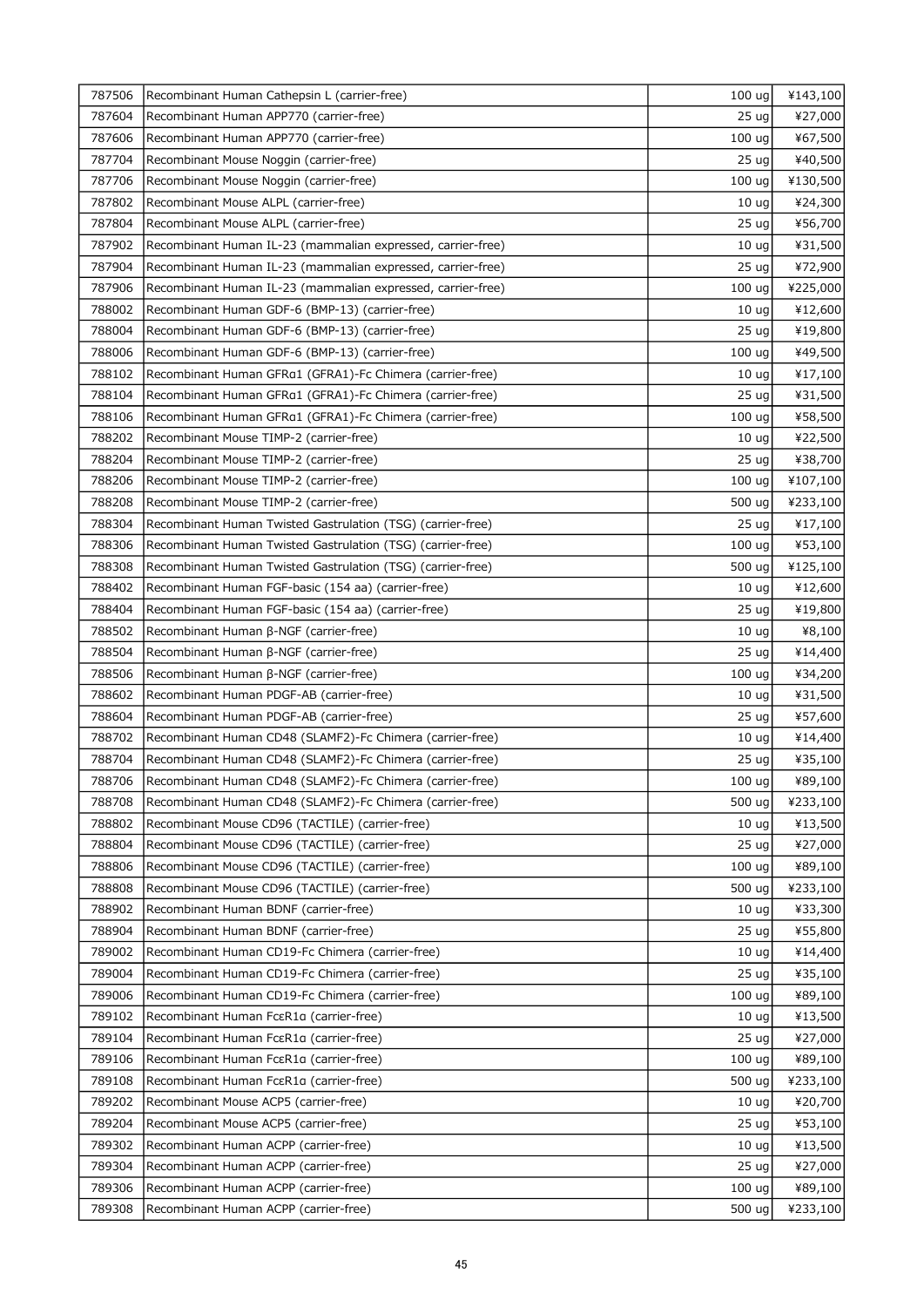| 789402 | Biotinylated Recombinant Human PD-1 (CD279)-Fc Chimera (carrier-free) | 10 <sub>uq</sub>  | ¥17,100             |
|--------|-----------------------------------------------------------------------|-------------------|---------------------|
| 789404 | Biotinylated Recombinant Human PD-1 (CD279)-Fc Chimera (carrier-free) | 25 <sub>uq</sub>  | ¥35,100             |
| 789406 | Biotinylated Recombinant Human PD-1 (CD279)-Fc Chimera (carrier-free) | 100 ug            | ¥97,200             |
| 789602 | Recombinant Human FLRG (FSTL3) (carrier-free)                         | 10 <sub>uq</sub>  | ¥17,100             |
| 789604 | Recombinant Human FLRG (FSTL3) (carrier-free)                         | 25 <sub>uq</sub>  | ¥35,100             |
| 789606 | Recombinant Human FLRG (FSTL3) (carrier-free)                         | 100 ug            | ¥103,500            |
| 789702 | Recombinant Human LGR5-Fc Chimera (carrier-free)                      | 10 <sub>uq</sub>  | ¥14,400             |
| 789704 | Recombinant Human LGR5-Fc Chimera (carrier-free)                      | 25 <sub>uq</sub>  | ¥30,600             |
| 789706 | Recombinant Human LGR5-Fc Chimera (carrier-free)                      | 100 ug            | ¥67,500             |
| 789708 | Recombinant Human LGR5-Fc Chimera (carrier-free)                      | 500 ug            | ¥225,000            |
| 789804 | Recombinant Human IL-18BP-Fc Chimera (carrier-free)                   | 25 <sub>uq</sub>  | ¥14,400             |
| 789806 | Recombinant Human IL-18BP-Fc Chimera (carrier-free)                   | 100 ug            | ¥34,200             |
| 789808 | Recombinant Human IL-18BP-Fc Chimera (carrier-free)                   | 500 ug            | ¥117,000            |
| 789902 | Recombinant Human CD28-Fc Chimera (CHO express, carrier-free)         | 10 <sub>uq</sub>  | ¥13,500             |
| 789904 | Recombinant Human CD28-Fc Chimera (CHO express, carrier-free)         | 25 <sub>uq</sub>  | ¥18,000             |
| 789906 | Recombinant Human CD28-Fc Chimera (CHO express, carrier-free)         | 100 ug            | ¥32,400             |
| 789908 | Recombinant Human CD28-Fc Chimera (CHO express, carrier-free)         | 500 ug            | ¥90,000             |
| 790002 | Recombinant Human FcyRI (CD64) (carrier-free)                         | 10 <sub>uq</sub>  | ¥14,400             |
| 790004 | Recombinant Human FcyRI (CD64) (carrier-free)                         | 25 ug             | ¥29,700             |
| 790006 | Recombinant Human FcyRI (CD64) (carrier-free)                         | 100 <sub>uq</sub> | ¥107,100            |
| 790008 | Recombinant Human FcyRI (CD64) (carrier-free)                         | 500 ug            | ¥283,500            |
| 790102 | Recombinant Mouse FcyRIII (CD16) (carrier-free)                       | 10 <sub>ug</sub>  | ¥14,400             |
| 790104 | Recombinant Mouse FcyRIII (CD16) (carrier-free)                       | 25 <sub>uq</sub>  | ¥29,700             |
| 790202 | Recombinant Human KLK5 (carrier-free)                                 | 10 <sub>uq</sub>  | ¥35,100             |
| 790204 | Recombinant Human KLK5 (carrier-free)                                 | 25 <sub>uq</sub>  | ¥63,000             |
| 790304 | Recombinant Human IL-18Ra-Fc Chimera (carrier-free)                   | 25 <sub>uq</sub>  | ¥22,500             |
| 790306 | Recombinant Human IL-18Ra-Fc Chimera (carrier-free)                   | 100 ug            | ¥51,300             |
| 790308 | Recombinant Human IL-18Ra-Fc Chimera (carrier-free)                   | 500 ug            | ¥153,000            |
| 790404 | Recombinant Human IL-18Rβ-Fc Chimera (carrier-free)                   | 25 <sub>uq</sub>  | ¥22,500             |
| 790406 | Recombinant Human IL-18Rβ-Fc Chimera (carrier-free)                   | 100 ug            | ¥51,300             |
| 790408 | Recombinant Human IL-18Rβ-Fc Chimera (carrier-free)                   | 500 ug            | ¥153,000            |
| 790502 | Recombinant Human Neprilysin (carrier-free)                           | 10 <sub>ug</sub>  | ¥13,500             |
| 790504 | Recombinant Human Neprilysin (carrier-free)                           | 25 ug             | ¥22,500             |
| 790506 | Recombinant Human Neprilysin (carrier-free)                           | 100 uq            | ¥51,300             |
| 790508 | Recombinant Human Neprilysin (carrier-free)                           | 500 ug            | ¥153,000            |
| 790602 | Recombinant Human ACE (carrier-free)                                  | 10 <sub>uq</sub>  | ¥13,500             |
| 790604 | Recombinant Human ACE (carrier-free)                                  | 25 <sub>uq</sub>  | ¥22,500             |
| 790606 | Recombinant Human ACE (carrier-free)                                  | 100 ug            | ¥51,300             |
| 790608 | Recombinant Human ACE (carrier-free)                                  | 500 ug            | ¥153,000            |
| 790702 | Recombinant Human M-CSF (E. coli expressed, carrier-free)             | 10 <sub>uq</sub>  | ¥22,500             |
| 790704 | Recombinant Human M-CSF (E. coli expressed, carrier-free)             | 25 <sub>uq</sub>  | ¥35,100             |
| 790802 | Recombinant Mouse CD117 (c-Kit)-Fc Chimera (carrier-free)             | 10 <sub>uq</sub>  | ¥13,500             |
| 790804 | Recombinant Mouse CD117 (c-Kit)-Fc Chimera (carrier-free)             | 25 <sub>uq</sub>  | ¥26,100             |
| 790806 | Recombinant Mouse CD117 (c-Kit)-Fc Chimera (carrier-free)             | 100 ug            | ¥100,800            |
| 790808 | Recombinant Mouse CD117 (c-Kit)-Fc Chimera (carrier-free)             | 500 ug            | ¥302,400            |
| 790902 | Recombinant Human AXL-Fc Chimera (carrier-free)                       | 10 <sub>uq</sub>  | ¥15,300             |
| 790904 | Recombinant Human AXL-Fc Chimera (carrier-free)                       | 25 <sub>uq</sub>  | ¥24,300             |
| 790906 | Recombinant Human AXL-Fc Chimera (carrier-free)                       | 100 ug            |                     |
| 790908 | Recombinant Human AXL-Fc Chimera (carrier-free)                       | 500 ug            | ¥53,100<br>¥157,500 |
| 791002 | Recombinant Mouse AXL-Fc Chimera (carrier-free)                       | 10 <sub>uq</sub>  | ¥15,300             |
| 791004 | Recombinant Mouse AXL-Fc Chimera (carrier-free)                       | 25 <sub>uq</sub>  | ¥24,300             |
| 791006 | Recombinant Mouse AXL-Fc Chimera (carrier-free)                       | 100 <sub>uq</sub> | ¥53,100             |
| 791202 |                                                                       |                   |                     |
|        | Recombinant Mouse NGFR (TNFRSF16)-Fc Chimera (carrier-free)           | 10 <sub>uq</sub>  | ¥14,400             |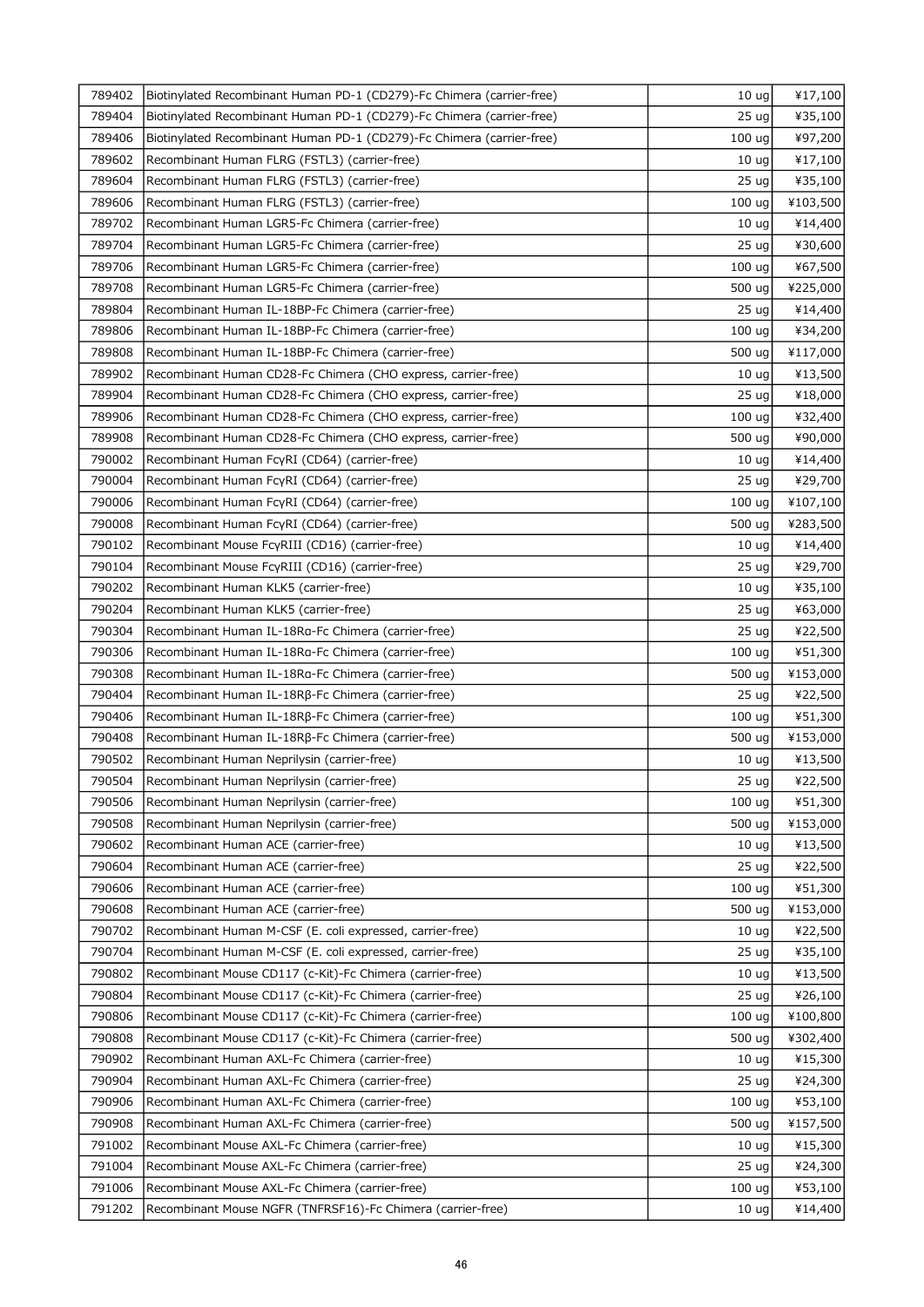| 791204 | Recombinant Mouse NGFR (TNFRSF16)-Fc Chimera (carrier-free)   | 25 <sub>uq</sub>  | ¥26,100  |
|--------|---------------------------------------------------------------|-------------------|----------|
| 791206 | Recombinant Mouse NGFR (TNFRSF16)-Fc Chimera (carrier-free)   | 100 <sub>uq</sub> | ¥100,800 |
| 791208 | Recombinant Mouse NGFR (TNFRSF16)-Fc Chimera (carrier-free)   | 500 ug            | ¥198,000 |
| 791302 | Recombinant Human IL-5 (carrier-free)                         | 10 <sub>uq</sub>  | ¥26,100  |
| 791304 | Recombinant Human IL-5 (carrier-free)                         | 25 <sub>uq</sub>  | ¥45,000  |
| 791402 | Recombinant Human Ephrin-B1 (carrier-free)                    | 10 <sub>uq</sub>  | ¥13,500  |
| 791404 | Recombinant Human Ephrin-B1 (carrier-free)                    | 25 ug             | ¥26,100  |
| 791406 | Recombinant Human Ephrin-B1 (carrier-free)                    | 100 <sub>uq</sub> | ¥65,700  |
| 791408 | Recombinant Human Ephrin-B1 (carrier-free)                    | 500 ug            | ¥197,100 |
| 791502 | Recombinant Human Ephrin-B2 (carrier-free)                    | 10 <sub>uq</sub>  | ¥13,500  |
| 791504 | Recombinant Human Ephrin-B2 (carrier-free)                    | 25 <sub>uq</sub>  | ¥26,100  |
| 791506 | Recombinant Human Ephrin-B2 (carrier-free)                    | 100 <sub>uq</sub> | ¥65,700  |
| 791508 | Recombinant Human Ephrin-B2 (carrier-free)                    | 500 ug            | ¥197,100 |
| 791602 | Recombinant Human EphA1-Fc Chimera (carrier-free)             | 10 <sub>uq</sub>  | ¥7,200   |
| 791604 | Recombinant Human EphA1-Fc Chimera (carrier-free)             | 25 <sub>uq</sub>  | ¥17,100  |
| 791606 | Recombinant Human EphA1-Fc Chimera (carrier-free)             | 100 ug            | ¥36,000  |
| 791608 | Recombinant Human EphA1-Fc Chimera (carrier-free)             | 500 ug            | ¥108,000 |
| 791702 | Recombinant Human EphB2-Fc Chimera (carrier-free)             | 10 <sub>uq</sub>  | ¥12,600  |
| 791704 | Recombinant Human EphB2-Fc Chimera (carrier-free)             | 25 ug             | ¥19,800  |
| 791706 | Recombinant Human EphB2-Fc Chimera (carrier-free)             | 100 <sub>uq</sub> | ¥49,500  |
| 791708 |                                                               |                   |          |
| 791802 | Recombinant Human EphB2-Fc Chimera (carrier-free)             | 500 ug            | ¥117,000 |
|        | Recombinant Human Complement Factor D (carrier-free)          | 10 <sub>ug</sub>  | ¥33,300  |
| 791804 | Recombinant Human Complement Factor D (carrier-free)          | 25 <sub>uq</sub>  | ¥55,800  |
| 791806 | Recombinant Human Complement Factor D (carrier-free)          | 100 <sub>uq</sub> | ¥117,000 |
| 791808 | Recombinant Human Complement Factor D (carrier-free)          | 500 ug            | ¥283,500 |
| 791902 | Recombinant Human IL-2 (E. coli expressed, carrier-free)      | 10 <sub>uq</sub>  | ¥12,600  |
| 791904 | Recombinant Human IL-2 (E. coli expressed, carrier-free)      | 25 <sub>uq</sub>  | ¥17,100  |
| 791906 | Recombinant Human IL-2 (E. coli expressed, carrier-free)      | 100 <sub>uq</sub> | ¥34,200  |
| 791908 | Recombinant Human IL-2 (E. coli expressed, carrier-free)      | 500 ug            | ¥81,000  |
| 792002 | Recombinant Human ACE2 (carrier-free)                         | 10 <sub>uq</sub>  | ¥35,100  |
| 792004 | Recombinant Human ACE2 (carrier-free)                         | 25 <sub>uq</sub>  | ¥67,500  |
| 792006 | Recombinant Human ACE2 (carrier-free)                         | 100 ug            | ¥157,500 |
| 792008 | Recombinant Human ACE2 (carrier-free)                         | 500 ug            | ¥297,000 |
| 792104 | Recombinant Mouse CSF-1R (CD115)-Fc Chimera (carrier-free)    | 25 <sub>uq</sub>  | ¥31,500  |
| 792106 | Recombinant Mouse CSF-1R (CD115)-Fc Chimera (carrier-free)    | 100 <sub>uq</sub> | ¥107,100 |
| 792206 | Recombinant Human BMP-3 (carrier-free)                        | 100 <sub>uq</sub> | ¥51,300  |
| 792304 | Recombinant Mouse IL-18BP-Fc Chimera (carrier-free)           | 25 <sub>uq</sub>  | ¥28,800  |
| 792306 | Recombinant Mouse IL-18BP-Fc Chimera (carrier-free)           | 100 uq            | ¥72,000  |
| 792404 | Recombinant Human Cardiotrophin-1 (CT-1) (carrier-free)       | 25 <sub>uq</sub>  | ¥52,200  |
| 792406 | Recombinant Human Cardiotrophin-1 (CT-1) (carrier-free)       | 100 <sub>uq</sub> | ¥140,400 |
| 792502 | Recombinant Human FGF-basic (146 aa) (carrier-free)           | 10 <sub>uq</sub>  | ¥10,800  |
| 792504 | Recombinant Human FGF-basic (146 aa) (carrier-free)           | 25 <sub>uq</sub>  | ¥22,500  |
| 792506 | Recombinant Human FGF-basic (146 aa) (carrier-free)           | 100 <sub>uq</sub> | ¥38,700  |
| 792508 | Recombinant Human FGF-basic (146 aa) (carrier-free)           | 500 ug            | ¥108,000 |
| 792604 | Recombinant Mouse Midkine (carrier-free)                      | 25 <sub>uq</sub>  | ¥35,100  |
| 792606 | Recombinant Mouse Midkine (carrier-free)                      | 100 <sub>uq</sub> | ¥103,500 |
| 792704 | Recombinant Mouse B7-H2 (ICOSL)-Fc Chimera (carrier-free)     | 25 <sub>uq</sub>  | ¥21,600  |
| 792706 | Recombinant Mouse B7-H2 (ICOSL)-Fc Chimera (carrier-free)     | 100 uq            | ¥55,800  |
| 792804 | Recombinant Mouse PILRa (carrier-free)                        | 25 <sub>uq</sub>  | ¥22,500  |
| 792806 | Recombinant Mouse PILRa (carrier-free)                        | 100 uq            | ¥50,400  |
| 792904 | Recombinant SARS-CoV-2 S Protein S1 (carrier-free)            | 25 <sub>uq</sub>  | ¥31,500  |
| 792906 | Recombinant SARS-CoV-2 S Protein S1 (carrier-free)            | 100 <sub>uq</sub> | ¥76,500  |
| 793004 | Recombinant SARS-CoV-2 S Protein S1-Fc Chimera (carrier-free) | 25 <sub>uq</sub>  | ¥31,500  |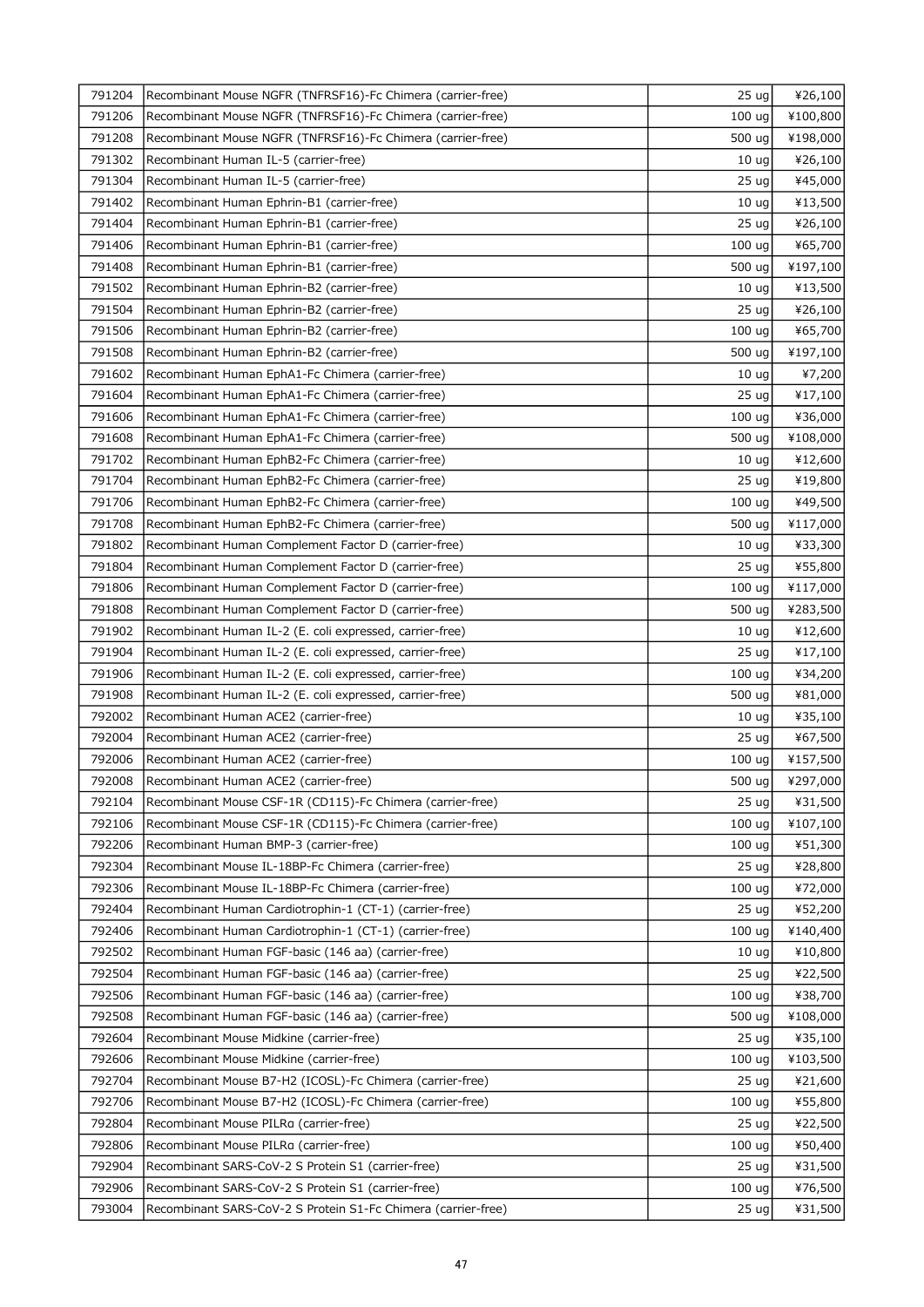| 793006 | Recombinant SARS-CoV-2 S Protein S1-Fc Chimera (carrier-free)    | 100 <sub>uq</sub> | ¥76,500  |
|--------|------------------------------------------------------------------|-------------------|----------|
| 793104 | Recombinant SARS-CoV-2 S Protein RBD-Fc Chimera (carrier-free)   | 25 <sub>uq</sub>  | ¥31,500  |
| 793106 | Recombinant SARS-CoV-2 S Protein RBD-Fc Chimera (carrier-free)   | 100 <sub>uq</sub> | ¥76,500  |
| 793202 | Recombinant Human ACE2-Fc Chimera (carrier-free)                 | 10 <sub>uq</sub>  | ¥35,100  |
| 793204 | Recombinant Human ACE2-Fc Chimera (carrier-free)                 | 25 <sub>uq</sub>  | ¥67,500  |
| 793206 | Recombinant Human ACE2-Fc Chimera (carrier-free)                 | 100 <sub>uq</sub> | ¥157,500 |
| 793208 | Recombinant Human ACE2-Fc Chimera (carrier-free)                 | 500 ug            | ¥297,000 |
| 793304 | Recombinant Human SUMO3-GFP Protease Substrate (carrier-free)    | 25 <sub>uq</sub>  | ¥18,000  |
| 793306 | Recombinant Human SUMO3-GFP Protease Substrate (carrier-free)    | 100 <sub>uq</sub> | ¥32,400  |
| 793404 | Recombinant Human IGFBP-2 (carrier-free)                         | 25 <sub>uq</sub>  | ¥53,100  |
| 793406 | Recombinant Human IGFBP-2 (carrier-free)                         | 100 <sub>uq</sub> | ¥157,500 |
| 793504 | Recombinant Mouse SLAMF6 (NTB-A)-Fc Chimera (carrier-free)       | 25 <sub>uq</sub>  | ¥35,100  |
| 793506 | Recombinant Mouse SLAMF6 (NTB-A)-Fc Chimera (carrier-free)       | 100 <sub>uq</sub> | ¥103,500 |
| 793604 | Recombinant SARS-CoV-2 S Protein RBD (carrier-free)              | 25 <sub>uq</sub>  | ¥31,500  |
| 793606 | Recombinant SARS-CoV-2 S Protein RBD (carrier-free)              | 100 uq            | ¥76,500  |
| 793704 | Recombinant SARS-CoV-2 S Protein S1+S2 (carrier-free)            | 25 ug             | ¥31,500  |
| 793706 | Recombinant SARS-CoV-2 S Protein S1+S2 (carrier-free)            | 100 <sub>uq</sub> | ¥76,500  |
| 793804 | Biotinylated Recombinant SARS-CoV-2 S Protein S1 (carrier-free)  | 25 <sub>uq</sub>  | ¥63,000  |
| 793806 | Biotinylated Recombinant SARS-CoV-2 S Protein S1 (carrier-free)  | 100 <sub>uq</sub> | ¥139,500 |
| 793904 | Biotinylated Recombinant SARS-CoV-2 S Protein RBD (carrier-free) | 25 <sub>uq</sub>  | ¥63,000  |
| 793906 | Biotinylated Recombinant SARS-CoV-2 S Protein RBD (carrier-free) | 100 ug            | ¥139,500 |
| 794004 | Recombinant Human B7-H6-Fc Chimera (carrier-free)                | 25 <sub>uq</sub>  | ¥31,500  |
| 794006 | Recombinant Human B7-H6-Fc Chimera (carrier-free)                | 100 <sub>uq</sub> | ¥103,500 |
| 794104 | Recombinant Human BMPR1A (ALK-3)-Fc Chimera (carrier-free)       | 25 <sub>uq</sub>  | ¥27,000  |
| 794106 | Recombinant Human BMPR1A (ALK-3)-Fc Chimera (carrier-free)       | 100 uq            | ¥49,500  |
| 794204 | Recombinant SARS-CoV-2 S Protein S1+S2 (R683A, R685A) (CF)       | 25 <sub>uq</sub>  | ¥31,500  |
| 794206 | Recombinant SARS-CoV-2 S Protein S1+S2 (R683A, R685A) (CF)       | 100 ug            | ¥76,500  |
| 794504 | Recombinant Human ALPL (carrier-free)                            | 25 <sub>uq</sub>  | ¥35,100  |
| 794506 | Recombinant Human ALPL (carrier-free)                            | 100 ug            | ¥103,500 |
| 794604 | Recombinant Human CES1 (carrier-free)                            | 25 <sub>uq</sub>  | ¥67,500  |
| 794606 | Recombinant Human CES1 (carrier-free)                            | 100 <sub>uq</sub> | ¥157,500 |
| 794704 | Recombinant Mouse FAS-Fc Chimera (carrier-free)                  | 25 ug             | ¥48,600  |
| 794706 | Recombinant Mouse FAS-Fc Chimera (carrier-free)                  | $100 \text{ ug}$  | ¥136,800 |
| 794804 | Recombinant Mouse TIM-1 (carrier-free)                           | 25 <sub>uq</sub>  | ¥15,300  |
| 794806 | Recombinant Mouse TIM-1 (carrier-free)                           | 100 uq            | ¥51,300  |
| 794904 | Biotinylated Recombinant Human BTLA-Fc Chimera (carrier-free)    | 25 <sub>uq</sub>  | ¥44,100  |
| 794906 | Biotinylated Recombinant Human BTLA-Fc Chimera (carrier-free)    | 100 <sub>uq</sub> | ¥131,400 |
| 795004 | Recombinant Mouse DPP4 (carrier-free)                            | 25 <sub>uq</sub>  | ¥31,500  |
| 795006 | Recombinant Mouse DPP4 (carrier-free)                            | 100 <sub>uq</sub> | ¥76,500  |
| 795104 | Recombinant Mouse CD229 (Ly-9) (carrier-free)                    | 25 <sub>uq</sub>  | ¥27,000  |
| 795106 | Recombinant Mouse CD229 (Ly-9) (carrier-free)                    | 100 <sub>uq</sub> | ¥89,100  |
| 795204 | Recombinant Mouse IL-6Ra-Fc Chimera (carrier-free)               | 25 <sub>uq</sub>  | ¥40,500  |
| 795206 | Recombinant Mouse IL-6Ra-Fc Chimera (carrier-free)               | 100 <sub>uq</sub> | ¥129,600 |
| 795304 | Recombinant Mouse GDF-6 (carrier-free)                           | 25 <sub>uq</sub>  | ¥38,700  |
| 795306 | Recombinant Mouse GDF-6 (carrier-free)                           | 100 uq            | ¥107,100 |
| 795404 | Recombinant SARS-CoV-2 3C-Like Main Protease                     | 25 <sub>uq</sub>  | ¥31,500  |
| 795406 | Recombinant SARS-CoV-2 3C-Like Main Protease                     | 100 <sub>uq</sub> | ¥76,500  |
| 795604 | Recombinant Human BMP-4 (carrier-free)                           | 25 <sub>uq</sub>  | ¥19,800  |
| 795606 | Recombinant Human BMP-4 (carrier-free)                           | 100 <sub>uq</sub> | ¥49,500  |
| 795704 | Recombinant Human BMP-7 (carrier-free)                           | 25 <sub>uq</sub>  | ¥67,500  |
| 795706 | Recombinant Human BMP-7 (carrier-free)                           | 100 <sub>uq</sub> | ¥157,500 |
| 795804 | Recombinant SARS-CoV-2 Spike S1+S2 (R683A, R685A) Trimer (CF)    | 25 <sub>uq</sub>  | ¥31,500  |
| 795806 | Recombinant SARS-CoV-2 Spike S1+S2 (R683A, R685A) Trimer (CF)    | 100 <sub>uq</sub> | ¥76,500  |